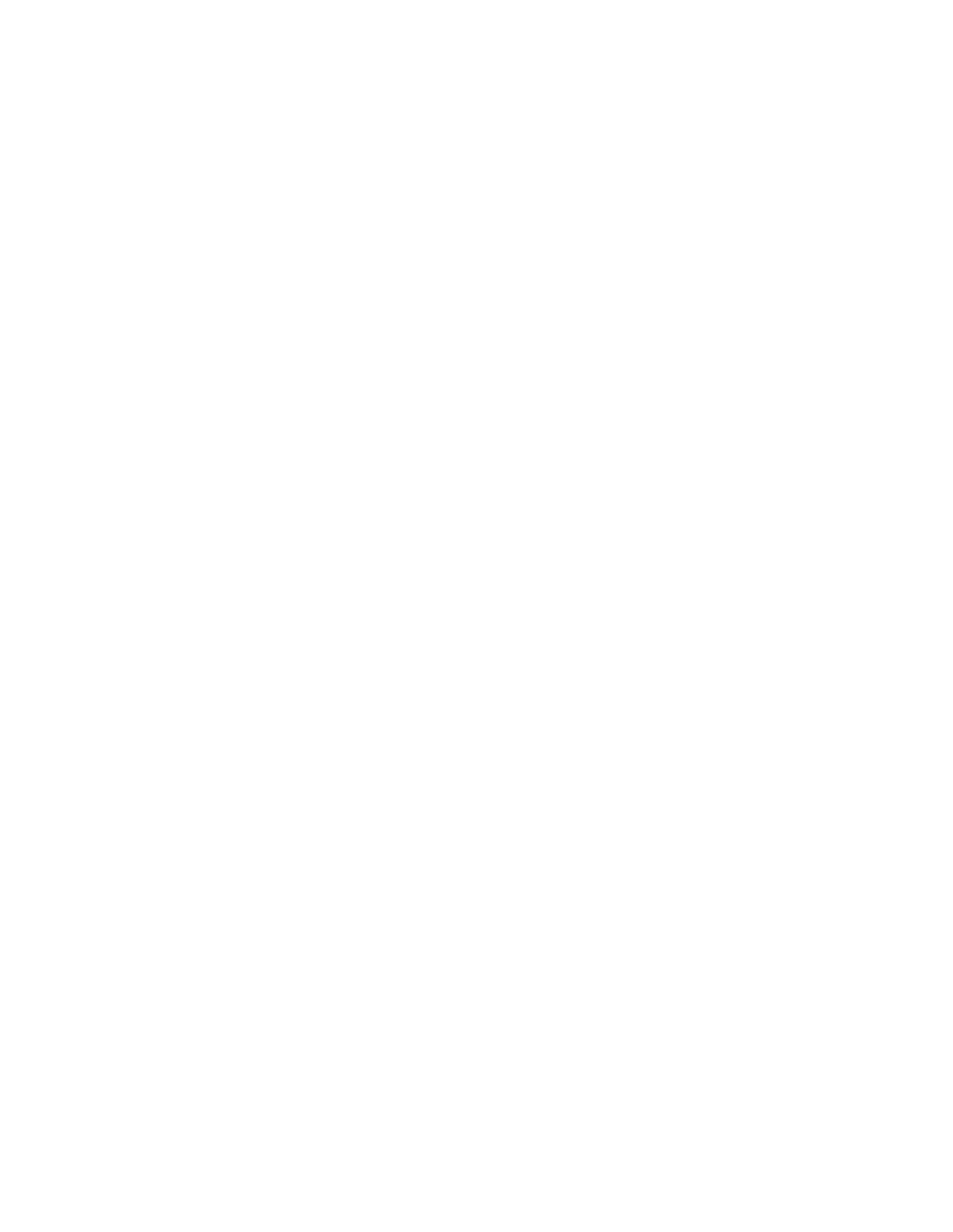# **Declaration**

By submitting this dissertation electronically, I declare that the entirety of the work contained therein is my own, original work, that I am the owner of the copyright thereof (unless to the extent explicitly otherwise stated) and that I have not previously in its entirety or in part submitted it for obtaining any qualification.

March 2010

Copyright © 2010 Stellenbosch University

All rights reserved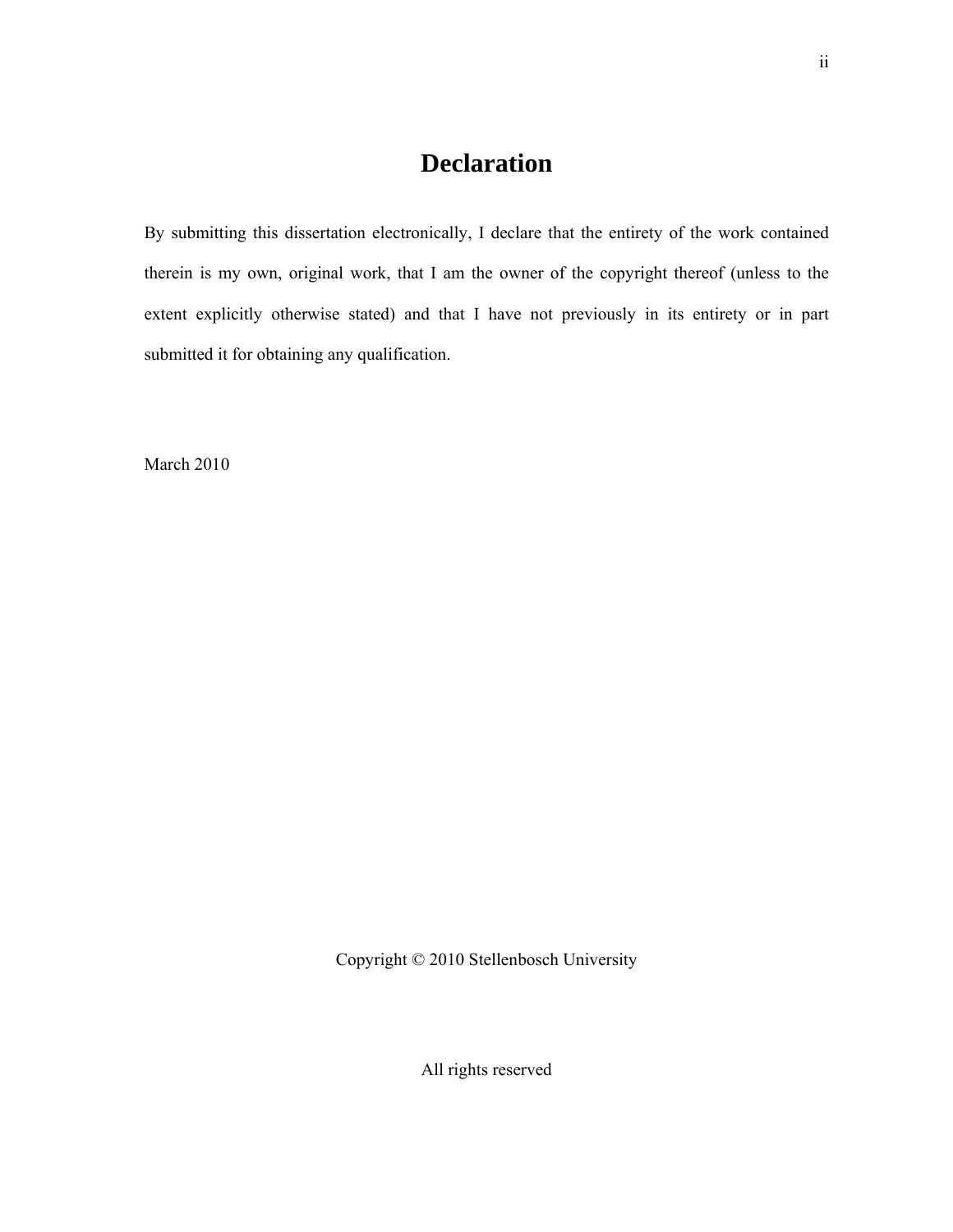# **ACKNOWLEDGEMENTS**

I would hereby like to express my gratitude and appreciation to the following people:

First and foremost, I would like to thank the families that agreed to participate in this study. Without their input this study would not have been possible.

Thank you also to Mr Davis, the principal of the Dorothea School in Cloetesville, for his help in identifying families meeting the selection criteria and for facilitating my contact with these families.

A big thank you to my supervisor, Professor Abraham Greeff, for his ongoing patience, support and encouragement, not to mention all his valuable input regarding the research design, the implementation thereof and ultimately, the writing of this document.

Thank you to Professor Martin Kidd for conducting the statistical analyses of the data, and for patiently explaining away any uncertainties.

To my siblings and all my friends, thank you for the emotional and practical support provided.

And last, but definitely not least, a big thank you to my wonderful parents. Thank you for your continuing and unconditional love and support, and for believing in me even when I didn't. I couldn't have done it without you!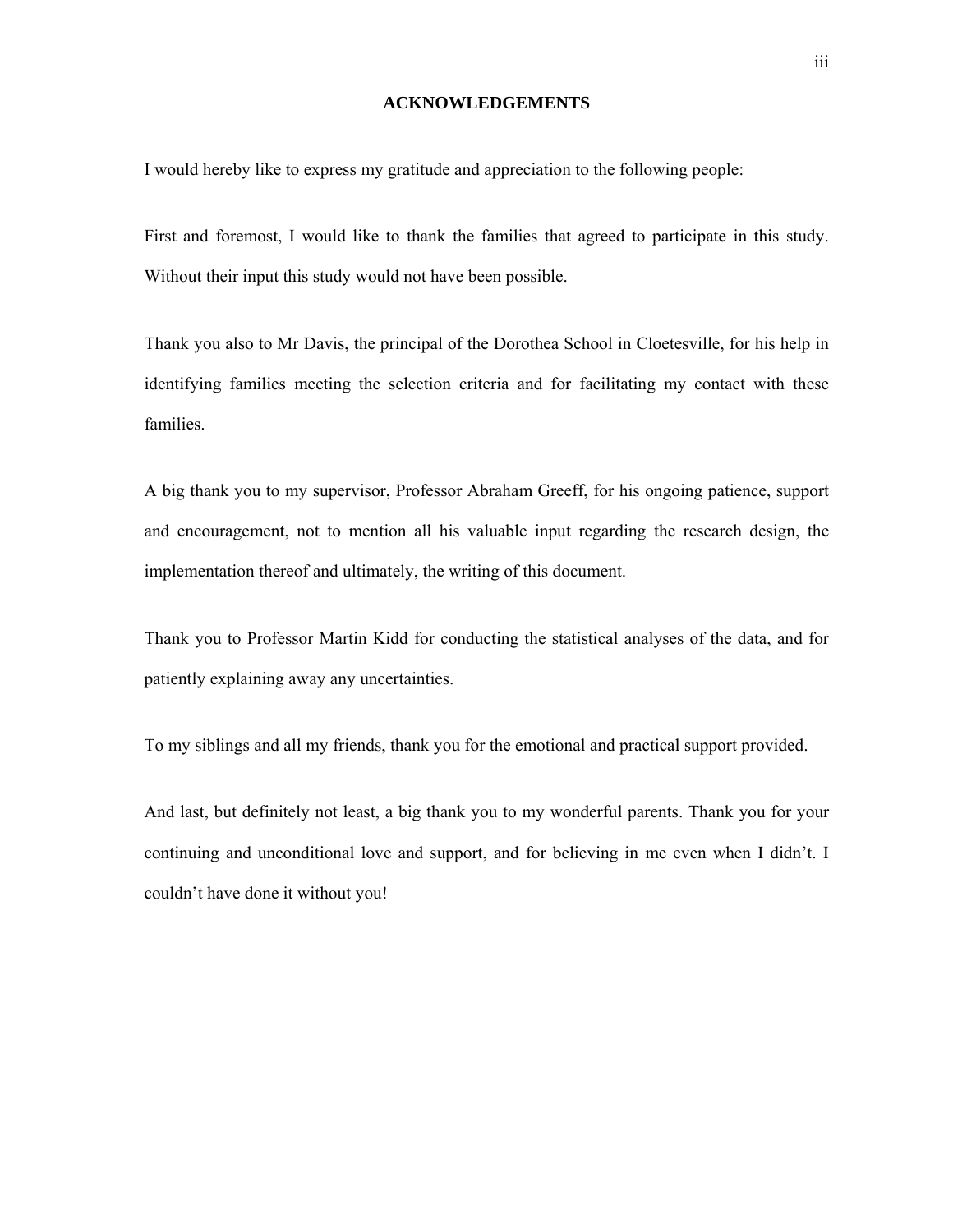#### **SUMMARY**

Family resilience refers to the family's ability to overcome adversity using inherent and/or acquired strengths and resources. The aim of this study was to identify factors contributing to the successful adaptation, or resilience, of families following the birth or diagnosis of a child with a developmental disability. The study is based on the theoretical frameworks of family resilience proposed by McCubbin and McCubbin (1996) and Walsh (2003), namely the Family Resiliency Model of Family Stress, Adjustment and Adaptation and the Family Resilience Framework. The study population in this study comprised 40 families with a child with a developmental disability living in the Boland region of the Western Cape. One parent from each family was asked to complete a number of quantitative measuring instruments and answer an open-ended question aimed at identifying the strengths and resources contributing to the family's adaptation. Quantitative data was analysed through analyses of variance, Pearson product-moment correlations and a multiple regression analysis. The qualitative data was analysed using thematic content analysis. These analyses revealed that an acceptance of the situation, positive patterns of family communication, commitment and support within the family unit, and a positive attitude with regard to new experiences and challenges facilitate family adaptation and resilience, while negative patterns of communication within the family were found to be inversely related to family adaptation. An inverse association was also found between age of the child with a disability and family adaptation. These findings suggest some possible avenues of intervention by which the adaptation of families with a child with a developmental disability in South Africa can be facilitated or supported.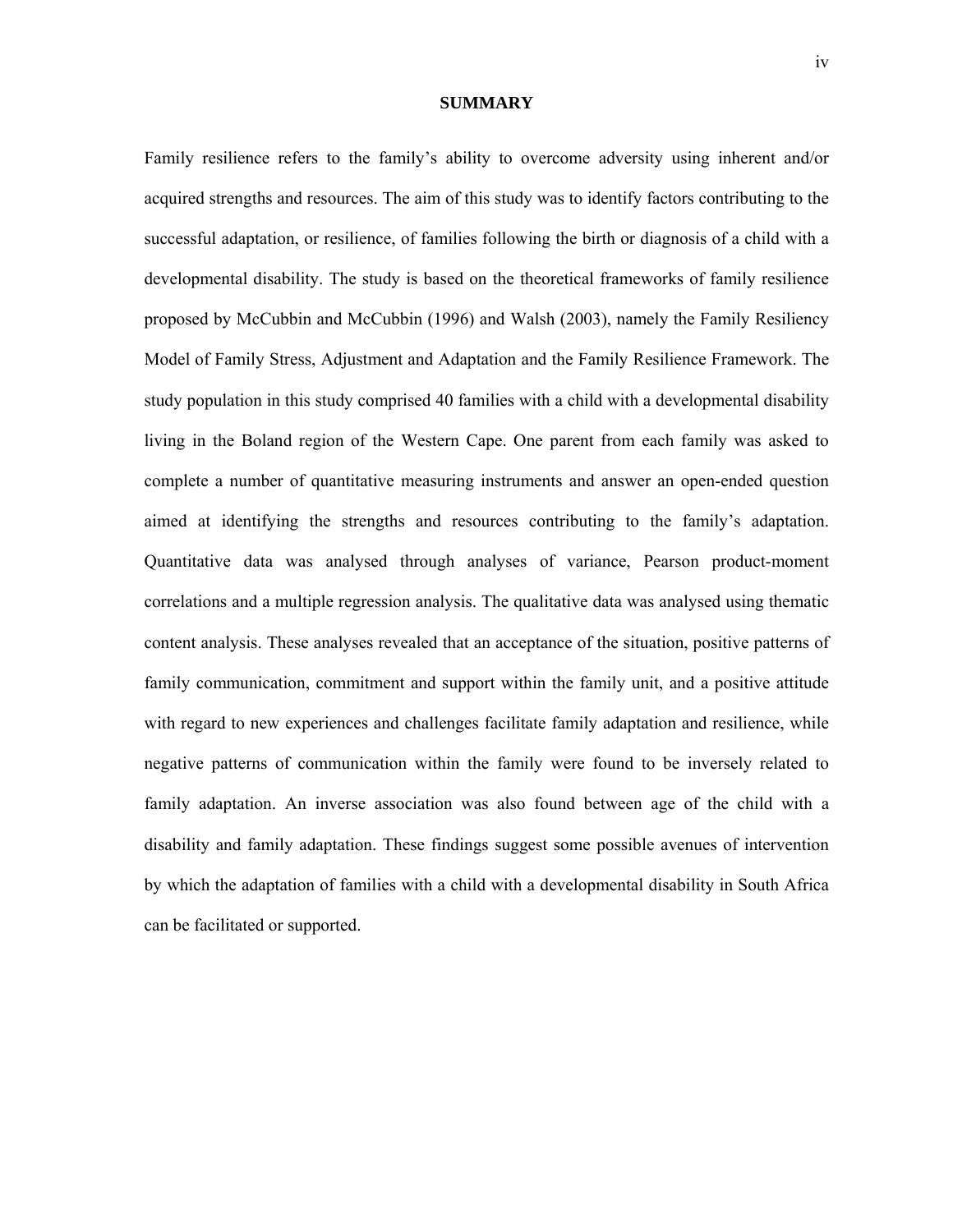# **OPSOMMING**

Gesinsveerkragtigheid verwys na die gesin se vermoë om terugslae en teenspoed te oorkom deur die gebruik van bestaande en aangeleerde sterktes en hulpbronne. Die doel van die huidige studie was om kwaliteite te identifiseer wat tot die aanpassing, en dus veerkragtigheid, van gesinne met 'n kind met 'n ontwikkelingsgestremdheid bydra. Die studie is gebaseer op die teoretiese raamwerke wat deur McCubbin en McCubbin (1996) en Walsh (2003) voorgestel is, naamlik die *Family Resiliency Model of Family Stress, Adjustment and Adaptation* en die *Family Resilience Framework*. Veertig gesinne van 'n kind met 'n ontwikkelingsgestremdheid wat in die Bolandgebied in die Wes-Kaap bly, het aan die studie deelgeneem. 'n Reeks kwantitatiewe vraelyste en 'n oopeinde-vraag is deur een ouer van elke gesin voltooi. Hierdie vraelyste en oopeinde-vraag was gerig op die identifisering van sterktes en hulpbronne wat tot die suksesvolle aanpassing van die gesin bydra. Die kwantitatiewe data is ontleed deur gebruik te maak van variansieontleding, die berekening van Pearson-produkmomentkorrelasies en meerregressie-ontledings. Die kwalitatiewe data is ontleed deur gebruik te maak van tematiese inhoudsontleding. Die kwantitatiewe en kwalitatiewe ontledings het getoon dat aanvaarding van die situasie, positiewe kommunikasie tussen gesinslede, toegewydheid tot die gesin, gesinseenheid en 'n positiewe houding om krisisse as `n uitdaging te beskou, belangrike veerkragtigheidskwaliteite is, terwyl negatiewe en opruiende kommunikasie in die gesin omgekeerd met aanpassing verband hou. 'n Omgekeerde verband is ook gevind tussen gesinsaanpassing en die ouderdom van die kind met 'n gestremdheid. Hierdie bevindings kan bydra tot die ontwikkeling van ingrypingsprogramme waardeur die aanpassing van Suid-Afrikaanse gesinne met 'n kind met 'n gestremdheid gefasiliteer en ondersteun kan word.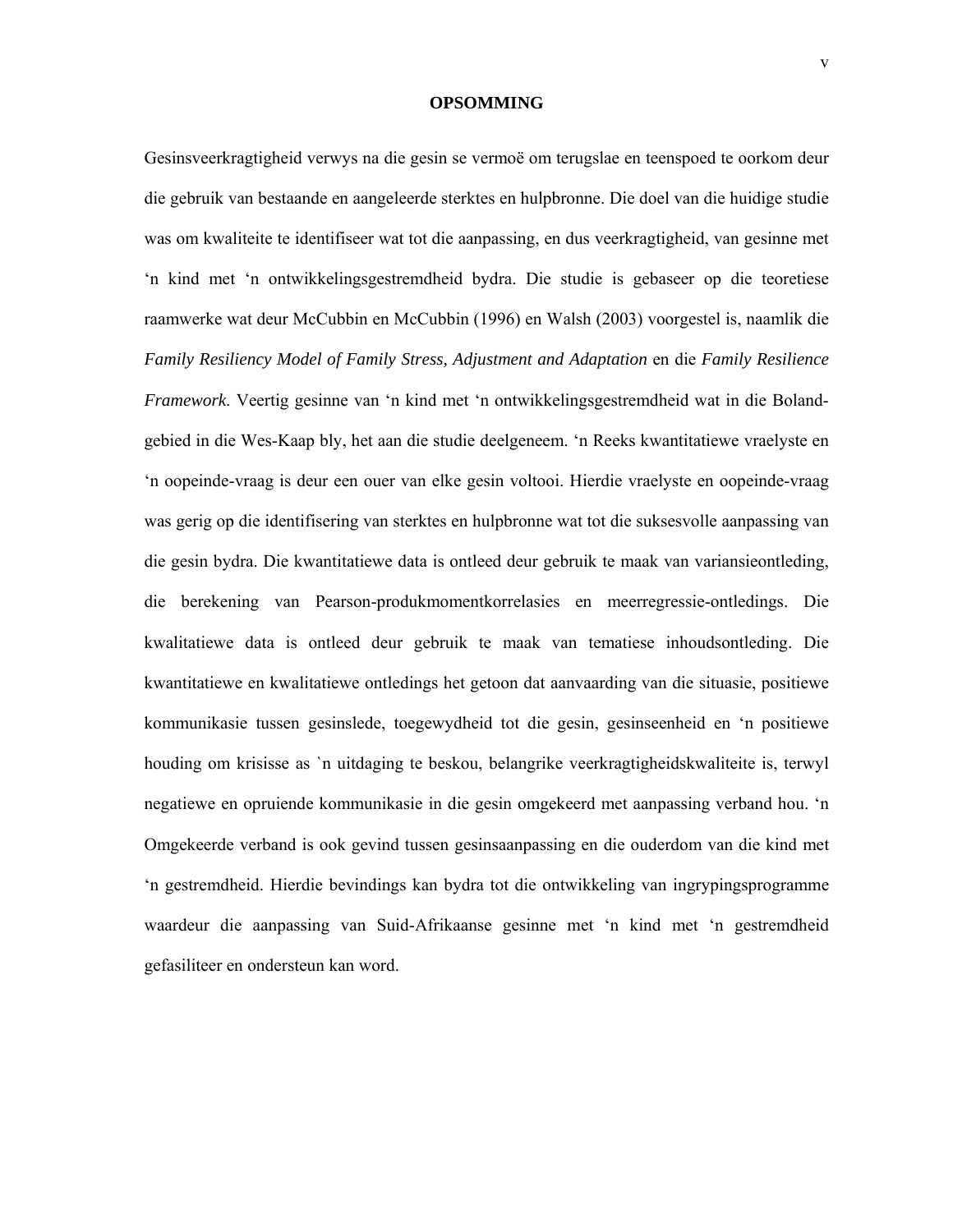# **TABLE OF CONTENTS**

| 2.3.1. Evolution of the Resiliency Model of Family Stress, Adjustment and Adaptation  11 |  |
|------------------------------------------------------------------------------------------|--|
|                                                                                          |  |
|                                                                                          |  |
|                                                                                          |  |
|                                                                                          |  |
|                                                                                          |  |
|                                                                                          |  |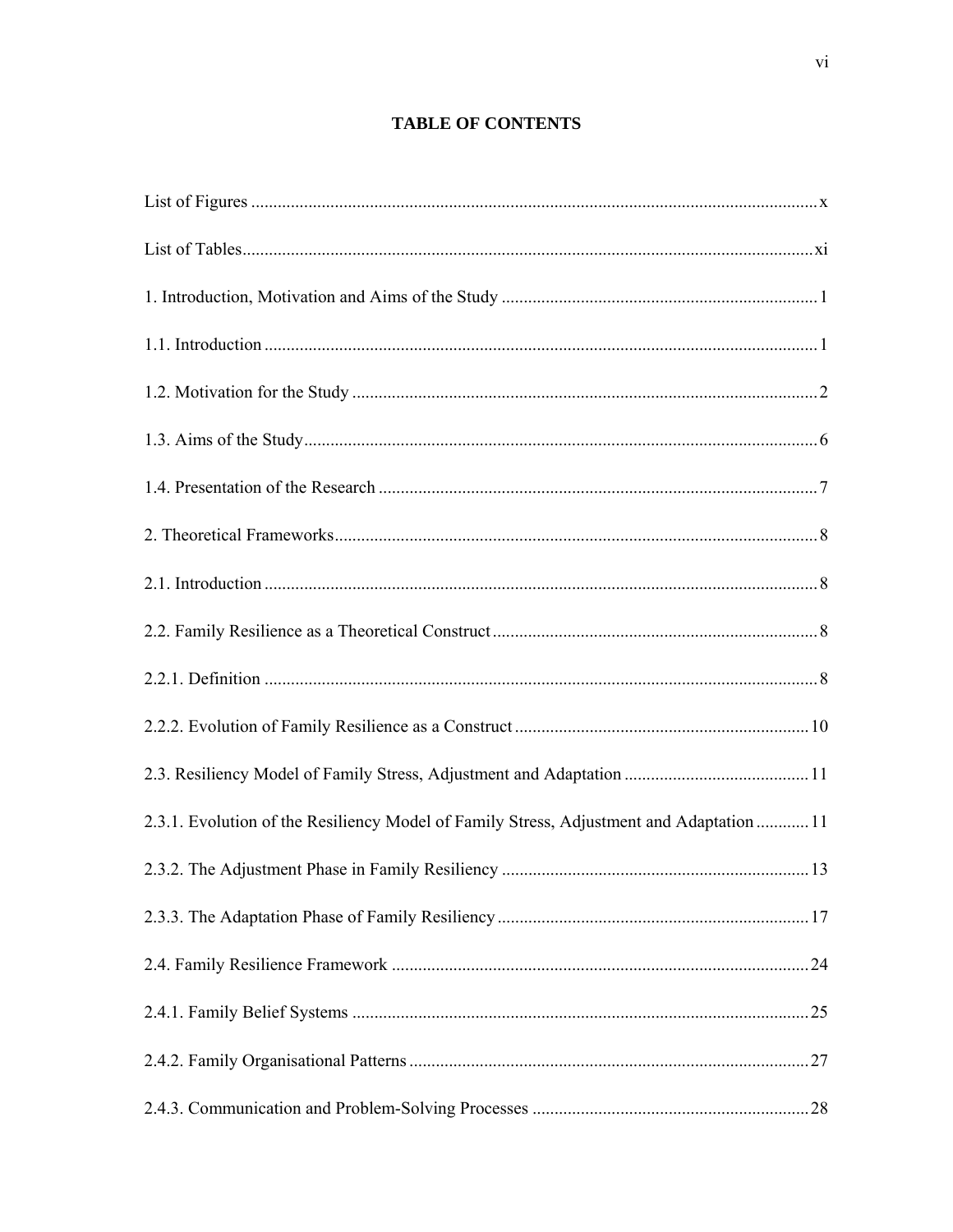| 2.6.3. Difficulties Faced by Families Caring for a Child with a Developmental Disability35 |  |
|--------------------------------------------------------------------------------------------|--|
|                                                                                            |  |
|                                                                                            |  |
|                                                                                            |  |
|                                                                                            |  |
|                                                                                            |  |
|                                                                                            |  |
|                                                                                            |  |
|                                                                                            |  |
|                                                                                            |  |
|                                                                                            |  |
|                                                                                            |  |
|                                                                                            |  |
|                                                                                            |  |
|                                                                                            |  |
|                                                                                            |  |
|                                                                                            |  |
|                                                                                            |  |

 $vii$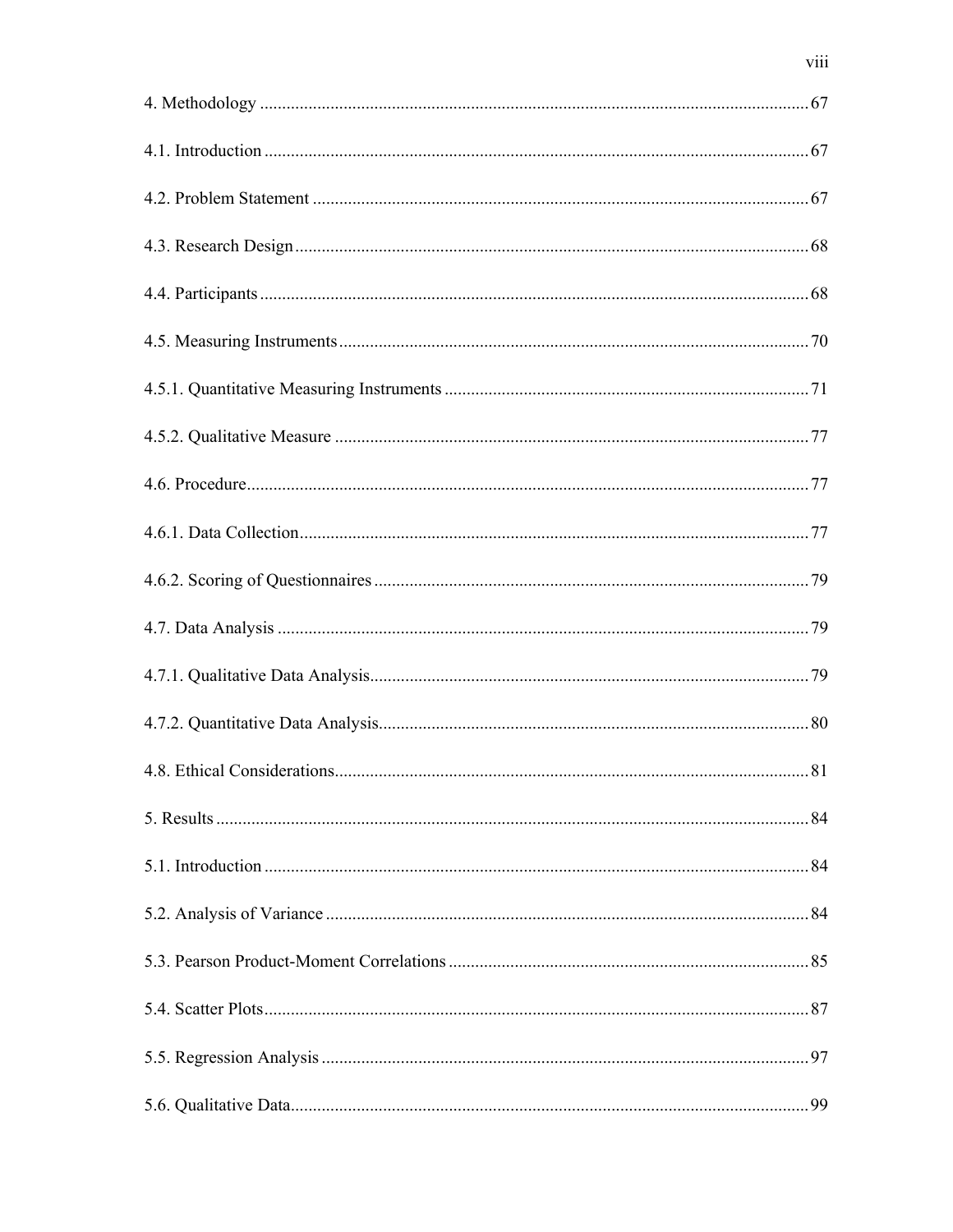| 134 |
|-----|
|     |
| 137 |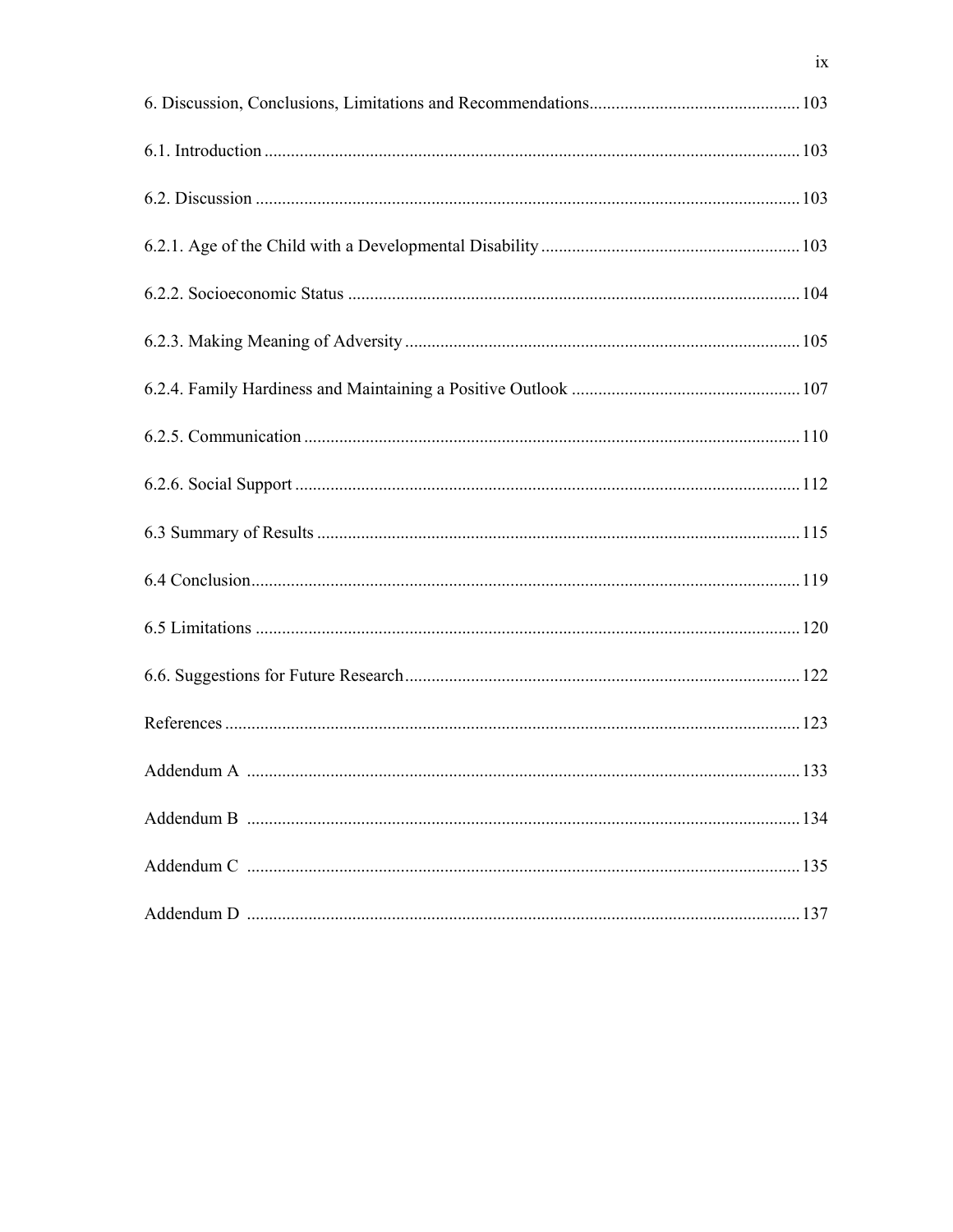# **LIST OF FIGURES**

| Figure 2.1. The Adjustment Phase of the Resiliency Model of Family Stress, Adjustment and                                                                                                       |
|-------------------------------------------------------------------------------------------------------------------------------------------------------------------------------------------------|
| Figure 2.2. The Adaptation Phase of the Resiliency Model of Family Stress, Adjustment and                                                                                                       |
| Figure 5.1a. Scatter plot showing the correlation between family adaptation (FACI8 score) and                                                                                                   |
| Figure 5.1b. Scatter plot showing the correlation between family adaptation (FACI8 score) and                                                                                                   |
| Figure 5.2a. Scatter plot showing the correlation between family adaptation (FACI8 score) and                                                                                                   |
| Figure 5.2b. Scatter plot showing the correlation between family adaptation (FACI8 score) and<br>affirming patterns of communication within the family (as measured by the FPSC Affirming       |
| Figure 5.2c. Scatter plot showing the correlation between family adaptation (FACI8 score) and<br>incendiary patterns of communication (as measured by the FPSC Incendiary Communication         |
| Figure 5.3a. Scatter plot showing the correlation between family adaptation (FACI8 score) and<br>the internal strength and durability in the family unit measured by the Family Hardiness Index |
| Figure 5.3b. Scatter plot showing the correlation between family adaptation (FACI8 score) and                                                                                                   |
| Figure 5.3c. Scatter plot showing the correlation between family adaptation (FACI8 score) and                                                                                                   |
| Figure 5.4. Scatter plot showing the correlation between family adaptation (FACI8 score) and                                                                                                    |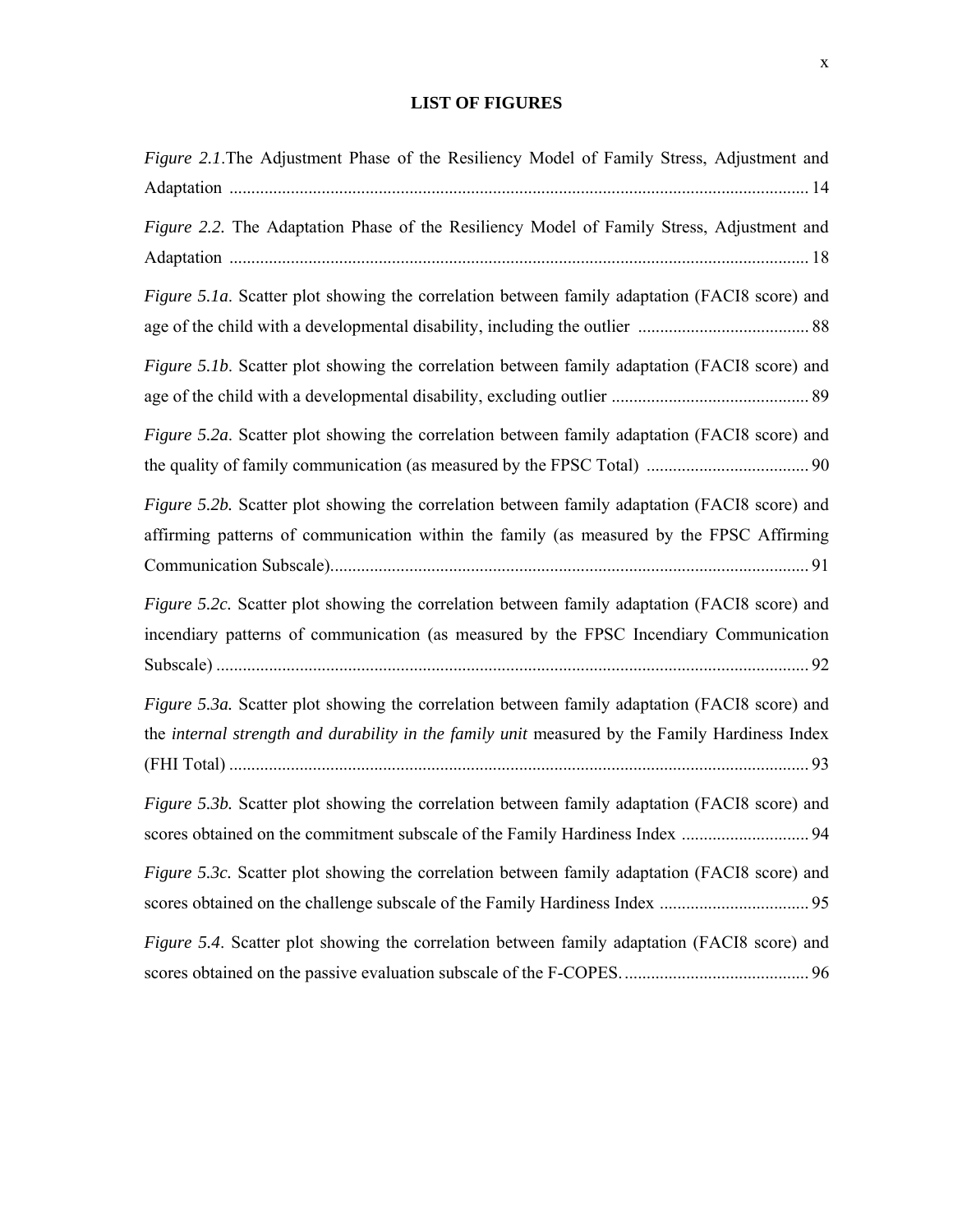# **LIST OF TABLES**

| Table 5.1. Summary of the Correlations Found Between the Independent Variables and the Level |  |
|----------------------------------------------------------------------------------------------|--|
|                                                                                              |  |
| Table 5.2. Multiple Regression Analysis: The Best Combination of Predictor Variables for     |  |
|                                                                                              |  |
| Table 5.3. Regression Summary for the Dependent Variable (FACI8 Total score)  98             |  |
| Table 5.4. Summary of Resilience Factors Identified by Respondents in Response to the        |  |
|                                                                                              |  |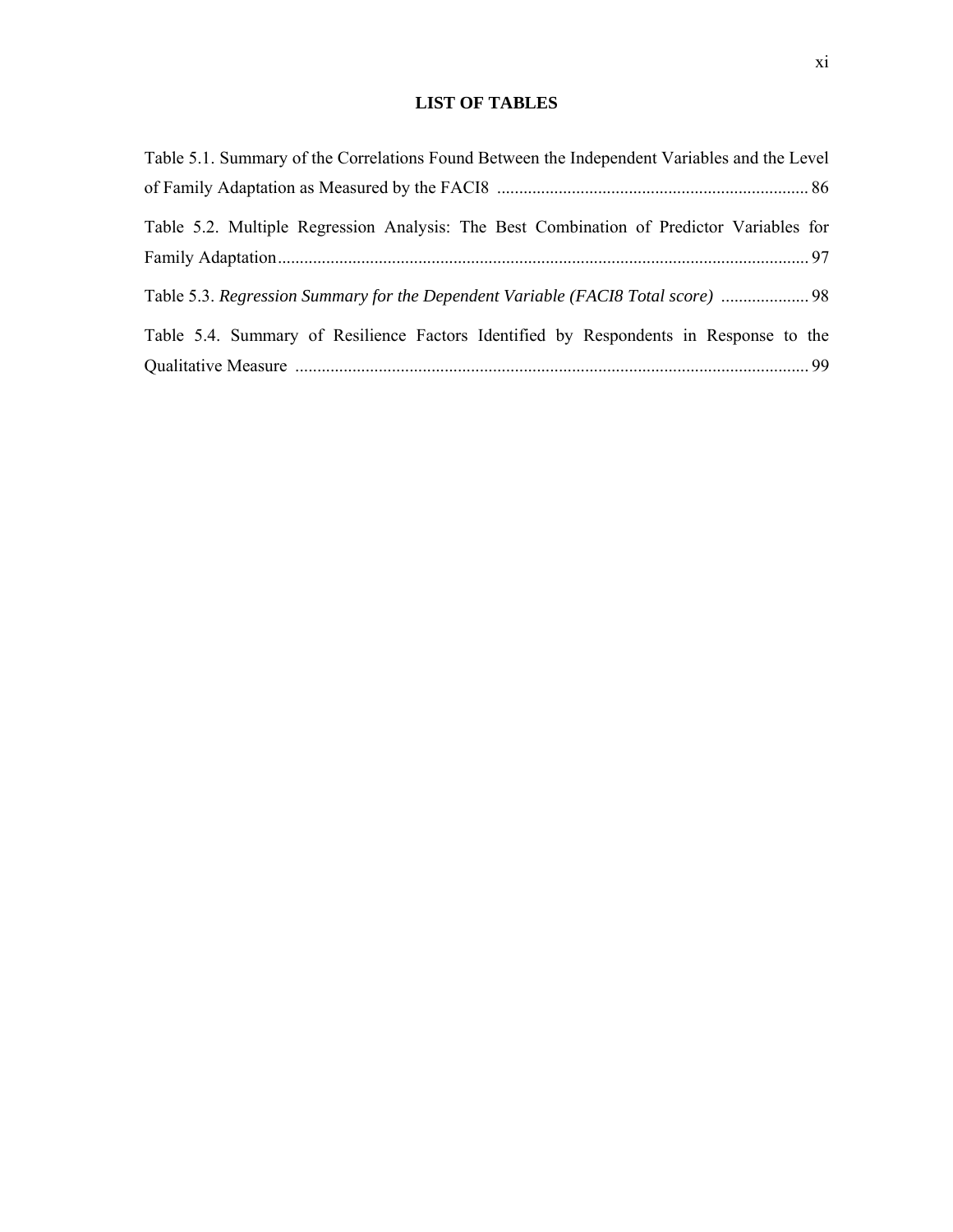# **Chapter 1**

### **Introduction, Motivation and Aims of the Study**

#### 1.1. Introduction

l

According to a report on the prevalence of disability in South Africa, published by Statistics South Africa (2005), 5% of the South African population lives with a disability. The highest prevalence is among the black population (5.2%), followed by the white (4.5%), coloured (4.2%) and Indian  $(3.7%)$  population groups<sup>1</sup>. Statistics South Africa  $(2007)$  defines disability as,

A physical or mental handicap which has lasted for six months or more, or is expected to last at least six months, which prevents the person from carrying out daily activities independently, or from participating fully in educational, economic or social activities (p. 35).

The report further states that 2.1% of children aged 0 to 9 years and 3% of children aged 10 to 19 years live with a disability. As is evident from these figures, many children in South Africa, and by extension their families, are affected by disability. Since there are still limited social, educational and economic support structures for people with disabilities in South Africa, the burden of care usually falls on the family.

This chapter includes a brief introduction to developmental disabilities and the social, emotional and economic impact the presence of a child with such disabilities has on the family. In addition, the chapter serves to introduce the concept of family resilience and its value in planning and implementing interventions designed to facilitate the adaptation of families of children with

<sup>&</sup>lt;sup>1</sup> "Statistics South Africa has continued to classify people into population group, since moving away from past apartheid-based discrimination, and monitoring progress in development over time, involves measuring differences in life circumstances by population group. This classification, in common with other countries such as the United States of America which uses a population group-based classification system, is no longer based on a legal definition, but rather on self-classification" (Statistics South Africa, 1999, p. 8).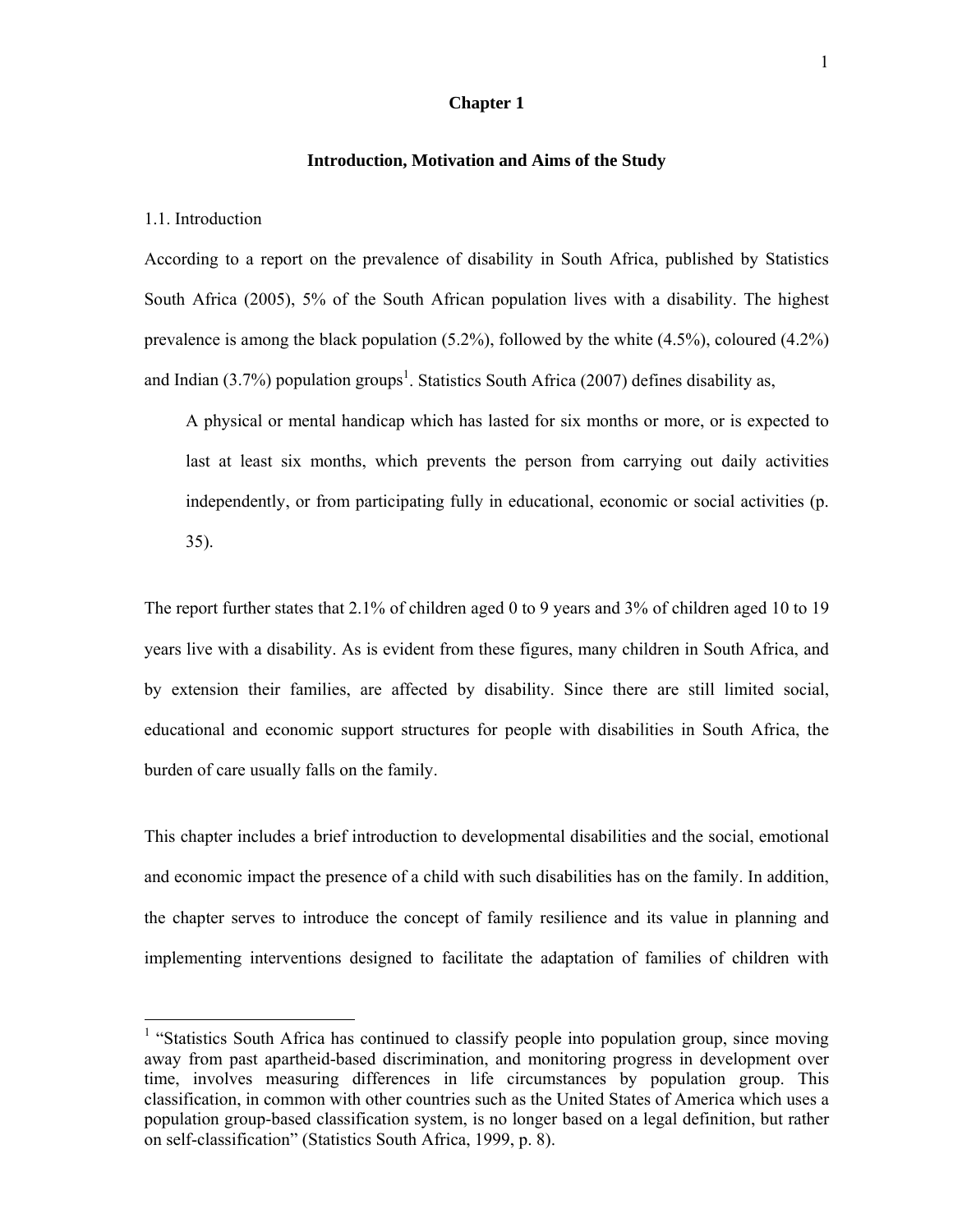developmental disabilities. An outline of the presentation of this document concludes the chapter.

#### 1.2. Motivation for the Study

Developmental disability is a term that refers to a permanent cognitive and/or physical impairment that is usually present at birth or occurs in the early years of life. It can, however, occur anytime before the age of 21 years (National Association of Councils on Developmental Disabilities, 2008).

The concept 'developmental disability' is used to refer to a range of conditions, including intellectual disability, cerebral palsy, autistic spectrum disorder, spina bifida, cystic fibrosis, learning disability, muscular dystrophy, foetal alcohol spectrum disorder and epilepsy. It is recognised that many people with a developmental disability may experience a number of impairments. More specifically, a developmental disability usually results in significantly reduced capacity in three or more of the following activities of daily living: Communication, learning, mobility, living independently, decision making or self-care. For this reason, many people diagnosed with a developmental disability are in need of ongoing support, in some cases lifelong (Centre for Disease Control and Prevention, 2009; National Association of Councils on Developmental Disabilities, 2008).

Following the diagnosis of a developmental disability, parents and families face a difficult period of accepting and adjusting to this diagnosis. Many parents have difficulty accepting the disability of their child since, they have to re-evaluate the expectations they had for their child (Abidin, cited in Gupta, 2007). They experience feelings of grief and sorrow about the loss of their "normal" child, as well as feelings of uncertainty about the future (Taanila, Järvelin, & Kokkonen, 1998) and their ability to cope with the demands the disability will place on the family (Graungaard & Skov, 2006).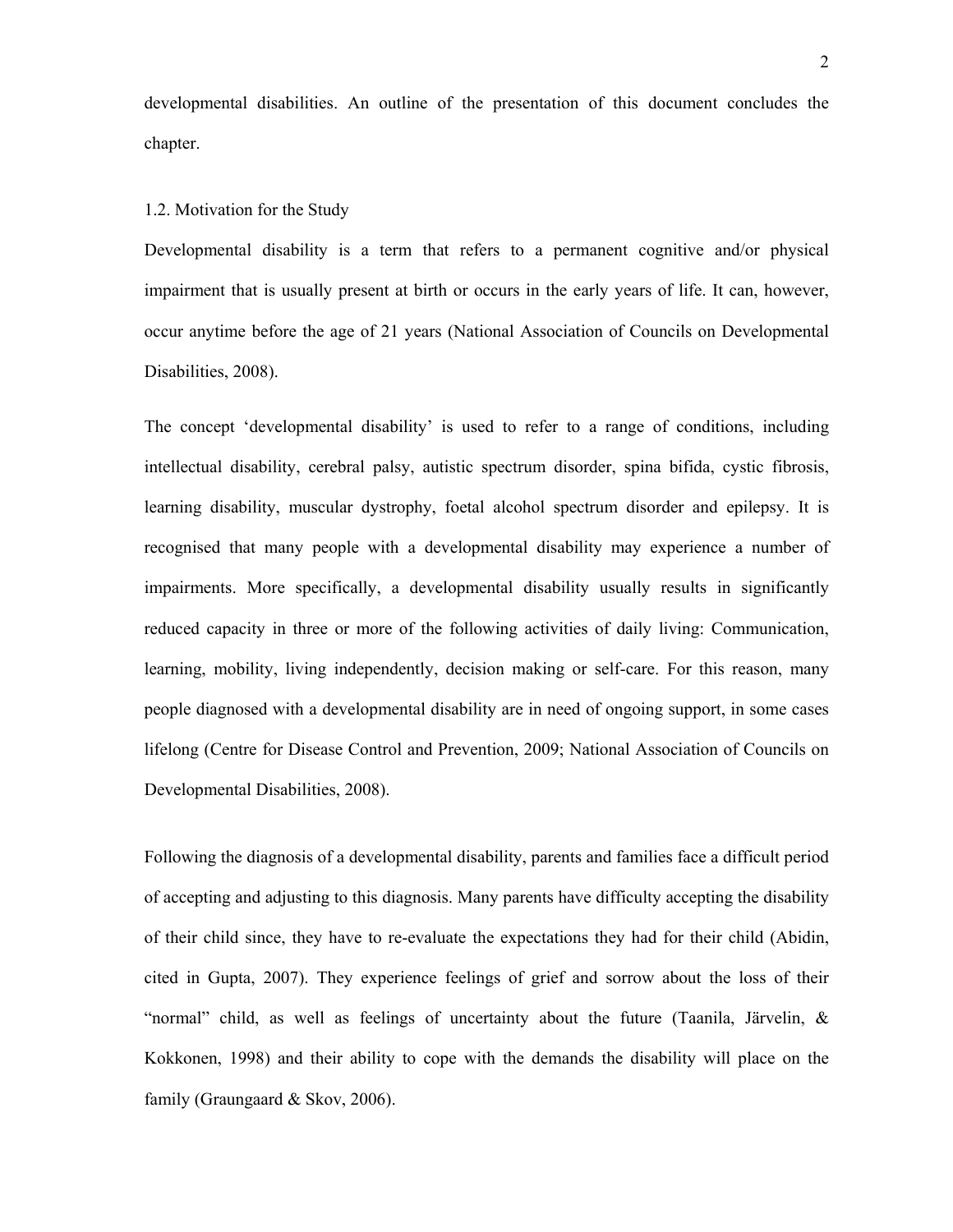The parenting stress associated with caring for a child with a disability is largely determined by the nature of the disorder. Children that are more demanding of attention due to daily care needs and behavioural problems cause higher levels of parenting and life stress than those requiring less support (Gupta, 2007). It has, however, been shown across numerous studies that parents of children with developmental disabilities show markedly higher levels of parenting and life stress than parents of normally developing children (Beckman, 1991; Gupta, 2007; Horton & Wallander, 2001; Pelchat et al., 1998; Sloper & Turner, 1993).

As mentioned previously, children diagnosed with a developmental disability need ongoing support for many tasks of daily living. This places a high care-giving burden on the family, the stress of which can be further exacerbated by concurrent behavioural problems and low developmental competence (Gupta, 2007). Children and adolescents with developmental disabilities have been found to be at increased risk of mental health problems, as evidenced by behaviour problems, depression and anxiety, which cause an increase in care strain, even causing parents to doubt the efficacy of their parenting (Faust  $\&$  Scior, 2008). In addition to these factors, having a child with a disability often causes an increase in the social isolation of families. Families may be ostracised by a society that still perceives individuals with disabilities as "damaged", or they might consciously decide to keep to themselves to protect the child and the family unit from social prejudice (Emerson, 2003; Heiman & Berger, 2008). Either way, these families often do not have access to a supportive and understanding social network that could provide the emotional support necessary to help them deal with the demands of life with a child with a disability.

This social isolation based on society's misconceptions of individuals with disabilities extends beyond the immediate social environment of these families. In spite of much work in recent years to draw attention to the value, rights and needs of people with disabilities, these individuals and their families are still marginalised (Gross & Hahn, 2004). Social inclusion policies and the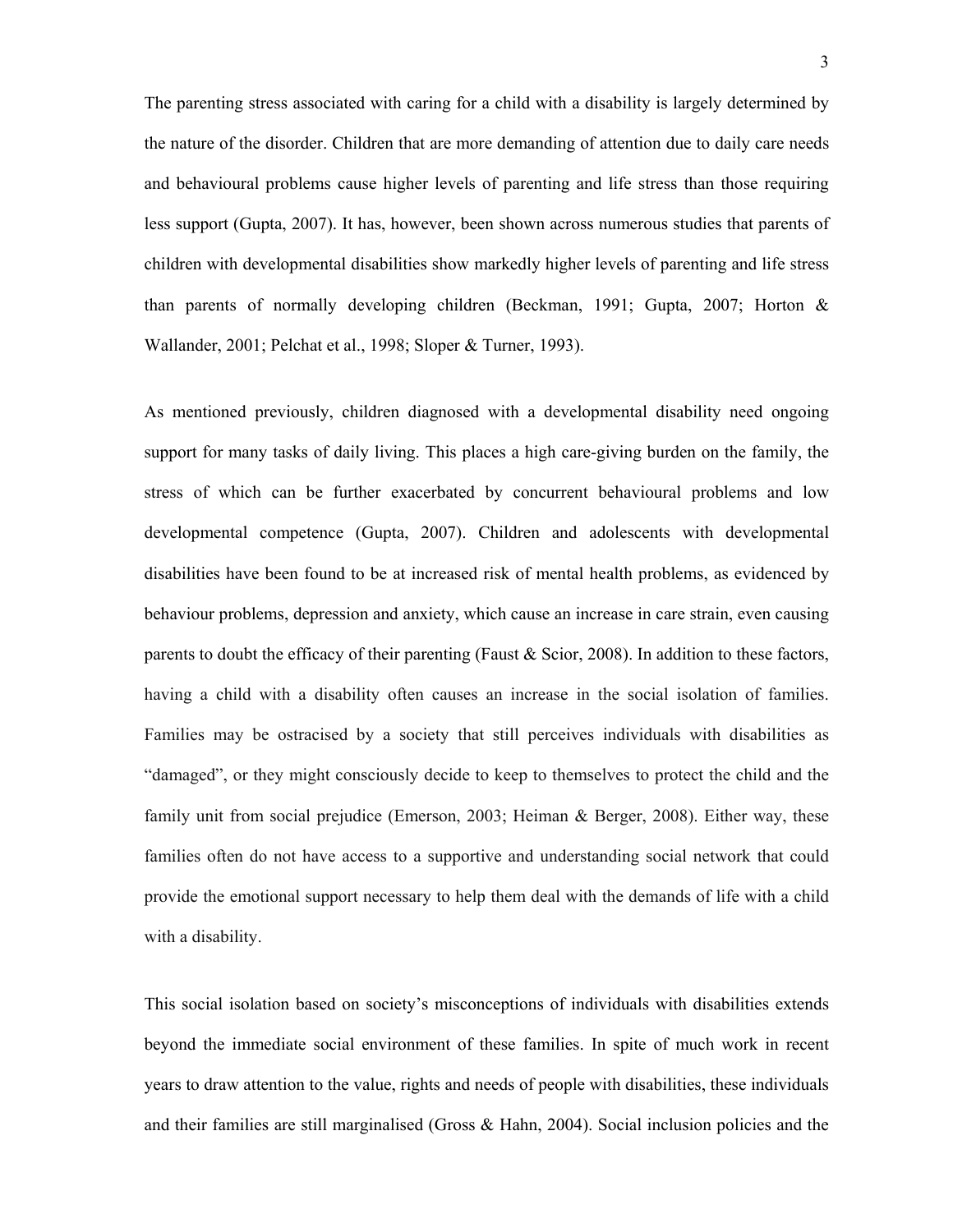allocation of funds to the provision of appropriate support structures for people with disabilities are still far from ideal, with these individuals' rights often being overlooked and the burden of care still falling squarely on the family.

The availability of resources for people with disabilities and their families is still limited in South Africa (Statistics South Africa, 2005). Families are mostly required to care for and support their child themselves and also bear the cost of any professional services needed. Families from previously disadvantaged ethnic groups in particular have been found to have limited external resources and facilities available to them (Parekh & Jackson, 1997; Statistics South Africa, 2005).

According to Lombard (cited in Parekh & Jackson, 1997), who conducted a study examining the impact of a child with a disability on parents in South African families, white parents experience more stress than black parents as a result of social stigma and isolation, an over-involvement with the child, occupational limitations and a division in the family unit. Black parents, on the other hand, were found to experience greater stress than white families due to the child's incapacity to perform tasks of daily living and self-care, a strain exacerbated by the lack of external resources available to them. Ntombela (cited in Parekh & Jackson, 1997) went further to say that children with disabilities are not readily accepted by modern African families in South Africa, as a result of the increasing urbanisation and westernisation of these families and the associated pressures to strive towards self-realisation and economic success.

Studies evaluating the experiences of families from different cultural and ethnic groups are limited, however, since the majority of studies on the families of children with disabilities in South Africa have been focussed on white families. This research bias is also evident in studies conducted outside South Africa, with the majority of research available having been conducted on urbanised Western populations, with little or no attention being paid to cultural or ethnic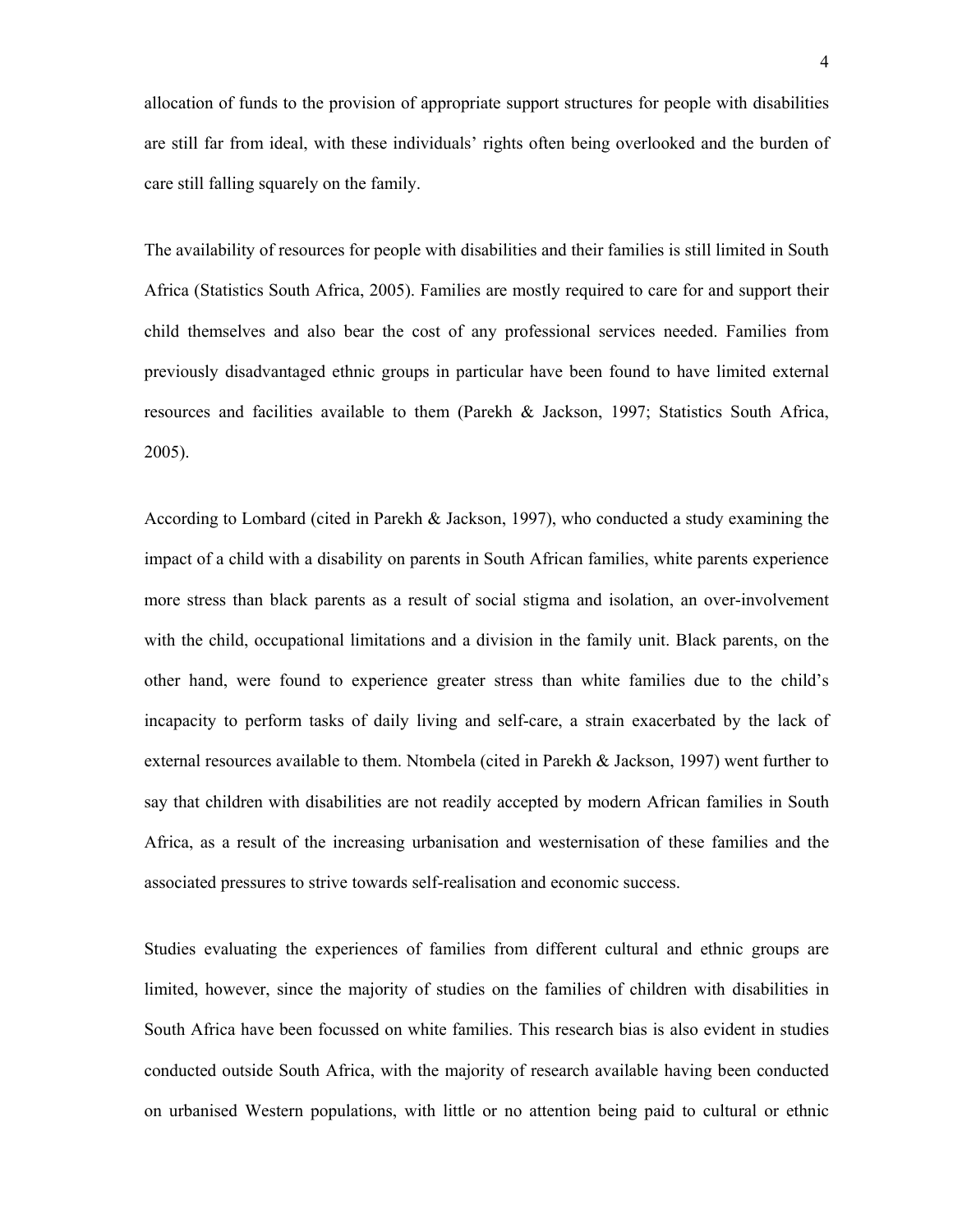differences (Gatford, 2001). There thus is a need for studies examining the experiences of families from different ethnic groups and their adaptation to the diagnosis of a child with a developmental disability in order to inform policy-making decisions and drive appropriate and culturally sensitive support provision (Parekh & Jackson, 1997).

This aim  $-$  to identify avenues of intervention and develop appropriate support structures  $-$  is also underlying in the study of family resilience. Family resilience refers to a family's "capacity to overcome difficult circumstances through the use of inherent and/or acquired resources and strengths" (Hawley, 2000, p. 105).

The study of family resilience arose from a shift in research focus from a pathogenic, deficitbased approach to a strength-based, or salutogenic (Antonovsky, 1979) approach. Rather than attempting to understand behaviour by studying the problems or deficits of individuals and families, researchers became interested in identifying the strengths responsible for adaptive coping in the face of such problems. One of the underlying aims of such studies that strive to identify factors associated with successful coping or resilience is the eventual development of clinical interventions that can focus on "amplifying strengths rather than repairing weaknesses" (Seligman (p. 2), cited in Hawley, 2000).

This approach is also relevant for the families of children with disabilities. In spite of the abovementioned stresses associated with caring for a child with a developmental disability, many such families have been found to adapt successfully and even thrive following the diagnosis (Bayat, 2007; Hastings & Taunt, 2002; Kearney & Griffin, 2001; Wallander & Varni, 1998). By identifying the strengths contributing to resilience in these families, interventions and support programmes can be implemented to strengthen these resources and thus facilitate coping in those families struggling to adapt (Ellis & Hirsch, 2000). Strengthening the family unit in this way is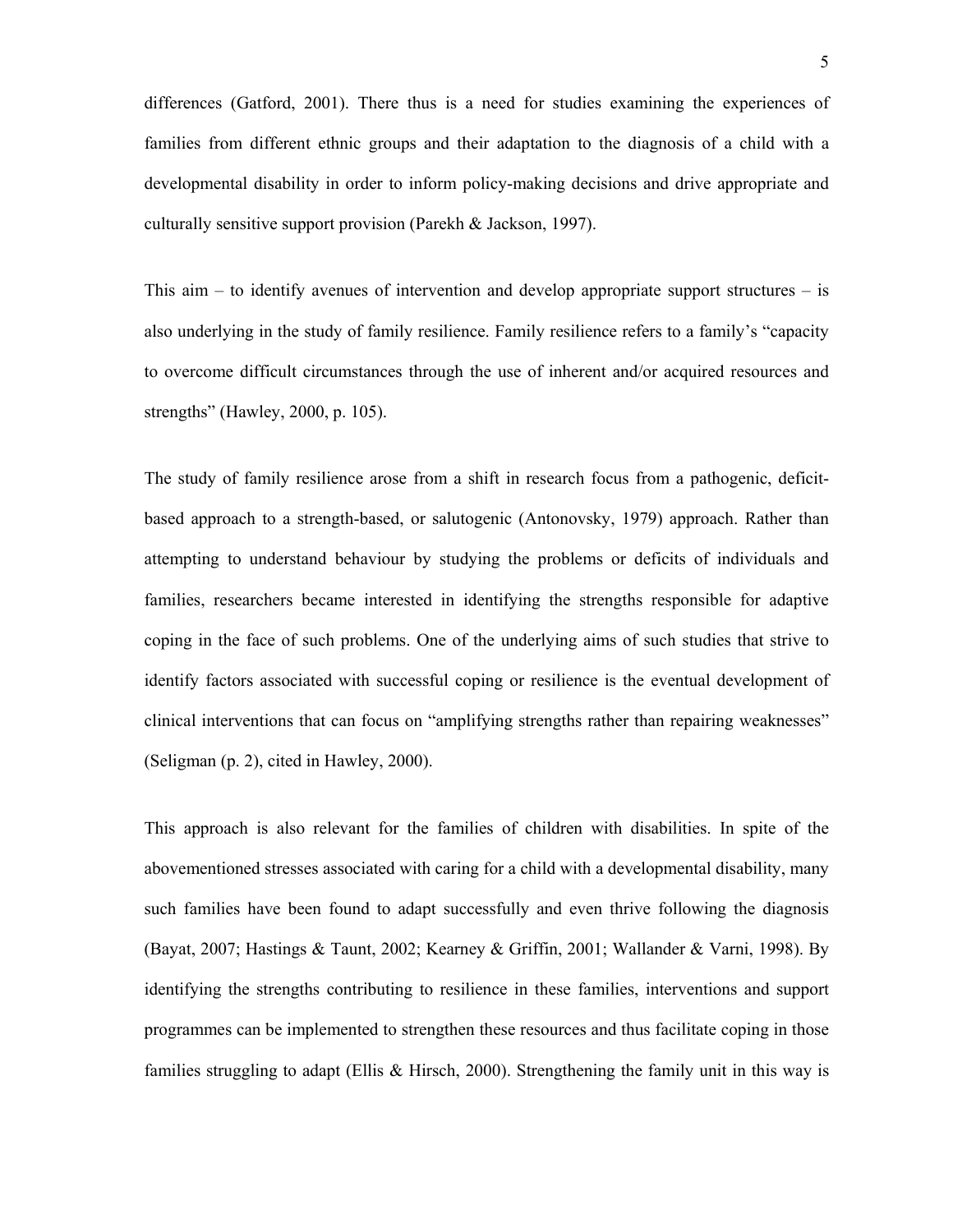important, since the well-being of the family influences the well-being and adjustment of its individual members (Walsh, 2003), including the child with a developmental disability.

Family resilience has been found to be influenced by a family's social and cultural background, since this shapes the family's perception of their situation, and influences the available resources. In spite of this, most studies of family resilience have been conducted using Western populations (McCubbin & McCubbin, 1996). There thus is a need for cross-cultural research to identify resilience qualities in families from different cultural backgrounds.

The care of a child with a developmental disability has been found to be a very stressful experience. In spite of this, many families have been found to cope successfully and even thrive. The literature on the impact of a child with a disability on families from different socio-cultural backgrounds is limited, however, as is the literature on family resilience in families from different ethnic and cultural backgrounds. These facts represent the basis of the motivation for the present study.

#### 1.3. Aims of the Study

This study aims to identify factors associated with the successful adaptation of families following the diagnosis of a child with a developmental disability. More specifically, this study aims to examine which strengths and resources facilitate such adaptation in coloured families living in the Western Cape. The term "coloured" is a contentious one, but is still used in South Africa for people of mixed race. This classification is not based on a legal definition but on selfclassification; in other words, people of mixed race tend to refer to themselves as "coloured" and the term is thus adopted by the wider population of South Africa (Statistics South Africa, 1999).

Insights gained from this study can be implemented by healthcare professionals, and families, to foster family strengths and guide the acquisition of additional resources, if needed, to facilitate family adaptation and well-being.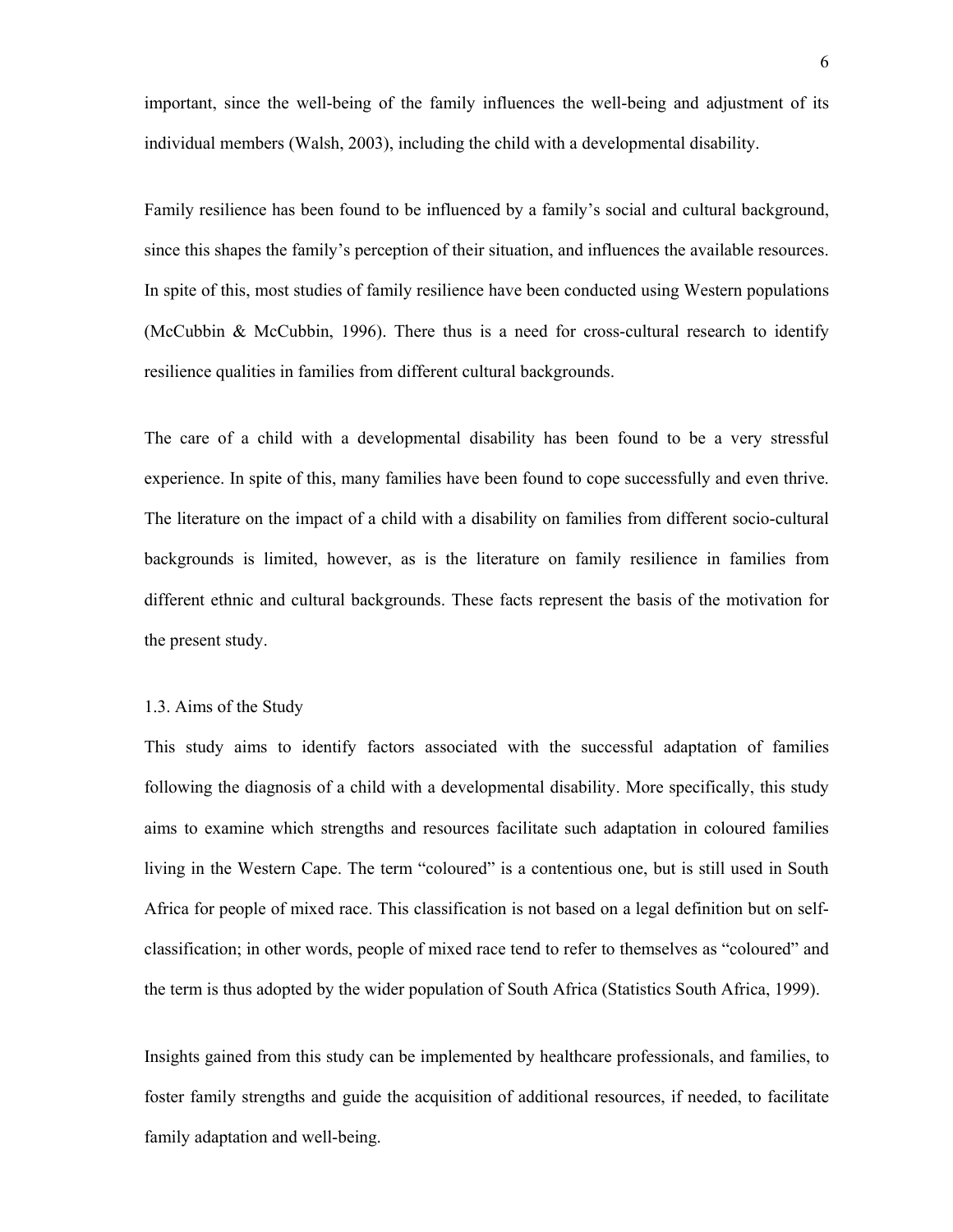# 1.4. Presentation of the Research

Chapter 2 presents an overview of the theoretical frameworks underlying this study. It contains a detailed explanation of the construct of family resilience and a summary of the main theoretical models guiding resilience research, as well as a description of the difficulties associated with having a child with a developmental disability.

A review of the literature on resilience in families of children with disabilities is presented in Chapter 3.

The methodology used in this study is discussed in Chapter 4, with the results thereof being presented in Chapter 5.

Chapter 6 concludes this document with a discussion of the results obtained in this study, and the subsequent conclusions drawn. It also includes a discussion of the limitations of this study and suggestions for further research.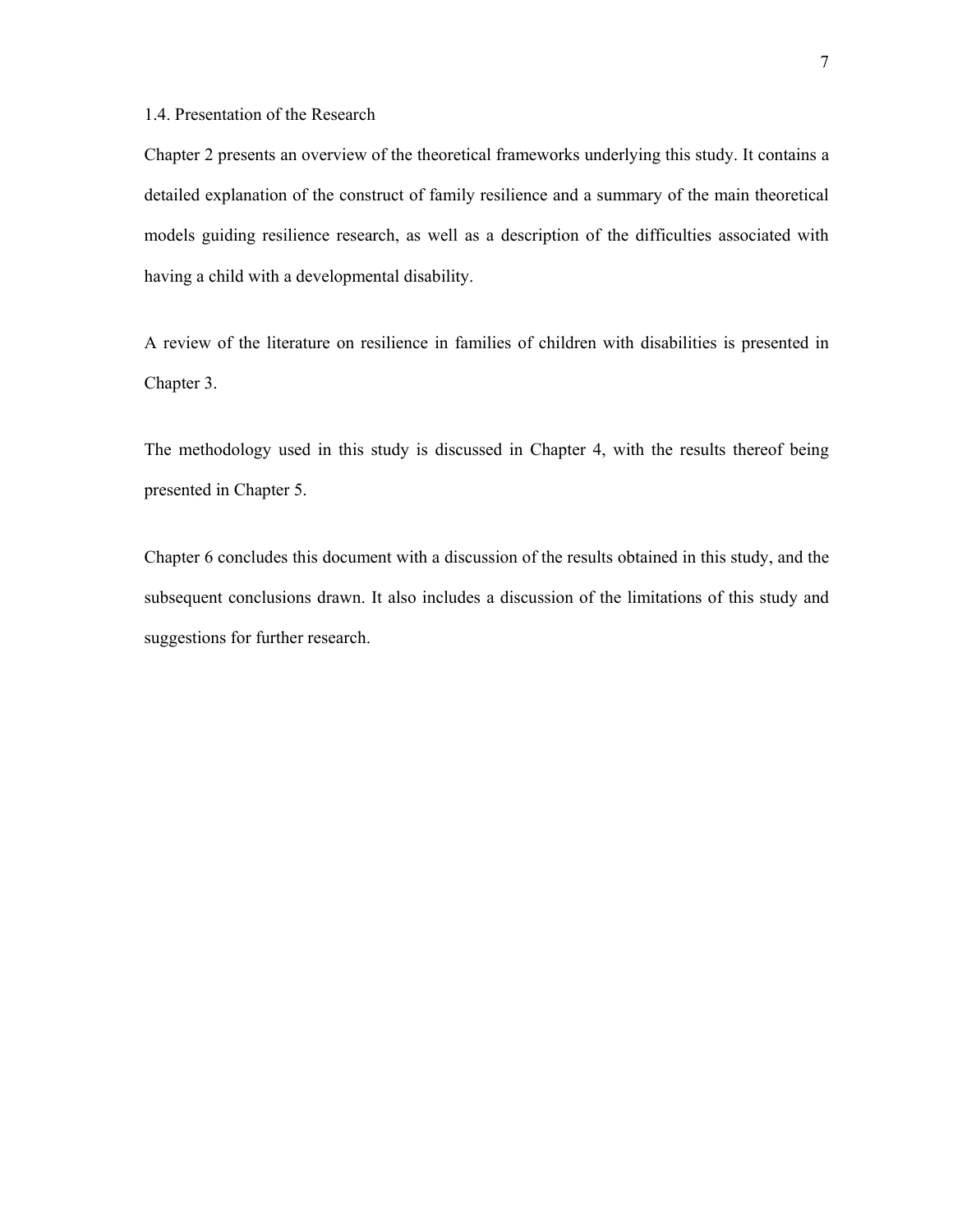# **Chapter 2**

#### **Theoretical Frameworks**

### 2.1. Introduction

This chapter provides an overview of the construct of family resilience. It outlines the evolution of family resilience theory and provides a summary of current family resilience models and frameworks. Since this study is aimed at examining the resilience of families with children with developmental disabilities, this chapter also includes a section describing the difficulties faced by such families.

# 2.2. Family Resilience as a Theoretical Construct

#### 2.2.1. Definition

Resilience has been described or defined in many different ways. All definitions, however, have common elements. They describe resilience as surfacing in the face of hardship or adversity and entailing the ability to "bounce back", that is, to regain or surpass pre-adversity levels of functioning. Finally, and perhaps most importantly, resilience emphasises the strengths families employ to overcome adversity rather than focusing on deficits (Hawley, 2000).

McCubbin and McCubbin (1988) define family resilience as the "characteristics, dimensions, and properties which help families to be resistant to disruption in the face of change and adaptive in the face of crisis situations" (p. 247), while Luthar, Cicchetti and Becker (2000) define family resilience as "a dynamic process encompassing positive adaptation within the context of significant adversity" (p. 543). Hawley and DeHaan (1996) propose a definition that seems to combine these ideas:

Family resilience describes the path a family follows as it adapts and prospers in the face of stress, both in the present and over time. Resilient families positively respond to these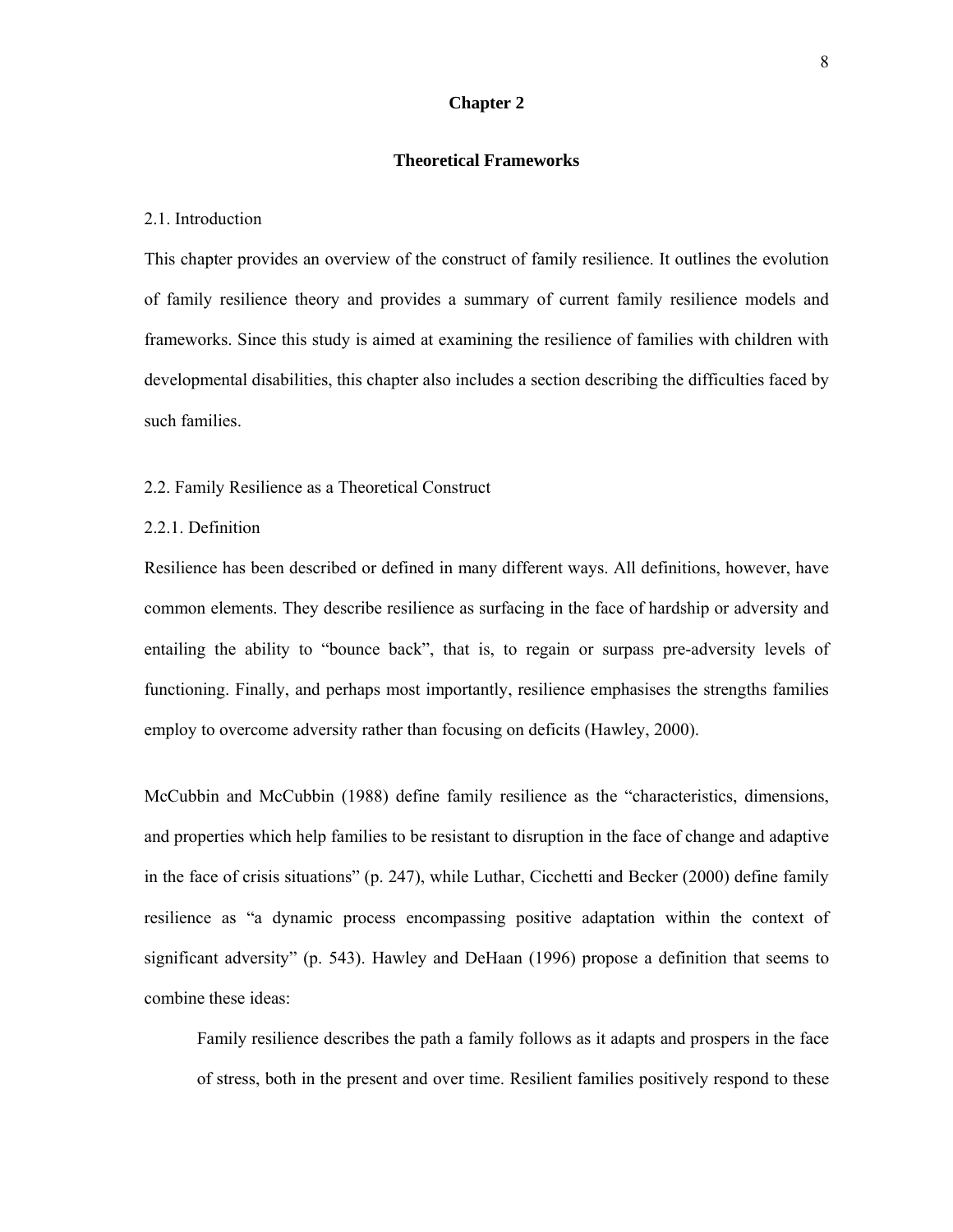conditions in unique ways, depending on the context, developmental level, the interactive combination of risk and protective factors, and the family's shared outlook. (p. 293)

Family resilience is not a static set of strengths that renders a family resilient, but rather an adaptive pathway, unique to each family and situation. As Walsh (1996) puts it, there is no "blueprint for any singular model of the 'resilient family'" (p. 269). A family's response to a stressor will depend on the unique interaction of risk and protective factors within the family unit, the socio-cultural and developmental context and the family's subjective perception or appraisal of the stressor.

A risk factor or stressor can be defined as a barrier to effective functioning, while a protective factor is a resource that serves to buffer the effects of adversity (Hawley, 2000). Resilience involves achieving a balance between risk and protective factors, that is, minimising risk factors or demands and strengthening protective factors or resources (Hawley, 2000; Patterson, 2002) in order to reduce dysfunction and enhance family functioning and well-being (Luthar et al., 2000).

Risk and protective factors are not static entities, but are rather contextual and changing (Rutter, cited in Hawley & DeHaan, 1996); what constitutes a risk or protective factor varies according to the specific situation and family. A factor that might have been protective in one situation can contribute to family risk in another, just as what serves as a protective factor in one family contributes to risk in another (Hawley, 2000; Hawley & DeHaan, 1996; McCubbin & McCubbin, 1996). Equally, the magnitude and impact of a risk factor can change over time and can vary according to the developmental or life stage the family is at, as well as the concurrent pile-up of other demands (Hawley & DeHaan, 1996; Walsh, 2003). It thus is important for a family resilience framework to combine "ecological and developmental perspectives to view family functioning in relation to its broader sociocultural context and evolution over the multigenerational life-cycle" (Walsh, 2003, p. 3). In other words, it is important to consider the unique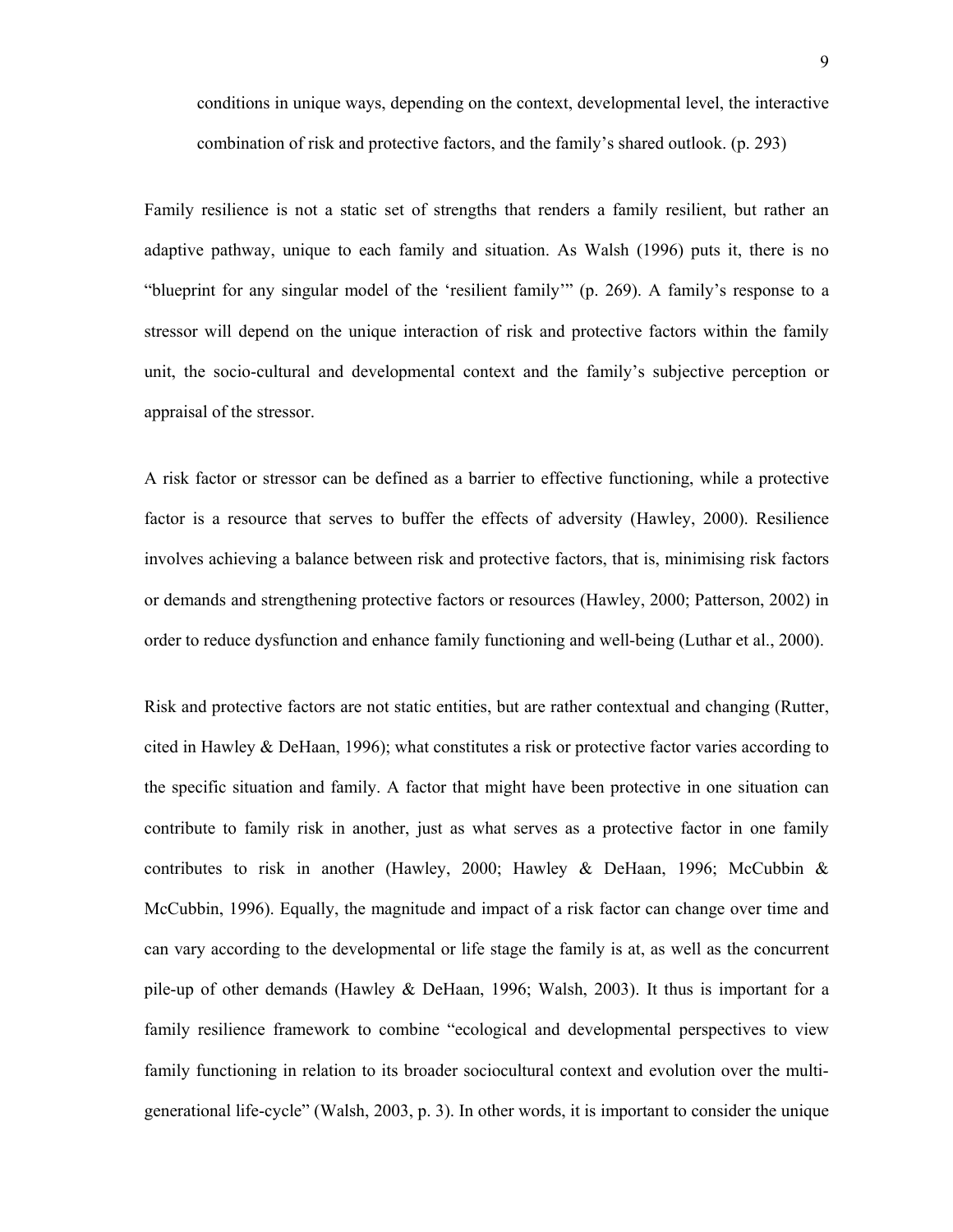context of the family in assessing its vulnerability and identifying strengths and adaptive pathways that will facilitate resilience both now and in the future.

Resilient families are those that adapt well and are able to regain or surpass their pre-crisis level of functioning in the long run (DeHaan, Hawley, & Deal, 2002).

# 2.2.2. Evolution of Family Resilience as a Construct

For a long time, psychological research has focused on identifying the causes for adaptive deficits and problems. The past two decades, however, have witnessed a shift in emphasis. Researchers have become interested in identifying why some individuals cope or even thrive in the face of adversity, while others crumble. Antonovsky (1979) terms this a "salutogenic orientation" (p. 2). Rather than studying deficits, which is a pathogenic approach, salutogenesis is concerned with discovering factors or strengths contributing to healthy functioning. The initial focus in these studies was on identifying personal traits accounting for the differences in adaptation following adversity. Resilience, as the ability to overcome adversity became known, was perceived as an innate characteristic held by some individuals (Masten & Garmezy, cited in Luthar et al., 2000; Anthony & Cohler, cited in Walsh, 2003) and not others. In these studies, the family tended to be seen as a risk rather than a protective factor. As research in the field evolved, however, researchers recognised that resilience was often influenced by external factors. Three sets of factors were identified as interacting to contribute to individual resilience, namely characteristics of the individual, aspects of the families and influences from the social environment (Silliman, cited in Hawley & DeHaan, 1996; Werner & Smith, cited in Luthar et al., 2000). The family had thus been identified as both a potential risk and protective factor, and researchers consequently started developing an interest in the factors contributing to healthy family functioning. Resilience became viewed as a systemic quality shared by the family unit (Hawley & DeHaan, 1996). By identifying and fostering family strengths and resilience, the individual's resilience is bolstered by extension (Walsh, 2003). Working from a family stress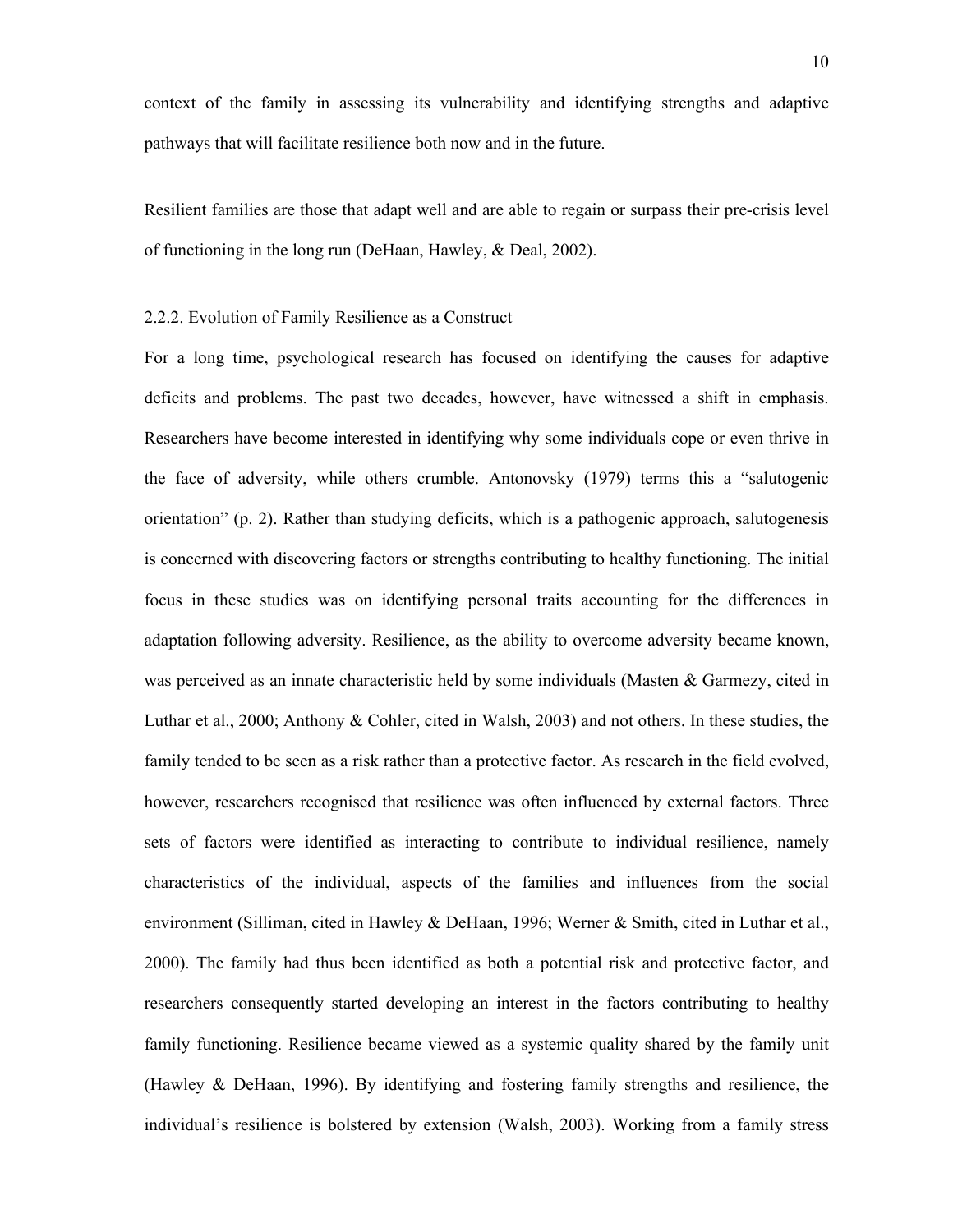perspective, researchers proposed models and frameworks of family resilience in an effort to understand the factors and processes involved in family resilience (Hawley, 2000). The evolution of these family resilience models will be discussed in detail in Section 2.3.

Olson et al. (1983) define this shift in emphasis from a deficit- to a strength-based approach in the following words: "We have moved from a simple 'fight versus flight' notion of coping to the study of the complex processes of acquiring, building, exchanging, and using resources to resist and adjust to the impact of demands." (p. 136)

2.3. Resiliency Model of Family Stress, Adjustment and Adaptation

2.3.1. Evolution of the Resiliency Model of Family Stress, Adjustment and Adaptation The Resiliency Model of Family Stress, Adjustment and Adaptation (McCubbin & McCubbin, 1996) evolved from Reuben Hill's (1949) ABCX model of family stress and coping. Hill (1949) proposed that a family's response to stress is influenced by the nature of the stressor (A), the family's resources (B) and the definition of the stressor (C). These factors interact to determine the family's response to crisis (X).

This model was expanded on by McCubbin and Patterson (cited in McCubbin & McCubbin, 1996) in their Double ABCX model. They theorised that a family is rarely faced with a single stressor, but rather with a pile-up of demands (AA) placing strain on their resources and capabilities. Since families tend to have more than one resource at their disposal, and the available resources can change over time, the BB factor was introduced. The allocation of resources to meet the demands is influenced by the family's appraisal of the stressor. This appraisal process involves more than the definition of the stressor (C), but rather an assessment of the total situation, that is, both the demands placed by the stressor and the capabilities or resources available (CC). These factors interact to determine family adaptation (XX), which is the outcome following the crisis.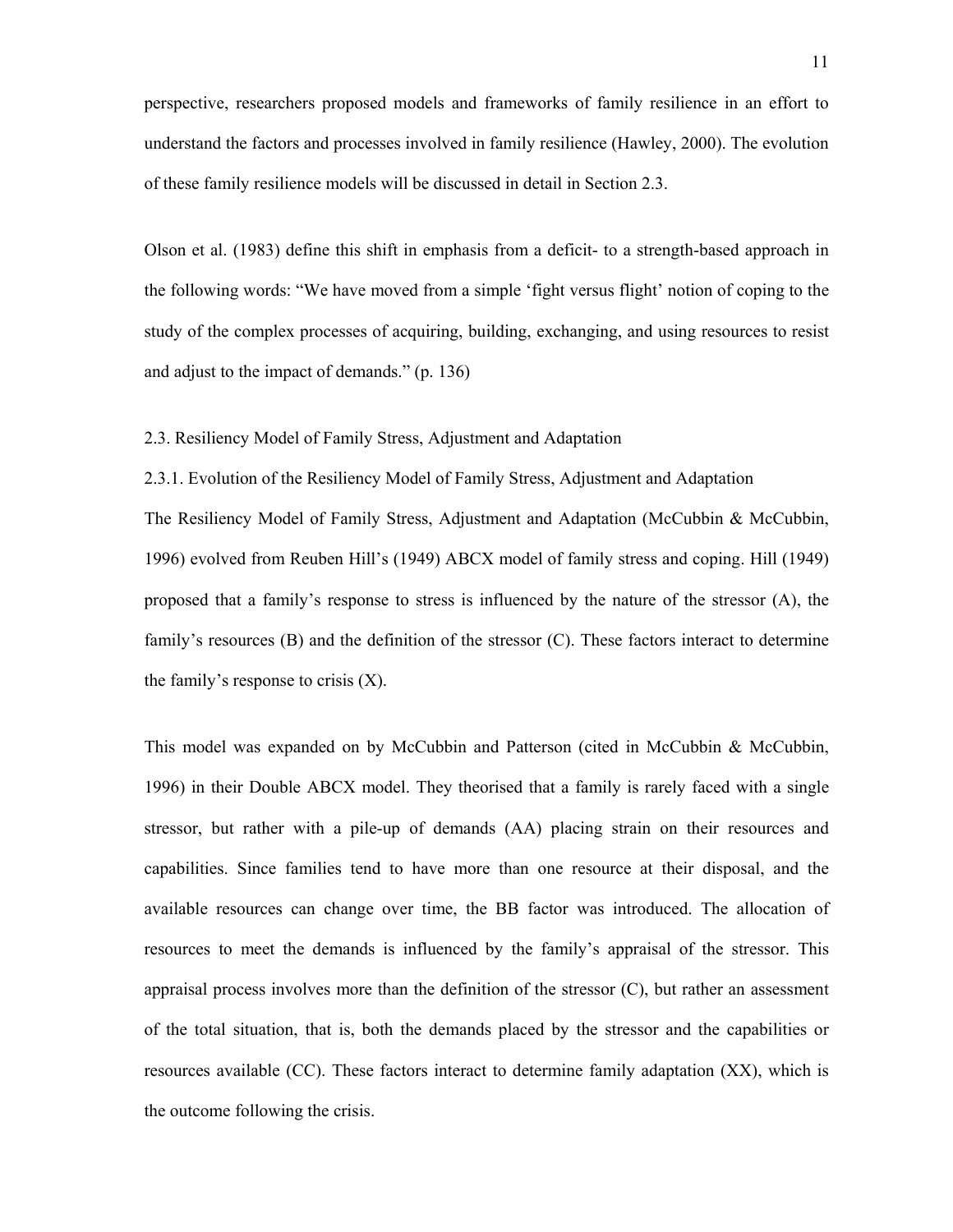McCubbin, Dahl, Lester and Ross (cited in McCubbin & McCubbin, 1996) found that adaptation following a crisis is not a static event, but rather involves complex processes, including changes in the family's functioning in order to balance demands and resources. This realisation contributed to the development of McCubbin and Patterson's process-oriented Family Adjustment and Adaptation Response Model (FAAR) (cited in McCubbin & McCubbin, 1996), which attempted to highlight the processes involved in adaptation. This model also introduced a distinction between family adjustment and family adaptation, a distinction that also is central to the Resiliency Model of Family Stress, Adjustment and Adaptation and thus will be discussed in more detail in Section 2.3.2.

Continuing research showed that some families were better able to cope with life's demands than other families faced with similar stressors (Brown-Baatjies, Fouché, & Greeff, 2008). This observation gave rise to the development of McCubbin and McCubbin's Typology Model of Family Adjustment and Adaptation (cited in McCubbin & McCubbin, 1996), which introduced family typology, that is, established patterns of functioning; family vulnerability, as determined by the pile-up of stressors and family life-cycle stages; family problem solving and coping strategies; and family schema as factors influencing adjustment and adaptation (Brown-Baatjies et al., 2008). The family schema refers to a set of beliefs the family holds about "itself in relation to its members and the outside world" (Hawley, 2000, p. 109).

The most recent extension of these models of family resilience is the Resiliency Model of Family Stress, Adjustment and Adaptation (McCubbin & McCubbin, 1996). This model highlights four domains of family functioning that are critical to restoring or maintaining harmony and balance in the face of adversity, as well as introducing further important levels of family appraisal contributing to recovery, including culture and ethnicity, which had been neglected in previous models (McCubbin & McCubbin, 1996).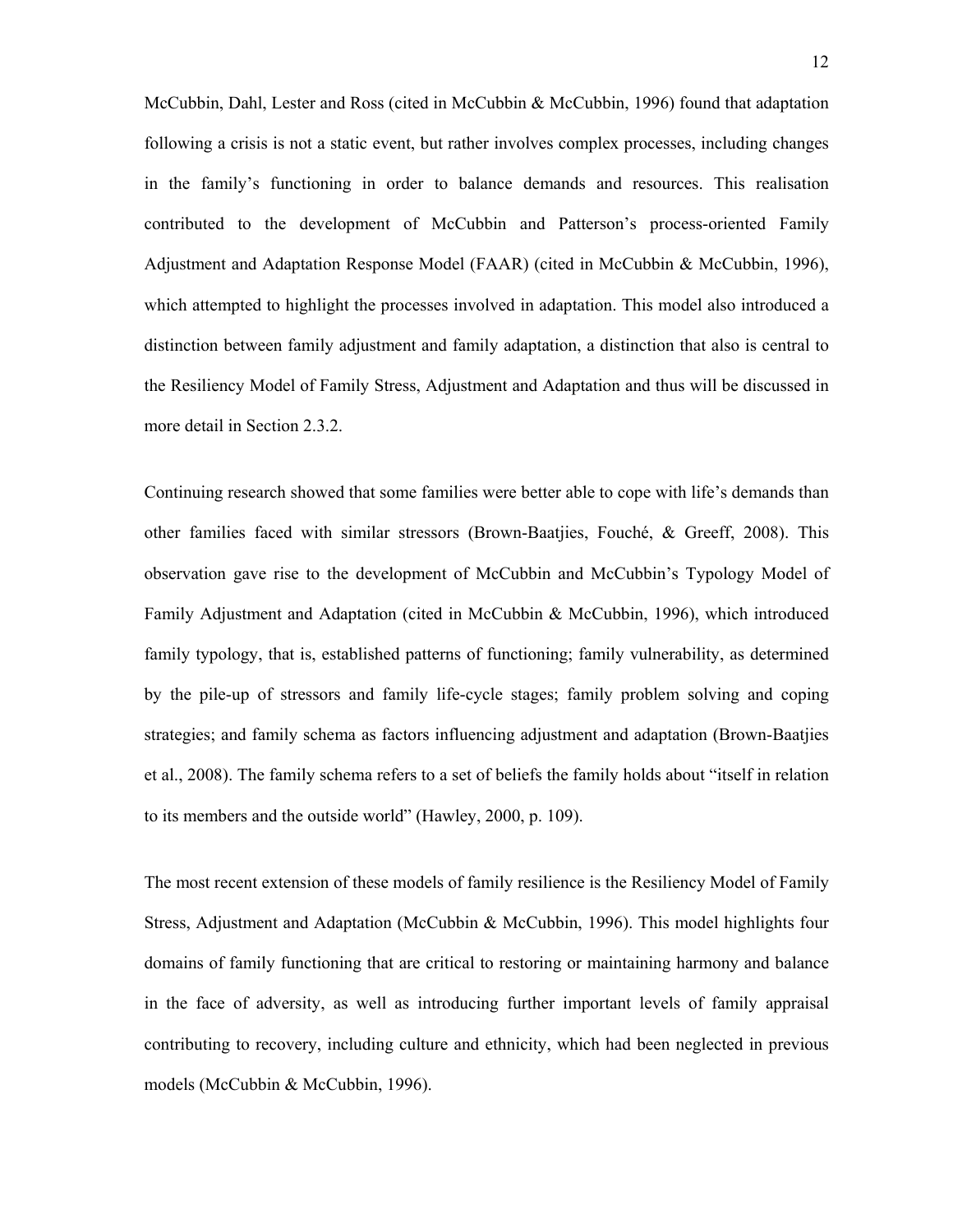According to McCubbin and McCubbin (1996), families faced with crisis situations work to restore order, harmony and balance to the family unit. This process involves changes not only within the family, but also in "the environment, the community and the family's relationships to the community" (McCubbin & McCubbin, 1996, p. 14). Some families are better able to adapt to adversity and crises than others. The Resiliency Model attempts to identify and explain which factors and processes are involved in the successful recovery of the family following adversity. It distinguishes between two phases, namely the adjustment and the adaptation phase, which will now be discussed in turn.

# 2.3.2. The Adjustment Phase in Family Resiliency

There are four domains of family functioning that are affected by stressors, namely 1) interpersonal relationships, 2) structure and function, 3) development, well-being and spirituality and 4) community relationships and nature. A family faced with a stressor is required to adjust in order to incorporate the impact of this stressor and to restore harmony and balance in all domains of functioning, that is, to achieve a state of well-being and equilibrium (McCubbin & McCubbin, 1996). This adjustment phase is influenced by several interacting components, and the outcome varies from family to family. Positive adjustment or bonadjustment is characterised by the restoration of harmony and balance using existing resources, with only minimal changes to the established patterns of family functioning. Maladjustment, on the other hand, occurs when demands exceed capabilities, and the family cannot achieve harmony and stability without making changes to the family system, including its roles, values, rules, goals, priorities and patterns of functioning (McCubbin & McCubbin, 1996). This state of maladjustment results in a family crisis, characterised by disharmony, imbalance and disorganisation, the resolution of which demands substantial changes in the family's patterns of interaction and functioning (McCubbin & McCubbin, 1996). The initiation of these changes marks the beginning of the adaptation phase, which will be discussed in the next section.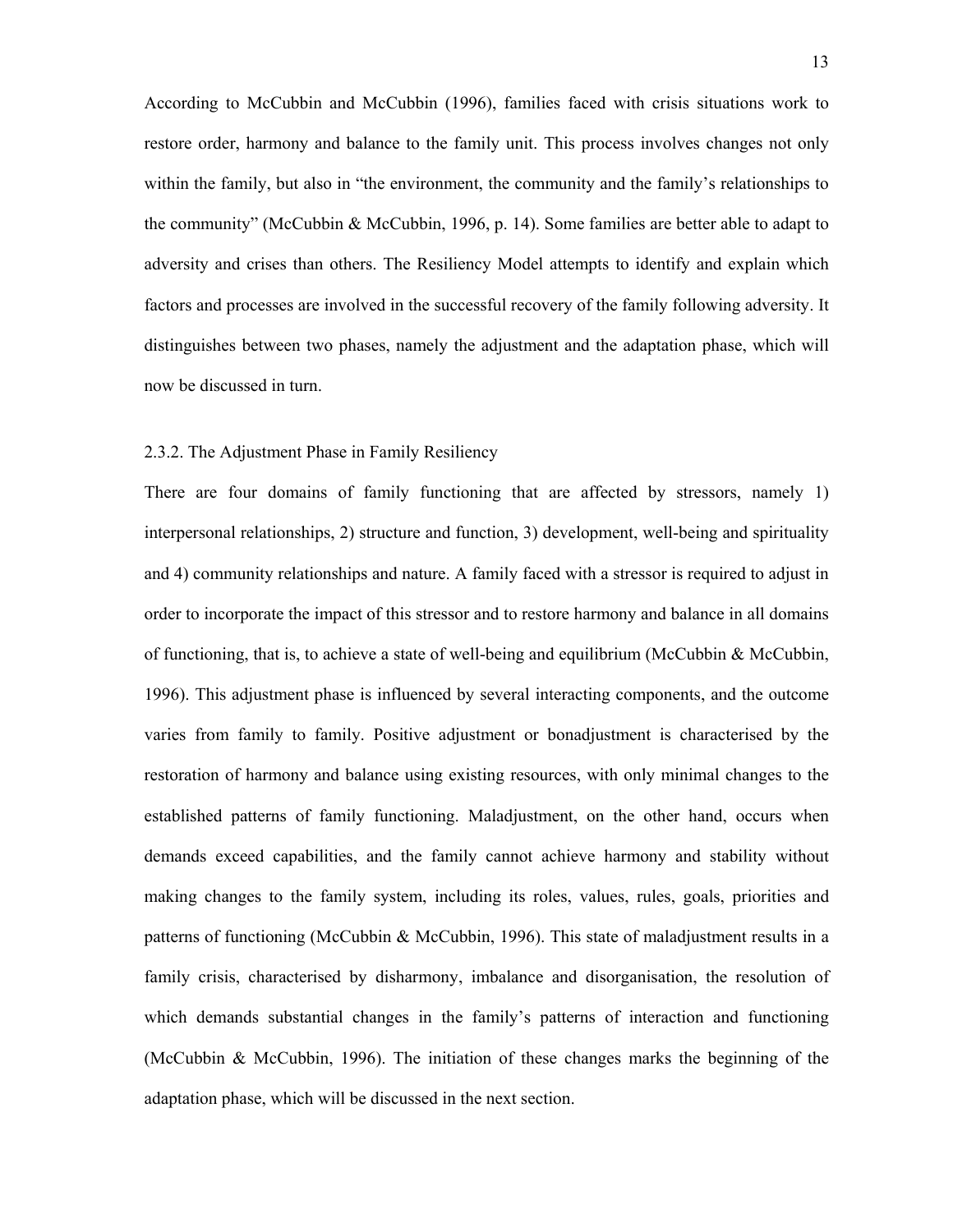

Figure 2.1 shows how the factors influencing the outcome of the adjustment phase interact.

*Figure 2.1.* The Adjustment Phase of the Resiliency Model of Family Stress, Adjustment and Adaptation (McCubbin & McCubbin, 1996).

The stressor (A) interacts with the family's vulnerability (V) and the family's typology (T) to determine the impact it could have on the family system, that is, its severity. These factors, in turn, interact with the family's resistance resources (B) to determine which capabilities the family has to counteract the stressor. This analysis then influences the family's appraisal of the stressor (C), that is, the family's perception of the severity of the stressor and the adequacy of its resources, which leads to the employment of problem-solving and coping strategies (PSC) to deal with the impact of the stressor. The separate components contributing to the level of adjustment achieved by the family will now be discussed in turn.

The stressor (A) and its severity: A stressor is defined as "a demand placed on the family that produces, or has the potential of producing changes in the family system" (McCubbin  $\&$ McCubbin, 1996, p. 17) The severity is determined by the demands the stressor places on the family resources and the extent to which it influences family functioning and threatens family stability.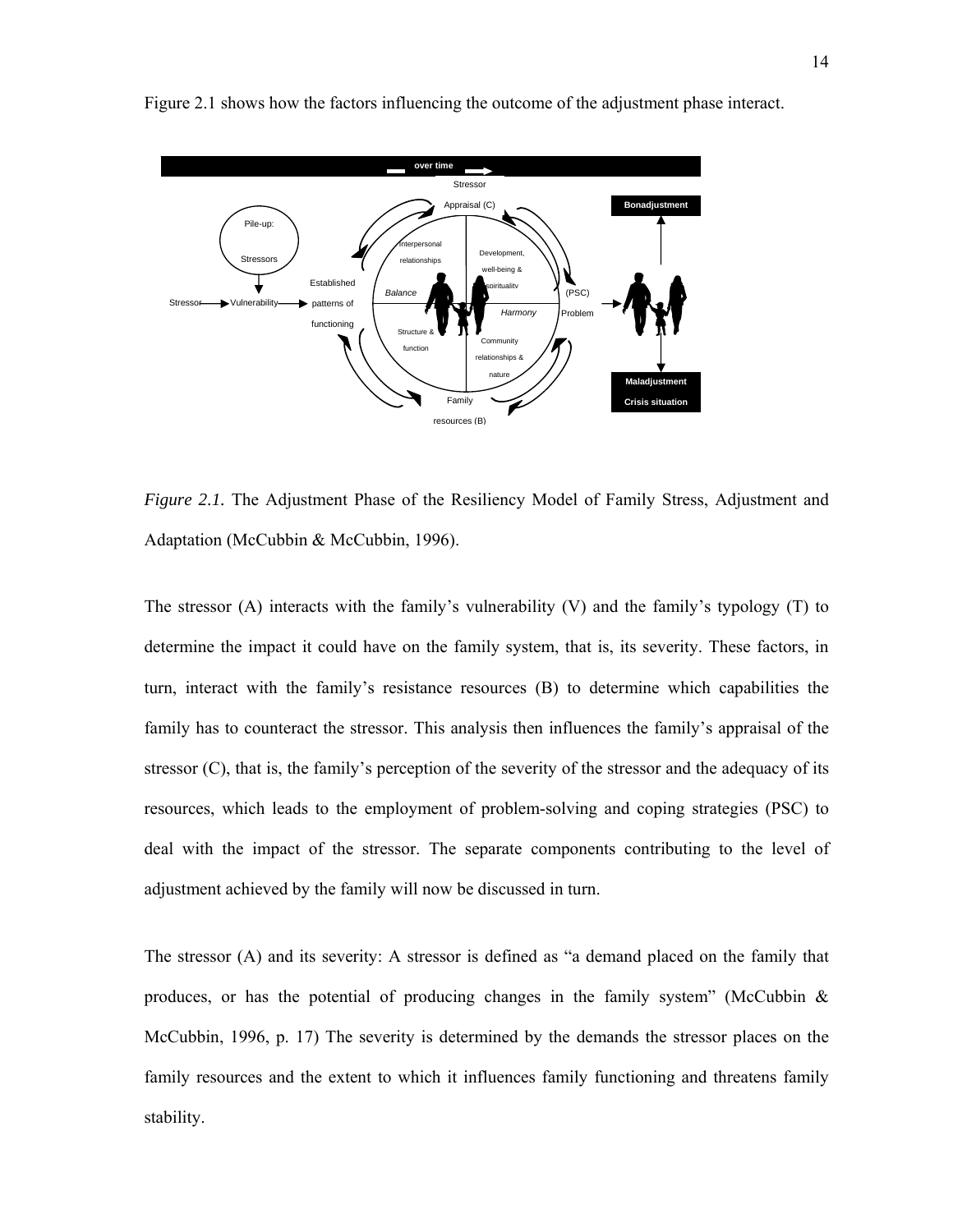Family vulnerability (V): Vulnerability refers to the condition the family unit is in at the time the stressor occurs. It is determined by the "pile-up of demands" (McCubbin & McCubbin, 1996, p. 17) the family has to contend with, which refers to any prior strains and co-occurring stressors and hardships, and the demands associated with the family's life-cycle stage.

Family typology of established patterns of functioning (T): A family's typology is defined as a predictable set of behaviours that represents the way the family typically behaves in relation to its environment. These patterns of functioning play an important role in achieving harmony and balance within the family (McCubbin & McCubbin, 1996).

Family resistance resources (B): The family's resources are those strengths or capabilities that enable the family to address and manage the demands posed by the stressor in order to restore harmony and balance and thus avoid a family crisis and the subsequent major changes to the family's patterns of functioning. These resources therefore promote family resilience, or the ability to withstand the impact of the stressor. The main resources identified in previous research (as cited in McCubbin & McCubbin, 1996) are social support, economic stability, cohesiveness, flexibility, hardiness, shared spiritual beliefs, open communication, traditions, celebrations, routines and organisation.

Family appraisal of the stressor (C): The family's appraisal of the stressor refers to the way the family interprets the stressor in terms of its seriousness and the potential impact on the family (McCubbin & McCubbin, 1996).

Family problem solving and coping (PSC): This factor refers to the family's stress-management techniques. Problem solving entails breaking the stressor down into manageable components and identifying and mobilising resources to address and resolve the issues arising from it. This is facilitated by constructive problem-solving communication within the family. Coping refers to the active and passive coping strategies employed by the family in order to maintain the well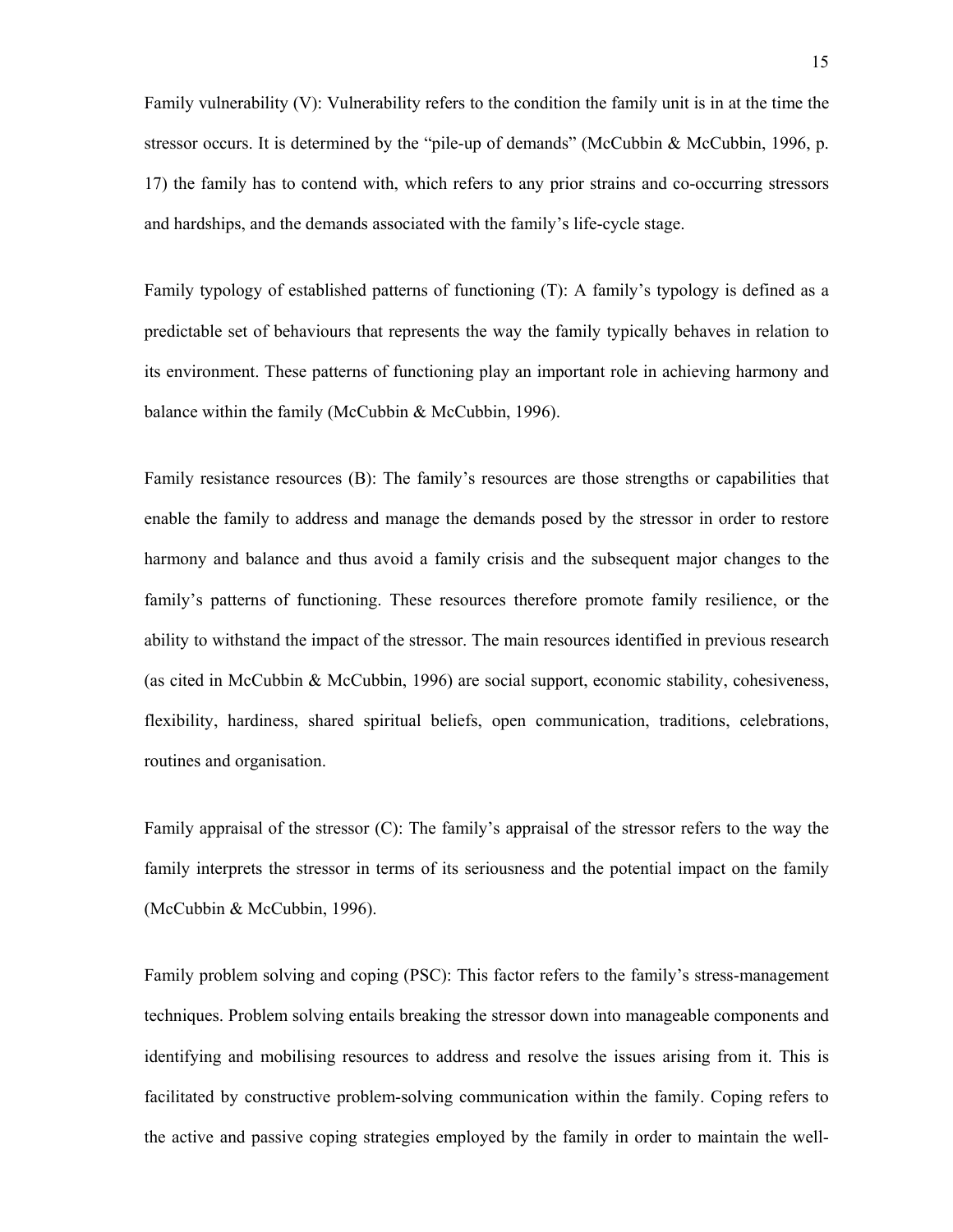being of the family unit and its individual members, and to obtain and employ additional resources in order to overcome strains associated with the stressor (McCubbin & McCubbin, 1996).

According to Antonovsky (1979) a stressor causes a state of tension in the family unit that demands a response from the family and calls for "family systems adjustment behaviour" (McCubbin & McCubbin, 1996, p. 21) in order to restore harmony and balance to the family unit. This state of tension is termed family stress in the literature and is characterised by disharmony and imbalance. The level of family stress experienced by the family is determined by the severity of the stressor, its appraisal by the family and the resources available to the family to deal with it, as well as the well-being of the individual family members at the onset of the stressor (McCubbin & McCubbin, 1996). McCubbin and Patterson (cited in McCubbin & McCubbin, 1996) distinguish between two levels of family stress, namely distress and eustress. Distress is a negative state, where the family defines the state of disharmony and imbalance as unpleasant and threatening, while eustress is a positive state, where this state of tension is defined as desirable and a challenge to be overcome in order to emerge stronger.

Most stressors a family is faced with do not result in family distress; they can be dealt with using the family's established patterns of functioning and available resources and problem-solving and coping strategies, resulting in bonadjustment. Other stressors, for example the birth or diagnosis of a child with disabilities, however, are more severe and require substantial changes to the family system for harmony and balance to be restored. In this case the family experiences maladjustment, which generally results in a family crisis, where the family is called upon to either institute changes to the family system or disintegrate. This stage marks the beginning of the adaptation phase (McCubbin & McCubbin, 1996).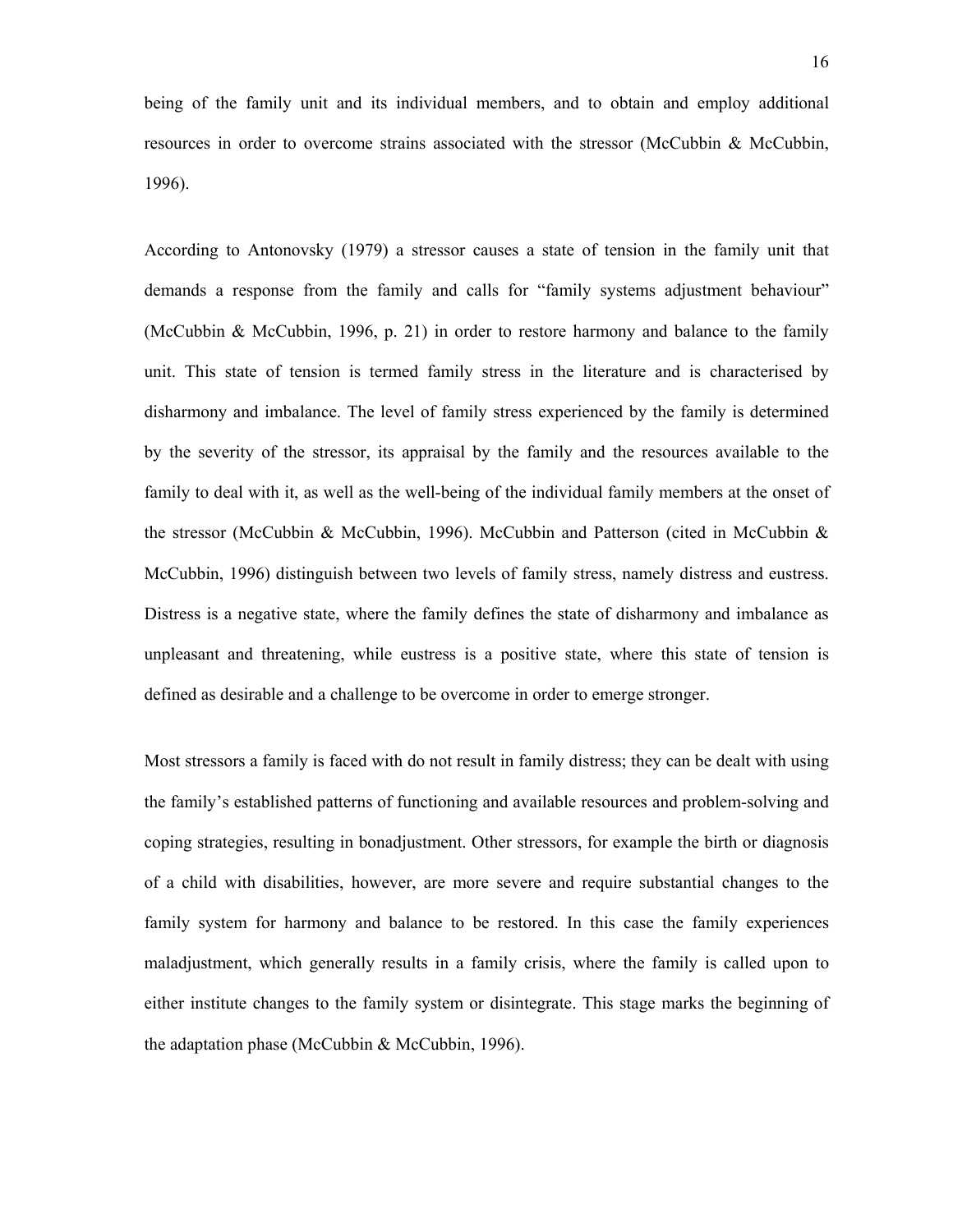#### 2.3.3. The Adaptation Phase of Family Resiliency

The adaptation phase of the Resiliency Model highlights the factors and resiliency processes involved in the post-crisis recovery of families faced with a major stressor. In other words, it defines the factors that influence family resilience.

A family in crisis finds itself in a state of disharmony, disorganisation and imbalance, caused by the impact of the initial stressor and aggravated by its inadequate patterns of family functioning. This situation is further exacerbated by the concurrent pile-up of other demands (AA). The family is then called upon to institute changes to achieve family adaptation (XX), characterised by the restoration of balance and harmony in the four domains of family functioning, namely the family's interpersonal relations, its structure and function, the development, well-being and spirituality of the family and its members, and the family's relationship to the community and its environment (McCubbin & McCubbin, 1996). The level of adaptation achieved is determined by an interplay of numerous factors, as shown in Figure 2.

The family's typologies, namely established patterns of functioning (T), restored patterns of functioning (T) and newly instituted patterns of functioning (TT), interact with the family's resources, namely internal resources (BB) and social support (BBB), and with the family's appraisal of the situation, as influenced by schema (CCCCC), coherence (CCCC) and paradigms (CCC), which in turn influence appraisal of the situation (CC) and of the stressor (C), to determine perceived impact of the stressor. The patterns of functioning, resources and appraisal then influence and are influenced by the family's problem-solving and coping techniques (PSC).

As is evident from this brief summary, the adaptation phase of the model involves a complex interplay of factors, a number of which were not mentioned in the adjustment phase. These factors and their role in and influence on the process of adaptation will now be discussed in more detail.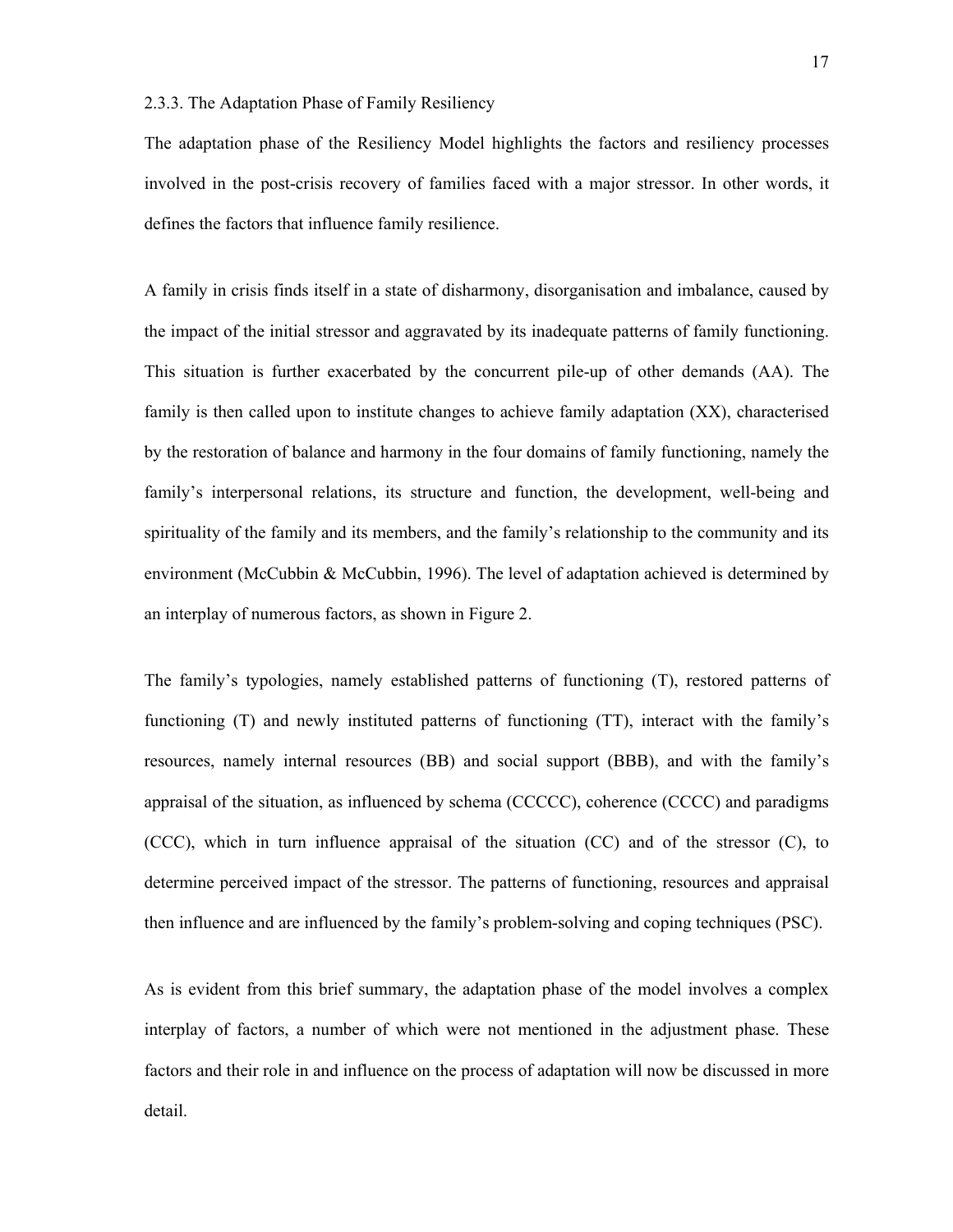

*Figure 2.2.* The Adaptation Phase of the Resiliency Model of Family Stress, Adjustment and Adaptation (McCubbin & McCubbin, 1996).

#### 2.3.3.1. Pile-up of Demands (AA)

Family adaptation is not a static event occurring at a single moment in time, but rather a process that evolves over time and takes place not in isolation, but within a social and cultural environment. Families are thus rarely faced with a single stressor demanding their attention, but rather have to deal with a whole range of demands and strains, in addition to the stressor that precipitated the crisis. There are seven broad categories of stressors that contribute to this pile-up of demands and thus influence the family's level of vulnerability, including the initial stressor (McCubbin & McCubbin, 1996).

Normative transitions: These refer to the predictable changes the family and its individual members go through over time, for example adolescence, retirement or death. These changes can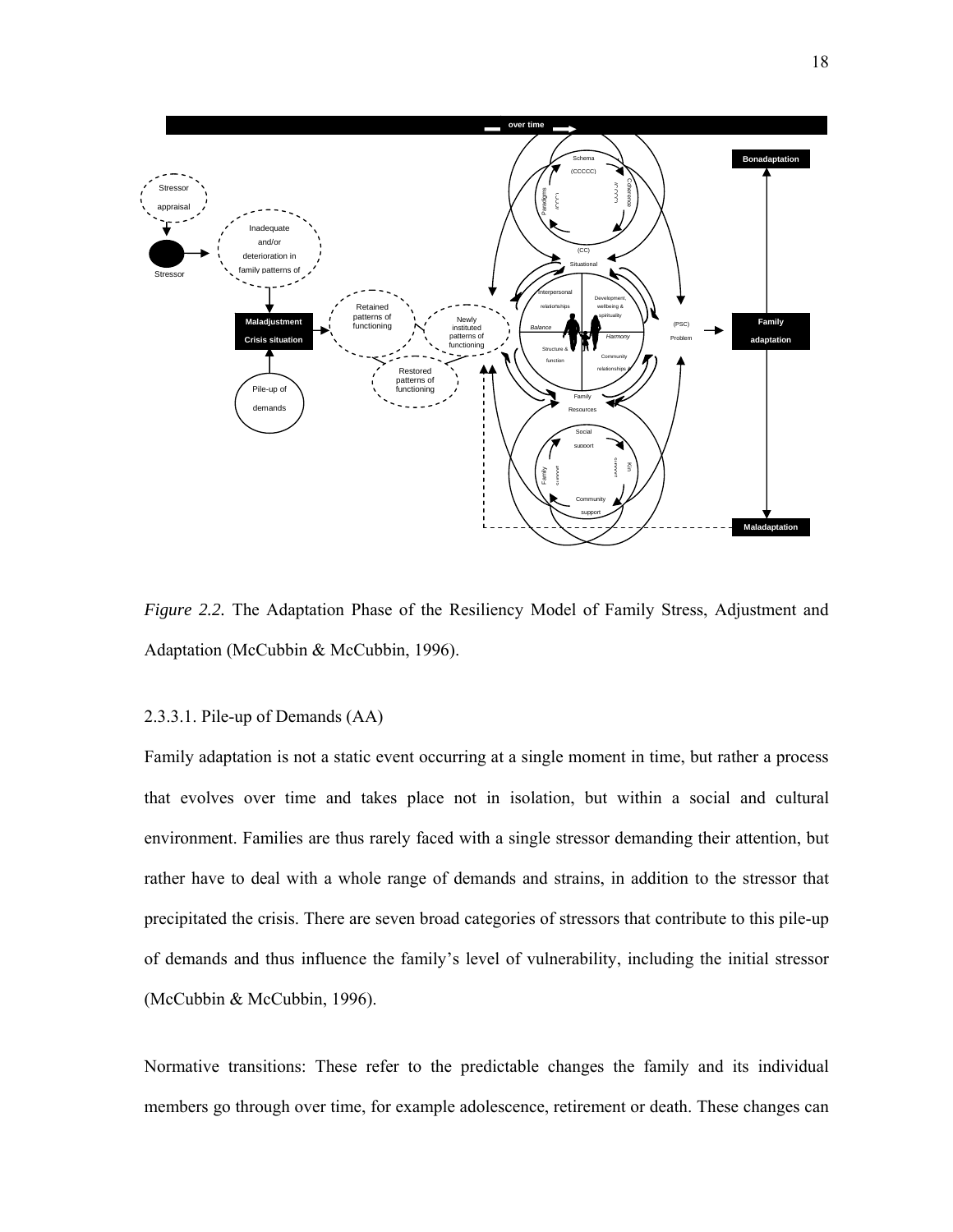occur at the same time as the family struggles to deal with a crisis situation, leading to an overlap of crisis situations, each demanding changes in the family's patterns of functioning (McCubbin & McCubbin, 1996).

Prior strains: Most families are experiencing strains at any given time, either due to previous unresolved problems, for example financial strain, or as a result of family roles, for example parenting responsibilities. These prior strains can become more pronounced in the face of a new stressor and thus contribute to the pile-up of demands (McCubbin & McCubbin, 1996). For example, loss of employment exacerbates the already present financial strain.

Situational demands and contextual difficulties: The family's environment may create additional demands or hinder the family in its attempts to adapt to a crisis, for example the job market might be saturated, making it difficult to find a new job.

Consequences of family efforts to cope: The strategies a family has previously employed to cope with the stressor, leading to a short-term reprieve, are adding to the burden in the long-term, for example one parent staying at home to take care of a sick child leads to increased financial strain.

Intrafamily and social ambiguity: This strain results from the uncertainty associated with instituting changes to the family's patterns of functioning; for example, a family deciding that one parent should stay home with the children cannot be certain how this decision will impact on the family. Also, there are inadequate social guidelines as to what constitutes effective coping and how to achieve it, for example deciding to place a chronically ill family member in a home that provides care might not be considered appropriate by society as a whole.

Newly instituted (TT) versus established (T) patterns of functioning: The resolution of a crisis situation depends on changes in the family's patterns of functioning in an effort to restore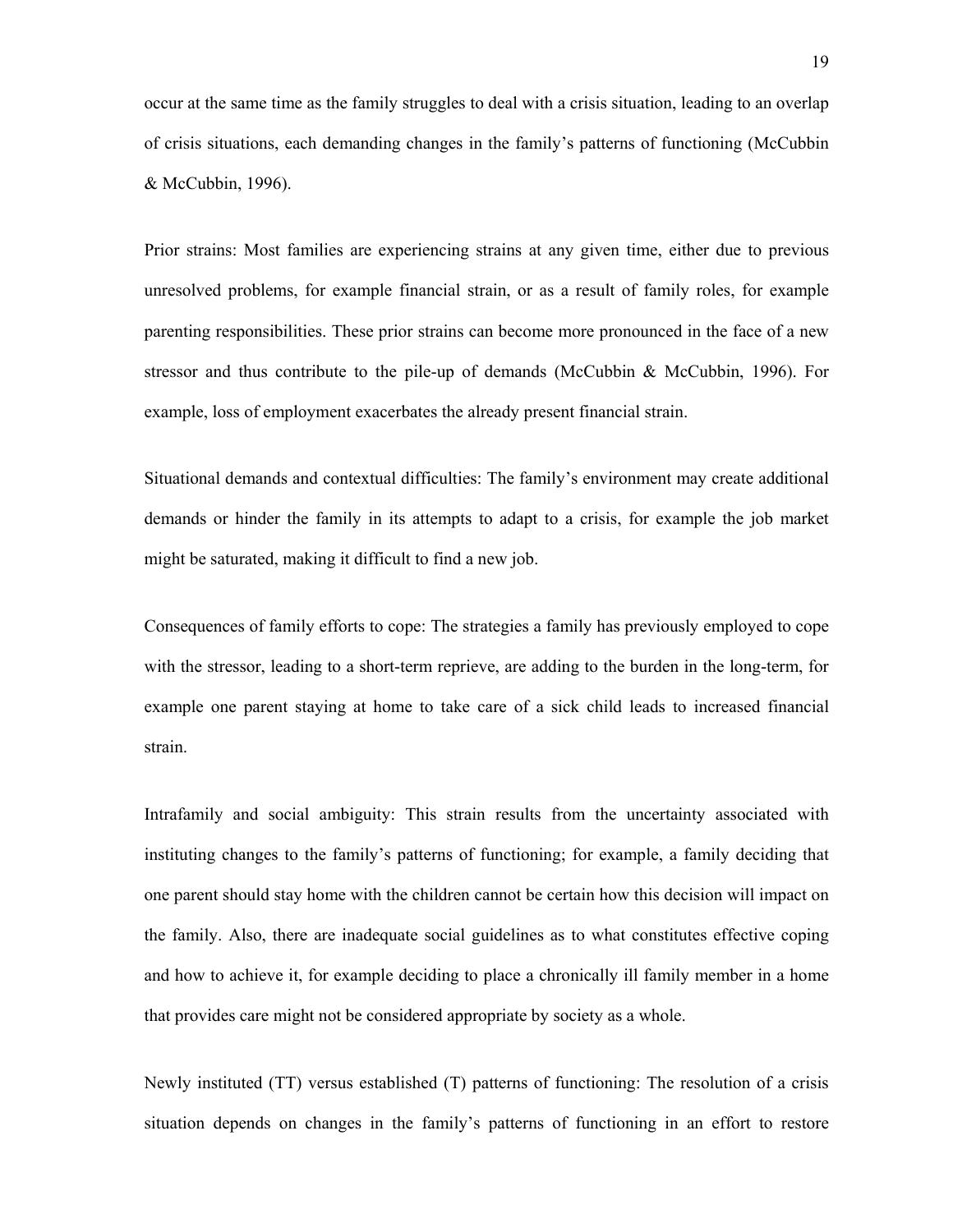harmony and balance. The initiation of these changes puts additional strain on the family's resources, however, since it calls for a redefinition of previously held roles, beliefs and expectations, which the family might be reluctant to accept (McCubbin & McCubbin, 1996). For example, a mother attempting to cope with the road death of her child may attempt to raise public awareness and bring about legislative change to make the streets safer for children and, in doing so, leave the rest of the family to take up domestic roles, which can lead to tension within the family. The family then has to engage in a process of instituting new patterns of family functioning and appraising their efficacy in managing the stressor and restoring harmony and balance, while also attempting to assimilate these changes into their existing patterns of functioning, values, beliefs and expectations, until they arrive at a level of family functioning that fosters growth, harmony and balance and thus facilitates adaptation (McCubbin  $\&$ McCubbin, 1996).

#### 2.3.3.2. Family Resources (BB & BBB)

Family resources refer to the strengths and capabilities a family can call upon or create in order to meet the demands that arise from a crisis situation. There are three potential sources of resources, namely the individual family member, the family as a unit and the community. Resilience resources are defined as "a characteristic, trait or competency (...) that facilitates adaptation" (McCubbin & McCubbin, 1996, p. 33).

The following personal resources have been identified in the literature (Antonovsky & Sourani, 1988; McCubbin & McCubbin, 1996; Olson et al., 1983) as contributing to adaptation: intelligence, knowledge and skills; personality traits that facilitate coping; physical, spiritual and emotional health; a sense of mastery; self-esteem; a sense of coherence; and ethnic identity and cultural background. Of these resources, particular emphasis has been placed on sense of mastery, self-esteem, sense of coherence and ethnicity and culture, since these resources facilitate efforts to manage demands and maintain a sense of order during change. Unfortunately,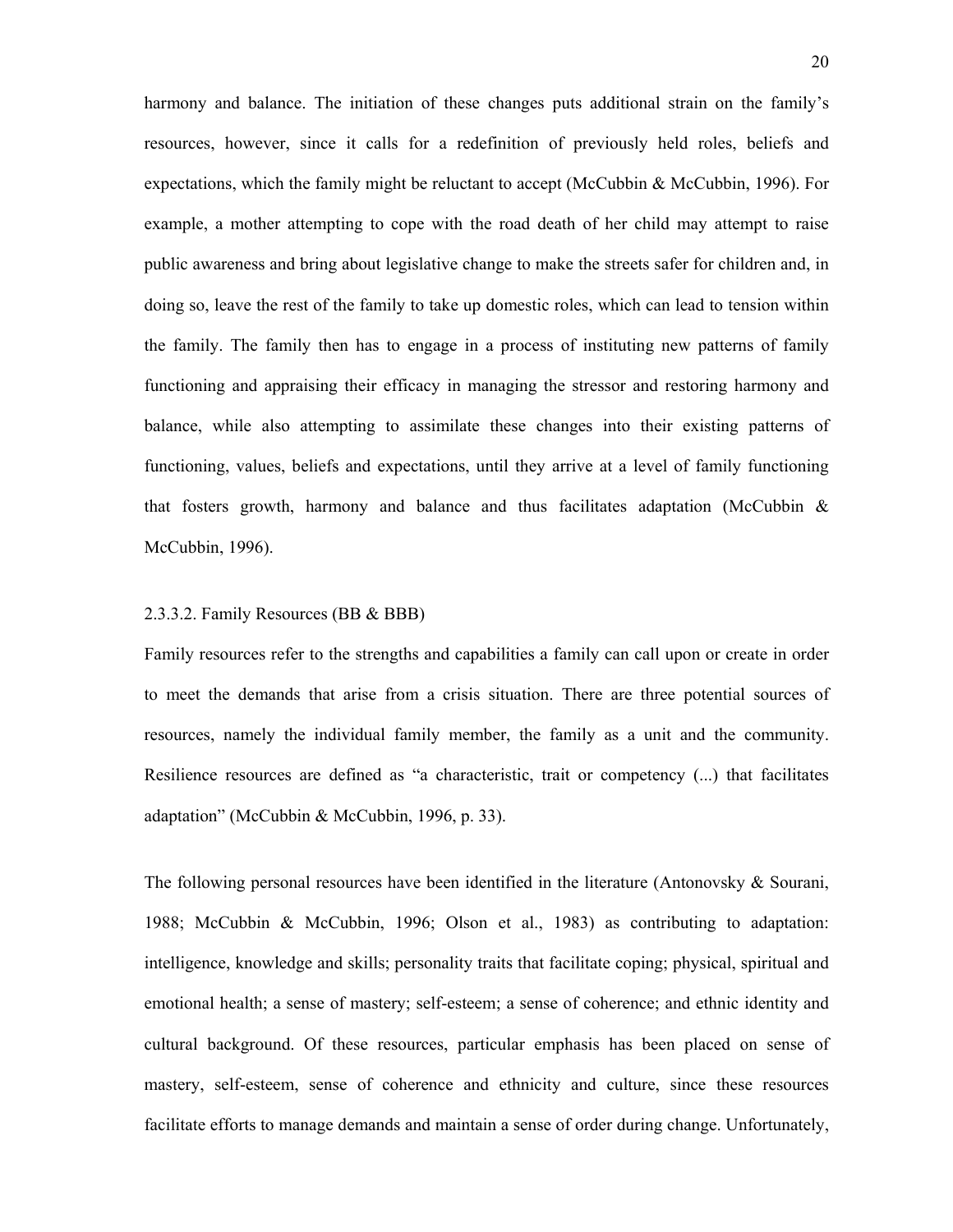these are the resources most likely to disintegrate in the face of a crisis (McCubbin & McCubbin, 1996).

In terms of family systems resources, researchers have identified a number of resilience resources that contribute to successful adaptation. The two most prominent resources identified are family cohesion, which refers to the bonds of unity, trust, appreciation, support and respect within the family, and adaptability, or the family's ability to change in order to meet demands. Other relevant family resources are family organisation, communication, family problem-solving styles, family time and routines and family hardiness. Family hardiness refers to the ability to maintain a sense of control, to view change as beneficial and to actively pursue a desired outcome (McCubbin & McCubbin, 1996).

Social Support (BBB) is viewed as one of the primary buffers to stress, thereby facilitating adaptation. It refers to any external resource the family can call upon in a crisis situation to provide support. Social support can be formal, for example medical professionals, or informal, for example the extended family (McCubbin & McCubbin, 1996).

#### 2.3.3.3. Family Appraisal Processes

The family appraisal process as outlined in the Resiliency Model of Family Stress, Adjustment and Adaptation involves five levels: Schema (CCCCC), Coherence (CCCC), Paradigms (CCC), Situational Appraisal (CC) and Stressor Appraisal (C). According to the model, stressor appraisal takes place in the adjustment phase and is carried over into the adaptation phase, where it is expanded upon. The appraisal processes are central to family adaptation and resilience, since they help families to make meaning of stressful life events and play an important role in shaping the family's response. As mentioned previously, the Resiliency Model of Family Stress, Adjustment and Adaptation introduced the concepts of culture and ethnicity as important contributors to family resilience. These factors play an important role in shaping family reactions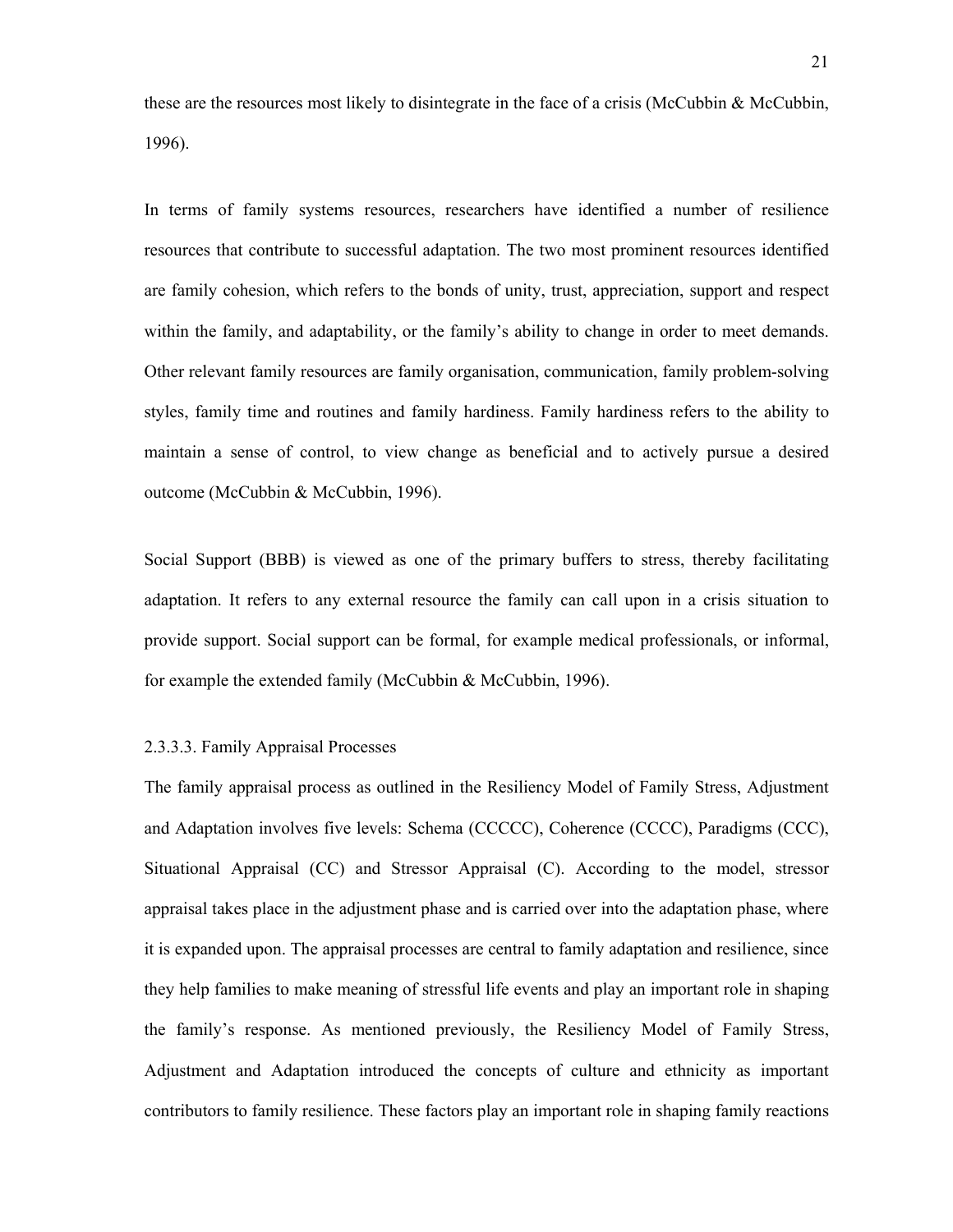to stress, not least because they influence three important levels of family appraisal, namely schema, coherence and paradigms (McCubbin & McCubbin, 1996), which will now be discussed in turn.

Family Schema (CCCCC): A family's schema refers to a set of beliefs, values and expectations the family holds of itself, of the world and of the family in relation to its environment. It includes cultural and ethnic beliefs and serves as a framework for evaluating experiences and shaping responses or behaviour. More specifically, the family schema facilitates meaning making. It allows the family to 'reframe' (Olson et al., 1983) the crisis situation, thereby making it more understandable and manageable and thus enabling the family to formulate an appropriate response geared toward adaptation. The family schema also plays an important role in shaping family patterns of functioning, and problem-solving and coping responses (McCubbin  $\&$ McCubbin, 1996).

Family Coherence (CCCC): Family coherence refers to the family's perception of the world as comprehensible, manageable and meaningful (Antonovsky, 1979). This perception that their efforts are likely to have an effect provides the family with the confidence needed to mobilise its resources and institute the changes necessary to facilitate coping and adaptation (McCubbin & McCubbin, 1996).

Family Paradigms (CCC): Family paradigms are those rules and expectations the family holds with regard to specific domains of family functioning, for example child rearing. They determine patterns of functioning and are used to interpret situations and guide behaviour. Paradigms are often shaped by a family's cultural and ethnic identity (McCubbin & McCubbin, 1996).

Situational Appraisal (CC): The above-mentioned appraisal processes shape the family's perception of the stressor, its severity and its expected impact on the family patterns of functioning and, by extension, impact on and shape the family's situational appraisal. Situational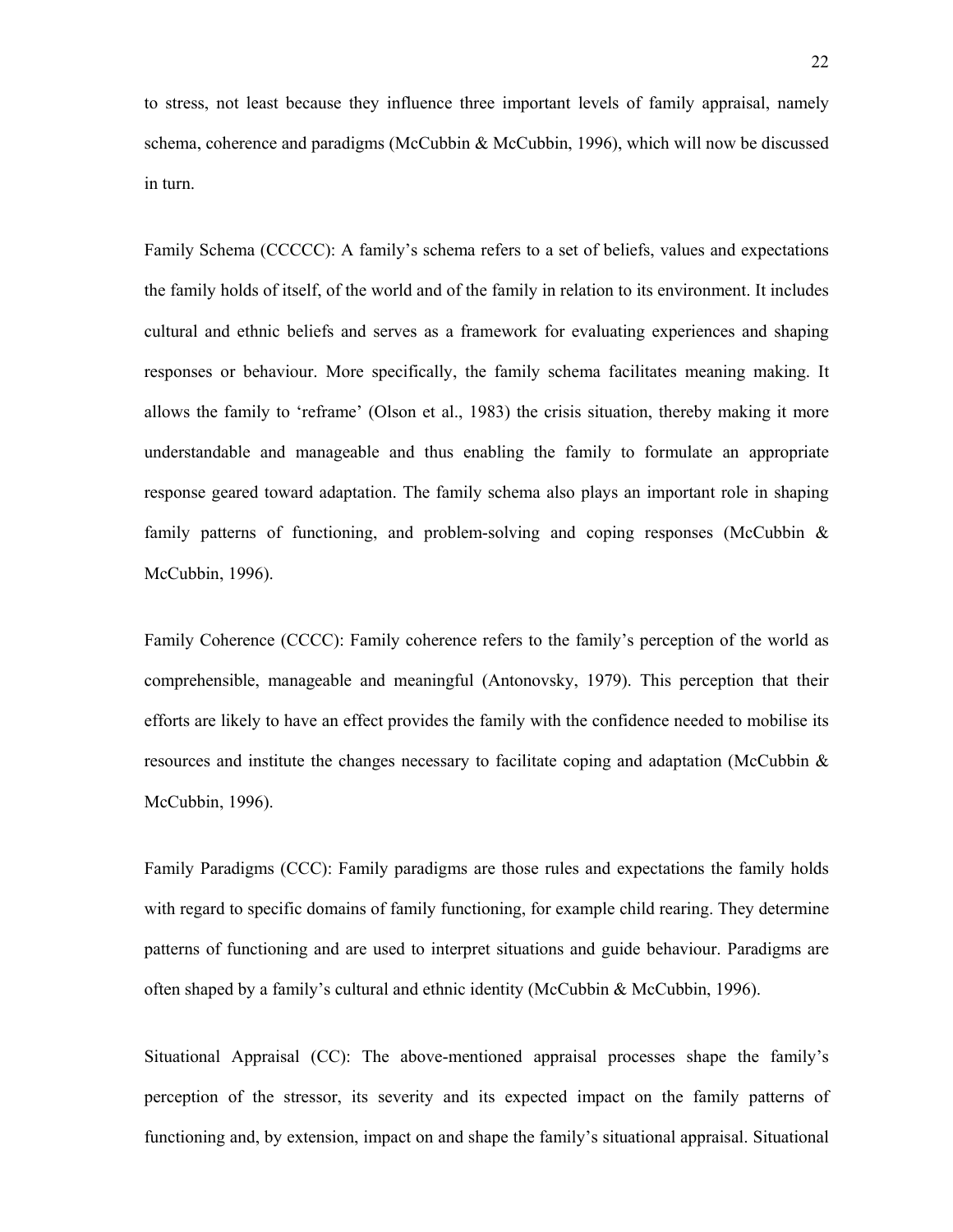appraisal then refers to the family's perception of the demands arising from the stressor relative to the resources available to deal with these demands. Positive appraisal of the situation is positively related to adaptation (McCubbin & McCubbin, 1996).

Stressor Appraisal (C): The family's definition of the stressor and its severity is secondary in the adaptation process, because, following a family crisis, the family is faced with changes in family functioning and a pile-up of subsequent demands, which go beyond the impact of the initial stressor (McCubbin & McCubbin, 1996).

# 2.3.3.4. Family Problem Solving and Coping (PSC)

Family problem-solving and coping refers to the processes by which families acquire and allocate resources to meet the demands arising from the crisis. More specifically, coping is defined as a specific effort by which the family attempts to reduce the number and intensity of demands, to acquire and employ resources to manage the situation caused by the stressor, and to make meaning of the situation. This appraisal or meaning-making process is facilitated by the family schema and can help the family manage the situation by making it more manageable and acceptable, as well as by fostering a positive outlook. The aim of these coping and problemsolving strategies is to achieve a balance between demands and resources, while reducing stressors or strains (McCubbin & McCubbin, 1996).

Adaptation occurs when a family realises that the demands posed by a stressor outweigh the available resources and that changes in the family's patterns of functioning are necessary to restore stability. It is a dynamic and relational process aimed at restoring harmony and balance, both within the family as well as in the family's relationship to the community and the environment (McCubbin & McCubbin, 1996). Bonadaptation is achieved if new patterns of functioning are instituted and successfully integrated into the family's schema and paradigms, resulting in the desired harmony and balance. However, if the family's attempts at change are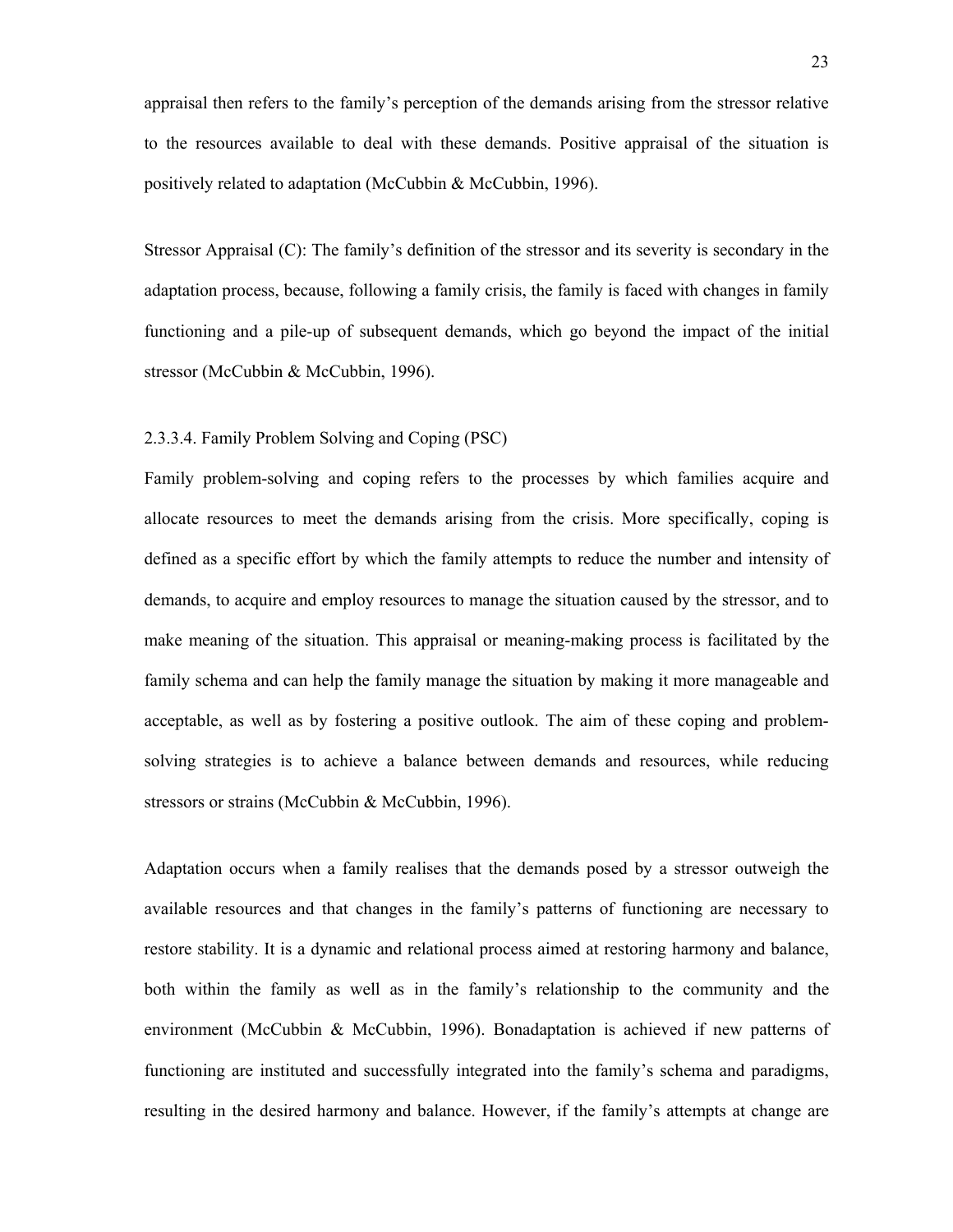unsuccessful, or if these changes cannot be accepted by family members and incorporated into the family schema, the process results in maladaptation and the family returns to the crisis situation (XX) where the cycle repeats itself (McCubbin  $\&$  McCubbin, 1996).

In summary, family adjustment involves the resolution of a family stress situation by employing the available resources to restore harmony and balance to the family unit. This involves minor changes to the family system at most. Adaptation, on the other hand, occurs in response to a more severe stressor, the impact of which cannot be buffered or countered with the resources available to the family. This situation then calls for changes to the family system. Families adapt by instituting changes to the patterns of functioning, including roles, values and rules. These changes then need to be legitimated through the family schema, paradigms and the situational appraisal, that is, they need to be incorporated in an effort to achieve stability (McCubbin  $\&$ McCubbin, 1996).

Another important model of family resilience, namely the Family Resilience Framework, was proposed by Walsh (2003).

#### 2.4. Family Resilience Framework

Drawing on research conducted on family resilience in the past years, Walsh (2003) developed a family resilience framework that provides a summary of factors contributing to family resilience, termed resilience resources, many of which tie in with McCubbin and McCubbin's Resiliency Model of Family Stress, Adjustment and Adaptation (1996). According to Walsh (2003), family resilience involves "key processes over time that foster the ability to "struggle well", [and] surmount obstacles" (p. 1). These key processes enable the family to overcome crises and adapt successfully, emerging stronger and more resourceful. As already outlined in McCubbin and McCubbin's (1996) model, family functioning and resilience have to be viewed within the broader context of society and the environment, as well as within the family's life-cycle stage,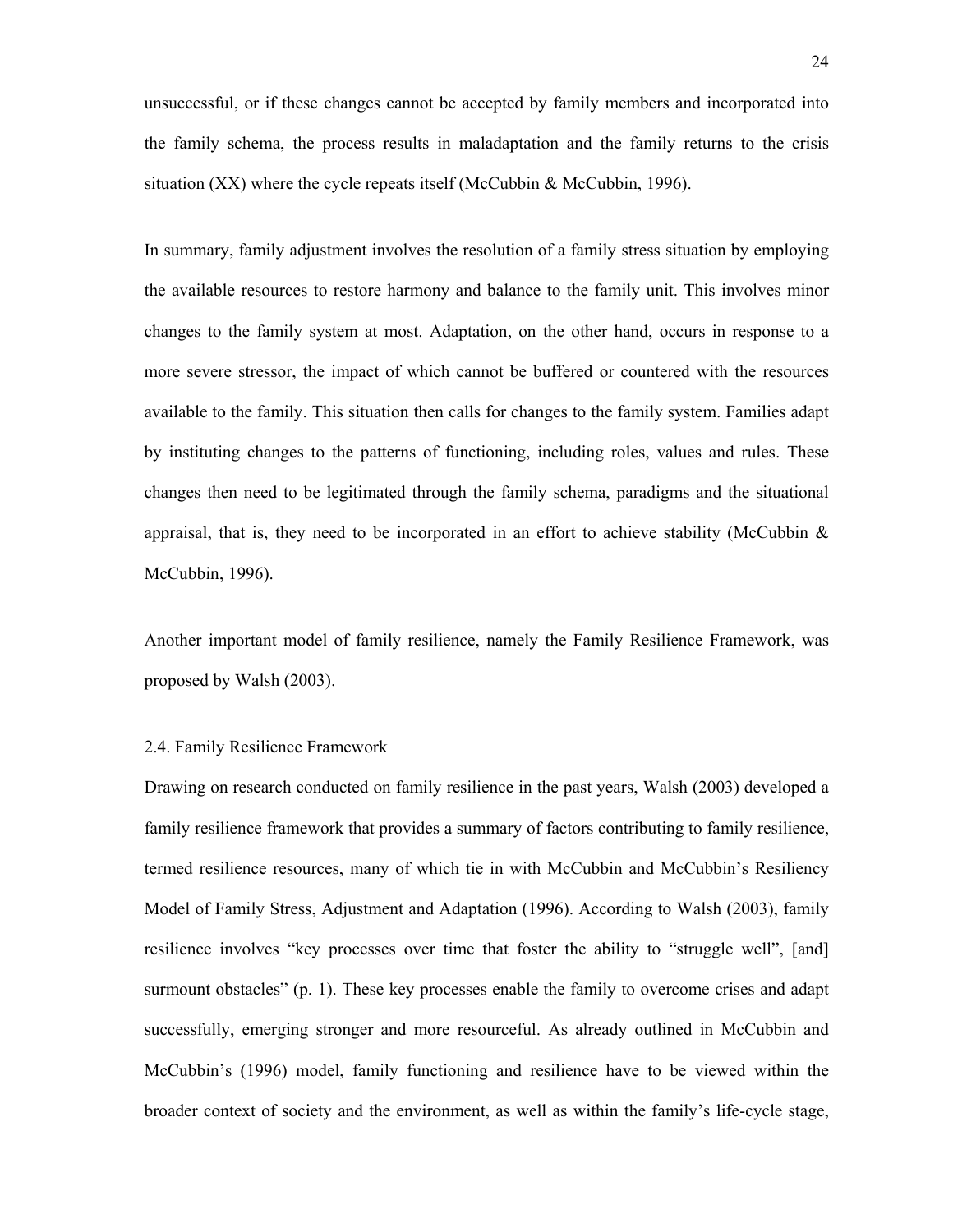since these contribute to both the perception and severity of the stressor, as well as the family's response. Every family experiences stressors differently, depending on their cultural and ethnic beliefs, experiences, social context and life-cycle stage, and will employ both unique and more typical responses in attempting to overcome the state of distress a stressor has caused. A family resilience framework, then, has to identify common responses to a crisis situation, while also allowing for each family's unique perspectives (Walsh, 2003). Since stressors affect families differently, tend to evolve over time and can be exacerbated further by a concurrent pile-up of demands, no single coping response can explain family adaptation and resilience; resilience rather involves an adaptational pathway (Walsh, 2003), in which numerous resources or strengths are employed and interact over time to facilitate adaptation.

Walsh's (2003) family resilience framework identifies key processes from three domains of family functioning, namely family belief systems, organisational patterns and communication processes, which can facilitate the reduction of stress, foster growth and empower families to overcome adversity, that is, become resilient. These processes will now be discussed in turn.

# 2.4.1. Family Belief Systems

Family belief systems influence family resilience by helping the family make meaning of adversity, facilitating a positive outlook and offering spiritual guidance and support. They allow the family to reach a shared understanding of their reality and guide their response to the crisis (Walsh, 2003).

A family faced with a family crisis, as determined by a major stressor and the concurrent pile-up of demands, need to make meaning of their situation in order to come to terms with the crisis and select adequate coping behaviours. Families achieve this by attempting to normalise and contextualise their distress. By reframing their feelings and responses as 'normal' and understandable in the light of adversity, and by viewing the situation in the larger context of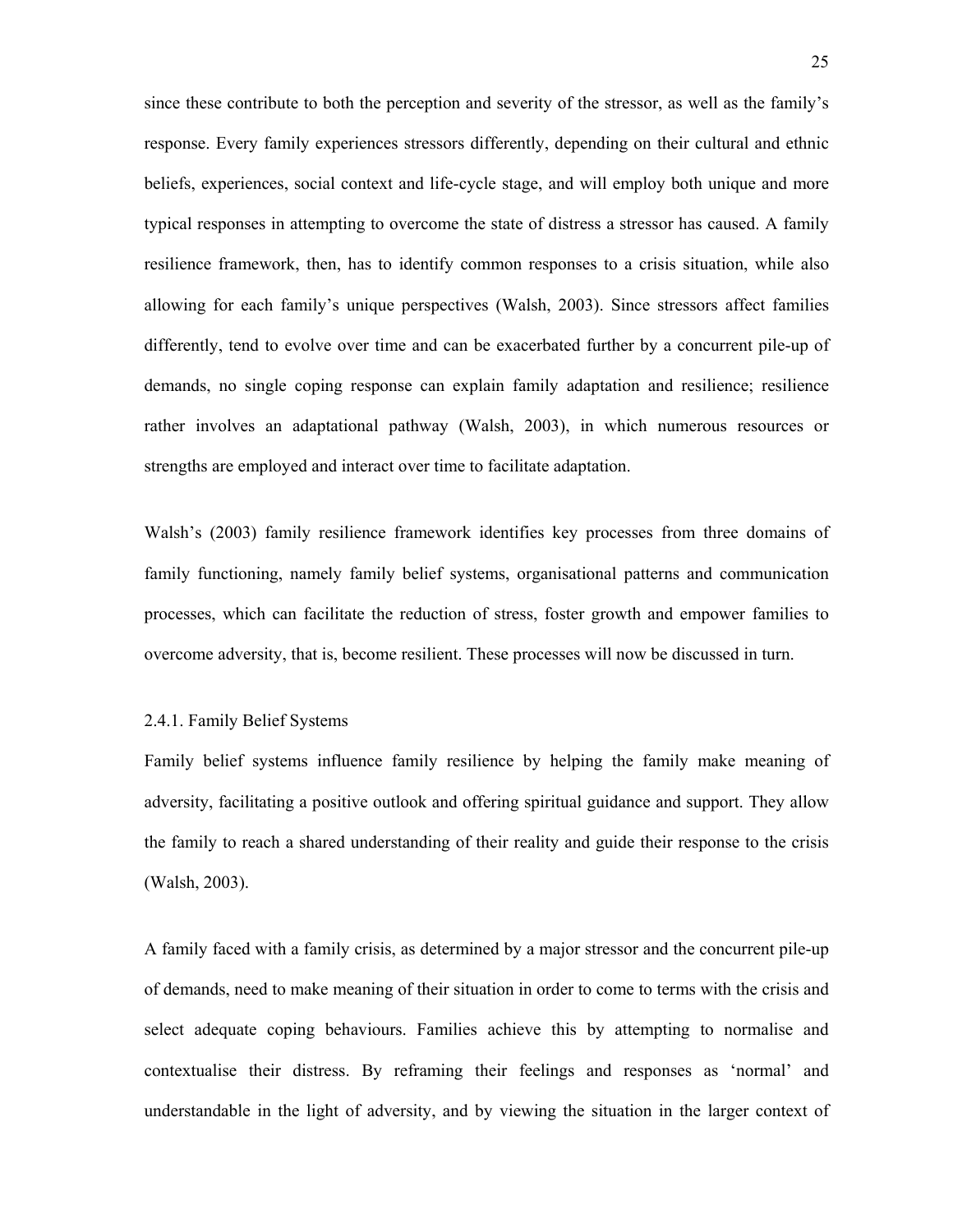society and their environment, that is, looking at the big picture, families feel less overwhelmed and more confident to decide on a shared course of action (Walsh, 2003). This process is facilitated by McCubbin and McCubbin's (1996) family schema, the framework guiding family understanding and behaviour. The desired outcome of the meaning-making process has been termed by Antonovsky and Sourani (1988) as sense of coherence, which is characterised by the perception of a situation as understandable, meaningful and manageable. The meaning-making process is complicated by ambiguity and uncertainty about future outcomes, since these factors make it more difficult to grasp the situation and decide on a suitable course of action (Walsh, cited in Walsh, 2003).

A successful meaning-making process facilitates a positive outlook, another key process identified by Walsh (2003) as influencing family resilience. By reframing a crisis situation as understandable and manageable, the family is able to maintain a sense of control and feel that the struggle to adapt will be successful, or worthwhile in the long run (Hastings & Taunt, 2002). A positive outlook fosters hope, which empowers families to struggle well and rise above adversity. This sense of hope for the future is not to be confused with denial of the severity of the situation; it is rather characterised by a belief that, in spite of the adversity the family is facing, they will make the most of the options available to them (Walsh, 2003). The concept of family hardiness proposed by McCubbin and McCubbin (1996) is related to positive outlook in so far as it enables families to maintain a sense of control, to view change as beneficial and to actively pursue a desired outcome.

Spirituality, religion and culture have also been found to facilitate meaning making and a positive outlook. They provide a framework through which the family can make meaning of the world, as well as allowing the family to seek a deeper understanding of the reasons for their suffering. In perceiving their struggles as having a higher purpose, families are able to accept factors beyond their control, while believing that the ultimate outcome will be positive. They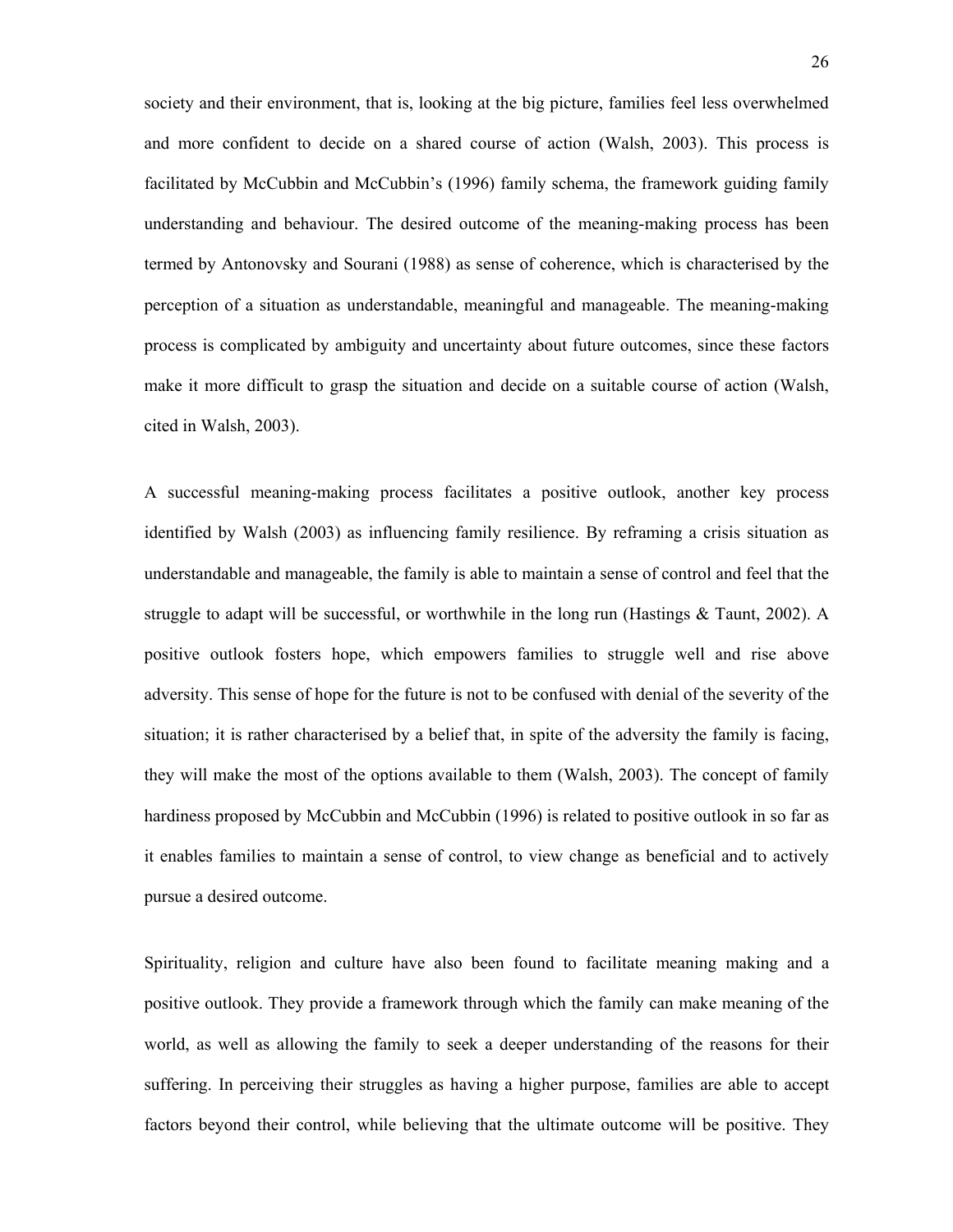thus strive to make the most of their situation and emerge stronger. Cultural and religious affiliations also provide important support networks, which help families to avoid feelings of isolation and thus facilitate a positive outlook (Walsh, 2003).

### 2.4.2. Family Organisational Patterns

The second domain of family functioning vital to family resilience is family organisation. According to McCubbin and McCubbin (1996), adaptation following a crisis is dependent on changes to the family system. The family need to institute major changes to their patterns of functioning, rules and family roles, while at the same time maintaining the integrity of the family unit. This process is facilitated by flexibility, connectedness or cohesion and social and economic resources in the family unit (Walsh, 2003).

Family flexibility refers to the family's ability to adapt following a crisis by instituting and accepting changes to the family structure and functioning. Rather than bouncing back following a crisis, families need to "bounce forward", that is, move toward a new level of functioning (Walsh, cited in Walsh, 2003).

This process is facilitated by family cohesion, defined as the level of emotional closeness, collaboration and support between family members (Olson et al., 1983), while simultaneously putting strain on this cohesion if family members cannot agree on a course of action. Families thus need to agree on a shared course of action that works for the whole family, while being acceptable to its individual members. This allows family members to support each other through adversity and the resulting changes, which in turn makes it less likely for individual family members to feel overwhelmed by the situation (Walsh, 2003).

A family's level of flexibility and cohesion has been found to be indicative of their resilience and adaptation (Hawley & DeHaan, 1996; Patterson, 2002).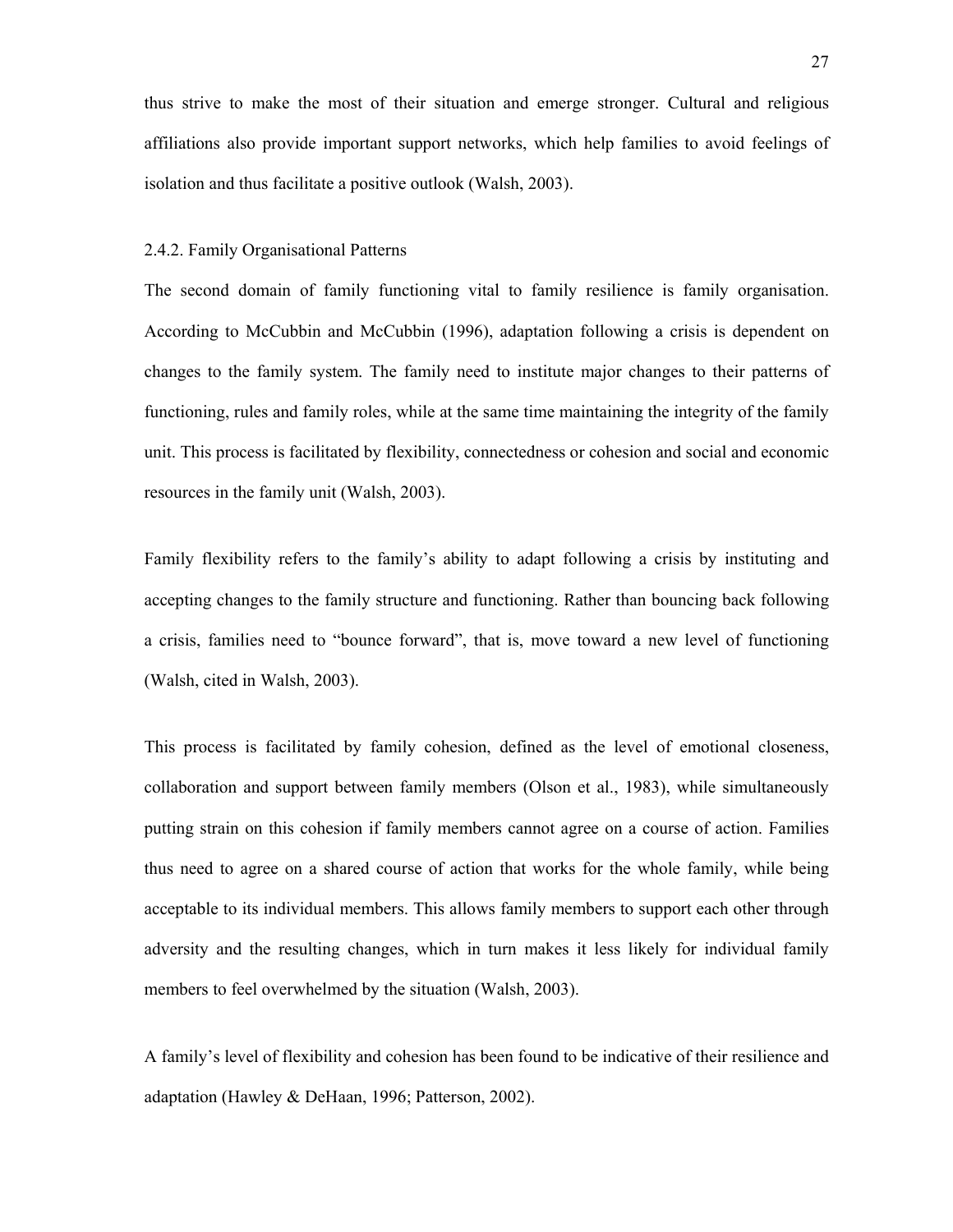As mentioned in the previous section, social support networks are vital in a family's struggle towards adaptation. They offer both emotional and practical support and help counteract feelings of isolation. These networks are made up of the extended family, friends, religious groups and formal institutions. Financial resources are equally important in facilitating family resilience, since the lack thereof adds to the already present pile-up of demands (Walsh, 2003).

#### 2.4.3. Communication and Problem-Solving Processes

The final domain of family functioning contributing to family resilience is communication. Communication processes that encourage open emotional expression help bring clarity to a situation and foster collaborative problem-solving (Walsh, 2003).

Clear and comprehensive information about a situation enables the family to make meaning of it and make an informed decision about an appropriate course of action. As mentioned previously, ambiguity and uncertainty hamper understanding and mastery of a crisis. In striving for resilience it is important that family members are able to communicate openly with each other, both about the realities of their situation and their resulting emotions (Walsh, 2003). This aids a shared understanding of the crisis, allows individuals to feel supported and facilitates collaborative problem-solving.

Collaborative problem-solving allows the family to identify an appropriate course of action for overcoming adversity. This response is unique to the family and is agreed upon by the family as a whole. It takes into account the family's unique resources, values and beliefs, as well as the individual differences and needs of its members and provides family members with a clear idea of what is expected of them and which goal the family is ultimately striving towards (Walsh, 2003).

According to Walsh (2003) there can be no single model or blueprint of successful family functioning and adaptation, since all families are unique and experience or interpret stressors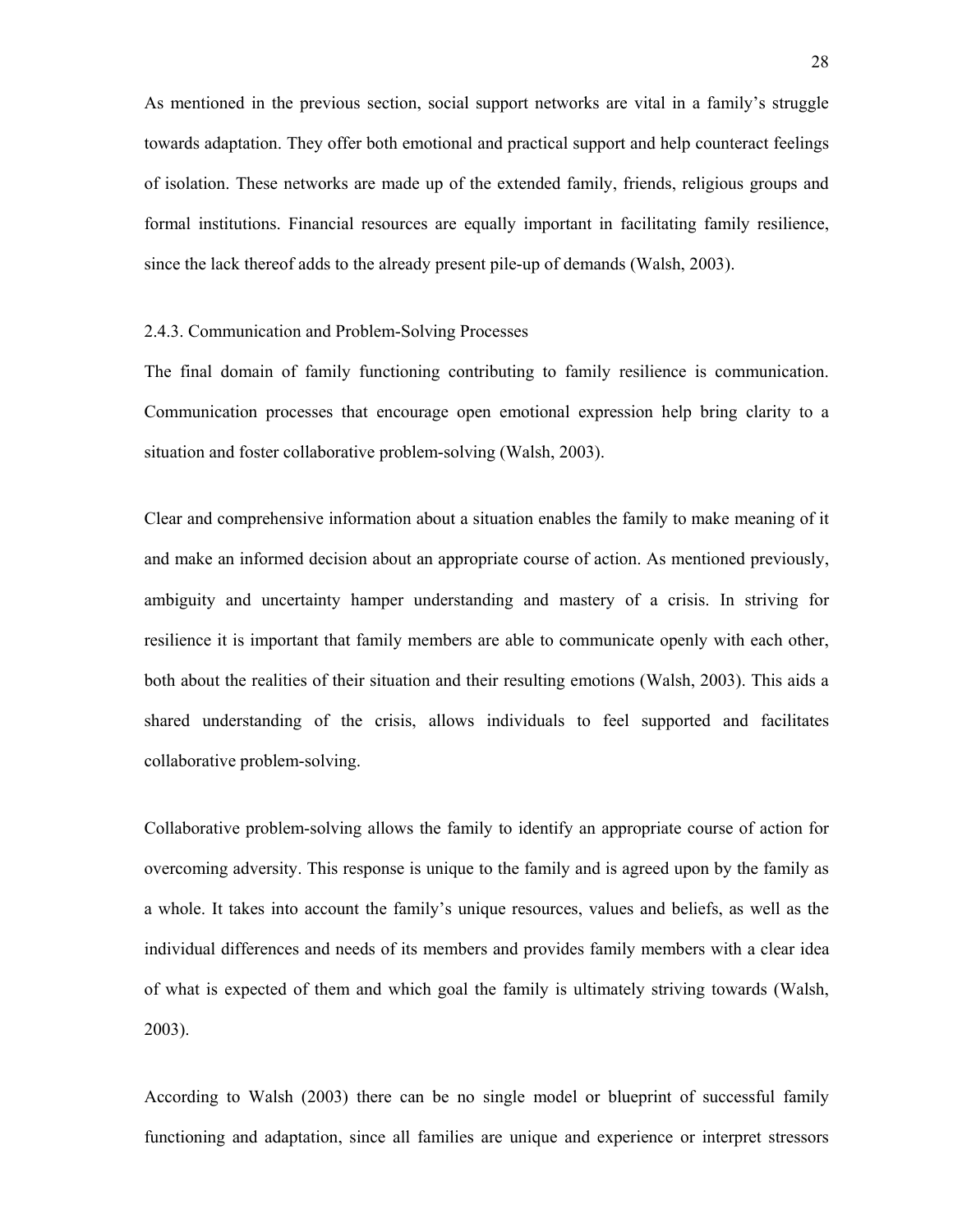differently. In addition, every family's response to a stressor or crisis situation will be different, since the resources available to families differ, as does their family structure, including patterns of functioning, schemas and paradigms. There are, however, a number of key processes that are common to high-functioning families and have been found to facilitate resilience. By targeting and strengthening these processes a family can achieve successful adaptation and resilience.

### 2.5. Summary and Integration of the Two Theories

The concept of family resilience has evolved over time. While family-stress researchers initially focused on family deficits in explaining family stress, the focus shifted towards a strength-based approach, where researchers attempted to explain why some families are better able to cope with stress and adversity than others and often emerge from a crisis stronger and more resourceful. Hill's (1949) ABCX model provided the initial framework within which this research was conducted, but as the knowledge base grew, family stress and resilience models evolved. McCubbin and McCubbin's (1996) Resiliency Model of Family Stress, Adjustment and Adaptation is the most recent extension of family resilience models. It provides a theoretical framework outlining the processes involved in a family's response to a stressor. Family adjustment occurs when a family is able to successfully overcome the impact of a stressor with only minor changes to the family system. In those instances where this adjustment process is unsuccessful due to the severity of the stressor and the family's vulnerability, a family crisis ensues. The family crisis marks the beginning of the adaptation phase, where the family is called upon to institute changes to its patterns of functioning in order to adapt and overcome the adversity it faces.

The key processes of resilience identified by Walsh (2003) can be integrated into and explained through McCubbin and McCubbin's (1996) model. The family belief systems, which facilitate meaning making and positive outlook, correspond to the appraisal processes outlined by McCubbin and McCubbin (1996). The family schema, coherence and paradigms represent the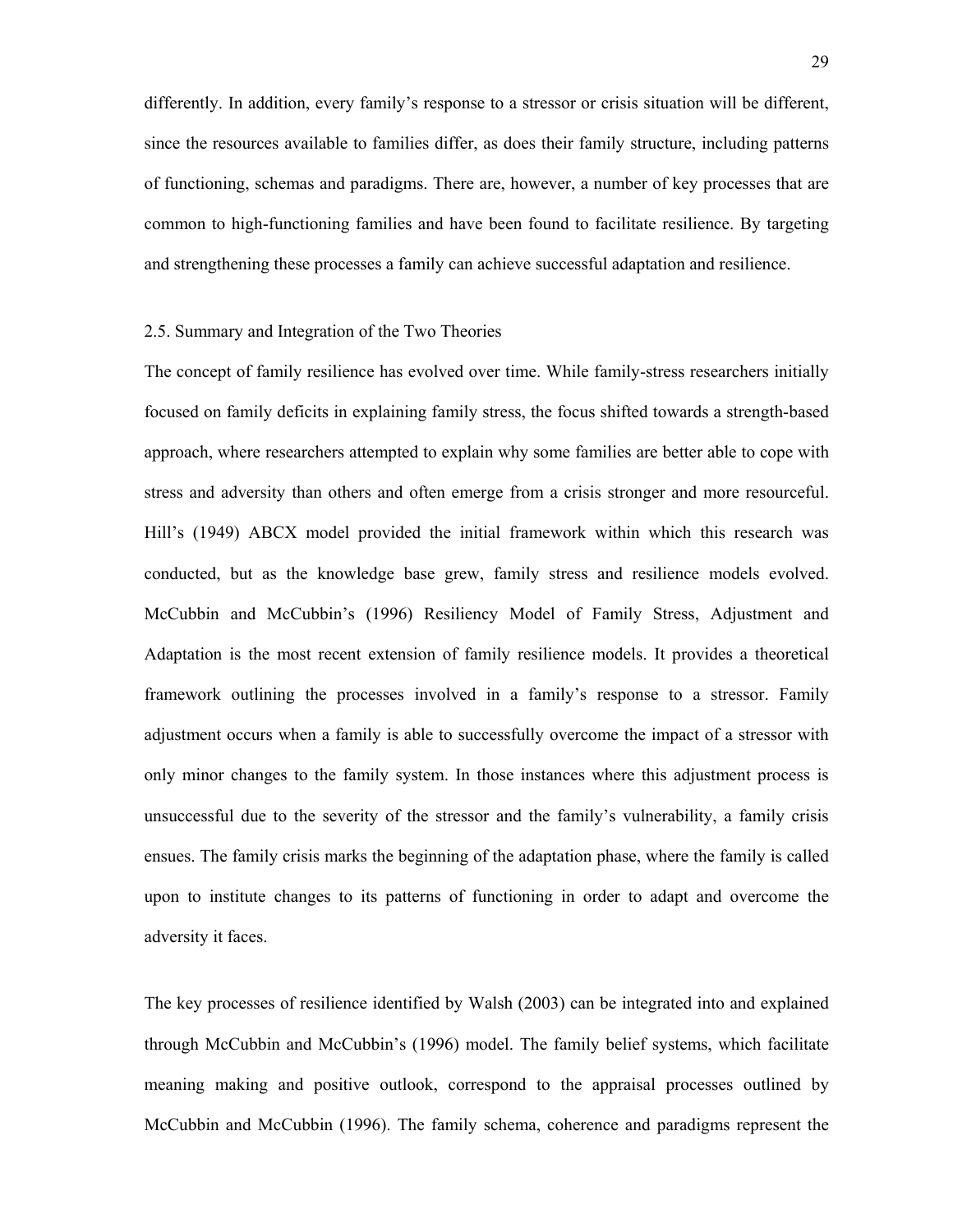shared views, rules and expectations the family holds, which shape its meaning-making processes and allows the family to maintain a sense of control and a positive outlook. This sense of control and the perception that adversity is a challenge that can be actively and successfully overcome signify family hardiness, a family resource identified by McCubbin and McCubbin (1996).

The family organisational patterns of flexibility, cohesion and social and economic resources identified by Walsh (2003) are also identified by McCubbin and McCubbin (1996) as resources relevant to adaptation. In addition, flexibility and cohesion are identified as being central to the resilient family typology (McCubbin & McCubbin, 1996).

According to McCubbin and McCubbin (1996), open family communication is a family system resource, as well as an important component in both the appraisal process and the family's problem-solving and coping response. This idea ties in with Walsh's (2003) proposal that clarity and open emotional expression aid meaning making and collaborative problem-solving. In addition, McCubbin and McCubbin (1996) state that any changes to the family's patterns of functioning need to be legitimised or validated through the family schema and paradigms, and should be acceptable to all family members. This statement is mirrored by Walsh (2003), who maintains that any course of action the family decides on has to be acceptable to both the family as a unit as well as to individual family members.

Similar to Walsh's (2003) framework, McCubbin and McCubbin's (1996) model does not represent a rigid model or blueprint against which successful family functioning and resilience are measured, but rather provides a theoretical framework identifying resources central to family resilience and the processes by which these resilience resources shape adaptation.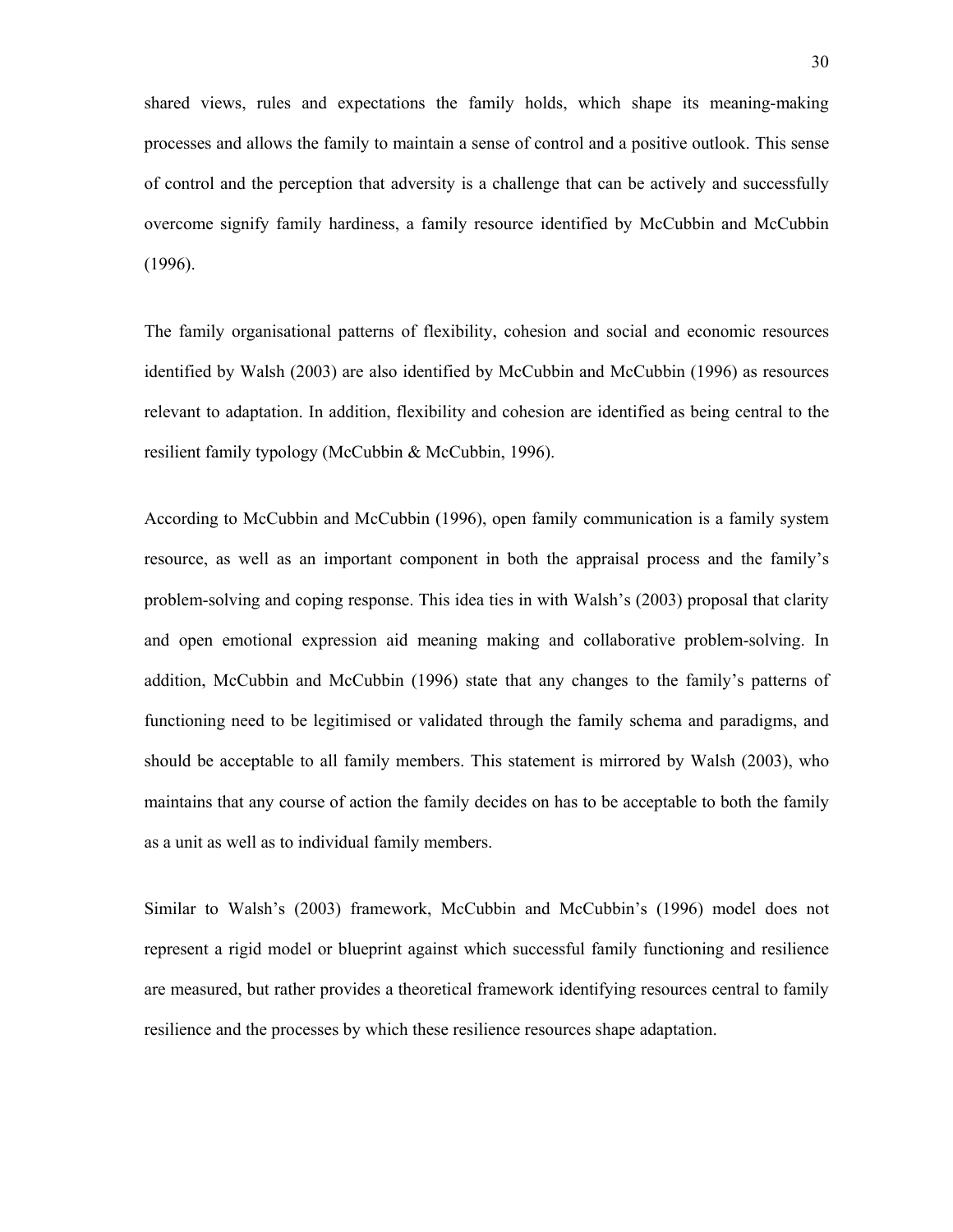Since family functioning is a measure of adaptation and family resilience, a resilient family can be defined as a family that adapts successfully following a family crisis and regains or surpasses its original level of functioning (McCubbin & McCubbin, 1996; Walsh, 2003).

Family functioning can be operationalised by family cohesion and flexibility (Hawley & DeHaan, 1996; McCubbin & McCubbin, 1996; Patterson, 2002; Walsh, 2003), since these factors involve achieving a balance between separateness and connectedness and change and stability (Olson et al., 1983). In order to adapt and be resilient, families need to institute changes to their structure and functioning, while maintaining stability and holding on to their core identity. Equally, the family has to work together as a unit, while also allowing for the unique perspectives and needs of its members. A family that can achieve this balance can return to a healthy level of family functioning. For the purpose of this study, flexibility and cohesion have been considered to constitute a measure of family functioning, or adaptation, and will thus be used as the dependent variable (as measured by the Family Attachment and Changeability Index (FACI8)).

# 2.6. The Experiences of Families with a Child with a Disability

The birth or diagnosis of a child with a developmental disability represents a major and unique stressor to the family unit. The family as a unit, as well as its individual members, has to deal with feelings of shock, grief, guilt, and uncertainty about the future, as well as having to institute major changes to the family's functioning in order to accommodate the unique needs of the child (Beckman, 1991; Gatford, 2007; Quine & Pahl, 1987; Weisner, Beizer, & Stolze, 1991). This process is strongly influenced by the socio-cultural and developmental context the family finds itself in, since these factors influence the family's perception of disability and the resources it has available to cope with care-giving demands and the resulting emotional and also financial strains (Garwick, Kohrman, Titus, Wolam, & Blum, 1999; Walsh, 2003; Xu, 2007). A lot of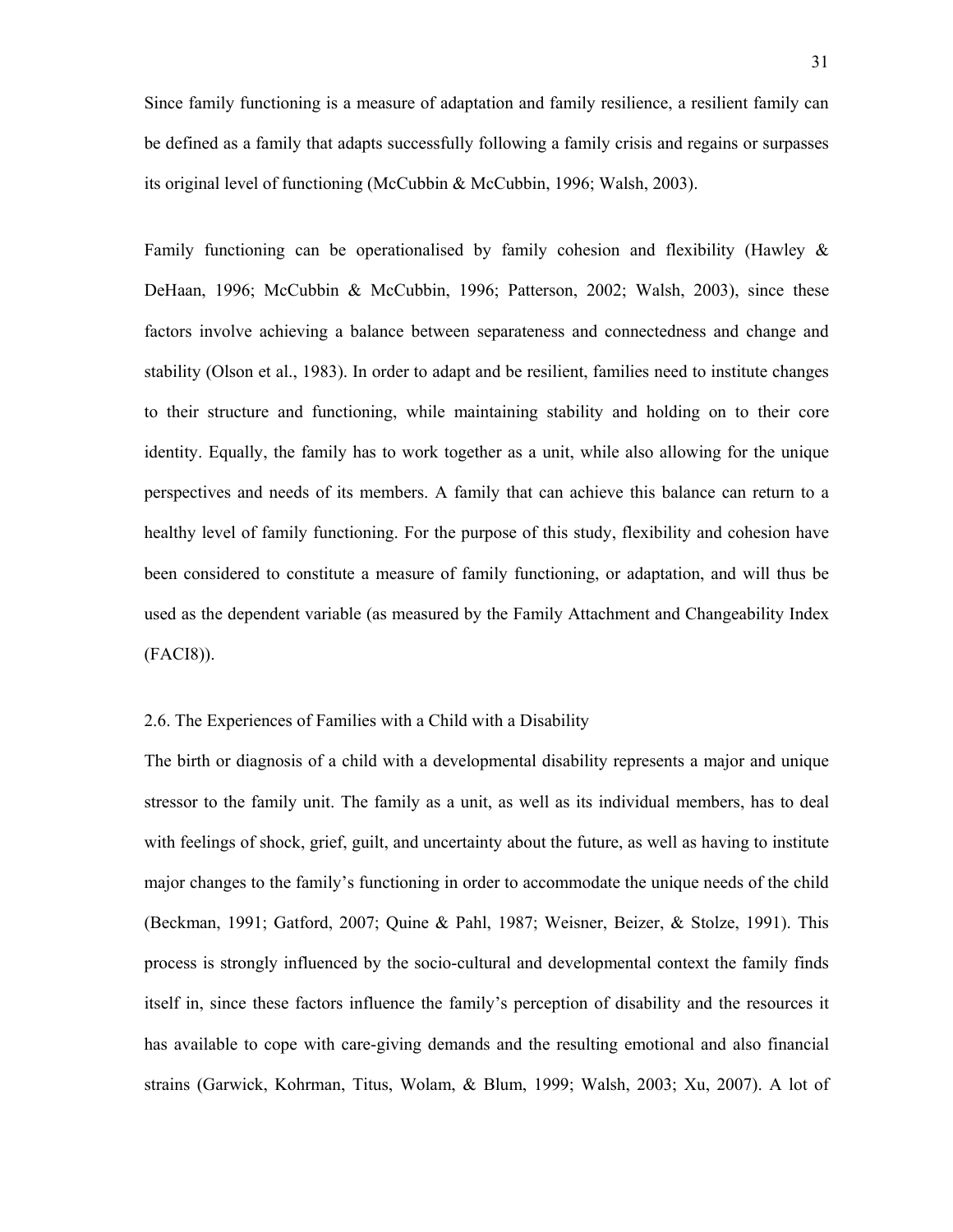research to date has focused on this "negative" impact of disability on the family, and the abovementioned aspects will now be discussed in more detail.

#### 2.6.1. The Social Construct of Disability

As outlined in the discussion on family resilience, the appraisal or meaning-making process is central to family adaptation (McCubbin & McCubbin, 1996; Walsh, 2003). A family's social and cultural background are core contributors to this appraisal process, since they play a role in shaping a family's schema and paradigms, or values, beliefs and expectations about itself and the world it exists in. According to Xu (2007), cultural differences play a critical role in how families define disability and in their perceived level of stress, and determine how comfortable they are in seeking help. It is thus important to discuss the cultural constructions of disability, since they shape the family's perception of its situation and thus its adaptation (Garwick, et al., 1999).

Western culture places a strong emphasis on the value of the individual and his/her contributions to society. In spite of much work in recent years to change this perception, people with disabilities are often still viewed as "deficient" (Gross & Hahn, 2004; Parekh & Jackson, 1997) and as a burden on society (Turnbull & Turnbull, cited in Kearney & Griffin, 2001) and the family (Beckman, 1991; Weisner, et al., 1991). For this reason, the birth of a child with a disability is perceived as devastating (Gatford, 2001). Parents have been found to experience grief at the loss of their "normal" child (Weisner et al., 1991), shock and confusion (Gatford, 2001; Quine & Pahl, 1987), anger (Cunningham & Davis, cited in Gatford, 2001), depression (Blacher et al., cited in Emerson, 2003) and guilt (Gatford, 2001; Masood, Turner, & Baxter, 2007), and it is often assumed that families cannot recover from, and positively adapt to, the birth of a child with a disability (Beckman, 1991; Hartshorne, 2002).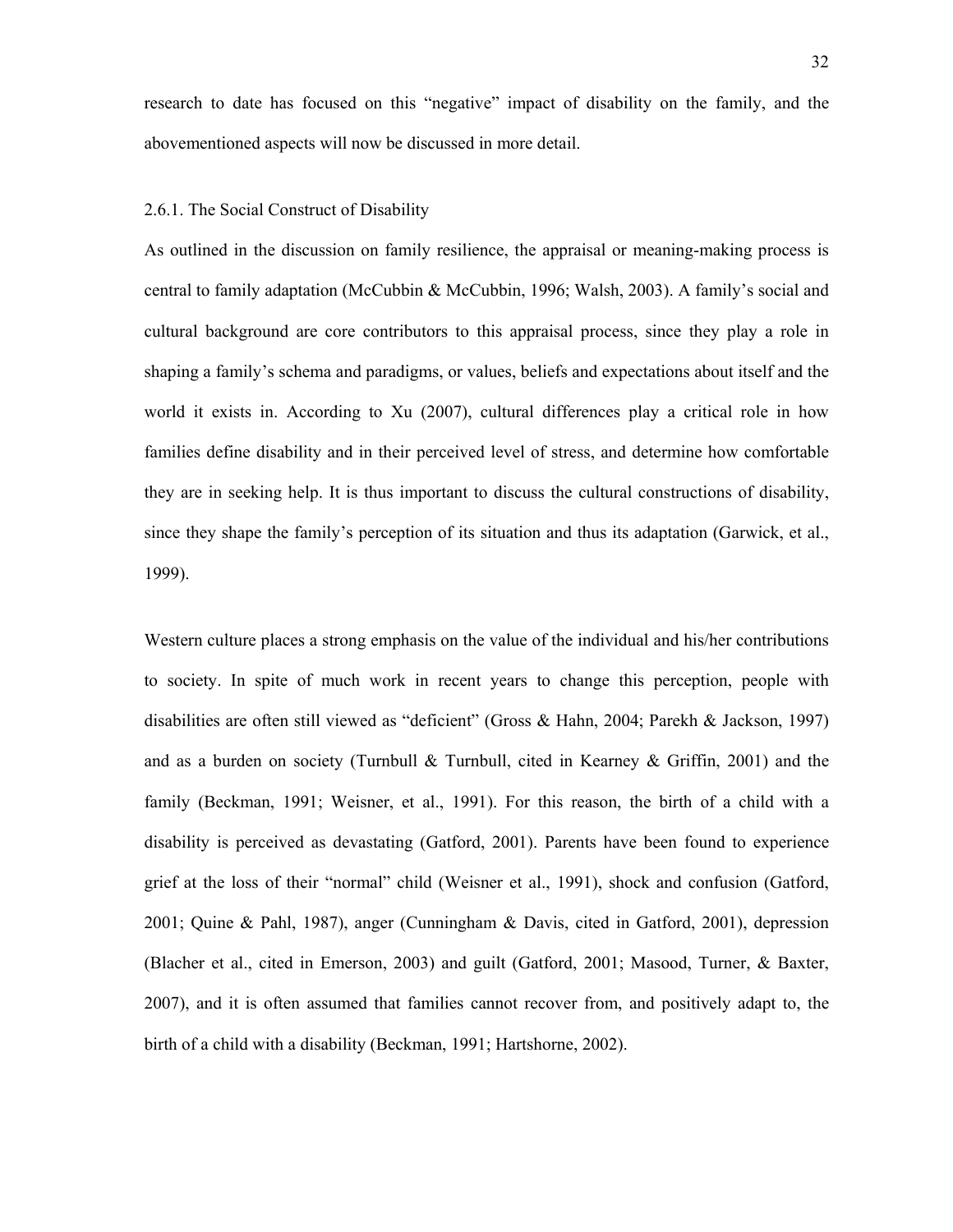This societal perception of disability and the expected impact a child with a disability will have on the family is evidenced by the reactions families have to contend with, from both medical professionals and their wider social networks. Since the dominant perception of disability is still focused on deficits, the initial diagnosis parents receive regarding their child's condition and the future prognosis is still coloured strongly by negativity (Graungaard & Skov, 2006; Kearney & Griffin, 2001; Retzlaff, 2007). Parents are informed that something is 'wrong' with their child, often without any indication of what to expect from the future and no attention to, or reassurance regarding, the potential for positive development. Such ambiguity and negativity influence the meaning-making process, making it more difficult for the family to reframe the situation and gain a positive outlook in order to work towards adaptation (Taanila, 2002; Walsh, 2003; Woolfson, 2004).

In their wider social network, families may have to contend with prejudice, fear and rejection (Ainbinder et al., 1998; Crabtree, 2007; Retzlaff, 2007; Sari, Baser & Turan, 2006). The stigma attached to disability influences the reactions of others to the family with a child with a disability. Families may feel that their child is not accepted (Crabtree, 2007), is perceived as threatening and repulsive (Crabtree, 2007; Sari et al., 2006), that they are being judged or blamed (Crabtree, 2007; Gatford, 2001), or they might simply feel ashamed (Crabtree, 2007). They will tend to withdraw and attempt to cope on their own rather than dealing with society's prejudices. Since social support networks are an important resource facilitating adaptation (McCubbin & McCubbin, 1996; Walsh, 2003), this isolation increases the strain on the family system and makes it more difficult to cope (Emerson, 2003).

The dominant Western perception then is that the birth of a child with a disability is the 'death knell' for normal, healthy family functioning and that the family is inevitably 'damaged' as a result. Not only is their life expected to be a long struggle, but acceptance of the situation, as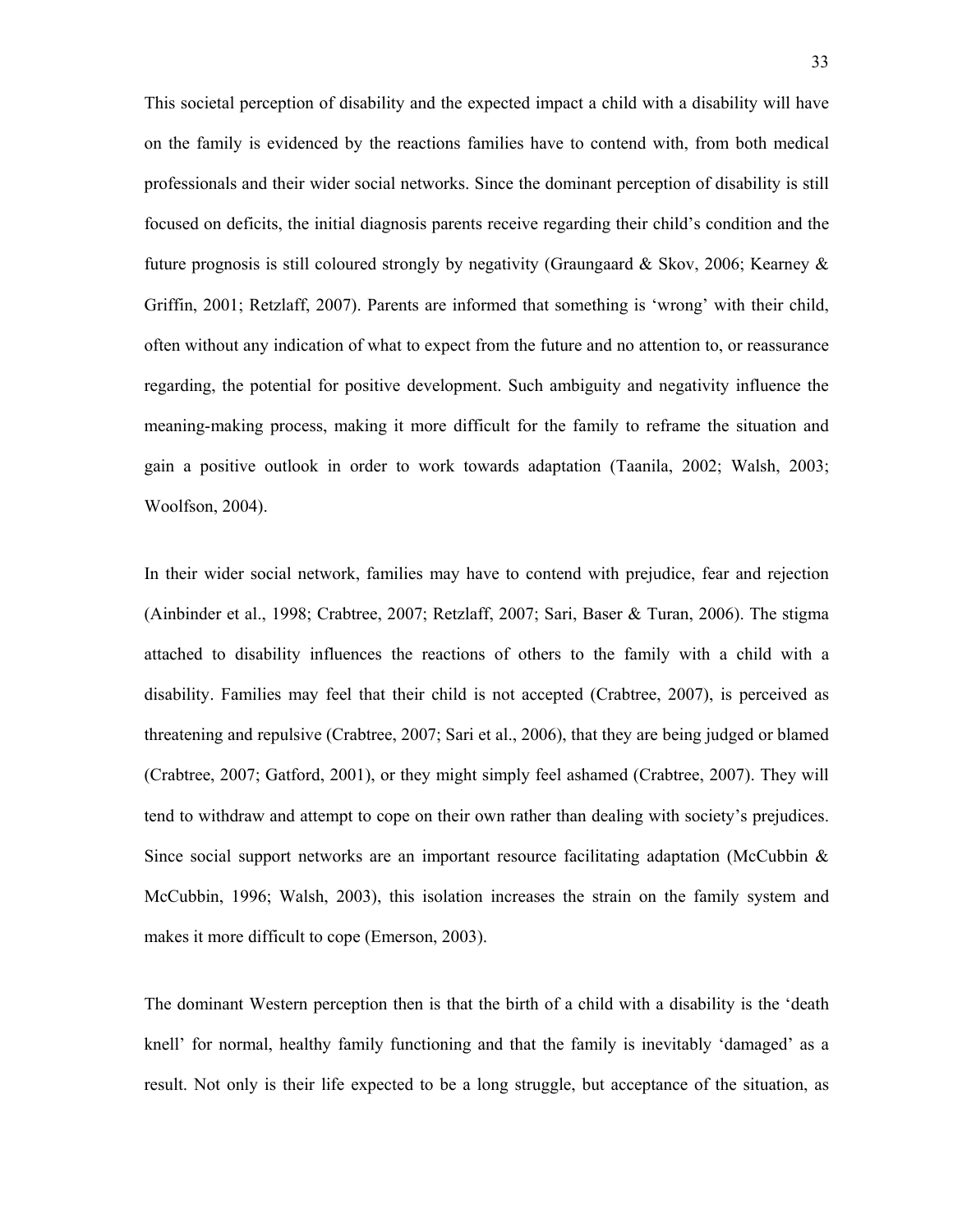characterised by hope and a positive outlook, is often assumed to be dysfunctional and indicative of denial (Hartshorne, 2002; Helff & Glidden, 1998; Kearney & Griffin, 2001).

This socio-cultural attitude makes adaptation much more difficult for the affected families; not only does it colour their own perceptions and subsequent coping responses, but also has an influence on the resources and support available to them.

Research on perceptions of disability in other cultures is limited, but some studies have found that different cultures place a different emphasis on disability.

Connors (cited in McCubbin & McCubbin, 1996) found that Native American cultures focus not on the deficits of children with disabilities, but rather on the unique function the children can fulfil in their family, or the community, regardless of their level of ability. In spite of their disability they are perceived as fully functioning and valuable members of the community. There is no stigma attached to having a child with a disability and the burden of care is shared by the family and the community, rather than falling on the family alone.

In Nguni cultures, disability is not seen as a generalised deficiency, but is rather seen to affect certain aspects of an otherwise functional and valuable human being. These individuals are wholly integrated into the community (Parekh & Jackson, 1997).

Hinduism explains disability as punishment of the affected individual for sins in a previous life, and the person has to be supported in striving for virtue in order to be redeemed. By being tolerant and supportive of a person with a disability, one can increase the chances of a good or better next life for oneself (Parekh & Jackson, 1997).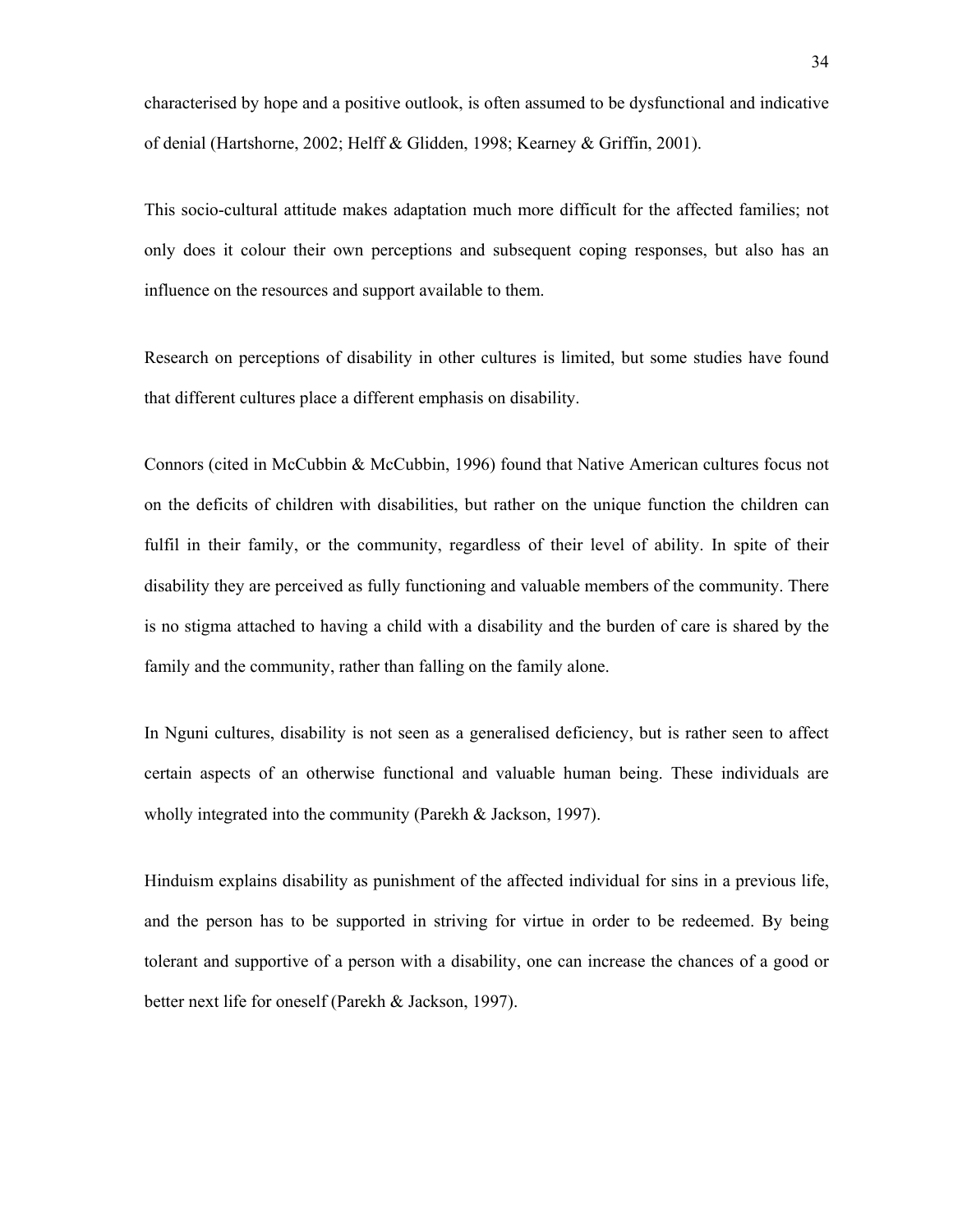Studies conducted by Crabtree (2007) and Masood et al. (2007), however, indicate that social stigma associated with disability is prevalent in Middle Eastern cultures, where the family is often ostracised as a result of having a child with a disability.

As these examples highlight, the perception of disability, its impact and causes differ considerably between cultures. In the words of Parekh and Jackson (1997), "Not only do cultural differences exist in what aspects that specific culture identifies as deficient, but also in how families make sense of why the disability exists and the support they offer as a result" (p. 41).

An additional influence of culture that cannot be disregarded in this discussion is the effect it has on the economic situation of a family. Emerson (2003) found that families from historically disadvantaged groups often had a lower socioeconomic status than other families and subsequently found it more difficult to adapt following the birth of a child with a disability. In South Africa, many families from previously disadvantaged ethnic groups equally have limited external resources available to facilitate adaptation to a child with a developmental disability (Parekh & Jackson, 1997; Statistics South Africa, 2005). For these reasons it is vitally important to take cultural influences into consideration when examining resilience in families of a child with a developmental disability.

### 2.6.2. Developmental Perspective

Just as the socio-cultural environment of the family influences the impact that the birth or diagnosis of a child with a developmental disability has on the family, so does the family's developmental stage. As mentioned by both Walsh (2003) and McCubbin and McCubbin (1996), the life-cycle stage a family is at determines the pile-up of demands over and above the initial stressor, as well as the resources the family has available. A family that is already faced with an array of other normative and non-normative stressors will find it more difficult to adjust to the birth of a child with a disability, especially if their resources are already depleted. In addition, the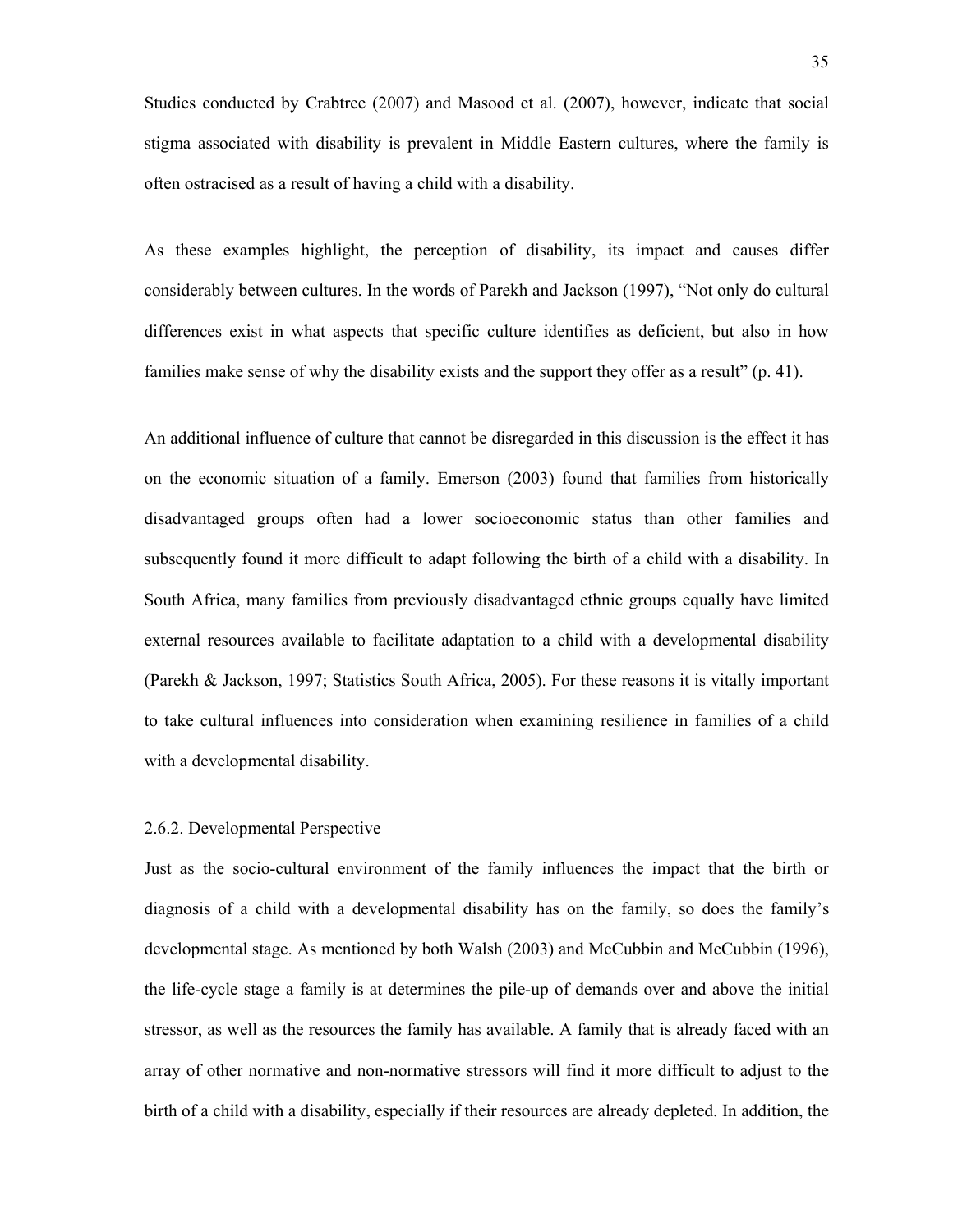birth of a child with a disability often impedes the family's natural progression through the lifecycle stages. Depending on their level of disability, many of these children will not be able to live independently. The family then does not progress through the launching phase, or experience the empty nest syndrome, but rather has to care for a child into and beyond their retirement stage. This stagnation causes additional stressors for the family (Seltzer, Greenberg, Floyd, Pettee, & Hong, 2001).

### 2.6.3. Difficulties Faced by Families Caring for a Child with a Developmental Disability

On the basis of the previous two sections it is clear that the socio-cultural and developmental context in which the family exists will influence the impact a child with a developmental disability will have on the functioning of the family unit. There are, however, other factors contributing to the difficulty of parenting a child with a disability. This section will discuss these factors, as well as their impact on family functioning.

Following the birth or diagnosis of a child with a developmental disability, parents are forced to re-evaluate their expectations. They are faced with a situation they had not anticipated and might feel ill-equipped to deal with (Gatford, 2001; Graungaard & Skov, 2006; Hartshorne, 2002). In addition to the grief and shock they feel at learning of their child's disability, they face feelings of uncertainty about the future (Taanila et al., 1998). As mentioned in the previous section, the information parents are provided with on diagnosis is generally viewed as insufficient. They cannot yet anticipate the impact their child's disability will have on their family and what the future prognosis for their child will be, or whether they will be able to meet the child's needs (Gatford, 2001; Graungaard & Skov, 2006; Kearney & Griffin, 2001; Quine & Pahl, 1987; Sari et al., 2006). The only thing parents can be sure of is that they will have to redefine their expectations as well as institute changes to their patterns of functioning, including family roles (Cahill & Glidden, 1996; Ellis & Hirsch, 2000). For these reasons, as well as because of the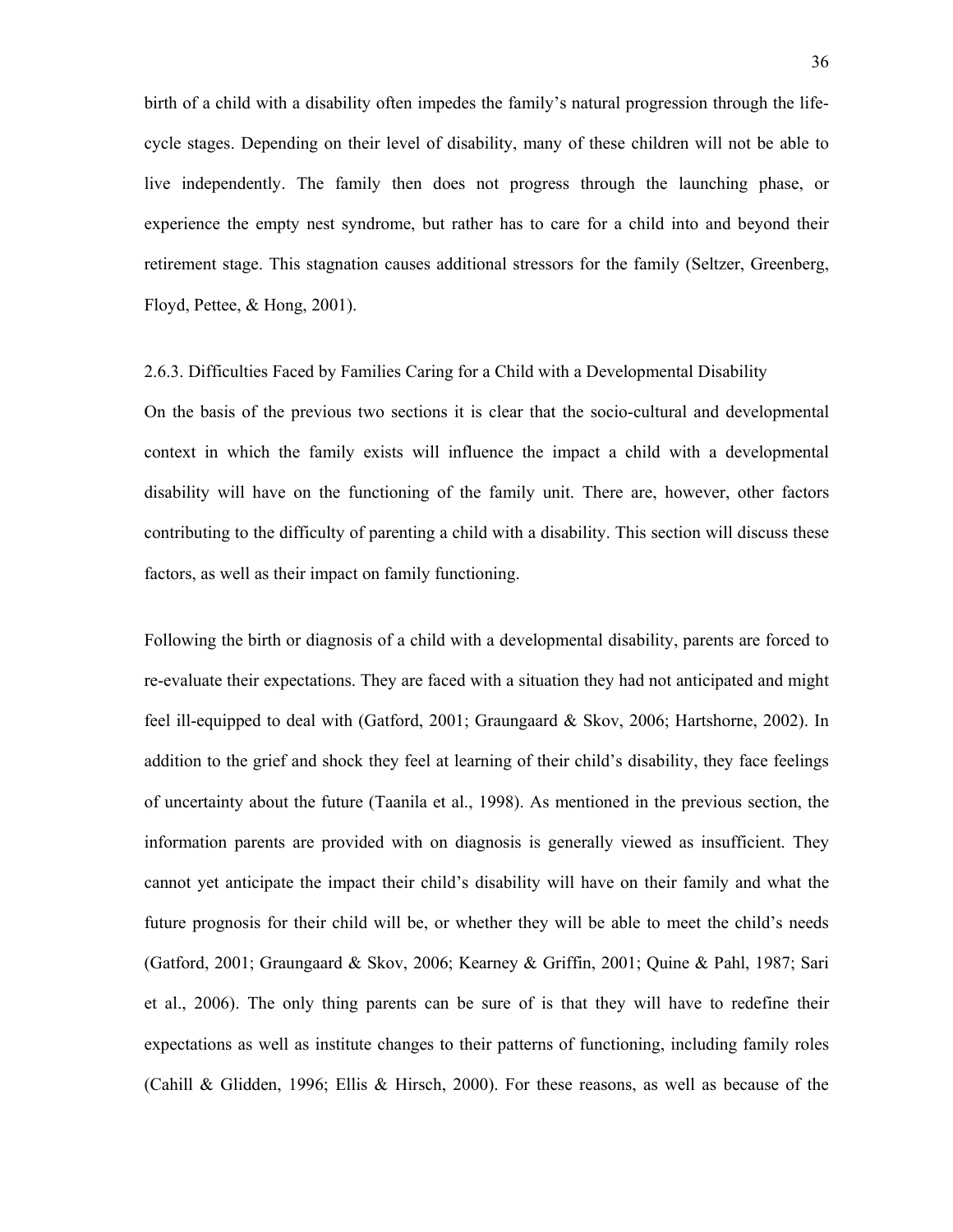stigma associated with disability, many parents initially struggle to accept the disability of their child (Ainbinder et al., 1998).

A child with a developmental disability usually has many more care needs than other children, including medical care, feeding, toileting, in addition to providing mental and physical stimulation. These needs place strain on the family's emotional, time and financial resources. Families often find themselves struggling to cope with the demands of daily life (Ellis & Hirsch, 2000) and might even find that one parent has to stay at home, full-time or part-time, to assume the responsibility of care (Parekh & Jackson, 1997; Seltzer et al., 2001). The family thus loses a source of income, which adds to the already increased financial strain (Baker, Blacher, Crnic, & Edelbrock, 2002; Emerson, 2003; Parekh & Jackson, 1997). In addition, the parent having to stay at home might feel frustrated at this role restriction (Pelchat et al., 1998; Sloper & Turner, 1993; Wallander & Varni, 1998) and show increased levels of stress as a result of the difficulties involved in caring for the child (Plant & Saunders, 2006; Sari et al., 2006; Sloper & Turner, 1993). These feelings can foster resentment and lead to interpersonal strain in the family (Catherall & Iphofen, 2006; Ellis & Hirsch, 2000). In addition, due to the demands the child with a disability places on their time, parents might find that they have no time for themselves and become increasingly isolated from their social network, which causes a further increase in stress and places additional strain on family relationships (Catherall & Iphofen, 2006; Crabtree, 2007; Sari et al., 2006; Seltzer et al., 2001; Taanila, Kokkonen, & Järvelin, 1996).

Many young people with disabilities have also been found to exhibit significantly more mental health problems than their non-disabled peers. This is especially true in adolescents with disabilities experiencing the emotional upheaval normally associated with puberty, magnified by their intellectual and/or physical impairments and subsequent dependence (Faust & Scior, 2008). Adolescence is thus often accompanied by an increasing awareness in the child that they are different from their peers and might always need support from others, which can cause an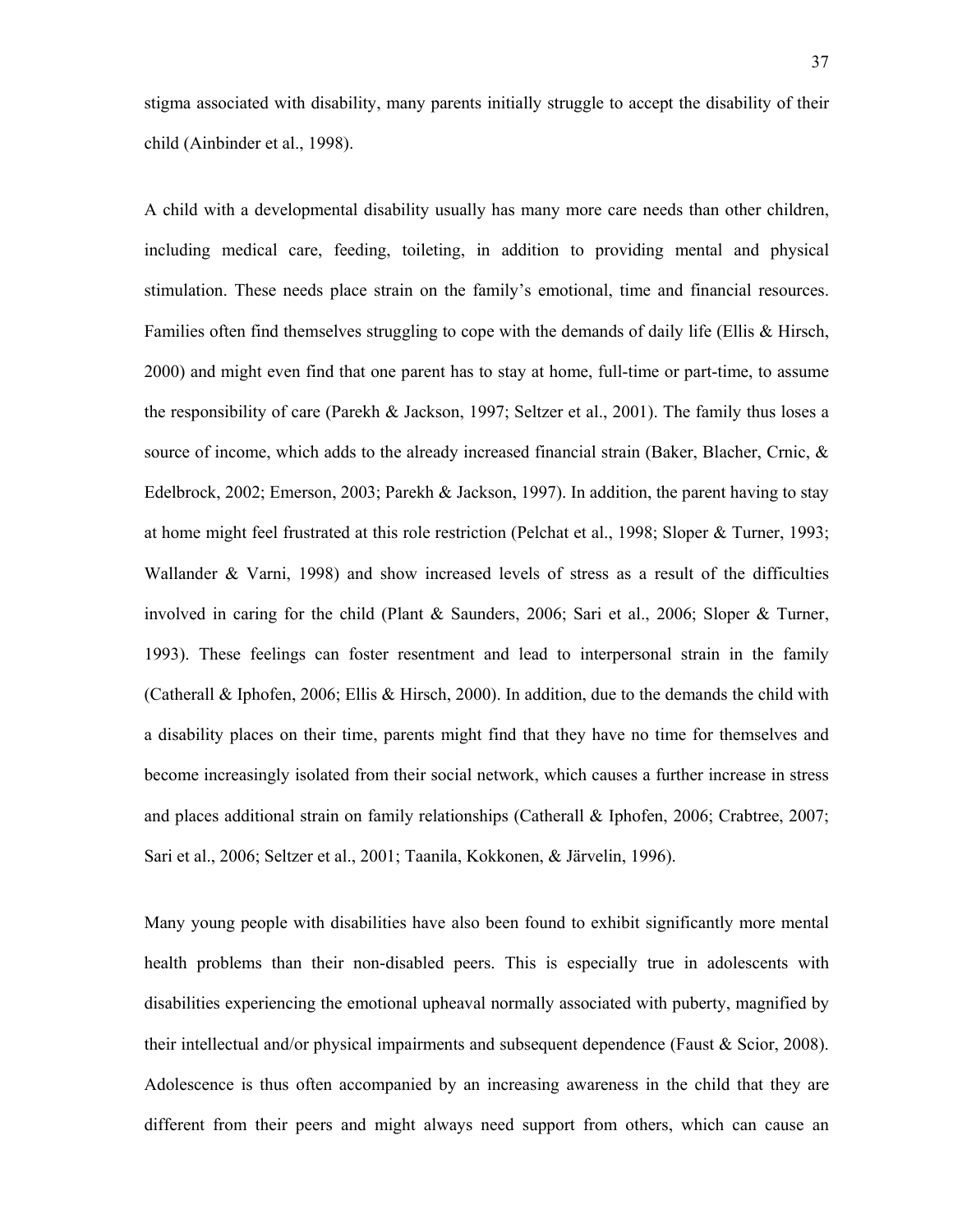increase in behavioural problems and depression. This phase in the family life cycle often causes a marked increase in parental stress (Todd & Jones, 2005).

As can be deduced from the abovementioned difficulties associated with caring for a child with disabilities, this can be a very stressful experience. Pelchat et al. (1998) found that the parents of children with a developmental or physical disability showed significantly higher levels of distress than parents of children without disabilities, a finding also reported by Beckman (1991). It is generally assumed that the child's type and level of disability will influence family stress levels and consequently family adjustment and functioning, but the findings on this seem to be conflicting. According to a study by Sloper and Turner (1993), the severity of disability, level of communication difficulties and care-giving demands were positively associated with the level of parental distress and thus influenced the parents' adaptation. Similarly, a study by Hoare, Harris, Jackson, and Kerley (1998) found a positive relationship between the severity of the child's disability and the parents' levels of distress. This was especially true if the child exhibited many behaviour problems and a high level of dependence.

Cahill and Glidden (1996), on the other hand, found no differences in functioning in families of children with Down syndrome compared to families of children with other developmental disabilities. This finding is also reported in a review of studies by Wallander and Varni (1998). In these studies, neither severity nor type of disability was found to affect the mothers' reported adjustment, and neither did the burden or strain of care. They did, however, find that the level of disability-related stress influenced adjustment. A similar finding was reported by Horton and Wallander (2001), who found that actual level of disability did not affect the level of adjustment, while the perception of disability-related stress and care-giving demands did. Baker et al. (2002) conducted a study comparing child behaviour problems and parenting stress in families of children with and without developmental delays. Children with delays were found to exhibit more behaviour problems than children without delays, which in turn contributed to parenting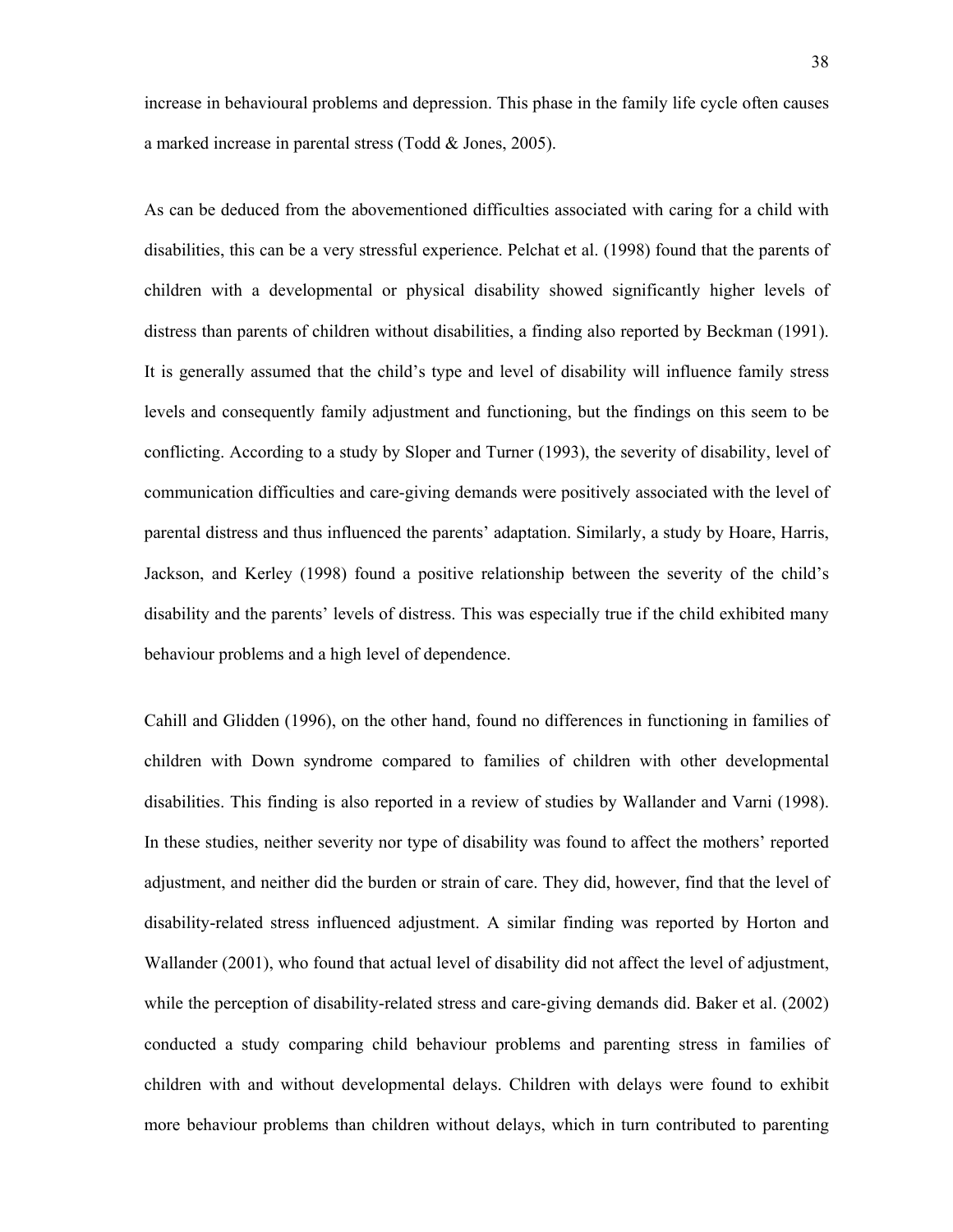stress. The level of child behaviour problems contributed more to parenting stress than did level of disability. This contribution of child behaviour problems to parenting stress was also found by Emerson (2003), Plant and Saunders (2006) and Stores, Stores, Fellows and Buckley (1998). Mirroring Horton and Wallander's (2001) finding, Plant and Saunders (2006) also found that the parents' appraisal of the level of disability contributed more to parenting stress than the actual level of functioning. On the basis of these findings it can be concluded that the disability of a child causes an increase in parental stress. This is, however, not associated with the actual level of disability or functioning of the child, but rather with the parents' perceptions thereof, as influenced by behaviour problems and care-giving demands.

In spite of all these demands, many families have been found to adapt positively to their child (Bayat, 2007; Hastings & Taunt, 2002; Kearney & Griffin, 2001; Wallander & Varni, 1998). They learn to cope with their child and develop a 'normal' life (Hartshorne, 2002). Parents report a strong love and admiration for their child and talk about the joy he/she brings and their pride in his/her achievements (Bayat, 2007; Gatford, 2001; Kearney & Griffin, 2001). Many parents go even further, to highlight the positive impact their child has had on them and the family. They feel that they have grown in infinite ways and are proud of their ability to care for and nurture their child in spite of all hardships (Bayat, 2007; Gatford, 2001). Parents report becoming stronger (Kearney & Griffin, 2001), more compassionate, tolerant and understanding, and acquiring new skills as a result of caring for their 'special' child (Bayat, 2007).

#### 2.6.4. Summary

As is evident from the above discussion, the birth or diagnosis of a child with a developmental disability represents a major non-normative stressor for a family. Family members have to deal with feelings of shock, grief and uncertainty about the future, feelings which are often exacerbated by the social prejudice still associated with disability, and with the resulting isolation of the family. In addition to this, the family has to institute major changes to its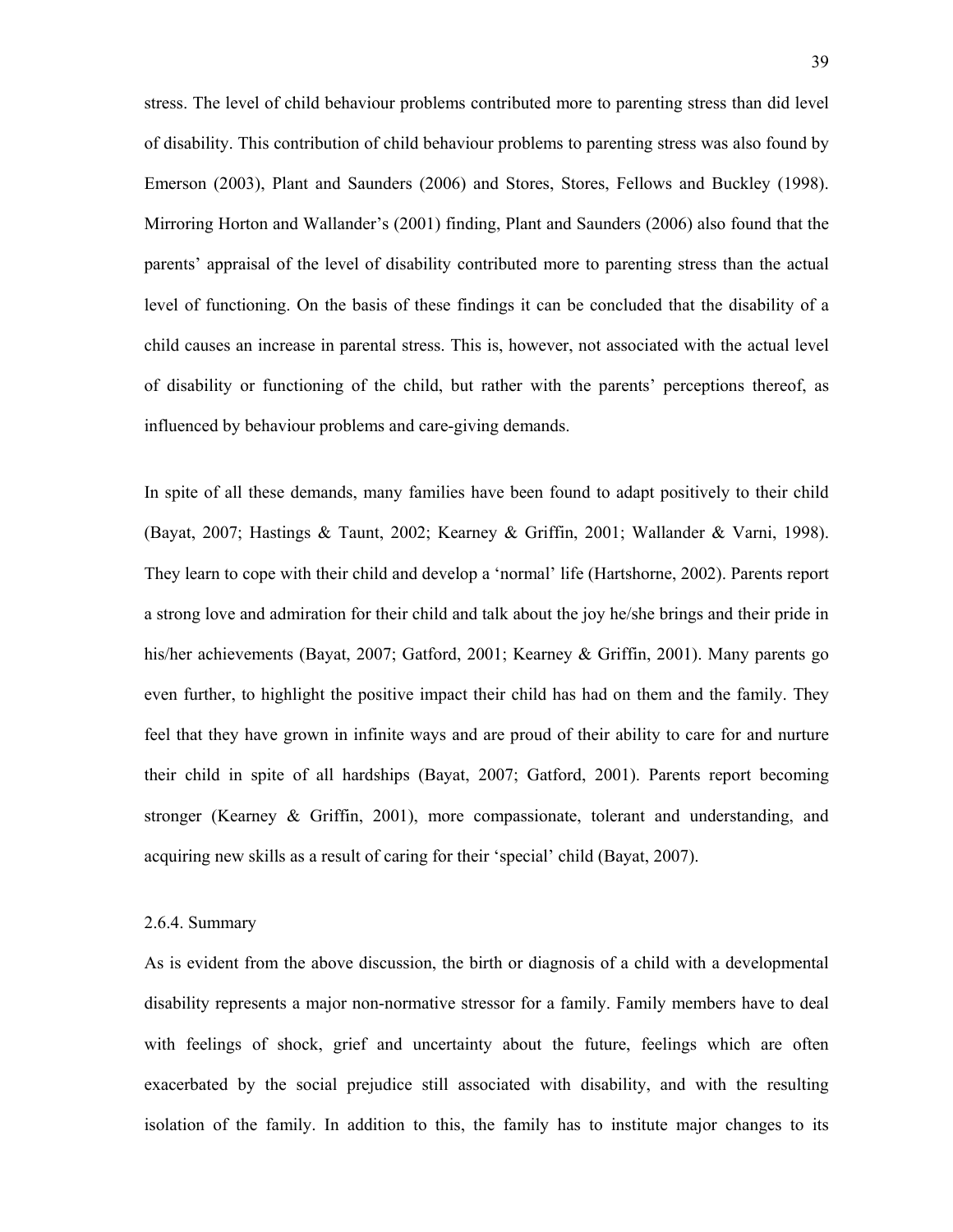established patterns of functioning to incorporate the needs of the child, which further increases the strain on the family unit. In spite of these difficulties associated with the disability of a child, some families adapt well and even thrive in response, while others crumble. The resilience factors and processes outlined in Sections 2.3. and 2.4. are thought to account for this variance.

### 2.7. Conclusion

This chapter has aimed to outline and explain the central concept of this study, namely family resilience, and to provide an idea of why it is relevant in families of children with a disability. The following chapter will provide a summary of the literature on family resilience and adaptation in families, particularly those with a child with a disability. These studies examine the contribution of the resilience resources, outlined in the abovementioned theories of family resilience, to positive adaptation, or resilience, in families.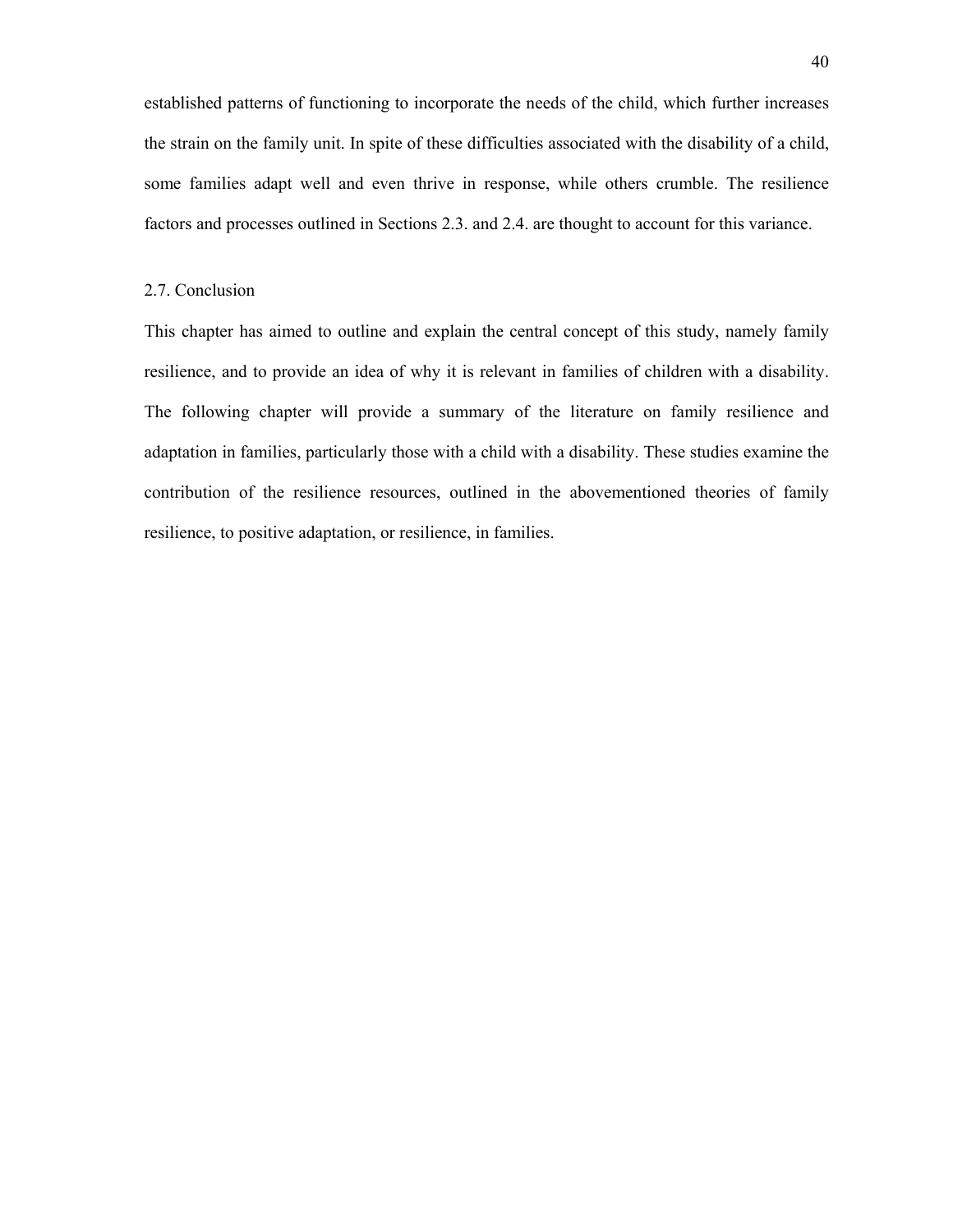# **Chapter 3**

#### **Literature Review**

#### 3.1. Introduction

As mentioned in the previous chapter, psychological research in the past has focused mainly on identifying the causes for adaptive deficits and problems, rather than studying strengths contributing to healthy functioning. The past two decades, however, have witnessed a muchneeded shift in emphasis towards a salutogenic approach (Antonovsky, 1979).

Seligman (cited in Hawley, 2000) applauds this shift in the following words: "psychology is not just the study of weakness and damage, it is also the study of strength and virtue" (p. 2), and therapists would do well to focus on and amplify strengths rather than try to repair weaknesses.

This approach is underlying in the study of family resilience. Researchers have attempted to identify the factors or strengths contributing to the adaptation of families in the wake of a crisis. The aim of such research is to identify avenues of intervention for therapists working with families in crisis (Luthar et al., 2000). Rather than viewing the family as damaged and focusing on the causes for its difficulties, the focus in therapy or intervention shifts to identifying, amplifying and acquiring resources facilitating adaptation (Walsh, 2003).

Although the study of family resilience is still a comparatively recent concept, there is, however, a growing body of literature describing resilience resources found to be relevant in families. According to Luthar et al. (2000), who conducted a review of resilience literature, similar correlations have been found across multiple different studies. In other words, there are a number of variables that have repeatedly been found to influence family resilience. These resources will now be discussed in turn.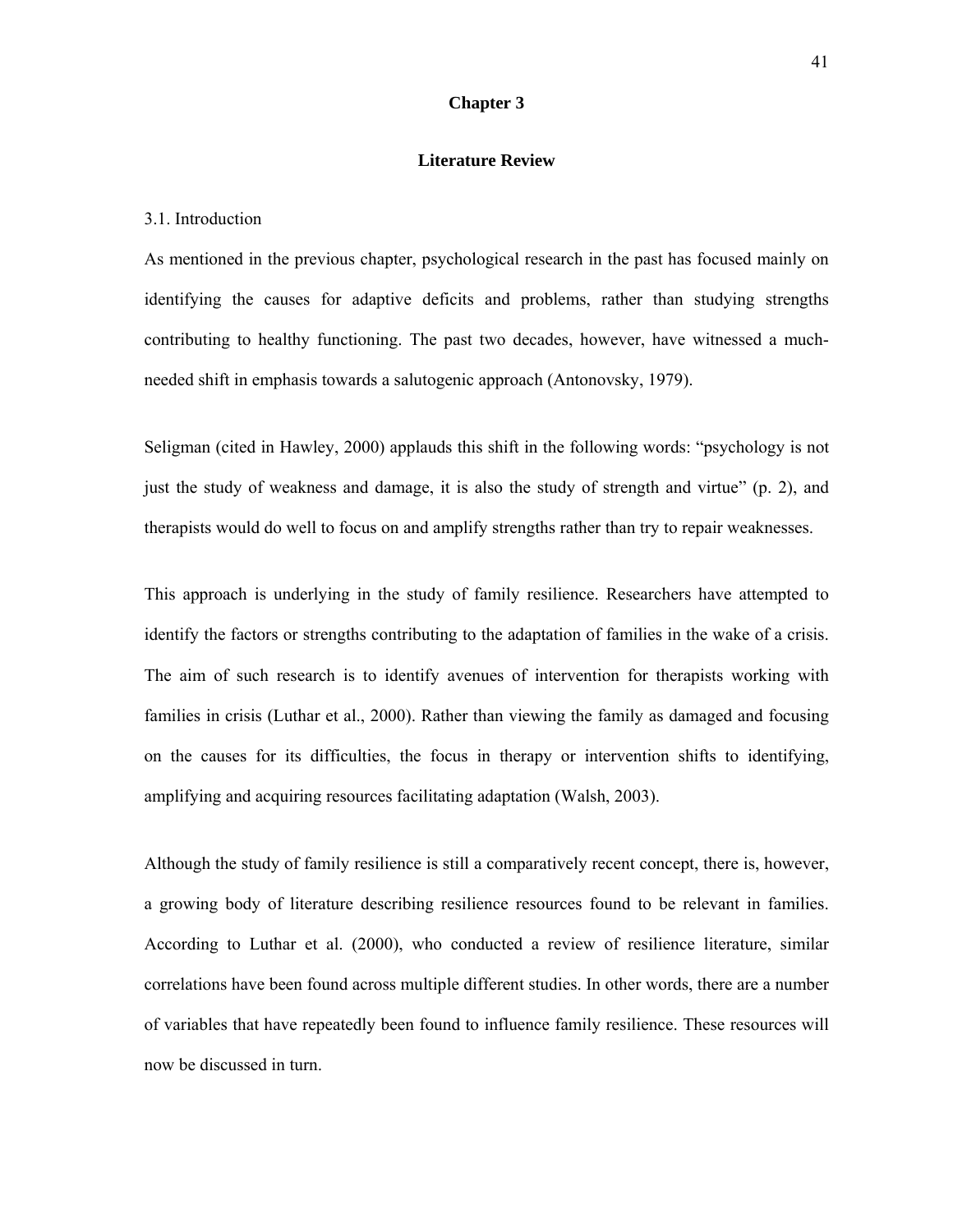## 3.2. Family Cohesion and Flexibility

As mentioned in the previous chapter, family cohesion and flexibility are important resilience resources. In order to adapt successfully, families need to institute changes to the family unit while maintaining continuity and stability. During this period of adaptation, family members need to work together and be supportive of each other, while respecting their individual differences and needs (Walsh, 2003). Those families who are able to achieve a balance between change and stability, while maintaining optimal levels of togetherness or cohesion, can return to a healthy level of family functioning (Olson et al., 1983).

According to a study conducted by Bayat (2007), the qualities of flexibility and cohesion in the family unit allow the family to pull together following the birth of a child with a disability. Bayat (2007) conducted a study to examine the factors contributing to family resilience in families of children with autism living in Illinois, USA. A total of 175 primary, biological caregivers, selected by convenience sampling, took part in the study. Of these respondents, 63% were white, 16% were African American, 12% were Hispanic and 3% were Asian American. The majority of the respondents (61%) were of upper socioeconomic status. The study employed both quantitative and qualitative measures. The findings reported here are those obtained from the qualitative measures. The qualitative measure consisted of three questions, asking respondents 1) to describe the positive and/or negative effects of autism on their family life; 2) to describe the positive and/or negative effects of autism on their personal life; and 3) to describe the child. Of the total respondents, 167 responded to these questions. Responses were analysed using thematic content analysis, with Walsh's (2003) framework used for the categorisation of thematic data. This analysis revealed four broad themes corresponding to the resilience resources identified by Walsh (2003), namely 1) pulling resources together, and connectedness, identified by 62% of the respondents; 2) making meaning of adversity (63%); 3) affirmation of strength and becoming more compassionate (39%); and 4) spiritual experience and beliefs (45%). No relationship was found between income or racial background and the perceptions of family members regarding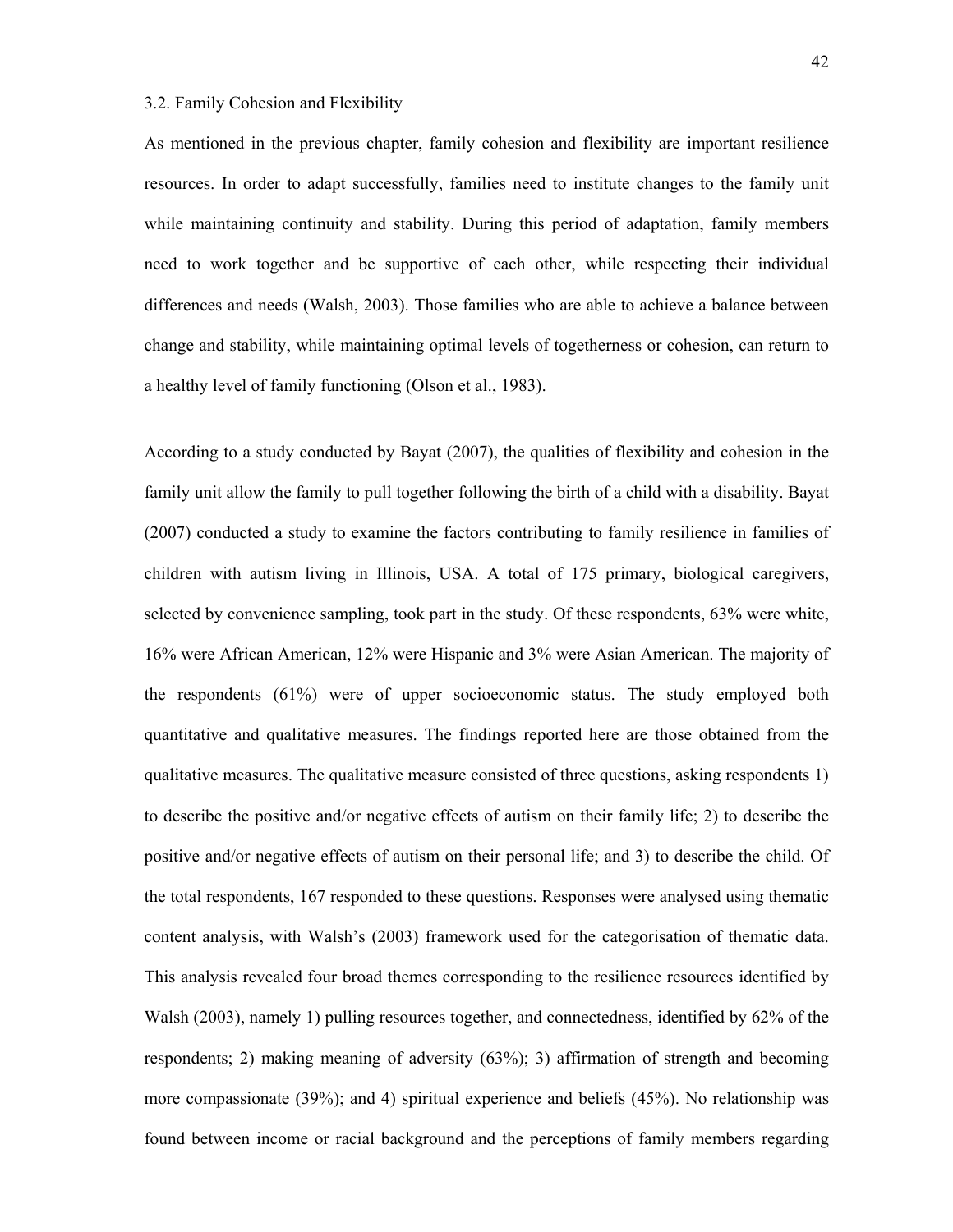the effects of autism on their family. As these results indicate, a large percentage (62%) of the respondents identified cohesion as a resilience resource. Family members became closer and worked together to meet the demands of the child and protect it from negative external influences, like social prejudice, when necessary, becoming a stronger unit in the process. This process was facilitated by flexibility and communication within the family (Bayat, 2007).

Similar findings were reported by Retzlaff (2007), who conducted a qualitative study to examine the experience of families living with a child with Rett syndrome and to identify which factors these families perceived as contributing to their adaptation. To this end, six families living in Germany took part in a narrative interview. They were selected by convenience sampling from groups of families identified, in a previous study, as having a low and a high sense of coherence respectively. The data was then analysed in two stages: a qualitative content analysis to categorise the stressors and resources mentioned by the respondents; followed by the construction of narrative types, where the "story" of each family, including their stressors and resources, was examined as a whole and then grouped into story types. This analysis identified six categories of stressors (emotional difficulties, health concerns, uncertainty, social rejection, unavailable or unsupportive experts, and comparison with others), nine categories of resources (economic resources, access to information, personal resources, emotional expression, child characteristics, couple relationship, family relationship, social support, formal support and changes in worldview), and two types of resilience stories (the "story of refound balance", and the "story of the long tedious walk uphill", p. 252), each of which had two subtypes. Retzlaff (2007) found that those families with high levels of cohesion were more likely to accept the situation and work together to overcome the hardships associated with the birth of a child with a disability. These families perceived the situation as a challenge they could overcome together by instituting changes to the family system.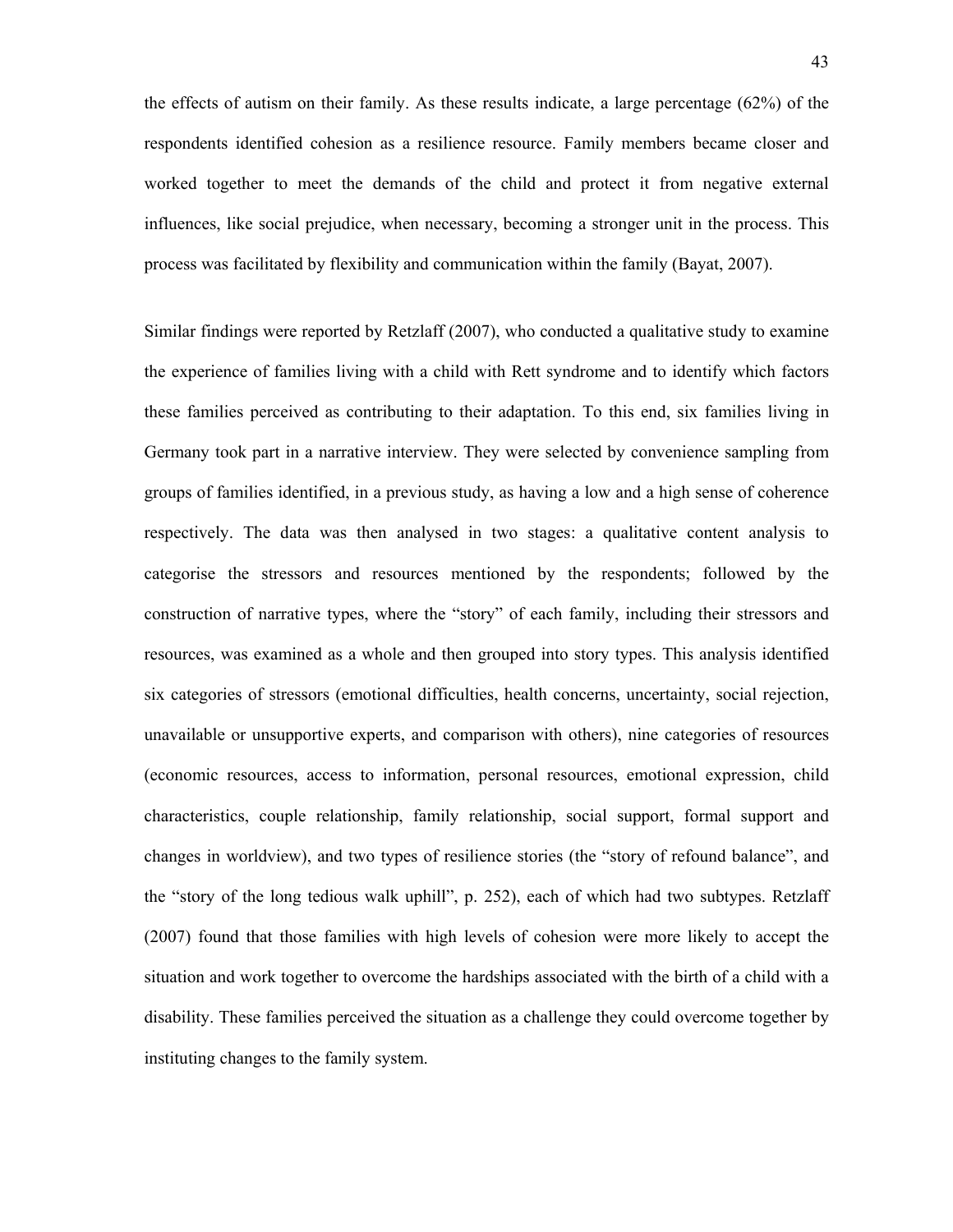Taanila, Järvelin, and Kokkonen (1999) conducted a study to examine how a child's physical or intellectual disability affected family cohesion and parents' social relations, and whether there was an association between family cohesion and social relations. The sample consisted of 89 families (with 88 mothers and 74 fathers responding to the data-collection measures) drawn from the register of a local hospital and welfare organisation in an area of Finland. The respondents completed a questionnaire and took part in an interview, both of which were designed for the purpose of the study. Quantitative data was analysed using the Chi-square test, while qualitative data was coded according to pre-determined categories. These researchers found family cohesion to be the primary coping resource employed by families with a child with a disability. By increasing their levels of cohesion, these families were able to adapt to their situation. This increased family cohesion was not found to influence the parents' social relations, although the child's needs did affect family life and parents' work and leisure activities.

Heiman and Berger (2008) conducted a study comparing the family environment and perceived levels of social support in families of children with Asperger syndrome  $(n = 33)$ , other learning disabilities ( $n = 43$ ), and children without disabilities ( $n = 45$ ) living in Israel. Samples were drawn from families attending a lecture on Asperger syndrome and families attending an afterschool leisure and teaching centre. These researchers used two quantitative measures to obtain data from the participating families, namely the Family Environment Scale (FES) and the Multidimensional Scale for Social Support (MSPSS). The FES measures respondents' perceptions of the family climate in three domains, namely relationships, personal growth, and system maintenance. The MSPSS measures perceptions of family, friend and significant other support. Data was analysed using multivariate analyses of variance (MANOVA) to compare differences in family environment between groups; using univariate analyses of variance (ANOVA) to compare perceived social support between groups; and by using a correlation analysis to identify relationships between family environment and social support. The analyses of variance revealed significant differences between groups of families in terms of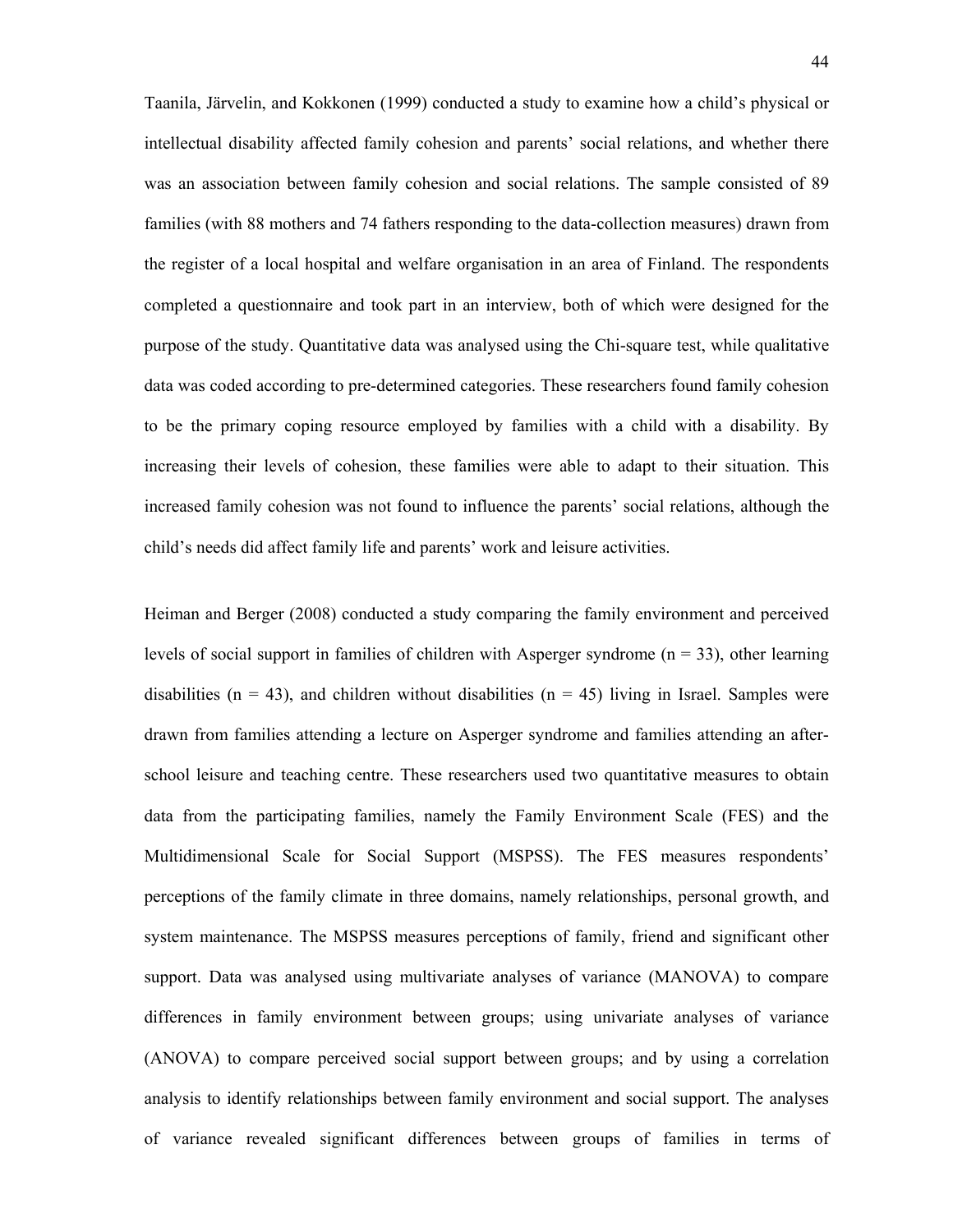expressiveness, family organisation and social support, with family organisation being higher and perceived social support being lower in families of children with Asperger syndrome and learning disabilities compared to families in the control group. The correlations revealed a positive relationship between family cohesion and intra-family support and organisation. According to Heiman and Berger (2008), these findings may emphasise the importance of intrafamily support in uniting the family in families of children with a disability.

The abovementioned findings indicate that family cohesion and flexibility are important factors in the adaptation of families of children with a disability. However, in order for the family to work towards achieving optimal levels of cohesion and flexibility, they first have to understand or make meaning of the situation in which they find themselves (Walsh, 2003).

## 3.3. Making Meaning of Adversity

"Those who have meaning in their lives survive and are healthy" (Frankl, cited in Kearney  $\&$ Griffin, 2001).

The importance of meaning making for resilience has been highlighted by numerous researchers (Hawley & DeHaan, 1996; McCubbin & McCubbin, 1996; Patterson, 2002; Walsh, 2003). It shapes family functioning by allowing the family to appraise the situation in such a way as to make it understandable and manageable and thus allocate resources to deal with it. Olson et al. (1983) term this process as reframing. Reframing refers to the process by which the family redefines a situation to make it appear more manageable. The family assesses the situation and its ability to tackle the obstacles it is facing and initiates problem-solving strategies. This process influences and is influenced by family hardiness (McCubbin & McCubbin, 1996), that is, the family's perception that they are in control, that change is beneficial and that they can actively work towards achieving a positive outcome. Reframing facilitates a positive outlook and hope. A vital component of reframing, highlighted by Olson et al. (1983), is the family's ability to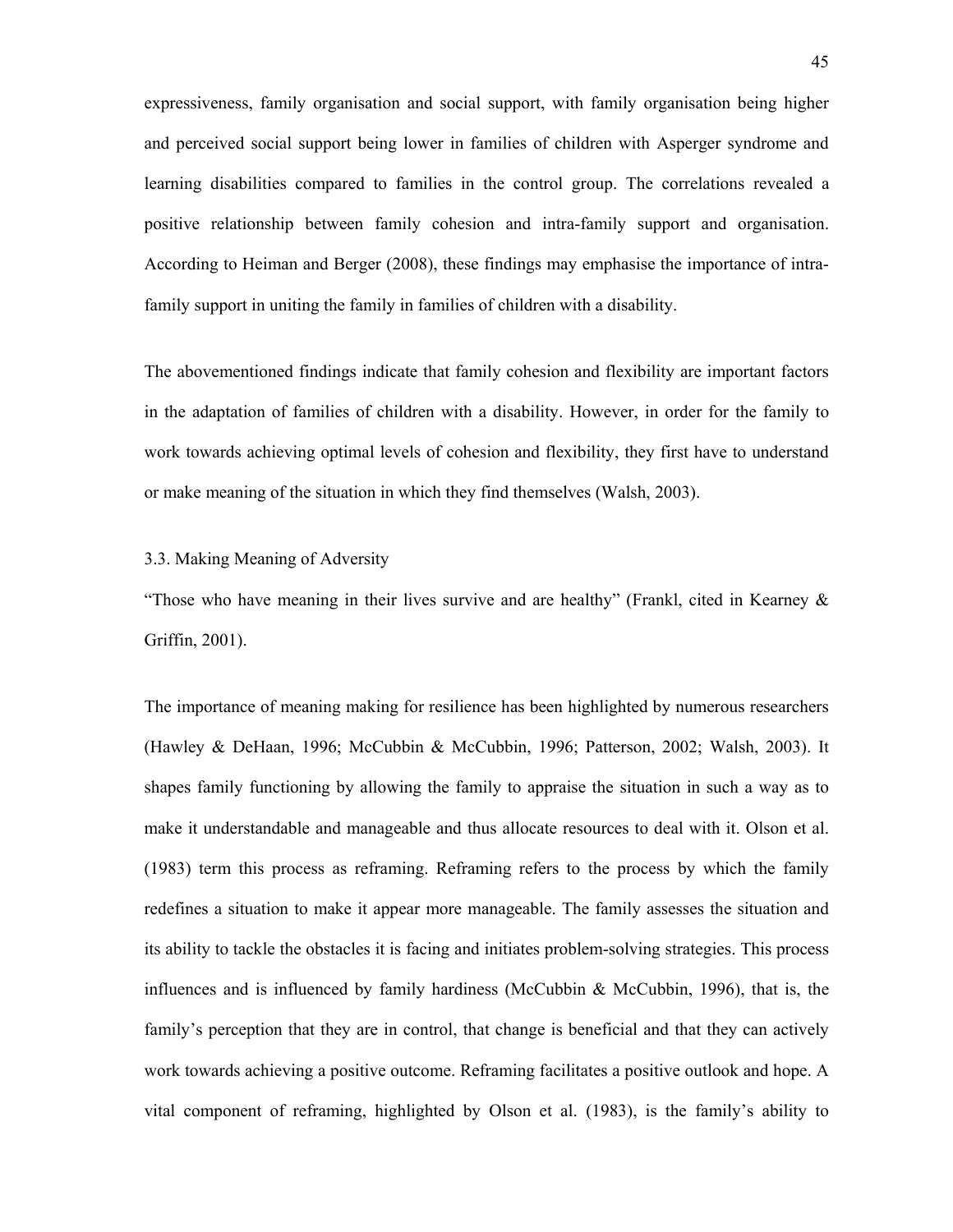identify those aspects of a situation that can be influenced, as compared to those that are beyond their control. Those that cannot be influenced are then redefined to make them more acceptable. This is especially relevant to families who have a child with a disability. The family has to accept that it cannot change or 'fix' the disability of its child and that the child might never progress beyond a certain level of functioning, while simultaneously maintaining a sense of hope for the future and believing in their ability to cope with the demands and needs of their child. Hartshorne (2002) terms this the "courageous paradox" (p. 268).

Hastings, Allen, McDermott, and Still (2002) conducted a study aimed at identifying the factors contributing to mothers' positive perceptions of their child with an intellectual disability. To this end, 146 questionnaires were sent home with all children with an intellectual disability attending two local schools in Southern England. Of these questionnaires, 41 were completed by the child's mother and returned. The self-report questionnaires employed in the data collection measured demographic factors, child variables, social support, coping strategies and positive perceptions. Data was analysed using regression analyses to investigate the contribution of the predictor variables to positive perception scores. These analyses revealed that the mothers' positive perceptions of the child were positively associated with reframing coping strategies. By reframing their situation as understandable, manageable and meaningful, the mothers of children with an intellectual disability were more likely to develop more positive perceptions about their child and the child's impact on the family unit.

Various researchers have found that such positive perceptions about the child, the child's influence on the family and the family's ability to cope are important contributors to adaptation in families of children with disabilities (Bayat, 2007; Hastings et al., 2002). According to Folkman (cited in Hastings & Taunt, 2002), positive perceptions can bolster resources, buffer the impact of disability-related stress and protect against depression.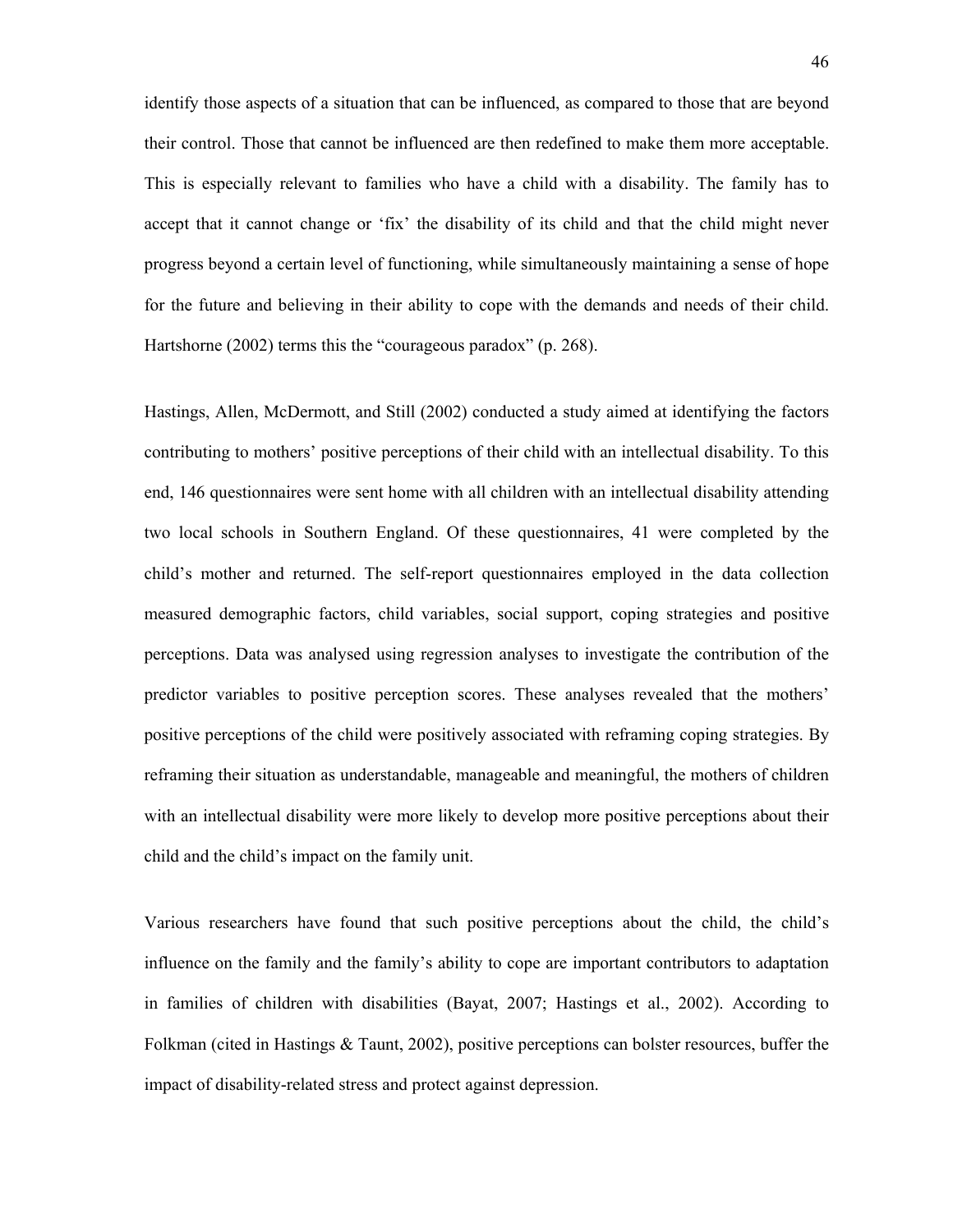Bayat (2007) found that 63% of families of a child with autism perceived positive reframing of their child's disability as a factor contributing to family adaptation. This meaning-making process allowed families to develop and maintain a positive outlook on life; they were able to take joy in and appreciate every small accomplishment, and focus on lessons learned as a result of caring for a child with autism.

Svavarsdottir and Rayens (2004) conducted a cross-sectional study with families of young children with asthma to examine the effects of the parents' sense of coherence, that is, the perception of life as understandable, predictable and manageable, and the parents' well-being and family hardiness. The study also aimed to assess whether there were any cultural differences in the parents' well-being, sense of coherence and perception of family hardiness. To this end, 76 families of young children with asthma from Iceland, and 61 families from the United States of America, were recruited from health-care facilities where their child received treatment. The participating families were required to complete questionnaires measuring perceived sense of coherence, well-being and family hardiness. Data was analysed using Pearson product-moment correlations to identify relationships between variables. Differences in the parents' well-being, sense of coherence and perception of family hardiness based on nationality were determined using a two-way analysis of covariance. These analyses revealed that sense of coherence and well-being were positively related to perceived family hardiness, and that American families rated their family hardiness more positively than Icelandic families. Positive perceptions about the situation thus facilitated family hardiness in this sample. According to Svavarsdottir and Rayens (2005), high levels of family hardiness made families feel more confident to seek out resources and use them to meet the demands the family was facing. These families felt that they were in control of the situation and that they would be able to find a way to deal with it.

Hassall, Rose and McDonald (2005) conducted a study to examine the influence of parents' cognitions, child characteristics and family support on parenting stress. Participants were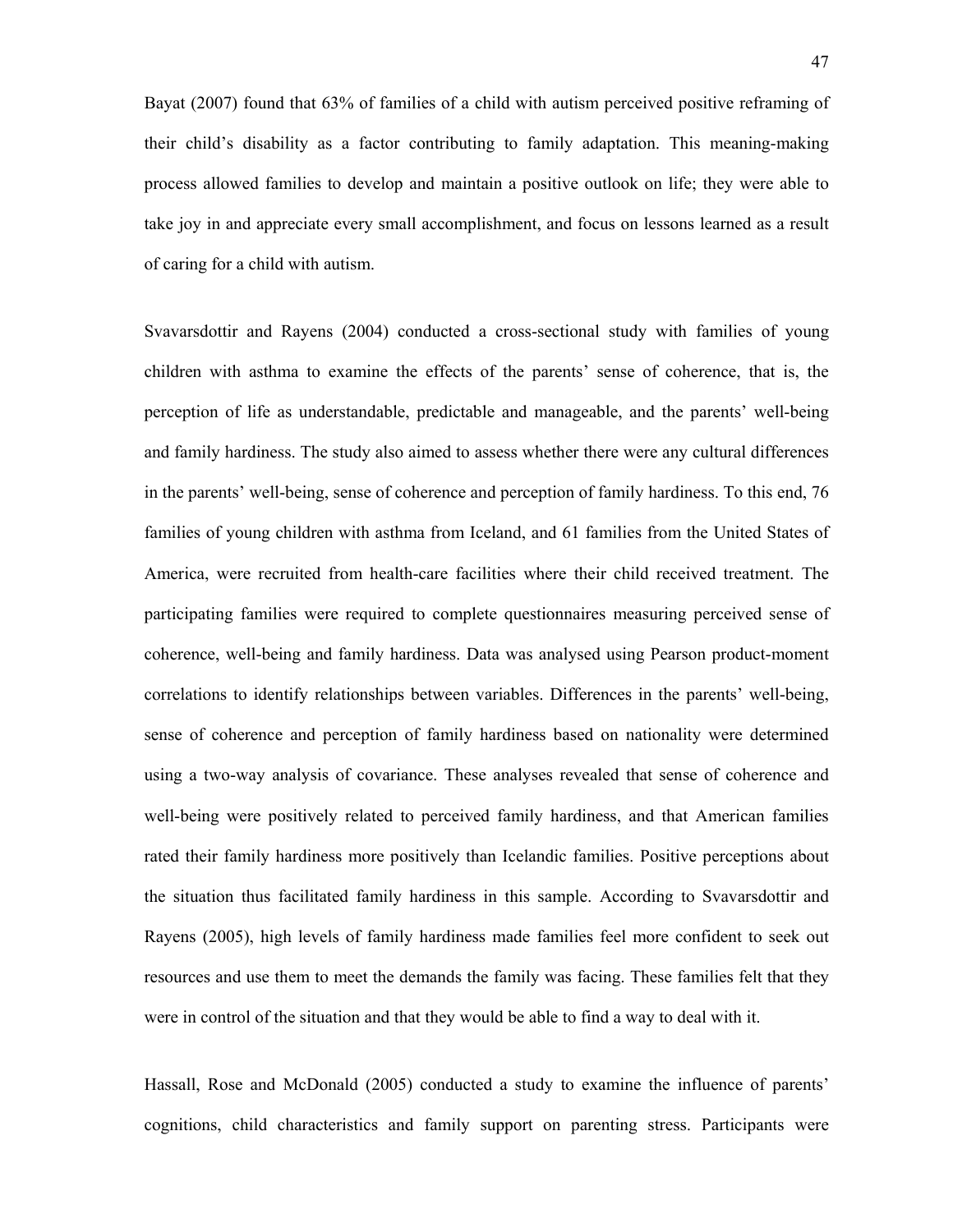recruited from six special needs schools in Southeast England. To this end, invitations to participate were sent to 202 mothers of children with an intellectual disability. Of these, 46 mothers eventually completed the relevant questionnaires. All the participants were of white European ethnic background and spoke English fluently. The study made use of various quantitative questionnaires for data collection. More specifically, the researchers employed the Vineland Adaptive Behaviour Scale and Maladaptive Behaviour Domain, the Family Support Scale, the Parenting Sense of Competence Scale, the Parental Locus of Control Scale and the Parenting Stress Index. Data was analysed using Pearson's product-moment correlations, partial correlations and a regression analysis. Hassall et al. (2005) reported that those mothers with high parenting self-esteem and a feeling that they were in control of their situation showed lower levels of parenting stress than those who felt they were dependent on external resources to cope.

According to Wallander and Varni (1998), this perception of competence in problem solving increases the likelihood of selecting appropriate coping strategies to facilitate adaptation.

This is similar to the findings reported by Horton and Wallander (2001), who conducted a study to examine the relationship between hope and social support, and parental distress in parents of children with chronic physical conditions. A convenience sample was recruited from mothers attending two local hospitals in Alabama, USA with their children. A total of 111 mothers participated in the study. Data was gathered using quantitative questionnaires designed to measure the perceived severity of the child's disability, hope, social support and maternal distress. Data was analysed using correlation and regression analyses. These researchers found that both hope and social support were negatively associated with maternal distress. In addition, hope moderated the relationship between stress and maladjustment in these mothers of chronically ill children. Those mothers that were able to maintain a sense of hope for the future were better able to cope with the stresses associated with their child's condition and to adapt positively.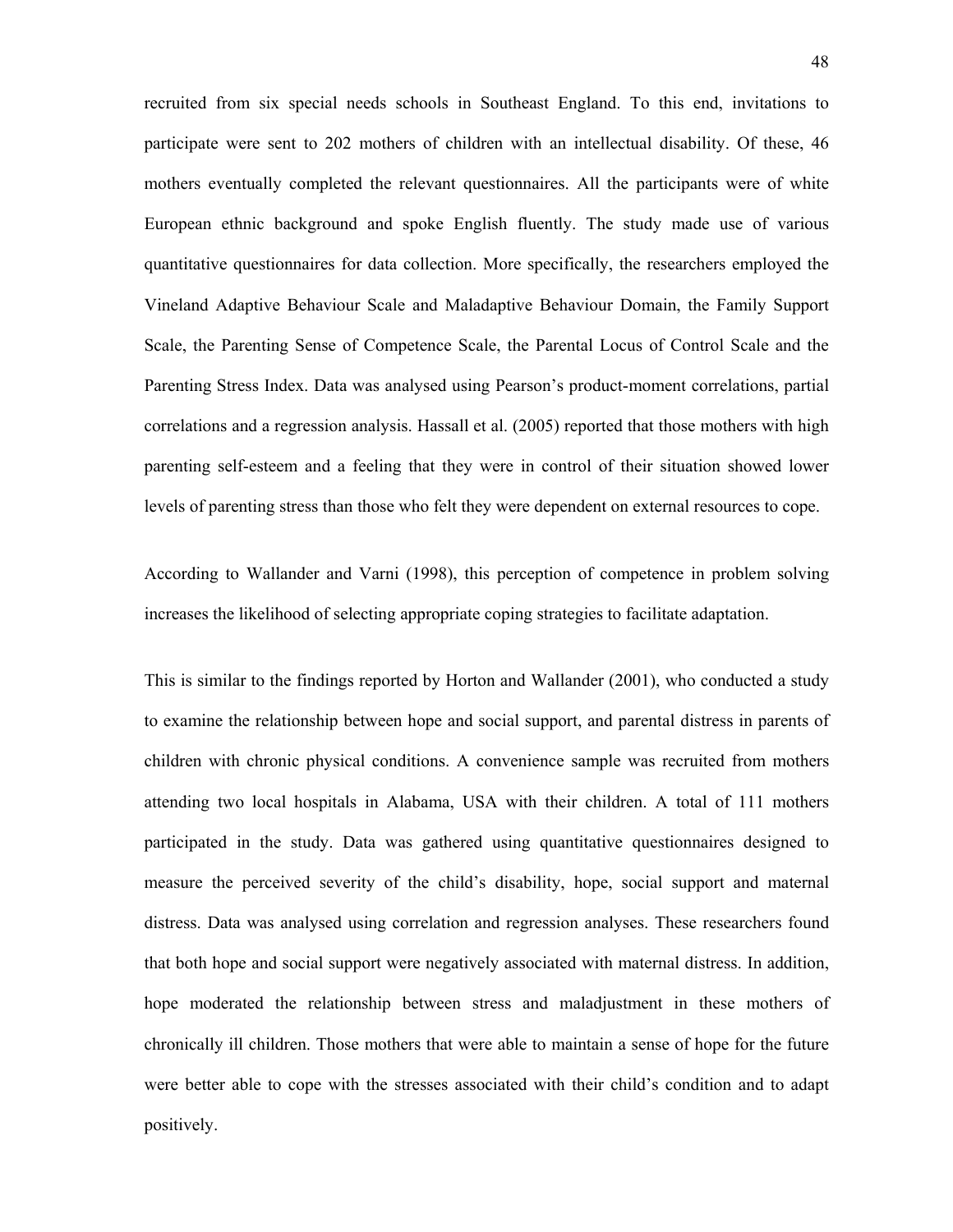Greeff, Vansteenwegen, and DeMot (2006) conducted a study aimed at identifying factors associated with family resilience following divorce. The sample consisted of 68 divorced single parent families from Belgium, with both a parent and a child being required to complete the measuring instruments. The measuring instruments consisted of a biographical questionnaire; five quantitative questionnaires, namely the Family Hardiness Index, the Family Crisis-Oriented Personal Evaluation Scales, the Relative Friend and Support Index, the Social Support Index and the Family Sense of Coherence Scale; as well as an open-ended question. Data was analysed using correlation and regression analyses. These researchers found that positive reframing and family hardiness, or perception of the situation as a manageable challenge, were positively related to family adaptation. Family adaptation was further found to be positively related to communication within the family.

# 3.3.1. Communication

Communication is an important factor contributing to family adaptation, since it facilitates meaning making as well as fostering collaborative problem-solving (Walsh, 2003). Clear and comprehensive information about a situation allows the family and its individual members to reach an understanding of what to expect, which in turn influences their response. By discussing their situation among themselves, family members are able to reach a shared understanding of the changes that are necessary in order to overcome adversity and of the contribution expected from each member (Bayat, 2007). In addition, open communication within the family ensures that individual family members receive the support they need from the family unit. Communication thus helps families to attain optimal levels of cohesion and flexibility (Patterson, 2002).

Vandsburger, Harrigan, and Biggerstaff (2008) conducted a study aimed at identifying factors related to family coping and adaptation in families living in poverty. To this end, 128 families were recruited from those families whose children attended Youth Centres in Virginia in the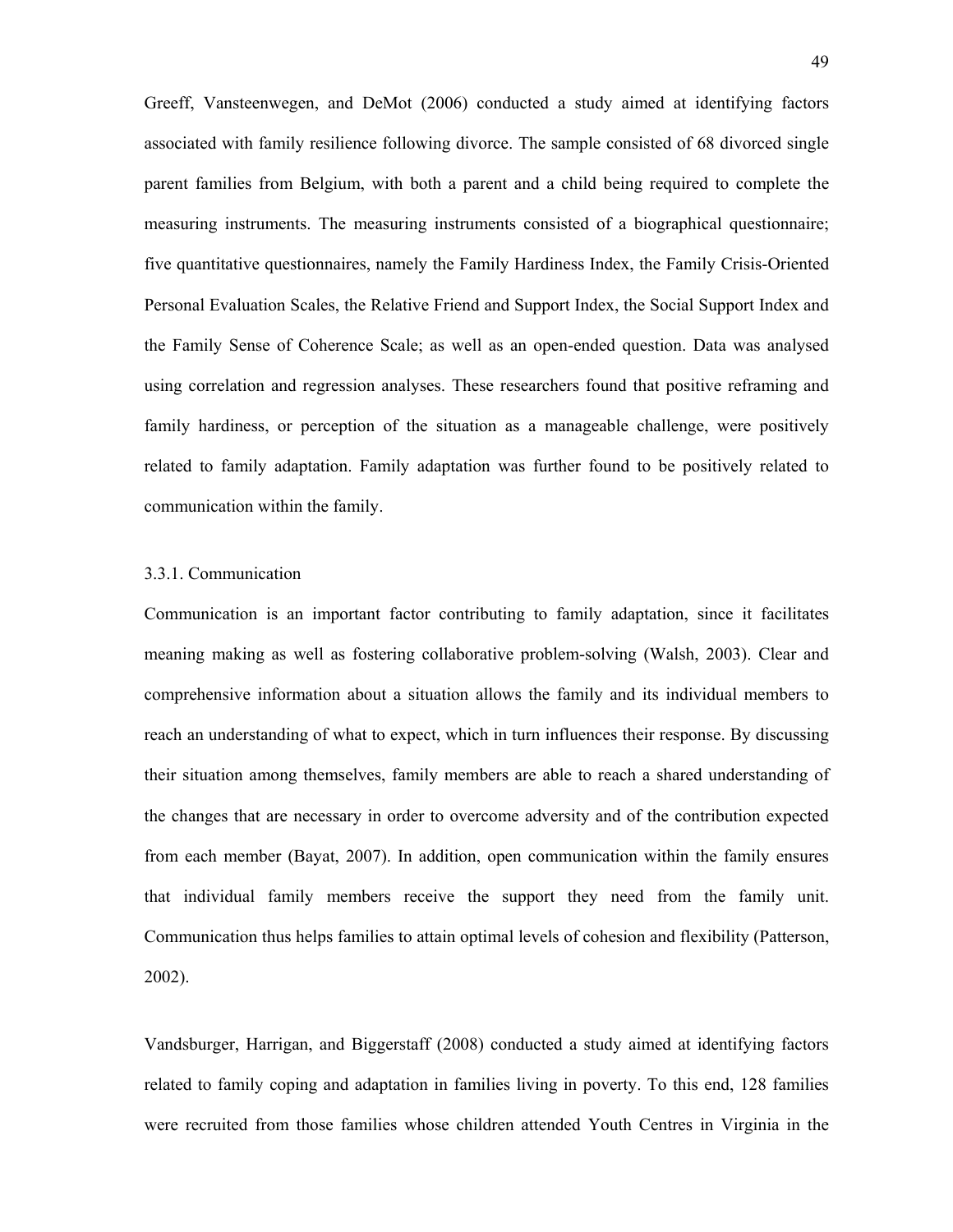United States of America. The mothers in these families were asked to respond to three openended questions aimed at identifying family strengths, challenges and coping responses. The responses were recorded verbatim and the data was then analysed using content analysis. These researchers found that open communication and the resulting mutual support and feelings of closeness were found to play a significant role in family adaptation in times of adversity.

This finding was also reported by Taanila, Syrjälä, Kokkonen, and Järvelin (2002), who found that open expression facilitated coping by increasing feelings of togetherness and cooperation. Taanila et al. (2002) conducted a study to evaluate the coping strategies employed by families of children with intellectual and physical disabilities in northern Finland, and to determine how families coping well differed from those that did not. Families identified as having a child with intellectual and/or physical disabilities in a previous survey were invited to participate in the study. Of 42 eligible families, 27 agreed to take part. These families were then interviewed to determine the impact of the child with a disability on the family and the family's level of functioning. Subsequently, those four families with the highest and lowest scores of family functioning respectively were invited for a second interview. The second interview aimed to identify the coping strategies employed by the participating families. The data thus gathered was analysed using the grounded theory method. The most frequently reported coping strategies were open emotional expression, good family cooperation, social support and information, and acceptance. High-coping families were found to employ more of these strategies than low-coping families, and had a more optimistic attitude about their situation and a positive outlook regarding the future.

### 3.3.2. First Diagnosis and Information about the Child's Condition

As is evident from the abovementioned findings, open communication within the family has been found to be an important coping resource in the families of children with a disability.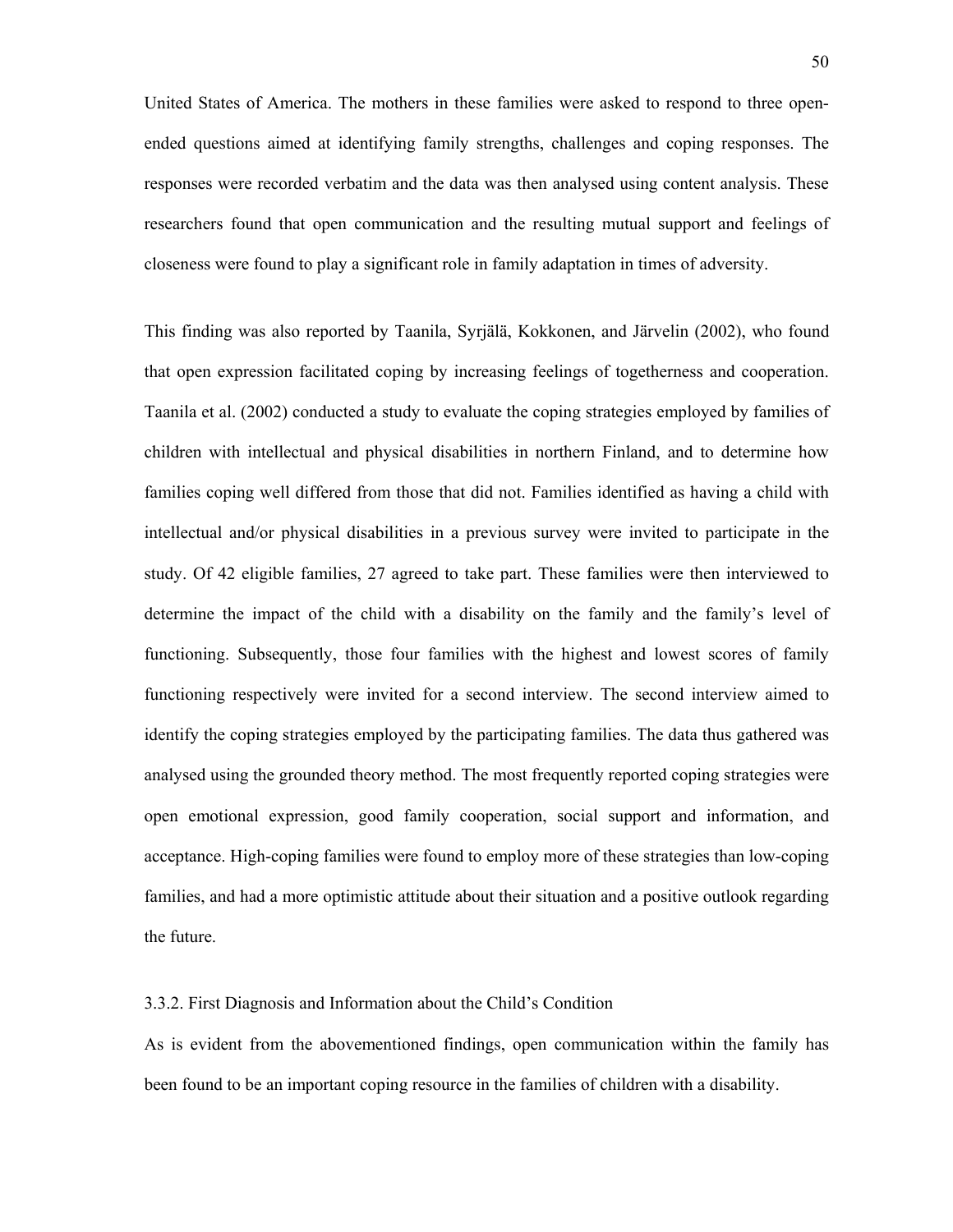In a study conducted by Kearney and Griffin (2001), it was found that open and positive communication from friends and also medical personnel was equally important for families of children with a disability. Kearney and Griffin (2001) conducted a study to examine the experiences of parents in Western Australia whose child had a developmental disability. Invitations to participate were sent to 12 families with whom the first researcher had previously worked and who had expressed an interest in taking part in future research. Of these families, 10 agreed to take part in the study, whereupon six families were selected to be interviewed and talk about their experiences as parents of a child with a disability. The interviews were transcribed and analysed using Van Manen's (cited in Kearney & Griffin, 2001) phenomenological reflection, interpretation and writing. This analysis revealed that parents experienced feelings of both joy and sorrow with regard to their child's condition. Joy was derived from the parents' relationship with their child, while sorrow was often due to the attitudes of other people. The parents reported that communication from medical professionals and other people was often very negative, which made it more difficult for them to accept their situation, and to develop positive perceptions and an optimistic outlook. Sensitive and positive communication from medical professionals and friends, on the other hand, was reported as fostering hope and a positive outlook. This contribution of communication from external agencies, particularly medical personnel, has also been reported by other researchers (Gatford, 2001; Graungaard & Skov, 2006; Quine & Pahl, 1987; Taanila, 2002).

As mentioned previously, clear and comprehensive information is vital to successful meaning making. For this reason, the first diagnosis of disability is important. It provides the family with the basis from which to work towards understanding the situation facing them and the meaning this will have for their family. According to Taanila (2002), the first diagnosis influences the perception the parents have of their child and his/her future, and their expectations of future family functioning, and thus shapes the problem-solving and coping response. Ambiguity or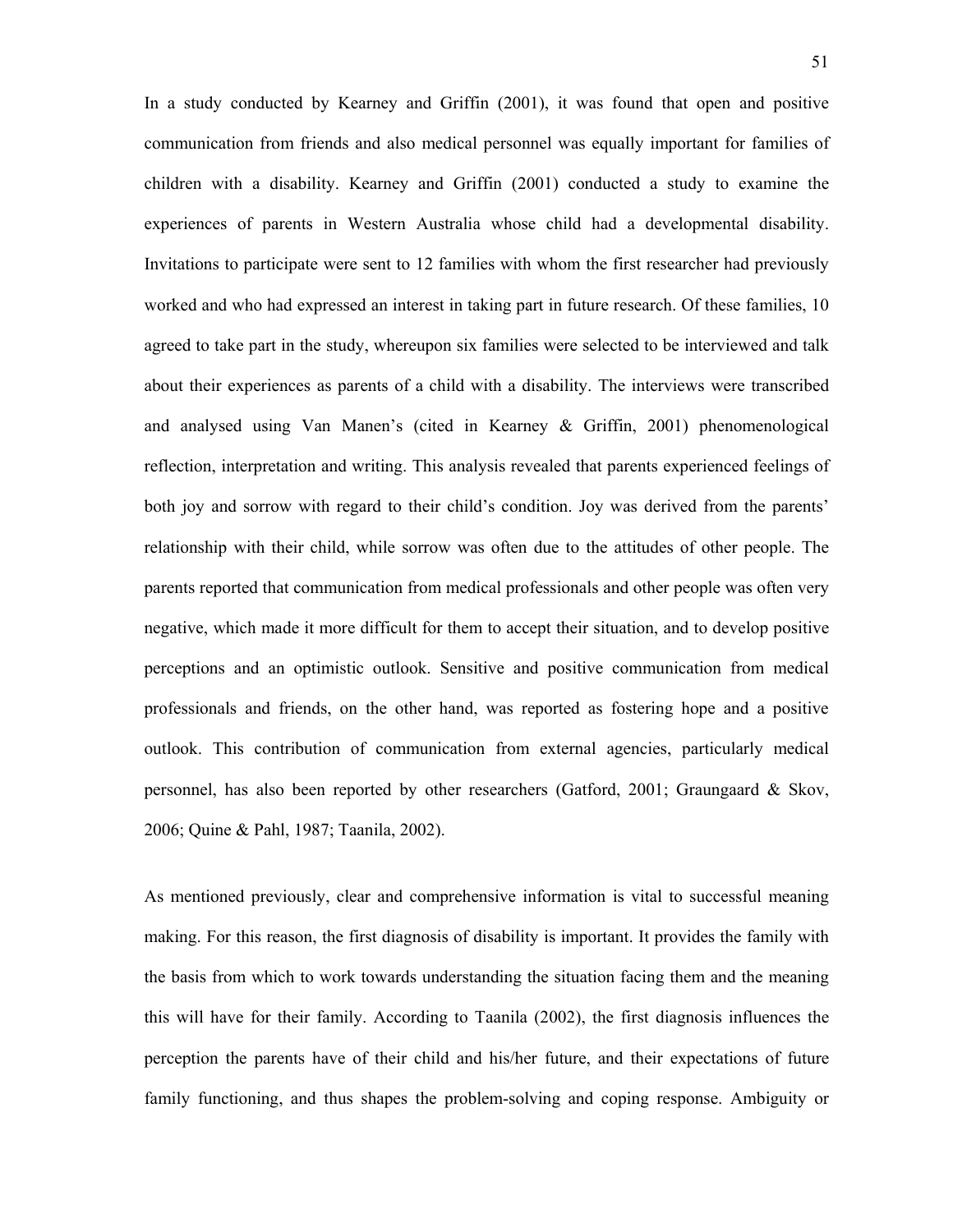negativity from medical personnel can make the birth of a child with disabilities seem overwhelming.

Gatford (2001) conducted a study to examine the experiences of mothers from different cultures following the birth of a child with Down syndrome. Participants were selected by convenience sampling from mothers of a child with Down syndrome living in a South East London inner city borough. This borough comprises a large, multi-ethnic population, and the participants were selected to represent the three largest racial groups, namely white British, African Caribbean and West African. The sample consisted of nine mothers, with three from each racial group. The data was gathered using semi-structured interviews, aimed at recording the experiences of these mothers following the birth of their child. Gatford (2001) found that the mothers found it more difficult to adjust following the birth of a child with a disability if they received only limited and/or negative information about their child's condition. They struggled to make meaning of their child's disability and to perceive ways in which they would be able to cope. This was true for mothers from all ethnic groups.

This is similar to the findings of Quine and Pahl (1987), who conducted a study to examine the impact of the first diagnosis on parents' adjustment to their child with a disability. To this end, a stratified random sample of 200 families was drawn from all families in two districts of South East England whose child had severe intellectual disabilities. Of these families, 10 had to be excluded because the carer had not been present at birth and first diagnosis. The remaining 190 primary carers, all mothers except for one father, were subsequently interviewed and asked about their experiences of and satisfaction with the diagnostic process. Quine and Pahl (1987) found that parents found it more difficult to accept and adapt to their child's disability if the information they received on diagnosis was vague or ambiguous, leaving them feeling uncertain about the implications and expectations for the future.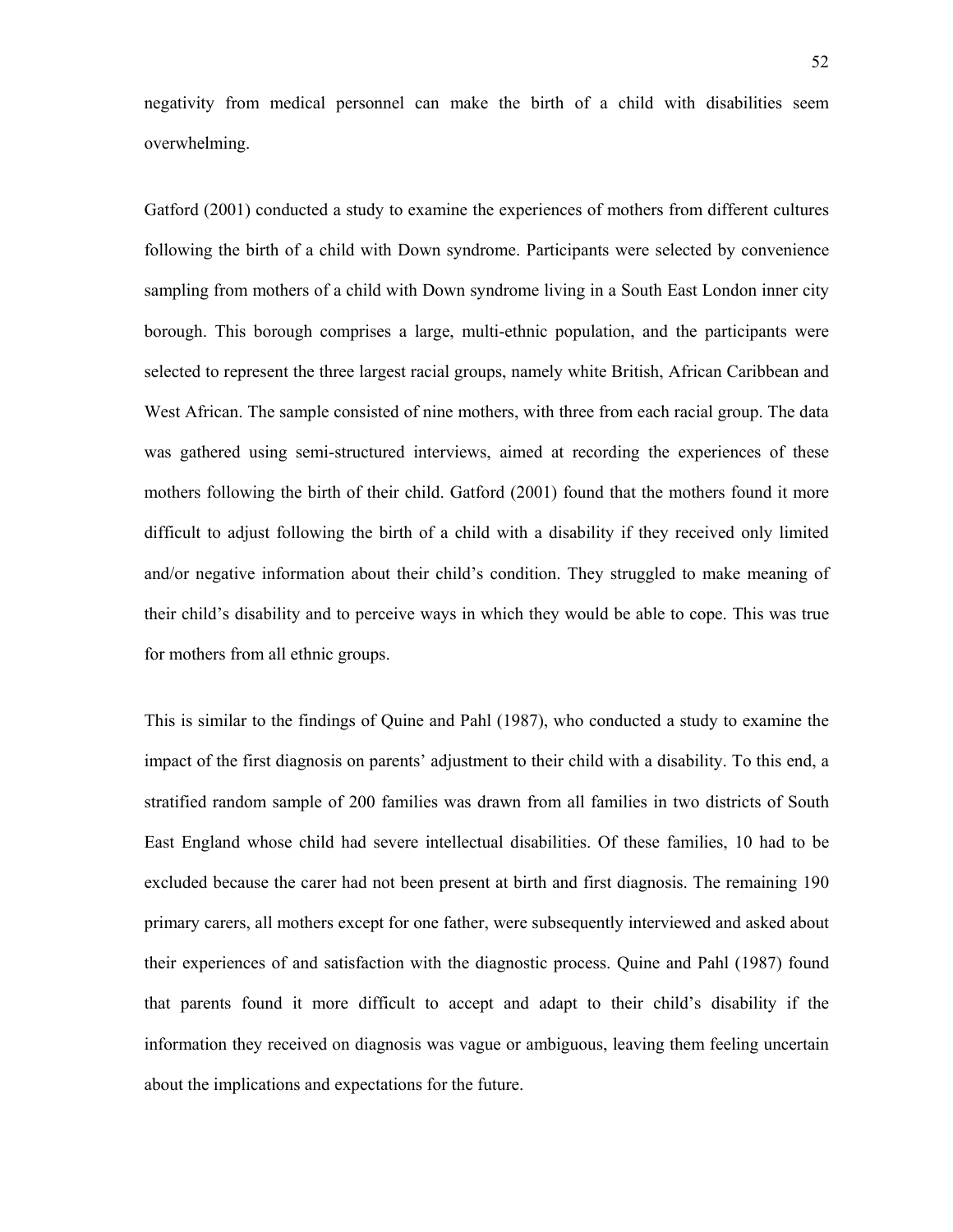Kearney and Griffin (2001) found that families had a desperate need for medical professionals to provide them with "a framework of optimism" (p. 289) to facilitate coping. This was also reported by Graungaard and Skov (2006), who found that the emotional reaction of parents to the diagnosis of their child is influenced by the diagnostic process. These researchers conducted a study aimed at investigating parents' reactions to the diagnosis of their child's disability, their satisfaction with the delivery thereof and their subsequent coping. The study made use of a qualitative, longitudinal research design. Both parents of eight children with severe mental and physical disabilities were interviewed about their experiences, shortly after the first diagnosis, and then again two years later. Participants were recruited from the patient register of a hospital in Copenhagen, Denmark. All 11 families of children with severe disabilities registered at the hospital were invited to participate, but only eight families agreed to take part in the interviews. The participating parents were interviewed separately. The interviews were transcribed verbatim and analysed using a grounded theory analysis. The results thus obtained indicate that those parents who were provided with clear information about the condition of their child and of what to expect found it easier to adapt to the situation. This was particularly so if medical professionals adopted an empathic approach and were able to give parents hope for the future, focussing not only on the 'deficits' of the child, but also on the child's potential for development. Adaptation was further facilitated if the parents were provided with guidelines on how they could support their child, since this helped them maintain a sense of control over the situation.

Clear guidelines concerning the care for and support of the child with a disability were also found to be helpful in a study conducted by Taanila et al. (1998). These researchers conducted a study aimed at identifying whether the quality of the diagnostic process had improved in Finland over a course of 10 years, and whether the quality of information received affected parents' adjustment and coping. They compared the experience of the diagnostic process and consequent adjustment among parents whose children had been diagnosed with an intellectual and/or physical disability in the late  $1970s$  ( $n = 58$ ) with that of those parents whose children had been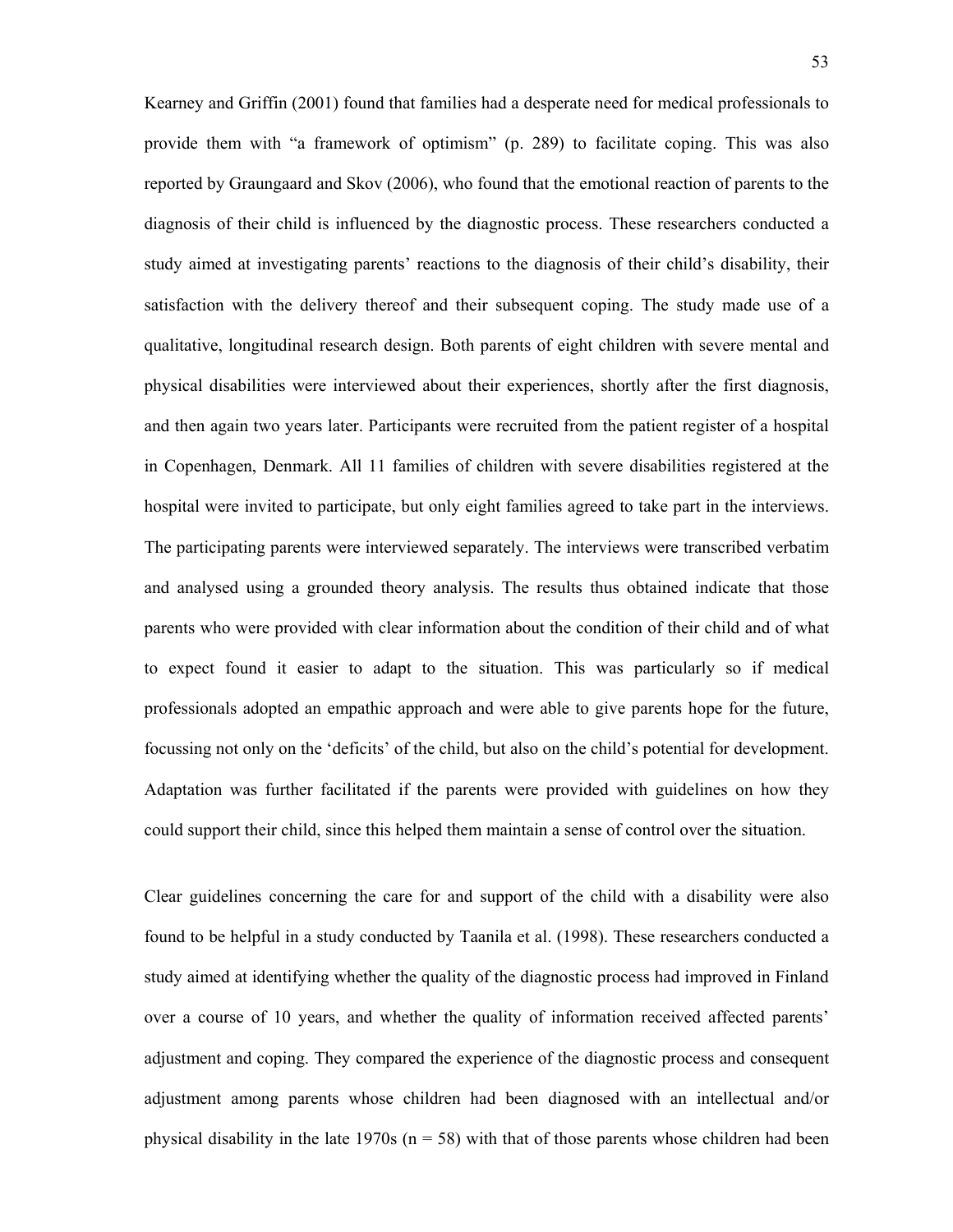diagnosed between 1985 and 1986 ( $n = 27$ ). All parents of children with a disability who had been born and diagnosed in Northern Finland during these times were invited to participate in the study. Of the families thus invited, 15 refused to participate, leaving a sample of 85 participants. Data was collected using a biographical questionnaire and an interview aimed at examining the experiences of the parents. Taanila et al. (1998) found that the information and advice received upon diagnosis by the parents of younger children was better than that received by parents whose child had been diagnosed in the late 1970s. The parents of the younger children reported that they had felt better prepared to care for their child than had the parents of the older children. More specifically, those parents who had received limited and/or negative information had felt more insecure and helpless than those who were satisfied with the information received. According to Taanila et al. (1998), information and advice not only facilitated the parents' adjustment to the disability of their child and their positive outlook, but also carried the added benefit of preventing disagreement within the family regarding the child's care and the family's coping response.

For the same reasons, parents who actively sought further information about their child's disability and additional resources were found to adapt better. Taanila et al. (2002) found that high-coping families reported that the first diagnosis of their child's disability had been delivered well and that they had also actively sought out further information. These families felt that the knowledge thus gained had facilitated their understanding and acceptance of the situation and enabled them to maintain a positive outlook for the future.

Retzlaff (2007) also found that those families who actively sought to learn more about their child's condition perceived the situation as more manageable, showed increased family cohesion and adapted better.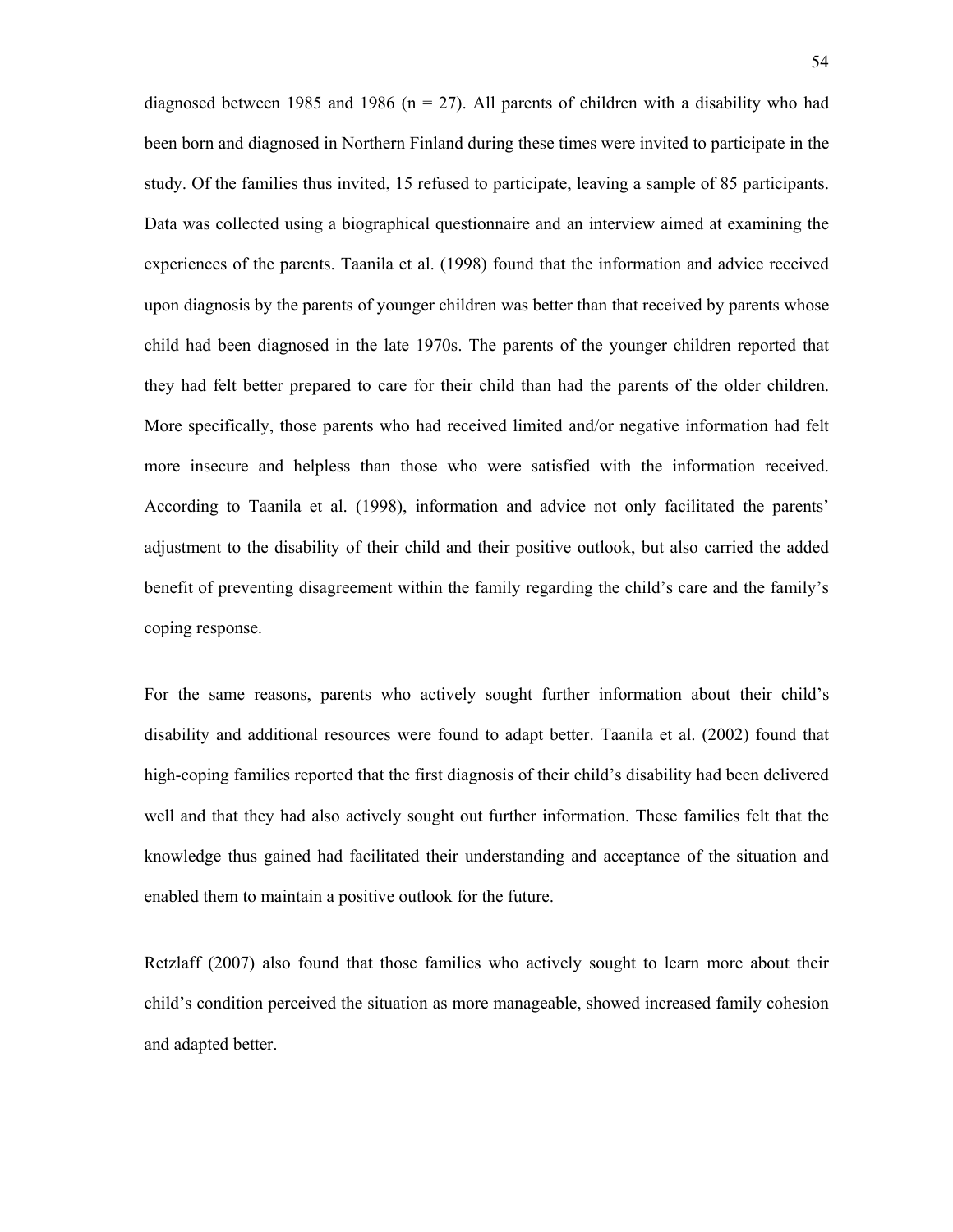# 3.3.3. Spirituality and Religion

According to Walsh (2003), the meaning-making process is influenced by religion and spirituality. Weisner et al. (1991) conducted a study to assess the impact of religion on adjustment in families of children with developmental delays. To this end, 102 families of children aged between three and five years with a developmental delay of unknown origin were asked to complete a biographical questionnaire and take part in a semi-structured interview. Data obtained from the questionnaire and interview was used to determine a religiosity score for each participating family. Chi-square tests were used to identify any association between religiosity and family beliefs, support, sense of meaning and adjustment to the child. The interview data was further analysed using qualitative data analysis to identify any religious philosophy or themes influencing family adaptation. Weisner et al. (1991) found that religion helped parents to make meaning of having a child with a disability, helping them view the situation as an opportunity for personal growth, as well as fostering their acceptance of the child. There were however no differences in overall emotional adjustment between religious and non-religious families.

This spiritual meaning making was also reported by Bayat (2007), who found that many parents accepted that they had been chosen by God to take care of this 'special' child. These religious or spiritual families were found in both studies to be more likely than their non-religious counterparts to highlight the importance of the family unit and of working together. They were found to engage in more joint activities, which foster family cohesion. In addition, religious families were found to have more people providing support and to participate in more social activities than non-religious families.

Greeff and Loubser (2008) reported similar findings concerning the importance of spirituality in family resilience. These researchers conducted a study aimed at examining the importance of spirituality as a resilience resource in Xhosa-speaking families in South Africa. To this end,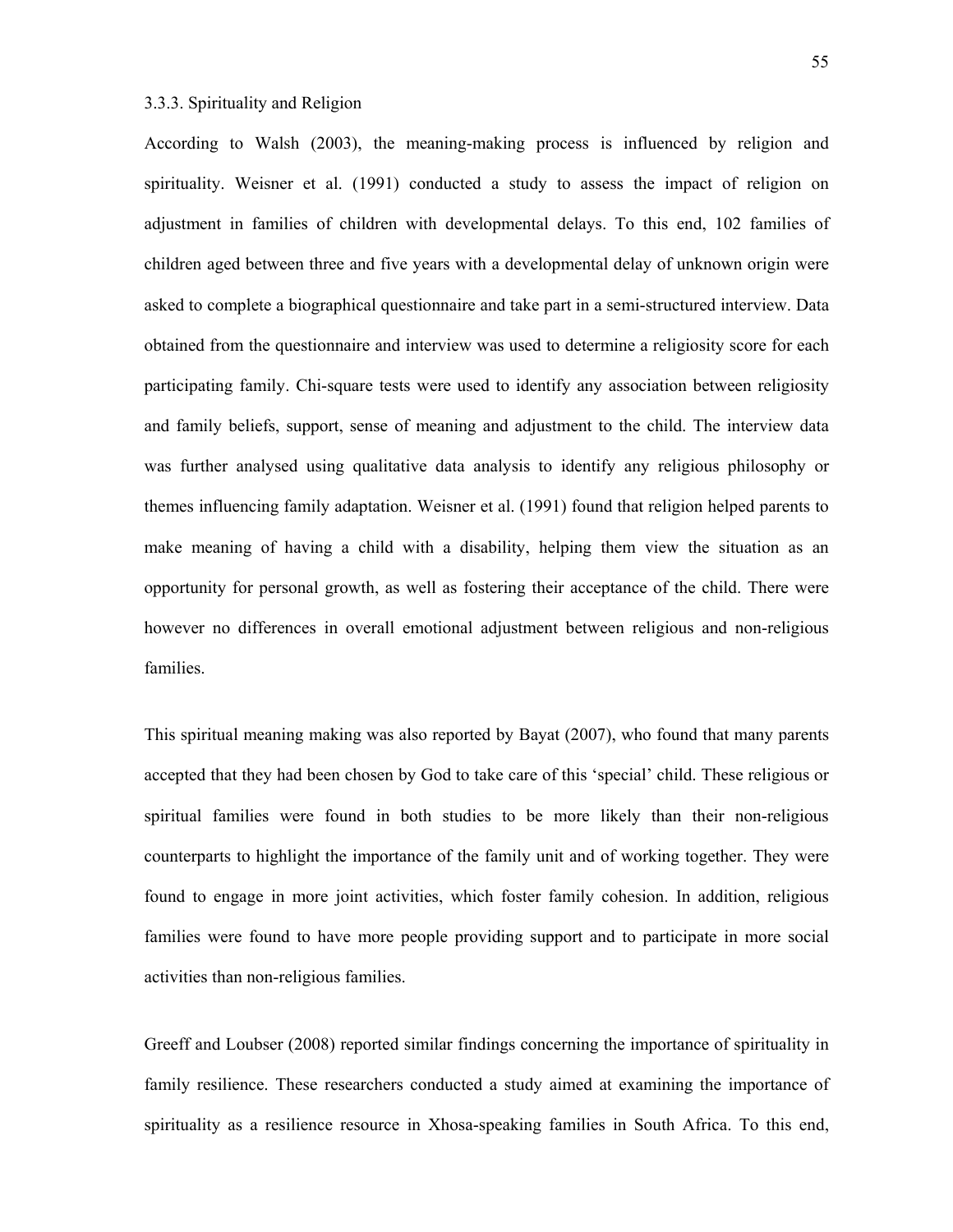Xhosa-speaking families living in a rural area of the Eastern Cape who had experienced the death of a child or a major financial setback were identified and approached about their willingness to participate in the study. Of the families thus approached, 51 agreed to take part in the study. One parent ( $n = 51$ ), and in some cases also one adolescent ( $n = 26$ ), were interviewed and asked about their family and the importance of the family unit, and were asked to identify any strengths that had helped the family cope during the recent crisis. Interviews were recorded and transcribed, after which the raw data set was analysed using grounded theory. This analysis revealed that spirituality was an important factor contributing to family resilience in these families. It was found to facilitate meaning making and provide encouragement and hope for the future, as well as influence the value placed on the family unit and the resulting support family members extended to each other.

Findings reported in the previously mentioned study by Vandsburger et al. (2008) indicate that, in addition to helping families make meaning of adversity, religion provides guidance and inspiration regarding the changes necessary to overcome hardship.

Crabtree (2007) reported interesting findings regarding the influence of religion on adaptation following the birth of a child with a disability in Middle Eastern families. She conducted a study examining the experiences of mothers of children with developmental disabilities in the United Arab Emirates (UAE). Parents whose children attended one of three day-care centres for children with a developmental disability in Sharjah (UAE) were invited to attend one of three meetings where the proposed study was discussed. Participants were recruited from the families attending, and 15 mothers attending these meetings agreed to participate in the study. Data was collected using several in-depth interviews conducted over a period of 10 months and subsequently coded into main themes. The findings indicate that social stigma is prevalent in this society and that it affects the child with a disability, the mother and the family. Religion was found to have a mediating influence on the acceptance of the child's disability and the family's subsequent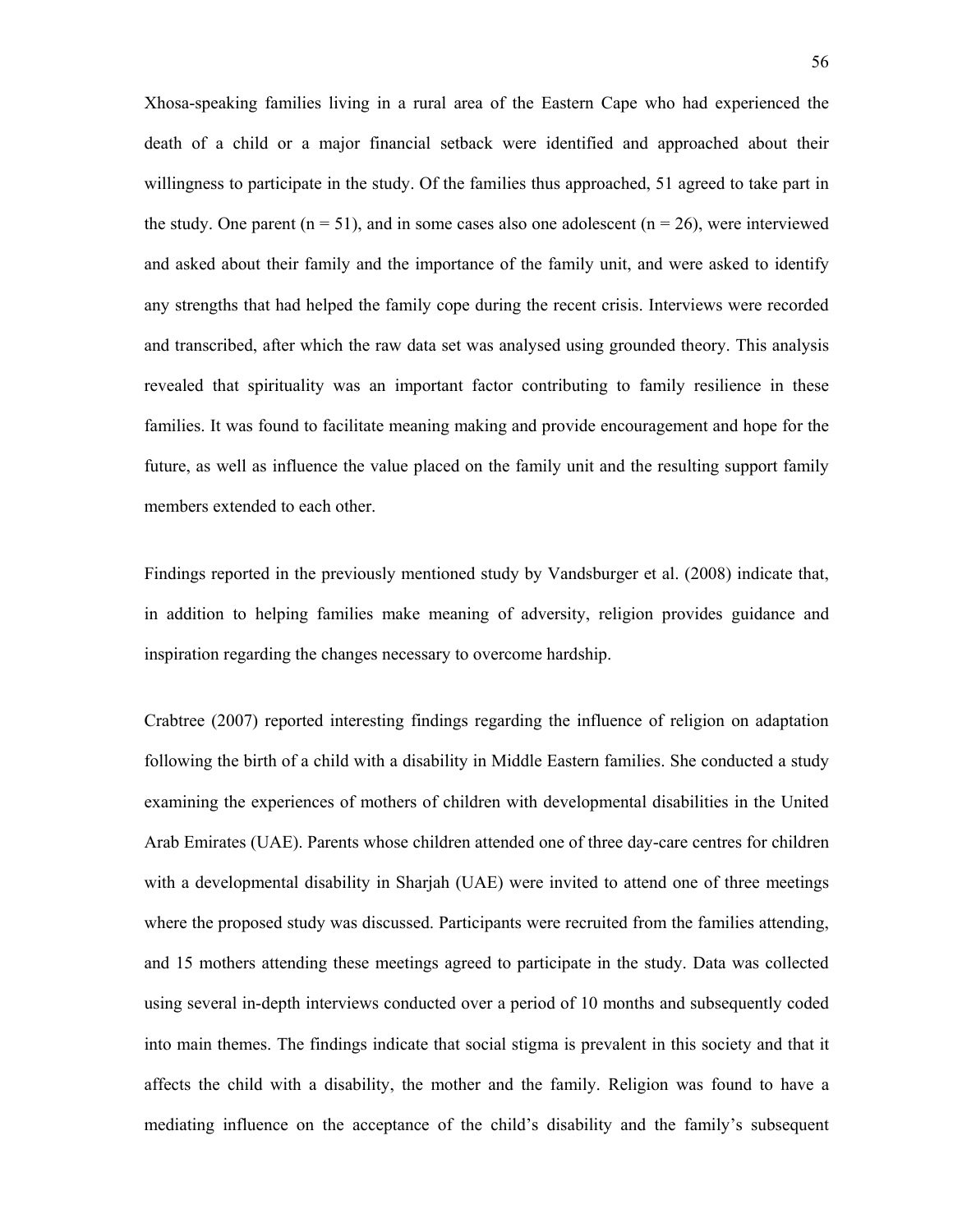adaptation. Crabtree (2007) reported that those families who perceived the disability of their child as 'Allah's will' often interpreted this event as being indicative of a divine plan, which consequently bestowed blessings on the family. These families were able to accept the child and its disability and adapt well to the situation. Other families, however, were found to view the birth of a child with a disability as a punishment from Allah. This perception led to feelings of depression and often the emotional rejection of the child, which impeded adaptation.

# 3.4. Social Support

Social support has been found to facilitate adaptation in families of children with disabilities, since it acts as an emotional buffer in times of crisis (McCubbin & McCubbin, 1996).

# 3.4.1. Support from Similar Others

As mentioned previously, Taanila et al. (1999) conducted a study to examine how a child's physical or intellectual disability affected family cohesion and the parents' social relations. They found that parents considered social support as an important coping resource, with support from families with a child with a similar disability being perceived as the most valuable form of social support.

Olson et al. (1983) provide the following explanation for the perceived value of this form of support. They maintain that social support is based on reciprocity and mutual respect and understanding. Families are more likely to ask for help if they feel that they are equal to the other party and can offer something in return. This is also reflected in the findings of Hartshorne (2002) and Ainbinder et al. (1998).

Hartshorne (2002) conducted a review of the literature on family stress and coping in relation to families of children with a disability, and found that contact with other families in the same situation is important, since it allows families to share information about their child's disability and about their experiences, as well discussing coping responses they have found to be helpful.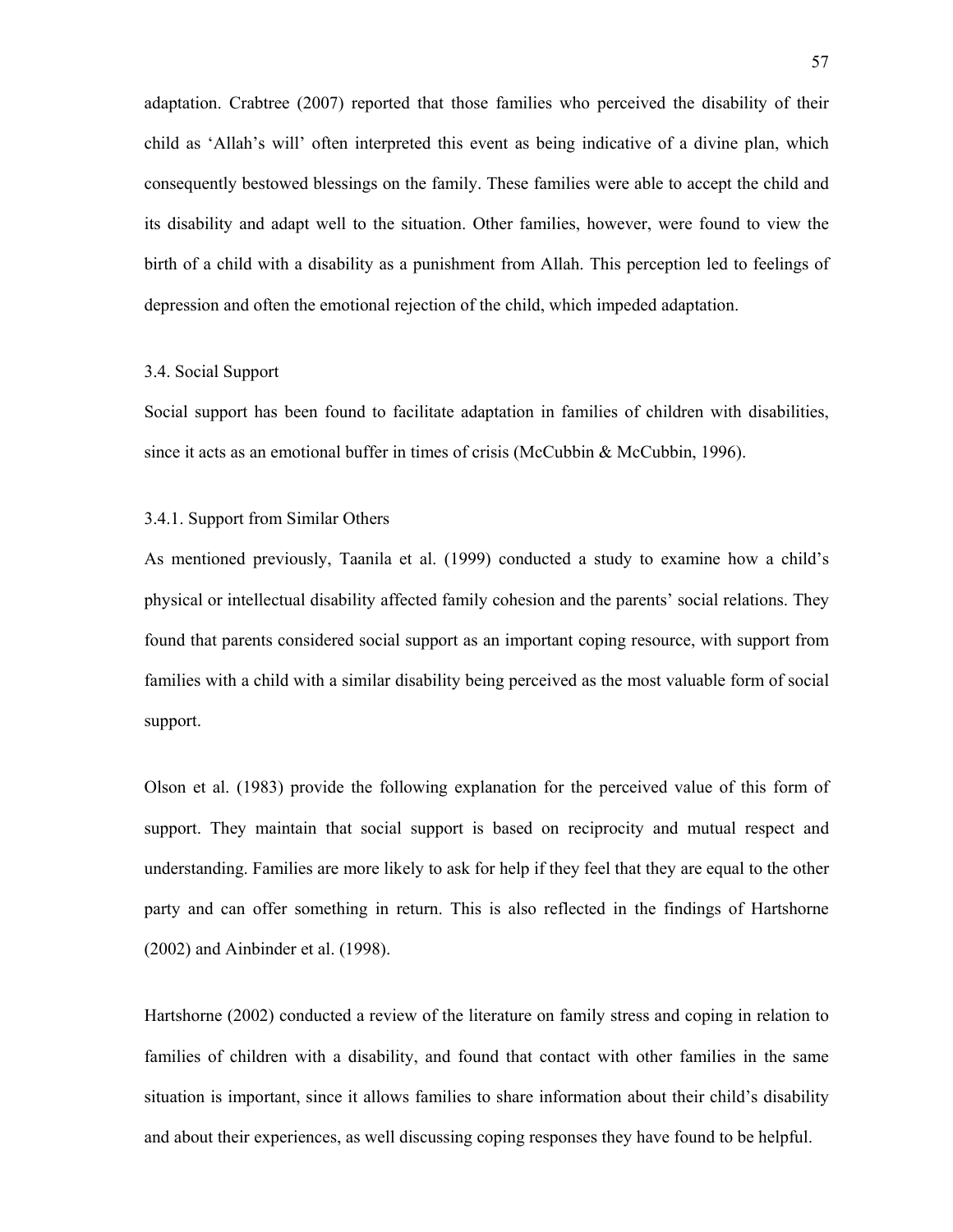Ainbinder et al. (1998) conducted a study aimed specifically at identifying the value of support from similar others for families of a child with a disability. Participants for the study were selected by stratified random sampling from 340 families taking part in a Parent to Parent support programme in five states of the eastern United States of America. A total of 38 families were invited to participate in the study, with 24 families agreeing to be interviewed. The semistructured interviews were conducted telephonically and recorded and transcribed. The data thus gained was analysed and coded for emerging themes using constant-comparative procedures (Lincoln & Guba, cited in Ainbinder et al., 1998). Ainbinder et al. (1998) found that parents perceived contact with similar others to be empowering. It provided them with an opportunity to talk to people who had an understanding of their situation and the concomitant difficulties, and with whom they could share their experiences, hopes and fears. In these interactions they felt that they were able to express their feelings without fear of judgement, since the other party could relate to their situation and often mirrored their feelings. In addition, this contact allowed families to share their ideas and problem-solving strategies, and jointly work towards improving them. This reciprocity or sharing of thoughts and feelings was found to be the key element of these interactions. Families perceived their ability to share their knowledge and help another family as empowering and satisfying, while simultaneously benefiting from the experiences of their counterpart.

The importance of contact with similar others was also reported by Gatford (2001) and Taanila et al. (2002), the latter of whom also found that, while this form of social support was helpful, families still depended heavily on support from friends and relatives.

# 3.4.2. Support from Friends and Relatives

As mentioned previously, Hastings et al. (2002) conducted a study aimed at investigating the factors contributing to mothers' positive perceptions of their child with an intellectual disability These researchers found that the availability of support from friends and family facilitated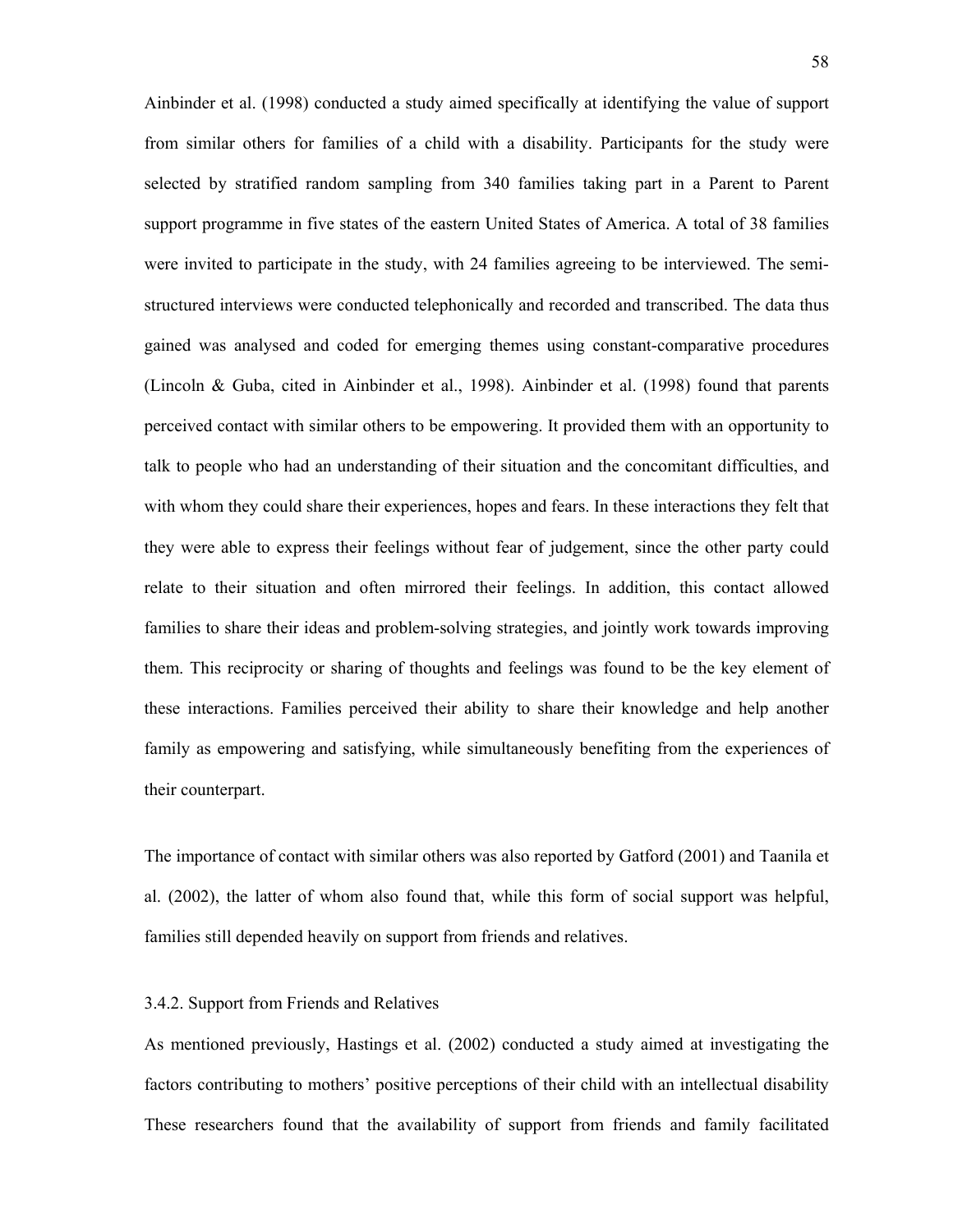positive perceptions. Families felt that they had external resources they could depend on to cope with the situation, either in terms of practical help or emotional support.

Retzlaff (2007), as mentioned previously, found that the availability of social resources helped families to reframe the situation. Rather than being overwhelming, it appeared manageable and families could focus on the positive aspects thereof. According to Greeff et al. (2006), social support also provides families with a sense of worth and integration.

In the study conducted by Horton and Wallander (2001) it was found that families with more social support available to them showed lower levels of distress than families with less external support.

Plant and Saunders (2007) conducted a study aimed at examining factors influencing parent stress in families of a pre-school child with a developmental disability. The participants were recruited from families in South Eastern Australia whose children were receiving early intervention services due to a developmental disability. All families invited to participate in the study agreed to take part  $(n = 105)$ . The participants were required to complete several quantitative instruments measuring level of parent stress, difficulty and stressfulness of caregiving tasks, child behaviour problems, perceived level of disability, social support and coping strategies. Data was analysed using Pearson product-moment correlations and regression analyses. Plant and Saunders (2007) found that the difficulty of care-giving tasks, child behaviour problems and perceived level of disability were significant predictors of parent stress. Social support was found to have a moderating effect on the relationships between the independent variables and parent stress. More specifically, these researchers found that support from friends decreased the stress associated with child behaviour problems during care-giving tasks, while support from professionals decreased the stress associated with overall child behaviour problems.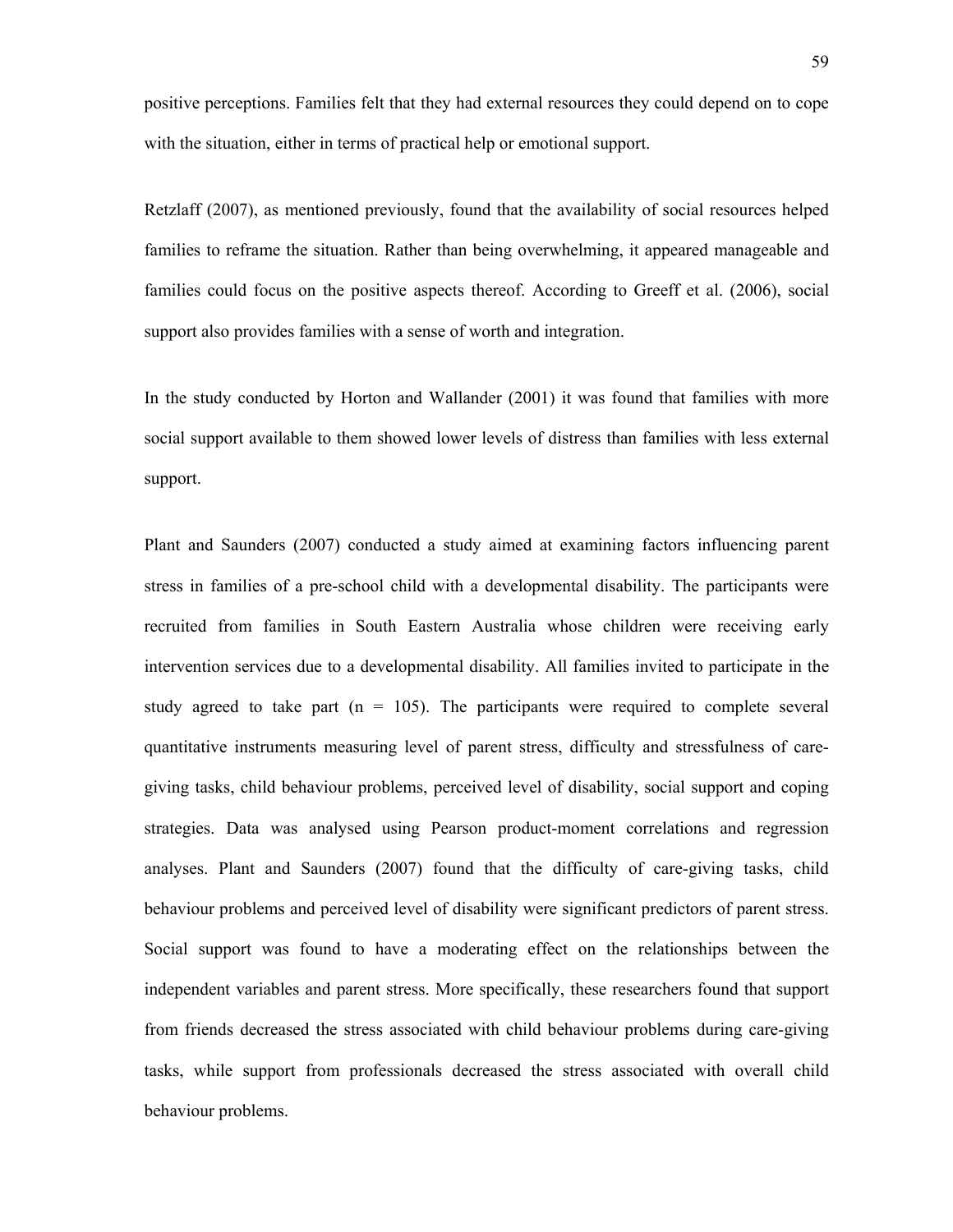In a study highlighting the socio-cultural influence of disability, Heiman and Berger (2008), as mentioned previously, found that families of children with disabilities had less social support available to them than families of other children. Those that did have social support available were found to have a more positive perception of their situation.

These findings mirror those of Catherall and Iphofen (2006), who also found that families of children with a severe intellectual disability reported a decrease in social support over the years, yet relied on the support still remaining, since it provided the hope and additional resources necessary to cope. Catherall and Iphofen (2006) conducted a qualitative study aimed at examining the experiences of parents of a child with a severe intellectual disability. Invitations to participate in the study were sent to 20 families whose child attended a special needs school in Wales, United Kingdom. Of these families, seven agreed to participate. The mothers and the fathers were interviewed separately ( $n = 14$ ). An initial unstructured interview was followed by a more specific, semi-structured interview aimed at gaining an in-depth understanding of the parents' experiences. Data was analysed using the QSR NUD8IST/NVivo qualitative software (Richards, cited in Catherall & Iphofen, 2006) and thematic coding processes. The findings revealed that parents perceived their situation as challenging and stressful. They depended on social support, family routines, intra-family support, working together and maintaining a positive outlook to facilitate coping.

Sari et al. (2006) conducted a study aimed at exploring the experiences of mothers of children with Down syndrome in Turkey. Participants were selected from a group of 60 mothers whose child attended a training and rehabilitation centre for children with Down syndrome in Izmir, Turkey. Mothers of children from four different age groups (1 to 3 years; 4 to 6 years; 7 to 12 years; and 13 to 18 years) were invited to participate. The sample eventually consisted of three mothers of children from each age group  $(n = 12)$ . Data was collected using in-depth semistructured interviews. Responses were recorded and transcribed, and the raw data set was then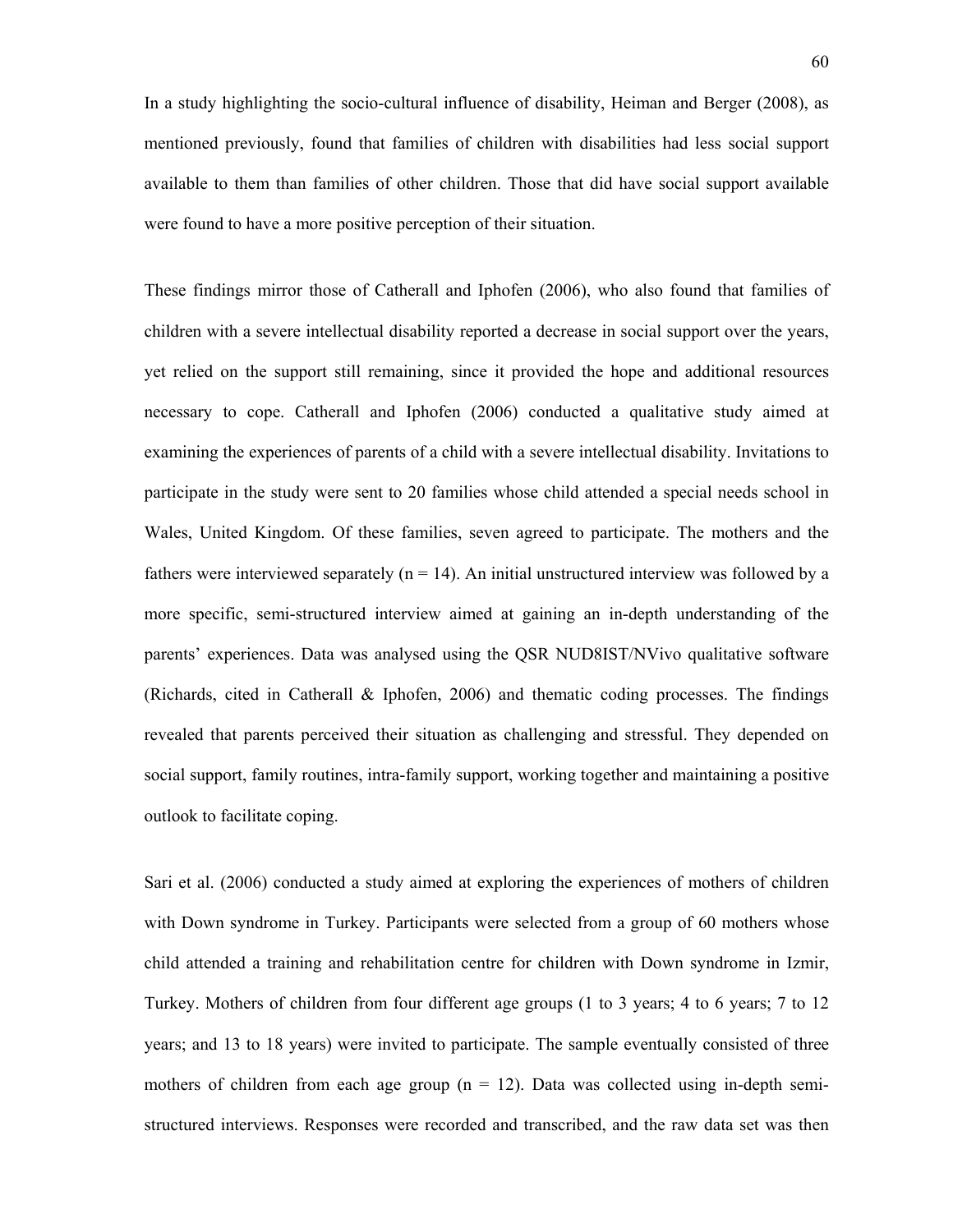analysed to identify themes. Sari et al. (2006) found that the families of a child with Down syndrome had few social contacts outside the family, especially those families of children aged one to three years. Mothers reported that they faced a lot of social prejudice and rejection, even among their extended family, which caused them to avoid social interaction as far as possible.

Gatford (2001), mentioned previously, found that the amount of supportive friends and family available to families after the birth of a child with a disability was influenced by cultural affiliation. She compared the experiences of white, African Caribbean and West African mothers and found that only West African mothers reported a decrease in social support, due to a lack of understanding and acceptance among their peers. These mothers were found to rely more on formal support.

The abovementioned relationship between social support, hope and adaptation was also reported on by Wallander and Varni (1998). These researchers conducted a review of the literature on the psychosocial effects of disability on families and found that social support was positively related to family adaptation, since it facilitated a positive outlook, which in turn served to buffer stress. In addition, social support was found to be a mediating factor between adaptation and the parents' perceived role restrictions. This finding ties in with the finding, reported by Greeff et al. (2006), that social support provides family members with a sense of worth, over and above their role in the family.

# 3.4.3. Formal Support

As indicated in Section 3.3.2., the families of children with disabilities depend on formal support for information and advice. In addition, the availability of respite care and appropriate educational facilities for children with disabilities has been found to be a valuable coping resource. Catherall and Iphofen (2006) found that families whose children received regular respite care were found to cope better, since they had occasional breaks from the care-giving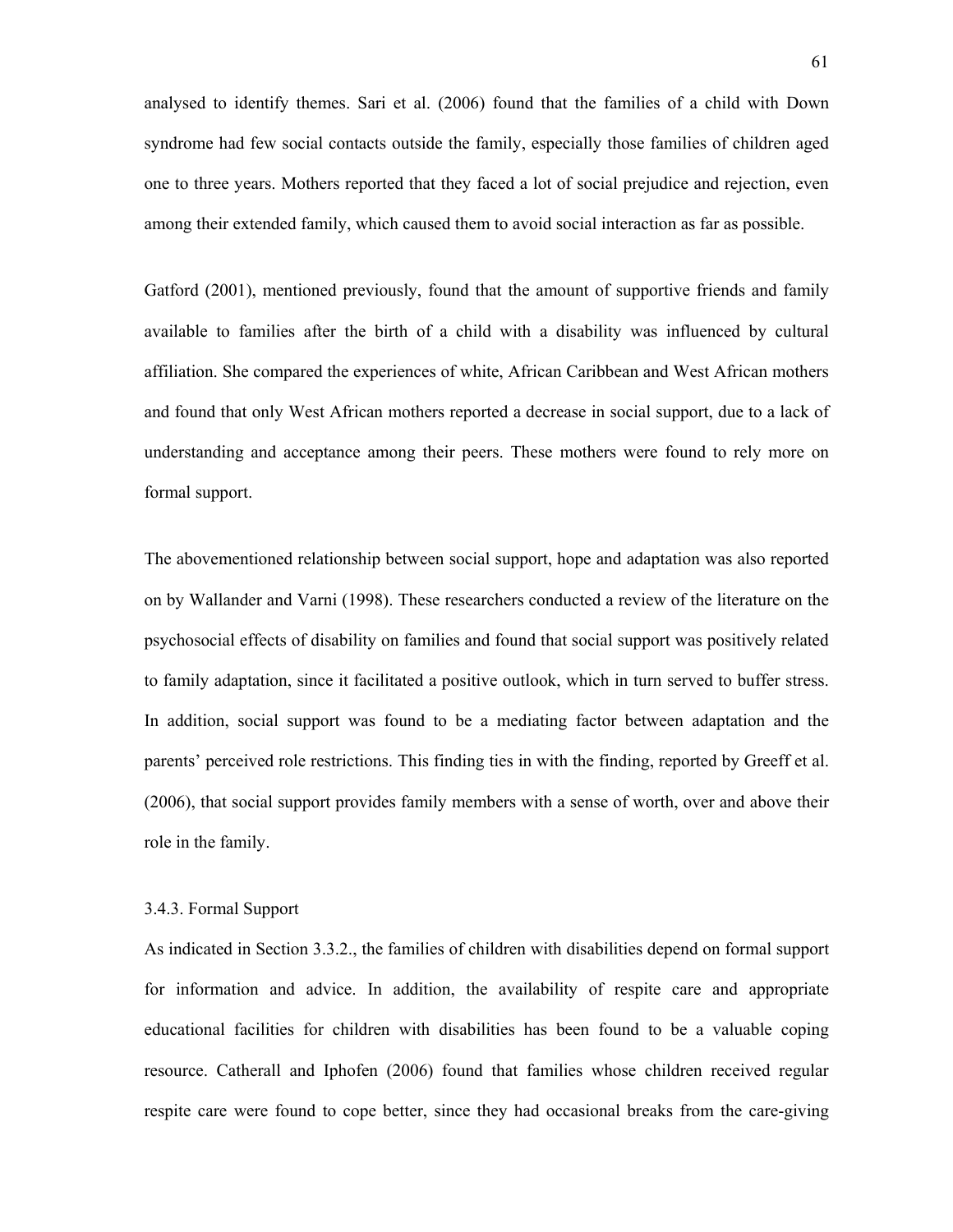burden. Sari et al. (2006) reported that those parents who were able to find educational and therapy programmes for their children showed decreased levels of parenting stress, but that these resources were very limited in Turkey; while Crabtree (2007) found that the lack of such resources was perceived as stressful by parents in the United Arab Emirates.

# 3.5. Economic Resources

As mentioned previously, social support is valuable not only for the emotional support it offers, but also because it provides families with additional resources of time and money. The importance of financial security cannot be neglected in the adaptation of families following the birth of a child with a disability. As indicated in the previous chapter, caring for such a child places unique strains on family finances (Baker et al., 2002; Emerson, 2003), which can contribute to the pile-up of demands faced by the family.

Sloper and Turner (1993) conducted a study examining the risk and resilience factors in families of children with a severe physical disability. A convenience sample of 176 families of children with a severe physical disability in greater Manchester, England was drawn from the patient register of local hospitals and paediatricians, as well as children attending local special needs schools. Of the families thus selected and invited to participate, 107 families subsequently took part in the study. Mothers ( $n = 98$ ) and fathers ( $n = 72$ ) were asked to complete a number of selfreport questionnaires measuring parental distress, life satisfaction and adaptation, as well as child characteristics, parental and family resources and coping strategies. The mothers participating in the study were also asked to take part in an interview to further illuminate the findings from the quantitative measures. Data was analysed using correlation and multiple regression analyses. Sloper and Turner (1993) found that the parents, particularly the mothers, showed high levels of distress. The level of distress exhibited by parents of both genders appeared to be positively related to neuroticism scores, and inversely related to socioeconomic resources. In other words,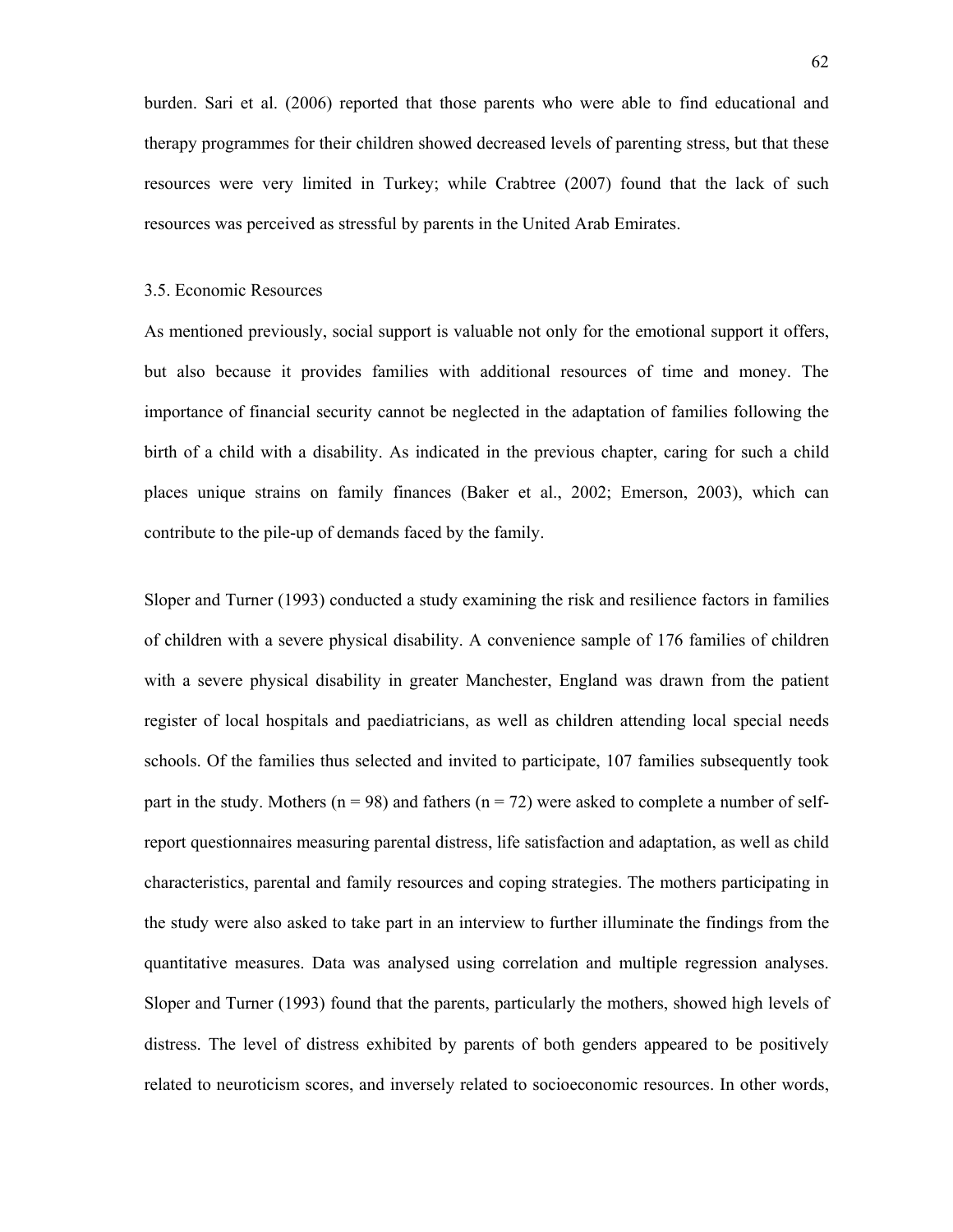the findings indicated that adequate social and financial resources were significant in the adaptation of parents with a child with a disability.

A similar finding was reported by Emerson (2003), who found that socioeconomic status was related positively to adaptation in such families. Emerson (2003) conducted a study aimed at examining differences in socioeconomic status among mothers of children with and without an intellectual disability, as well as assessing the impact a child with an intellectual disability has on the mothers' psychological well-being. To this end, Emerson (2003) conducted a secondary analysis of data collected by the Office for National Statistics in a survey of the Mental Health of Children and Adolescents in Britain (Meltzer et al., cited in Emerson, 2003). In this survey, data was collected from 9 726 families with children aged between five and 15 years, across England, Wales and Scotland. Of these families, 245 had a child diagnosed with an intellectual disability. Information about the family demographics, the social functioning of the family, the strengths and difficulties of the child, and the psychological well-being of the parents was gathered using in-depth interviews with the mothers of the participating families. The secondary analysis, by Emerson (2003), of the data collected in the survey revealed that those families supporting a child with an intellectual disability were significantly economically disadvantaged as compared to those families whose child did not have an intellectual disability. Socioeconomic disadvantage was found to be positively related to psychological distress in family members. Emerson (2003) also found that the mothers of children with an intellectual disability reported higher levels of psychological distress due to social deprivation than did mothers of children without a disability.

According to the findings of Sari et al. (2006), Crabtree (2007) and Taanila et al. (2002), sufficient economic resources are important not only in facilitating coping in the present, but also serve to offer parents peace of mind for the future, since they feel confident that their child will be provided for once they are no longer there to take care of the child.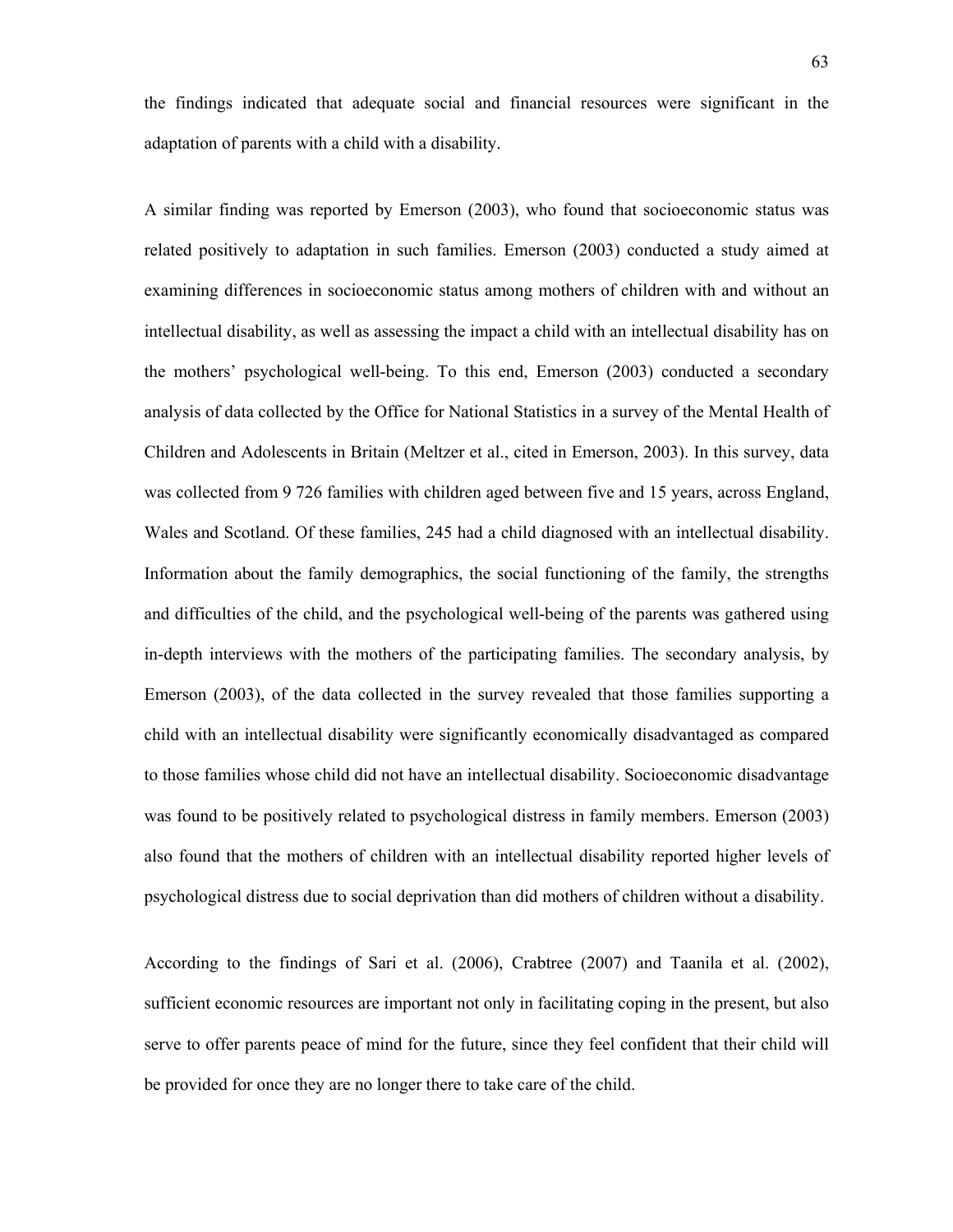# 3.6. Family Routines and Rituals

Shared family activities, or routines and rituals, strengthen family cohesion and flexibility in numerous ways. They serve to reinforce the identity of the family, reflecting the core values and beliefs it adheres to. Family members thus gain a sense of continuity and stability, as well as a sense of togetherness in times of crisis (Walsh, 2003). Spending family time together also provides the family with a context in which they can communicate about their situation. This enables the family to reach a shared understanding and decide on a joint course of action that takes the needs of all family members into consideration. Finally, routines and rituals provide family members with guidelines on what is expected of them within the family unit and how they can contribute to sharing the burden.

According to Hutchinson, Afifi, and Krause (2007), family time provides the context in which Walsh's (2003) key processes are operationalised, that is, family time provides the context in which families define their belief systems and organisational patterns and engage in communication and problem-solving. These researchers conducted a study to examine the value of family time in facilitating family resilience following divorce. Participants in the study were recruited using different strategies, including advertisements, flyers, the attendance of local divorce support groups and network sampling. A sample consisting of 51 families was thus obtained. Data was collected by interviewing both parents of the family, an adolescent from each participating family, as well as any stepparents, with a total of 163 individuals being interviewed. Participating family members were interviewed first as a group and then individually. The interviews were recorded and transcribed before being analysed using a grounded theory approach. The results of these analyses indicate that families who engaged in shared activities showed more positive emotions and adapted better than those who allowed their members to go their separate ways. The shared family time allowed family members to support each other in the coping process, maintain their relationships and rebuild a sense of family following the changes to the family structure.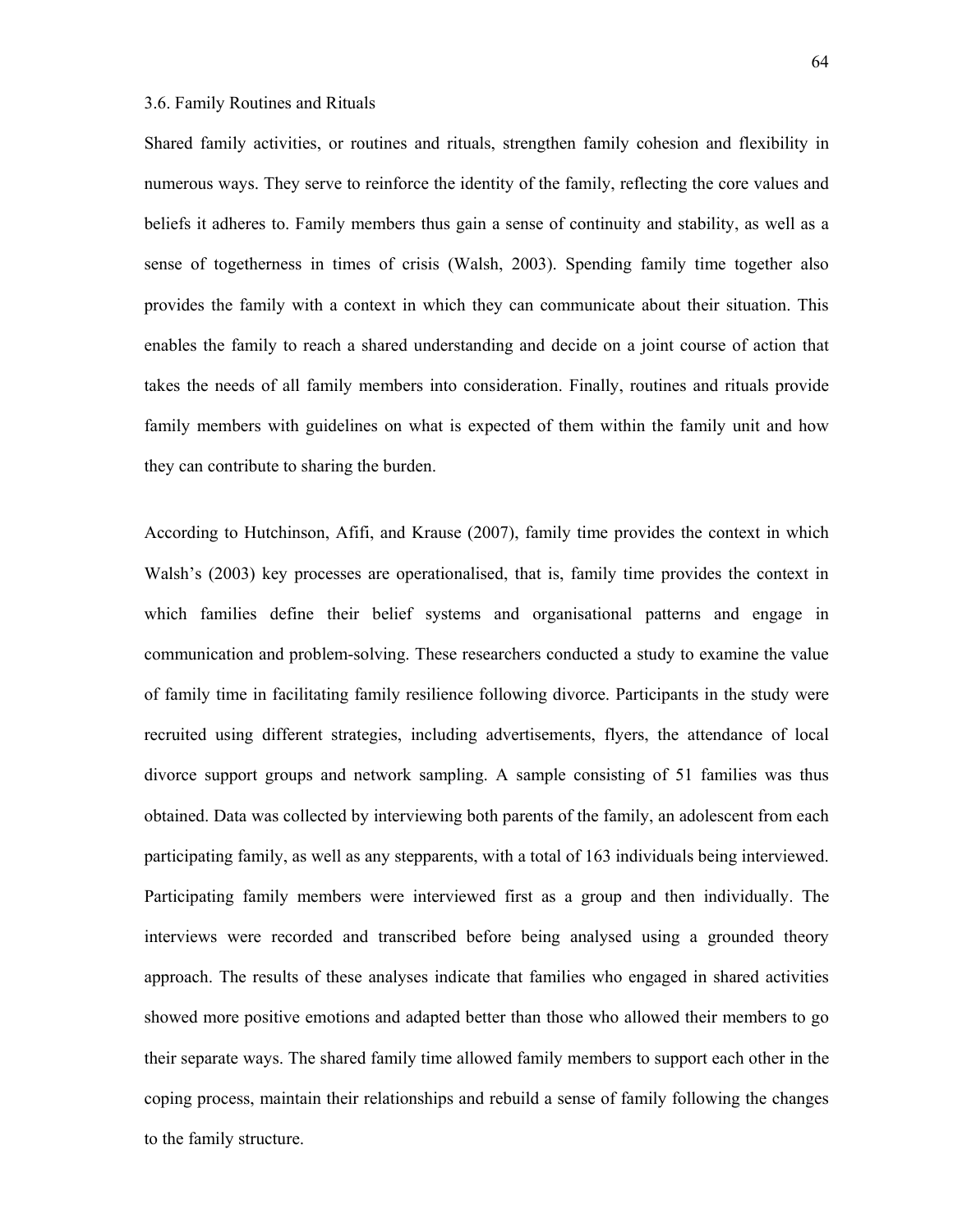A similar finding was reported by Taanila et al. (2002), who found that family time and activities increased feelings of togetherness and cooperation and thus facilitated coping.

The findings of Catherall and Iphofen (2006) highlight further aspects of the importance of family routines. They found that these routines made life predictable and thus more manageable, especially since it provided stability for the child with disabilities, who might otherwise demonstrate challenging behaviour. In addition, these routines ensured that the burden of care was shared between the family members, thus facilitating coping.

# 3.7. Problem-Solving and Coping Behaviours

Problem-solving and coping behaviours are those processes instituted by the family in an attempt to reduce demands, acquire additional resources and strengthen existing ones, and appraise the situation in such a way as to make it manageable (McCubbin & McCubbin, 1996).

Taanila et al. (2002), as mentioned previously, found that high-coping families had more resources available and engaged in a broader array of coping responses than low-coping families. These families were found to focus on their strengths rather than on the presenting problems, as low-coping families were likely to do. Low-coping families were more likely to struggle with an accumulation of problems or demands.

A similar finding was reported by Graungaard and Skov (2006), who found that families engaged in active coping strategies aimed at reducing demands and strengthening resources adapted better than families engaged in passive or avoidant coping. According to Woolfson (2004), an active approach focussing on the positive aspects of a situation is vital in the process of adaptation.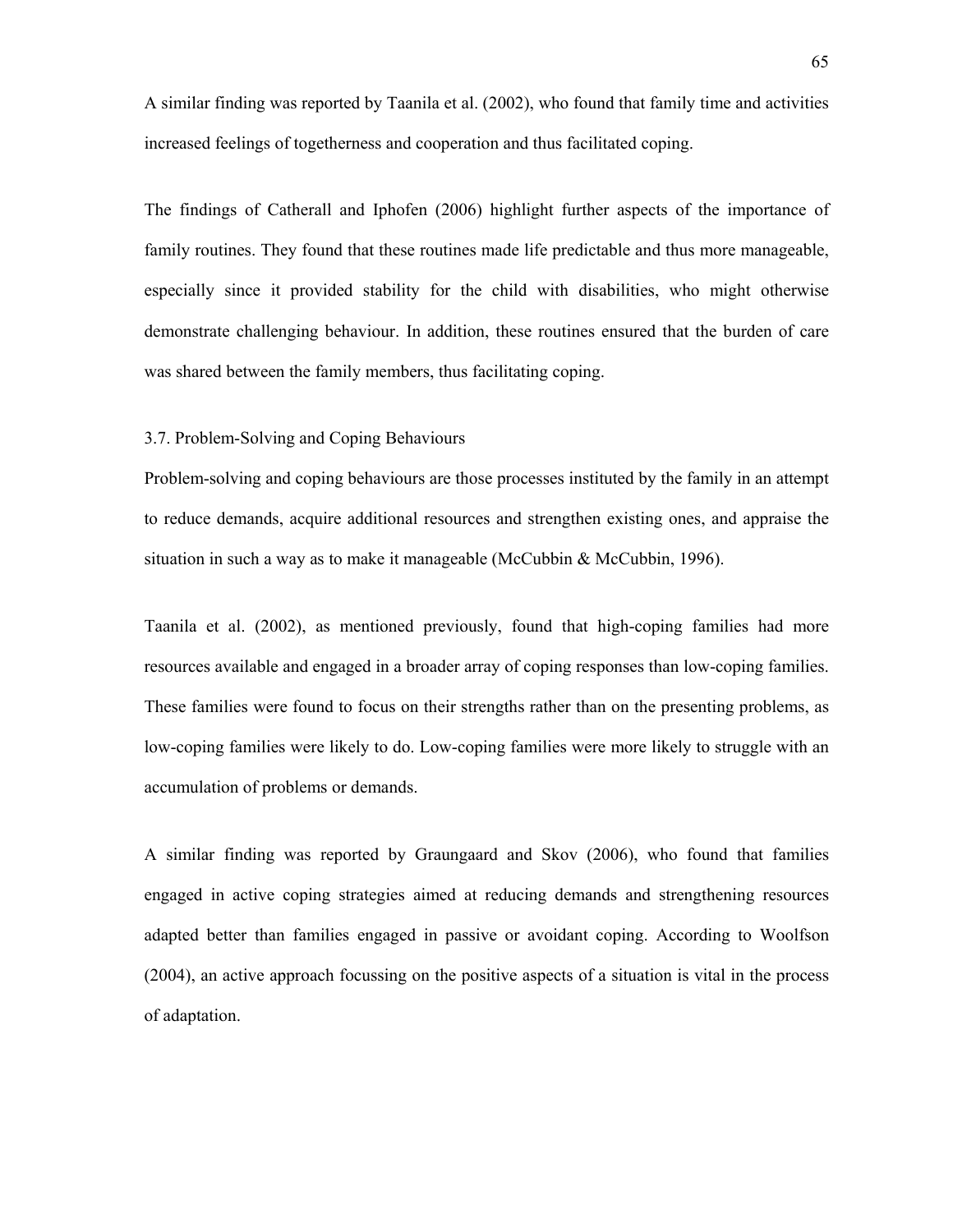# 3.8. Conclusion

As this review of the literature on resilience factors in families of children with disabilities indicates, the resilience resources and processes identified by McCubbin and McCubbin (1996) and Walsh (2003) have been found to contribute to adaptation, and consequently to family resilience in these families. Family resilience is dependent on the attainment of optimal levels of cohesion and flexibility. Meaning making and maintaining a positive outlook seem to be central to this process and are facilitated by family hardiness, clear and open communication, information, spirituality or religion, and social support. Communication has also been found to contribute to family cohesion and flexibility, as do family routines and rituals. Those families who employed more of these resilience resources were found to adapt better than families who employed fewer resilience resources.

The following chapter outlines the methodology of this study. It includes information about the sampling procedures and participants, a description of the measuring instruments used, as well as the procedures employed during data gathering. In addition, the chapter will detail the statistical and qualitative techniques used to analyse the data.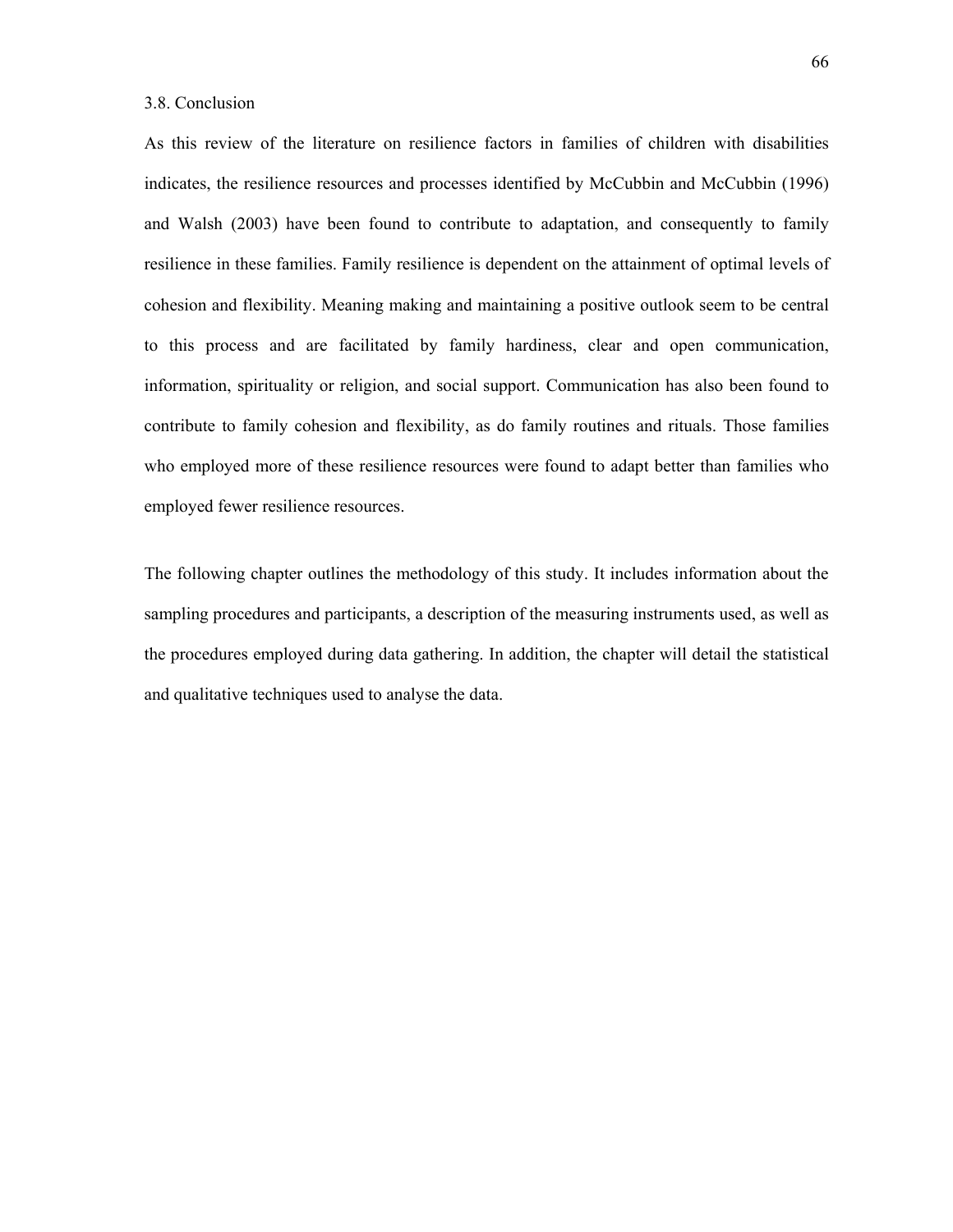# **Chapter 4**

### **Methodology**

#### 4.1. Introduction

This chapter describes the methodology used in this study. It includes the problem statement, a description of the research design and of the participants, as well as of the procedures used during data collection. The chapter will outline the measuring instruments used, including a brief description of what they entail and their statistical validity and reliability, as well as detailing the analyses performed on the data thus collected.

# 4.2. Problem Statement

As mentioned in Chapter 1, in South Africa approximately 2.1% of children aged 0 to 9 and 3% of children aged 10 to 19 live with a disability. It is evident from these figures that disability affects a large number of families in South Africa. As outlined in Section 2.6, the birth of a child with a disability represents a major stressor for the family; it places a high strain on a family's resources, and many families might find it difficult to adapt following this event.

The study of family resilience, by definition, involves an attempt to identify those strengths within the family unit that allow it to reduce the demands represented by a stressor, acquire and use additional resources, and thus regain a healthy level of family functioning.

A number of studies have been conducted to identify the factors contributing to successful family adaptation following the birth of a child with a disability (see Chapter 3). These studies have for the most part focussed on examining the influence of one or two factors, rather than investigating an array of factors and their interplay (Emerson, 2003). Since family resilience depends on complex adaptation processes involving a number of factors, it would be beneficial to conduct a study examining the influence and interplay of numerous factors. In addition,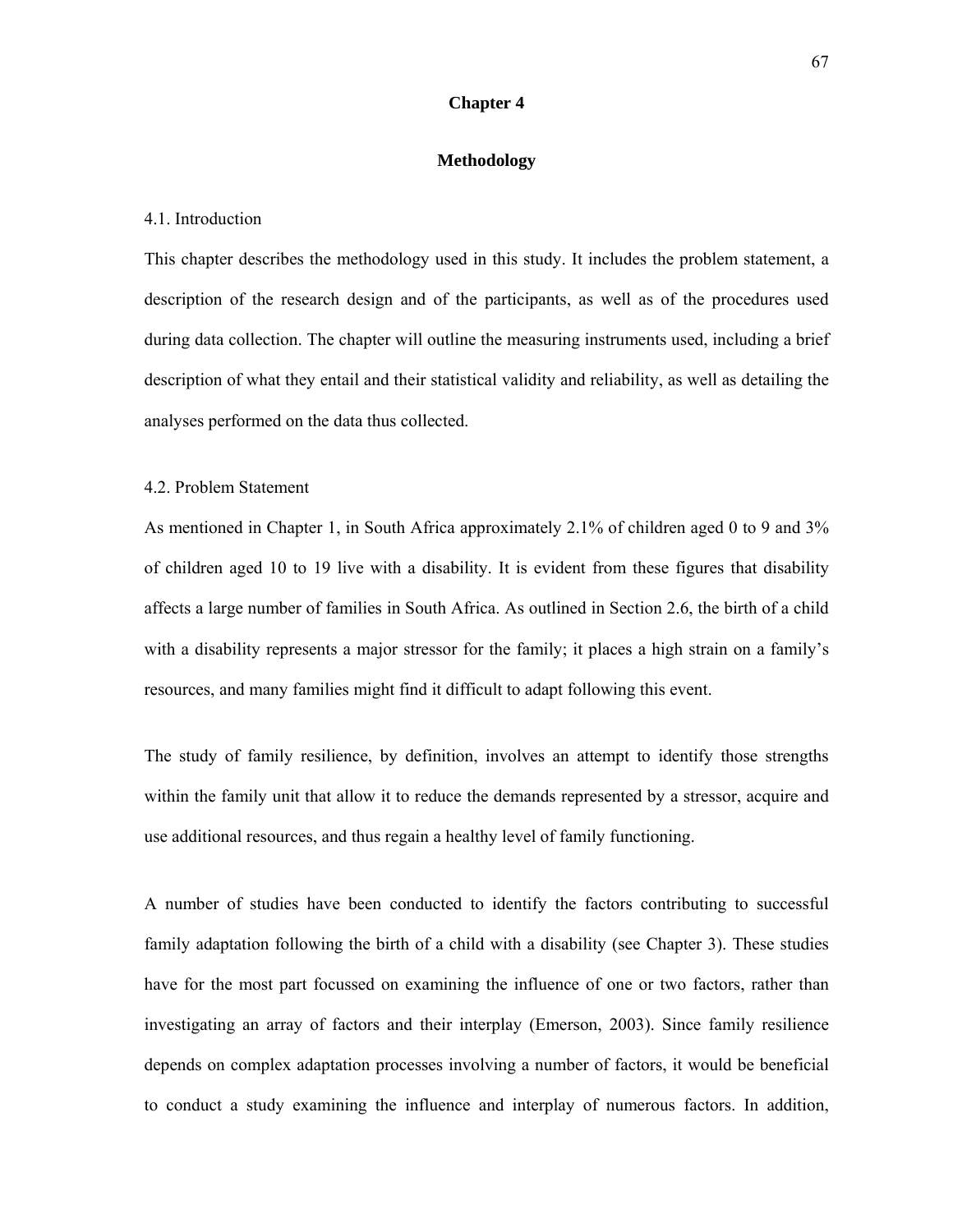studies of family resilience have for the most part been conducted using Western populations. Since the socio-cultural context of a family has been found to influence its response to a stressor and its subsequent adaptation (Walsh, 2003), family resilience also needs to be studied using other population groups.

This study then aims to examine which resilience resources identified by Walsh (2003) and McCubbin and McCubbin (1996) contribute to the successful adaptation of coloured families in South Africa who have a child with a developmental disability, and to what extent each of these factors accounts for the variance in family adaptation. The research question can thus be stated as follows: What are the family characteristics and resources that are associated with family adaptation in coloured families of children with developmental disabilities?

### 4.3. Research Design

This study was conducted using a cross-sectional research design. This method involves the collection of data from study participants only once and yields a measurement of the characteristics of interest at that point in time (Graziano & Raulin, 2000). In an effort to gain as comprehensive a data set as possible, both quantitative and qualitative methods were used. One parent from each participating family was required to complete the measuring instruments. Quantitative data was collected using a number of established measuring instruments based on the theoretical models discussed in Chapter 2, while qualitative data was gathered by asking the participating parent to answer an open-ended question.

A detailed description of these measuring instruments will follow in Section 4.5.

### 4.4. Participants

The participants for this study were recruited from a school for children and adolescents with developmental disabilities in the Boland region, Western Cape, South Africa. Children are referred to this school if they have developmental delays that render them unable to follow the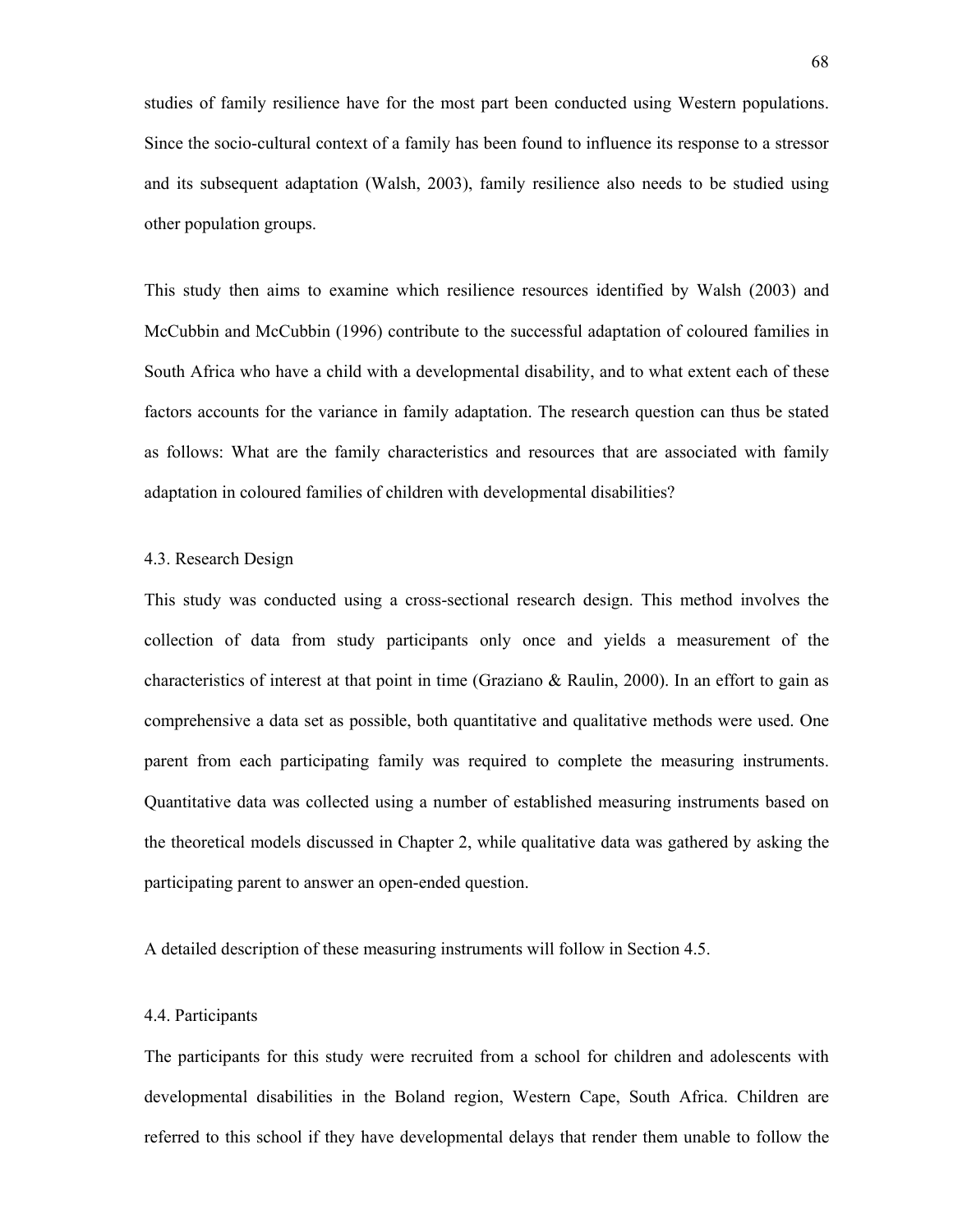progress in a regular school. Permission to conduct the study was obtained from the Department of Education and the principal of the school. Upon approval of the study, the principal was asked for a list of eligible families. The families were required to meet the following requirements in order to qualify for the study:

- 1) Two parents (not necessarily the biological parents of the child with a disability) were required to head the family.
- 2) The family should be from a previously disadvantaged ethnic group.
- 3) The child with a disability was required to be enrolled at this particular school at the time of the study.

From the families thus identified, 80 were selected by simple random sampling and invited to participate in the study. A letter to this effect was sent home with the child (see Addendum B). The letter included information about the purpose and aims of the study, and outlined what participation in the study involved. In it, the parents were assured of the confidentiality and anonymity, as far as possible, of their responses if they should choose to participate. The parents that returned the letter providing their contact details were seen to have given informed consent to participate in the study and were subsequently contacted telephonically by the researcher to arrange a time and place to meet in order to proceed with data collection. During this telephone conversation, the parents were given the opportunity to ask any questions they might have and to withdraw from the study, without any negative consequences to themselves or their child, should they desire to do so.

The letter was returned by 46 families (58%), all of whom subsequently agreed to meet the researcher. Of the 46 collected data sets, six had to be excluded from analysis due to the family failing to meet one of the selection criteria, or failing to complete all the questionnaires. The data from 40 participating families was thus used for the analyses in this study.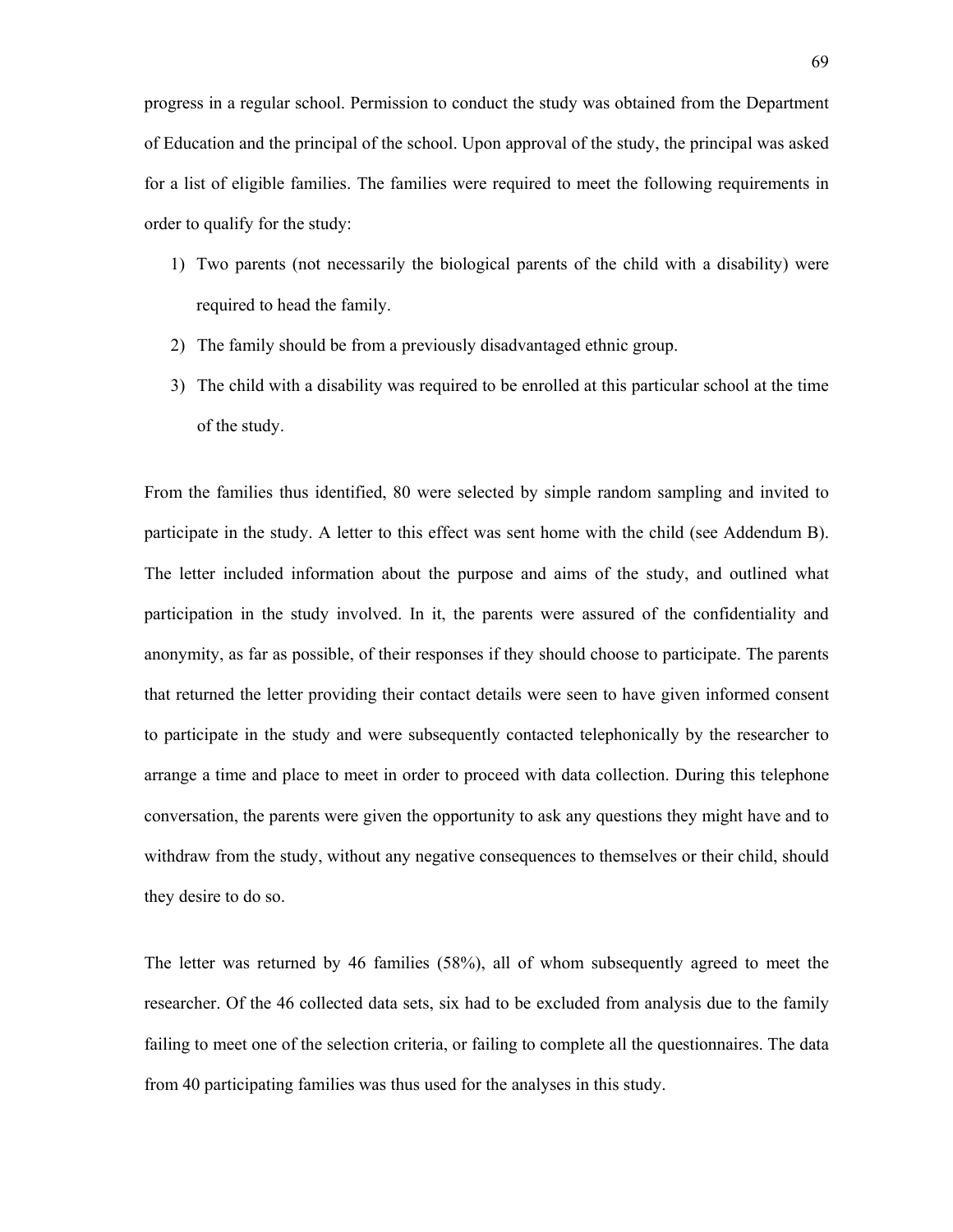The majority of the participants in this study were female ( $n = 37$ ; 93%). The participants were aged between 29 and 54, with a mean age of  $39.8$  (SD = 5.3). Their partners were aged between 30 and 61, with a mean age of 41.9 (SD = 6.4). The mean length of the couple's relationship was 14.55 years (SD = 7.74), ranging from 1 to 33 years. The majority of the children with disabilities were male ( $n = 28$ ; 70%) as compared to female ( $n = 12$ ; 30%). The children's ages ranged from 8 to 18, with a mean age of  $12.8$  (SD = 2.91). The mean number of years since diagnosis was  $7.03$  (SD = 4.15), with two years being the most recent and 17 years the longest. Of the families represented in the study, 13 had one other child, 19 had two other children and five had three other children, while three families had no other children. In terms of socioeconomic status, 15 families were of lower socioeconomic status, 17 of middle socioeconomic status and eight of upper socioeconomic status. All families participating in this study were coloured.

#### 4.5. Measuring Instruments

As mentioned previously, both quantitative and qualitative measuring instruments were used in this study. A biographical questionnaire was also administered to determine the composition of the family, the marital status of the parents, the length of time since diagnosis and the socioeconomic status of the family (see Addendum C).

The family's socioeconomic status was determined using a composite index derived by Riordan (cited in Tennant, 1996). According to this index (see Addendum A), the occupation of the primary breadwinner and their educational level can be used to determine a family's socioeconomic status. To this end, Riordan derived an occupation classification, rated on a ninepoint scale, and an education classification, rated on a seven-point scale. The total score, derived by adding the score on the occupation classification to the score on the education classification, provides the socioeconomic index. Since different ethnic groups in South Africa have historically not been represented equally in occupational, educational and income categories,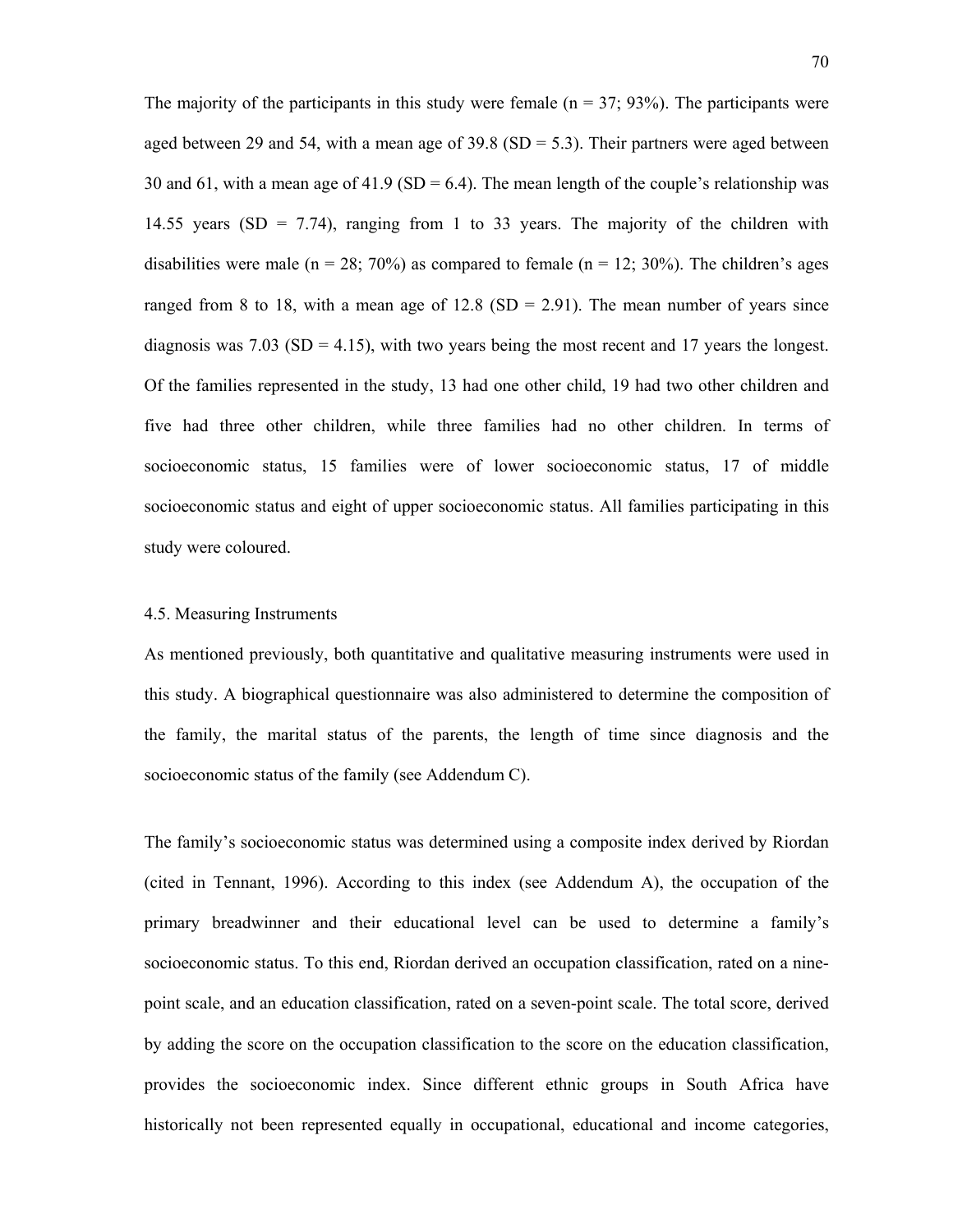Riordan assigned different cut-off points for determining socioeconomic status, depending on ethnic affiliation. According to this classification, scores between 2 and 6 indicate lower socioeconomic status, scores between 7 and 10 indicate middle socioeconomic status, and scores between 11 and 16 indicate upper socioeconomic status for coloured families.

### 4.5.1. Quantitative Measuring Instruments

The measuring instruments detailed below were used to measure the dependent variable, family adaptation, as well as potential resilience resources identified in previous research and outlined in the abovementioned theoretical frameworks.

# 4.5.1.1. The Family Attachment and Changeability Index 8

The dependent variable in this study, namely family adaptation, was measured using the Family Attachment and Changeability Index (FACI8). This index is an ethnically sensitive measure of family adaptation and functioning, adapted from the Family Adaptability and Cohesion Evaluation Scales (FACES), by McCubbin, Thompson, and Elver (1996). The FACI8 consists of two subscales, namely the attachment and the changeability subscales, which measure the levels of family cohesion and family flexibility. More specifically, the attachment subscale measures the strength of the family members' attachment to one another, while the changeability subscale determines the degree to which family members are flexible in their relationships with each other (McCubbin, Thompson, and Elver, 1996). The scale consists of 16 statements that respondents are required to rate on two five-point Likert scales, indicating to what extent the statement is now true for their family, and what they would like the response to be. Responses on these scales range from Never  $= 1$  to Always  $= 5$ . The total score of the FACI8 represents a measure of family adaptation.

The internal reliability of this scale and the subscales (Cronbach's alpha) varies between .73 and .80 (McCubbin, Thompson, and Elver, 1996). In this study, the FACI8 obtained an overall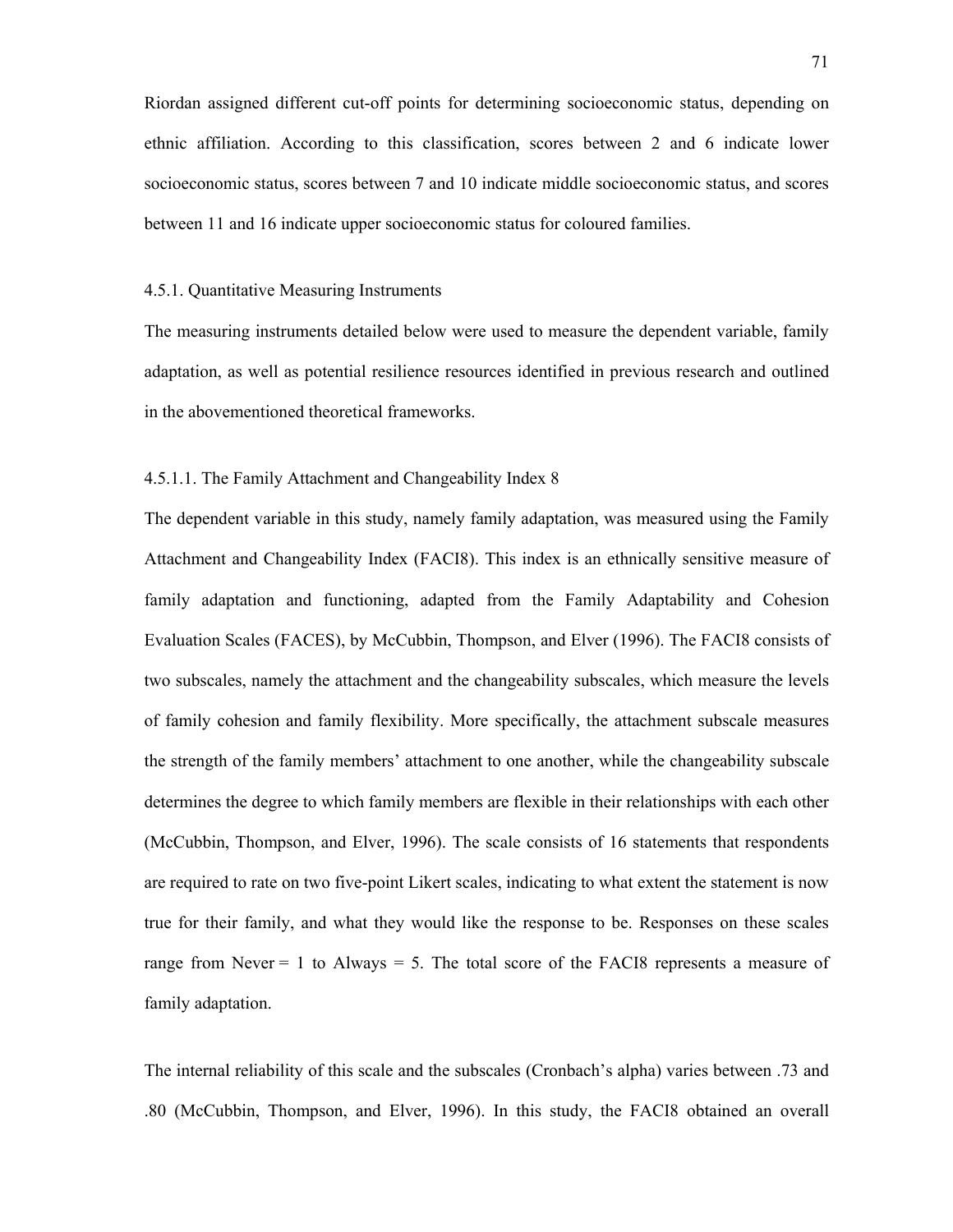internal reliability (Cronbach's alpha) of .49, with the attachment and changeability subscales obtaining an internal reliability of .75 and .58 respectively.

#### 4.5.1.2. The Family Hardiness Index

The Family Hardiness Index (FHI) was developed by McCubbin, McCubbin, and Thompson (1996b). The FHI measures internal strength and durability in the family unit, as characterised by a sense of control over the outcome of stressful situations, a view of change as beneficial and an active approach to overcoming adversity (McCubbin, McCubbin, and Thompson, 1996b).

The FHI consists of 20 items measuring the responses families employ when faced with a stressor. Respondents have to indicate whether and to which extent the statement is applicable to their family, using a five-point Likert scale (False  $= 0$ , Mostly false  $= 1$ , Mostly true  $= 2$ , True  $=$ 3, Not applicable = 0). The FHI is divided into three subscales, namely family commitment, challenge, and control. The commitment subscale measures the family's sense of dependability, their internal strengths and their ability to work together. The challenge subscale assesses the family's willingness to engage in new experiences, use an active and innovative approach and to learn from their experiences, while the control subscale measures the family's perception of being in control of their family life, as opposed to being shaped by outside events and circumstances (McCubbin, McCubbin, and Thompson, 1996b).

The overall internal reliability (Cronbach's alpha) of this scale is .82, with the commitment, challenge and control subscales having an internal reliability of .81, .80, and .65 respectively. This scale has a validity coefficient of between .20 and .23 when correlated with measures of family satisfaction, time, routine and adaptability (McCubbin, McCubbin, and Thompson, 1996b). In this study the FHI obtained an overall internal reliability (Cronbach's alpha) of .59, with an internal reliability of .62 for the commitment subscale, .58 for the challenge subscale and .74 for the control subscale.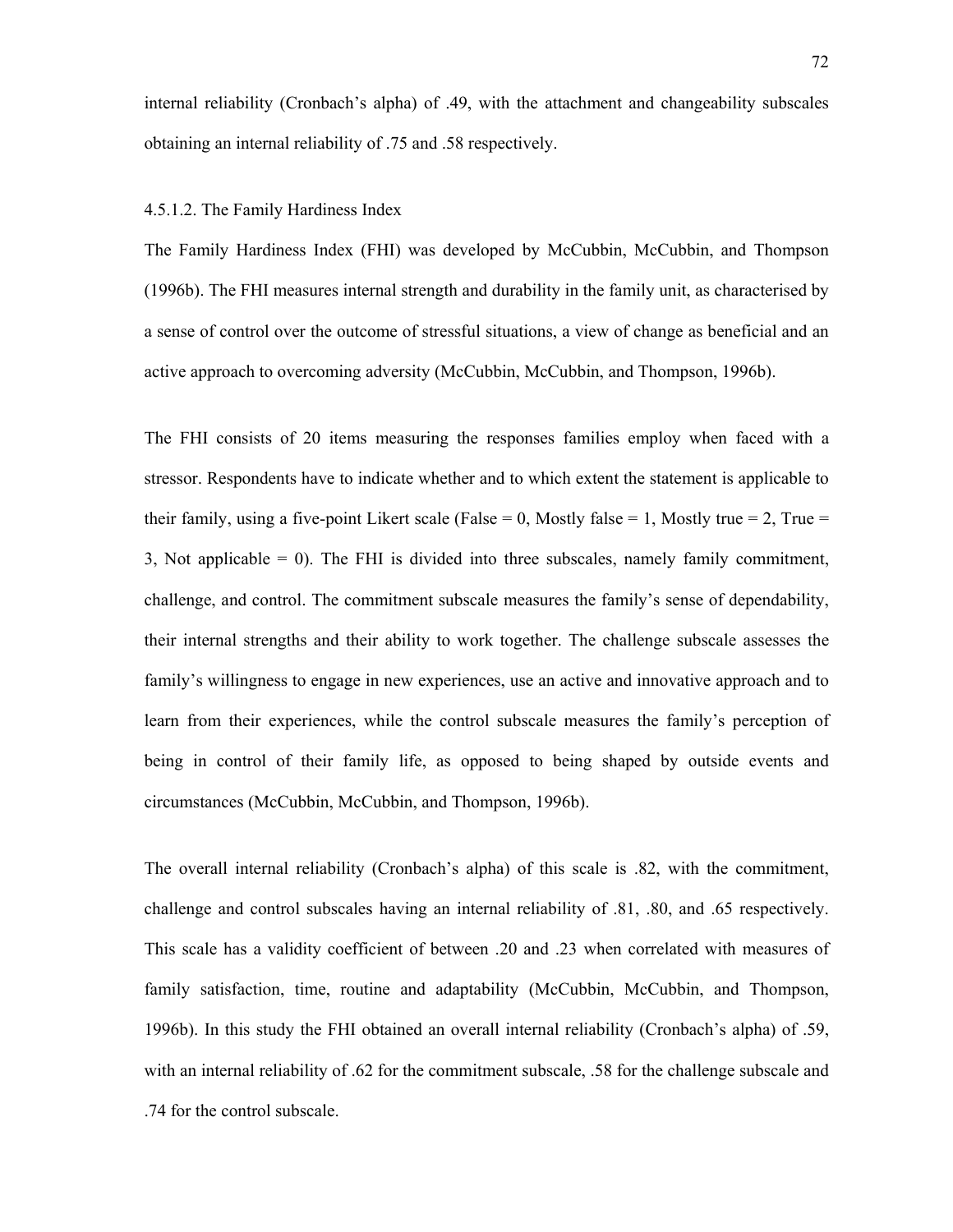# 4.5.1.3. The Social Support Index

The Social Support Index (SSI) was developed McCubbin, Patterson, and Glynn (1996). It aims to determine the extent to which the family is integrated into the community it lives in, and the level of support provided by this community. The scale identifies whether the family perceives the community as a source of social, emotional and esteem support. The SSI consists of 17 items rated on a five-point Likert scale, with responses ranging from Strongly disagree = 0 to Strongly  $agree = 4$ .

The SSI has an internal reliability (Cronbach's alpha) of .82, and a test-retest reliability of .83. It has a validity coefficient of .40 when correlated with a measure of family well-being (McCubbin, Patterson, and Glynn, 1996). The SSI obtained an internal reliability (Cronbach's alpha) of .76 in this study.

# 4.5.1.4. The Relative and Friend Support Index

The Relative and Friend Support Index (RFS) was developed by McCubbin, Larson and Olson (1982). It measures the extent to which family members use the support of friends and family as a coping strategy in the face of stressors. The scale consists of eight items asking respondents to rate, on a five-point Likert scale, the extent to which the family shares problems and asks for advice from friends and relatives. Possible answers range from Strongly disagree to Strongly agree. The RFS has an internal reliability (Cronbach's alpha) of .82 and a validity coefficient (as determined by correlation with the original F-COPES) of .99 (McCubbin et al., 1982). The internal reliability (Cronbach's alpha) of the RFS in this study was .80.

### 4.5.1.5. The Family Crisis-Oriented Personal Evaluation Scales

The Family Crisis-Oriented Personal Evaluation Scales (F-COPES) was developed by McCubbin, Olson, and Larson (1996). It measures the problem-solving and coping behaviours employed by a family in times of adversity. Modelled on the coping processes outlined in the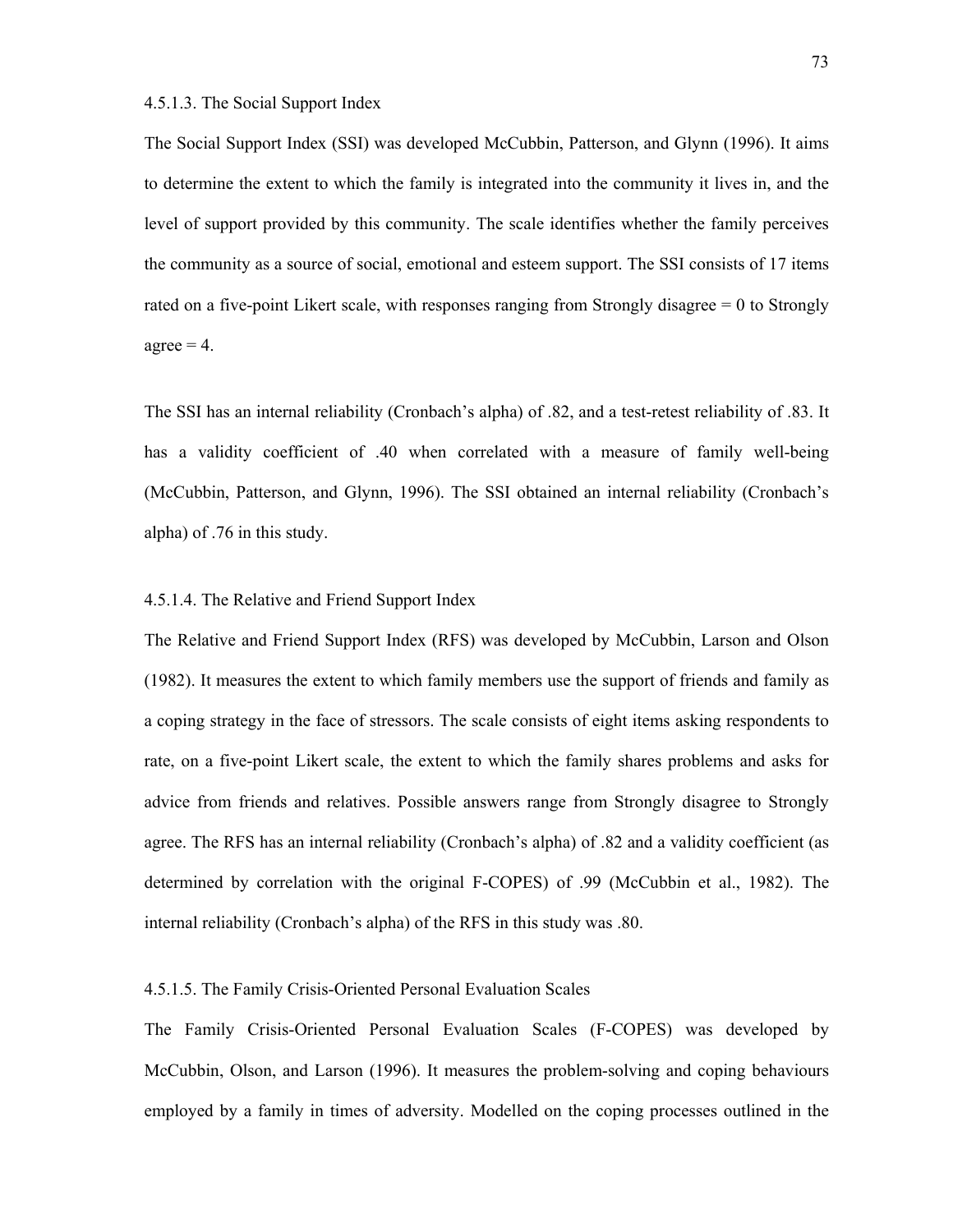Resiliency Model of Family Stress, Adjustment and Adaptation, this scale examines the influence of the pile-up of demands, the family resources and the meaning making or appraisal process on coping (McCubbin, Olson, & Larson, 1996). The F-COPES examines the influence of five different coping strategies in dealing with stressors that a) arise within the family, that is, problems between family members, and b) arise outside the family unit but have an influence on the family. It is assumed that families that employ coping behaviours that focus on resolving both internal and external problems will adapt more successfully in crisis situations. The F-COPES consists of 30 statements rated on a five-point Likert scale, with responses ranging from Never  $= 1$  to Always  $= 5$ . It is divided into five subscales, each examining a different coping strategy. These strategies are divided into internal and external coping strategies. Internal coping strategies are those strategies based on resources within the family unit. They are 1) reframing the situation to make it meaningful and manageable (Cronbach's alpha .64), and 2) passive appraisal, that is passively accepting the situation without doing anything to change it (Cronbach's alpha = .66). External coping strategies are those behaviours the family engages in to acquire resources from outside the family unit. They are 1) the family's ability to obtain support from friends (Cronbach's alpha = .74), family (Cronbach's alpha = .86) and neighbours (Cronbach's alpha = .79), 2) the search for and use of spiritual and religious support (Cronbach's alpha  $=$  .87), and 3) the mobilisation of family members to seek and accept help from others (Cronbach's alpha = .70) (McCubbin, Olson, & Larson, 1996).

A high total score on the F-COPES indicates that the family has a varied repertoire of coping strategies available. The scale has an overall internal reliability (Cronbach's alpha) of .77 and a test-retest reliability of .71 (McCubbin, Olson, & Larson, 1996). In this study, the F-COPES obtained an internal reliability (Cronbach's alpha) of .63 on the reframing subscale, .61 on the passive appraisal subscale, .76 on the social support subscale, .52 on the religion and spirituality subscale and .60 on the mobilisation subscale.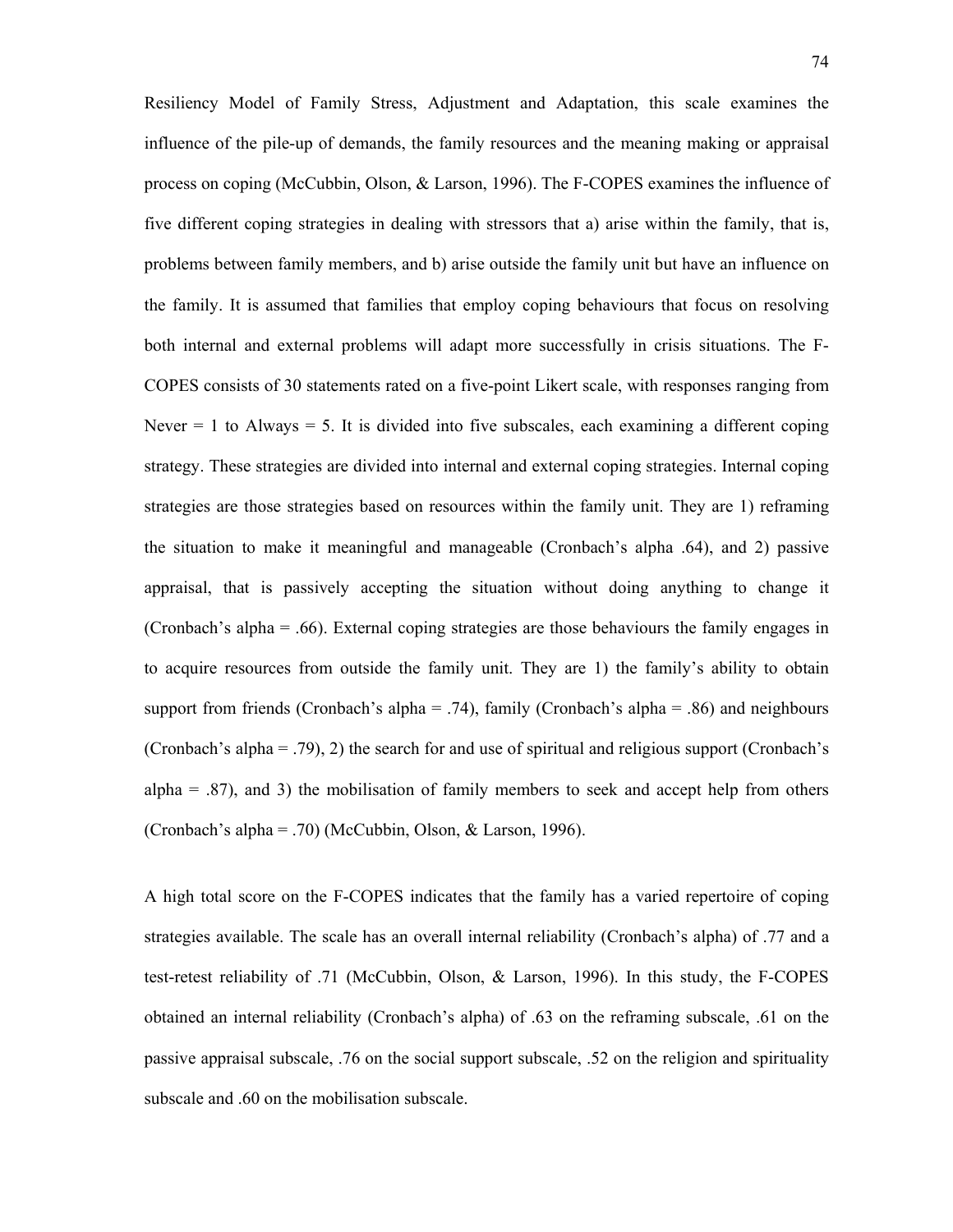4.5.1.6. The Family Time and Routine Index

The Family Time and Routine Index (FTRI) was developed by McCubbin, McCubbin, and Thompson (1996a). It is used to determine which routines and activities the family engages in and what value they attribute to these. Family time and routines are relatively reliable indicators of family stability and integration, both of which are important in dealing with normative problems and family crises (McCubbin, McCubbin, and Thompson, 1996a).

The FTRI consists of eight subscales and 32 questions in total. Respondents are required to indicate, on two four-point Likert scales, firstly the extent to which the statement is applicable to the family, with responses ranging from False  $= 0$  to True  $= 3$ . Secondly, they have to indicate how important the routine is to the family, with responses ranging from Not important  $= 0$  to Very important  $= 2$ , with Not applicable  $= 0$  being the fourth option.

The subscales of the FTRI are: Parent-child togetherness - the family's emphasis on predictable communication between parents and children; Couple togetherness - the family's emphasis on creating routines to encourage communication between spouses; Child routines - the family's emphasis on creating predictable routines to promote children's sense of independence and order; Meals together; and Family time together - the family's emphasis on predictable routines to encourage togetherness; Family chores routines - the family's emphasis on establishing predictable routines to encourage children's responsibilities in the home; Relatives connection routines - the family's attempts to create predictable routines to encourage a meaningful connection with relatives; and Family management routines - the family's attempts to create predictable routines to promote an atmosphere of family organisation and the accountability necessary to uphold family order in the home (McCubbin, McCubbin, and Thompson, 1996a).

The FTRI has an overall internal reliability (Cronbach's alpha) of .88, with validity coefficients ranging from .24 to .34 when correlated with measures of family bonding, family satisfaction,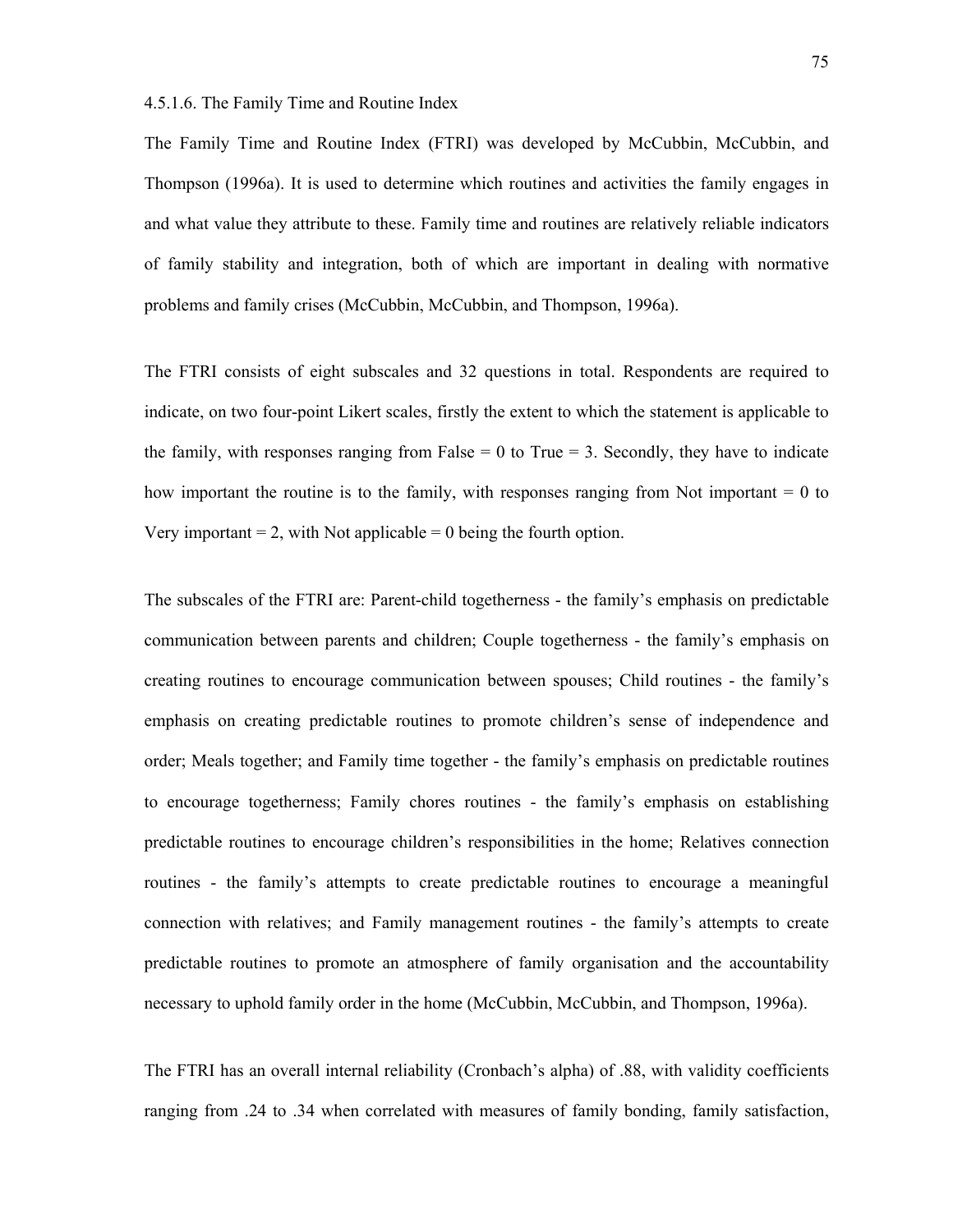marital satisfaction, family celebrations and family coherence (McCubbin, McCubbin, and Thompson, 1996a). In this study, the FTRI obtained an internal reliability (Cronbach's alpha) of .85 on the total Family Routines scale and .88 on the total Importance scale. The internal reliability (Cronbach's alpha) obtained on the subscales was .33 for Child routines, .65 for Couple togetherness, .43 for Meals together, .55 for Parent-child togetherness, .63 for Family togetherness, .65 for Relatives connection routines, .56 for Family chores routines and .38 for Family management routines.

## 4.5.1.7. The Family Problem-Solving and Communication Scale

The Family Problem-Solving and Communication Scale (FPSC) was developed by McCubbin, McCubbin, Thompson and Elver (1996). It is used to evaluate the positive and negative patterns of family communication that influence problem-solving and coping. It is assumed that the quality of communication within the family is indicative of the extent to which the family is able to manage stressors and regain an adequate level of family functioning or adaptation (McCubbin, McCubbin, Thompson, & Elver, 1996). The FPSC consists of 10 statements rated on a four-point Likert scale. Responses range from False  $= 0$  to True  $= 3$ . The scale is divided into two subscales measuring incendiary and affirming communication respectively. Incendiary communication is provocative and tends to intensify a situation, while affirming communication is supportive and serves to calm a situation (McCubbin, McCubbin, Thompson, & Elver, 1996).

The FPSC has an overall internal reliability (Cronbach's alpha) of .88. The incendiary communication subscale has an internal reliability of .78, while the affirming communication subscale has an internal reliability of .86 (McCubbin, McCubbin, Thompson, & Elver, 1996). The FPSC has a test-retest reliability of .86. In this study the overall internal reliability (Cronbach's alpha) obtained was .79, while the internal reliability for the incendiary and affirming communication subscales was .65 and .90 respectively.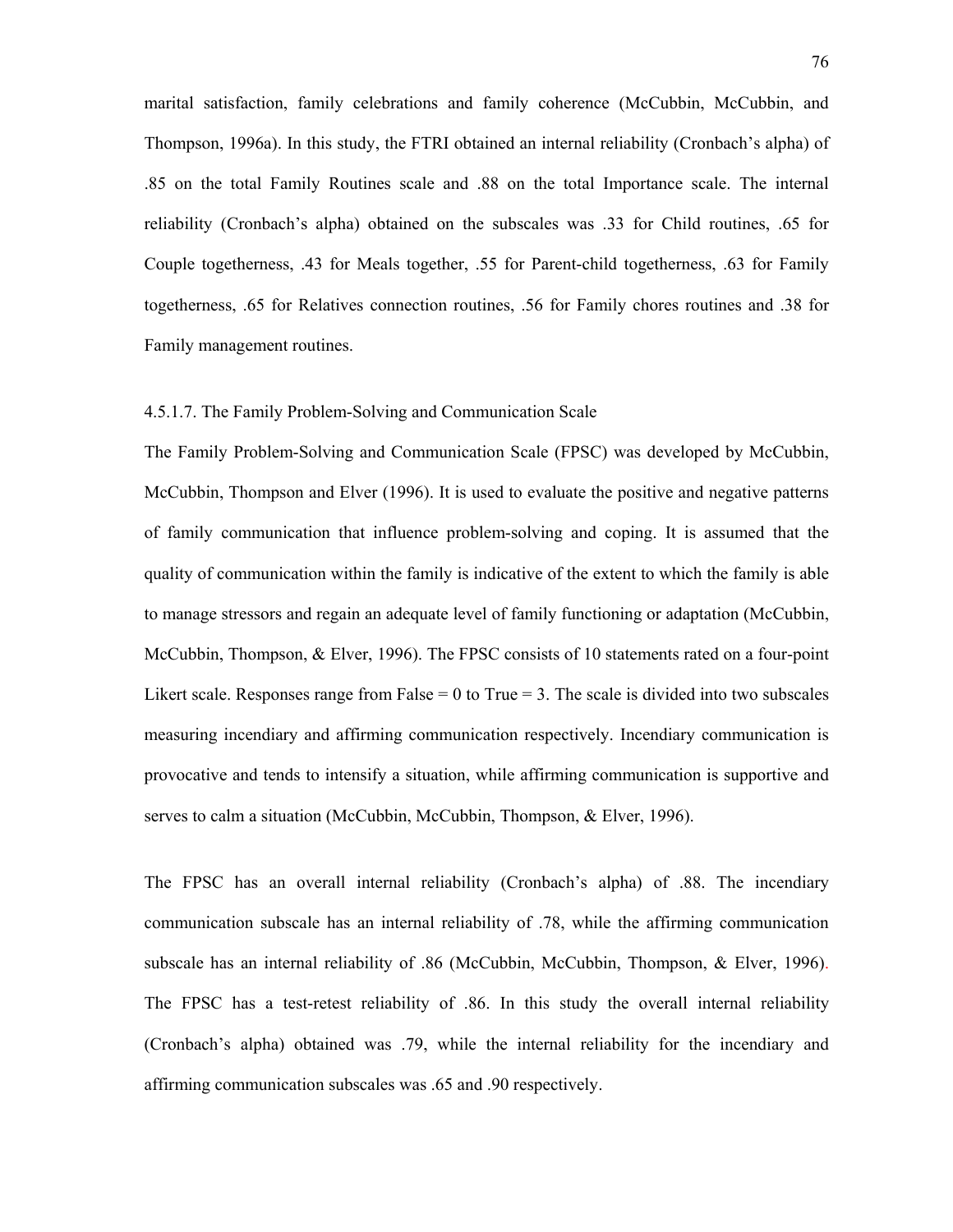## 4.5.2. Qualitative Measure

The qualitative measure in this study comprised an open-ended question asking respondents to indicate which factors and family characteristics helped them to adapt to the experience of having a child with a developmental disability (see Addendum D). This measure was employed in an effort to more fully understand the family's experiences and the factors they perceived as important contributors to their family's adaptation. The question put to the participants was phrased as follows: "In your own words, which are the most important factors, or family strengths, that have helped your family adapt to having a child with a developmental disability?"

#### 4.6. Procedure

#### 4.6.1. Data Collection

Following the return of the informed consent form to the school, the parents were contacted telephonically by the researcher. During this conversation, the parents were given the opportunity to ask any additional questions they might have about the study and to clarify what would be expected of them. They were then asked whether they were still willing to participate in the study. Upon agreement, the researcher arranged an appointment with the respondents, at a time and place convenient to them. All the participants asked the researcher to visit them at their homes, except for one, who wanted to meet at her place of work.

Upon meeting the participants, the researcher greeted them and thanked them for agreeing to participate in the study. The voluntary nature of participation was again highlighted and the participants were assured that they could withdraw from the study at any point during the data collection without having to fear any negative repercussions for themselves and their child. The researcher explained how the participant's confidentiality and anonymity would be safeguarded as far as possible, and that no identifying information would be recorded on any of the measuring instruments.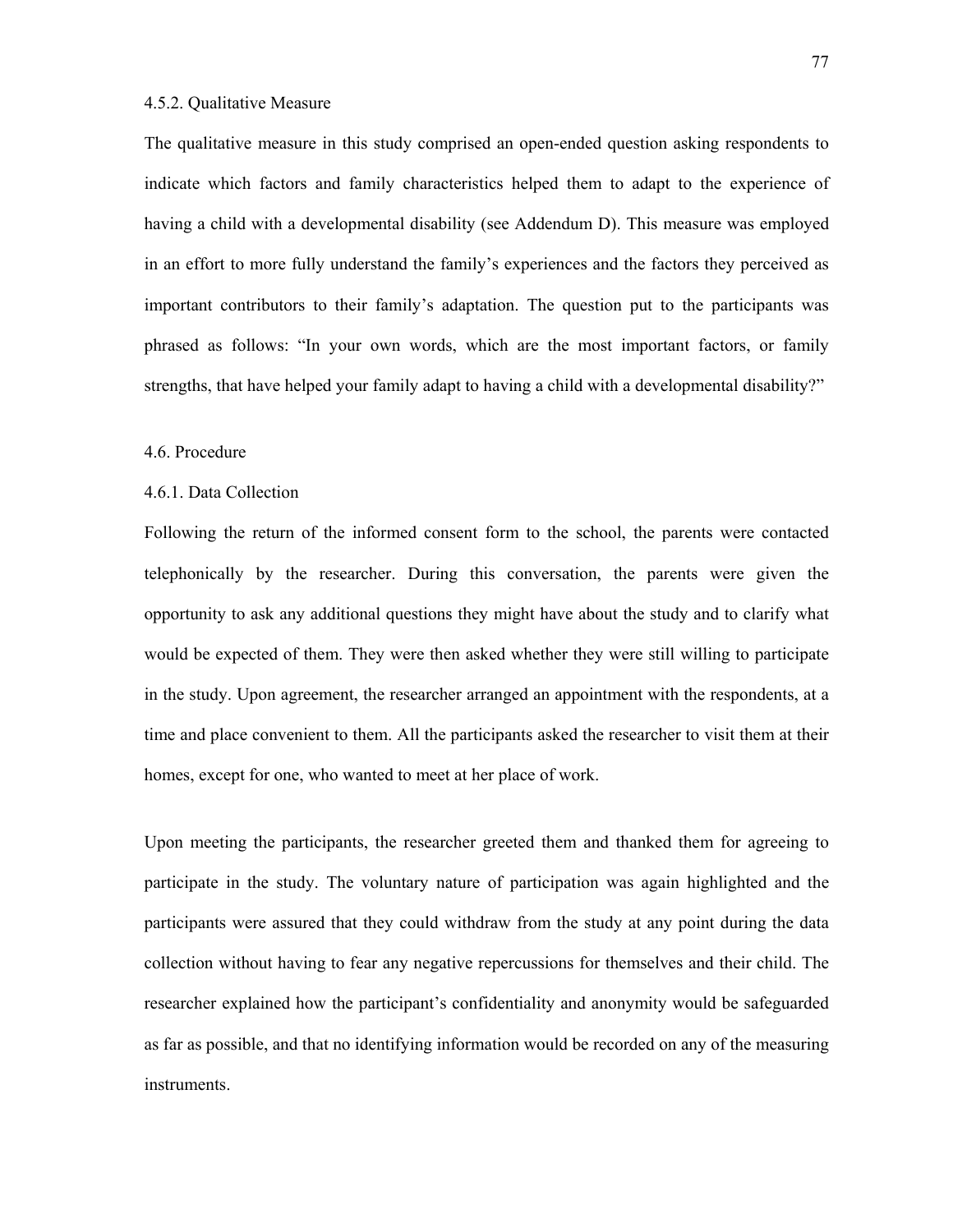The biographical questionnaire was administered first, followed by the qualitative measure. The open-ended question was posed before the quantitative measures were administered in order to avoid responses being influenced by the topics addressed in the quantitative measuring instruments. The participants were given the option of writing down their response to the openended question on the space available on the questionnaire, or of responding verbally. Of the participants whose data was used for analysis ( $n = 40$ ), 15 (38%) responded to the open-ended question in writing, while the remainder ( $n = 25, 63\%$ ) responded verbally. Those participants who chose to respond verbally were asked whether they would mind if the response was recorded using a Dictaphone. All the participants agreed to the recording. The responses to the qualitative measure were generally brief, consisting of only a few sentences.

Once the participants had responded to the open-ended question and completed the biographical questionnaire, they were asked to complete the seven quantitative measuring instruments discussed in Section 4.5.1. These questionnaires were originally designed to be completed by the participants themselves. However, the majority of the participants in this study preferred the questions to be read out to them and to answer verbally, with many statements requiring clarification before the participants were able to answer. The potential implications of this will be addressed in the Discussion in Chapter 6. In spite of the researcher being available to provide clarification, some participants felt unable to answer some of the questions. The data collection procedure lasted between one and two hours, depending on the participant, with the majority taking approximately one and a half hours. Upon completing the questionnaires, most of the participants chatted to the researcher about the study, about their experiences and feelings regarding their child, and insisted on the researcher meeting the child. The participants were thanked sincerely for their participation in the study.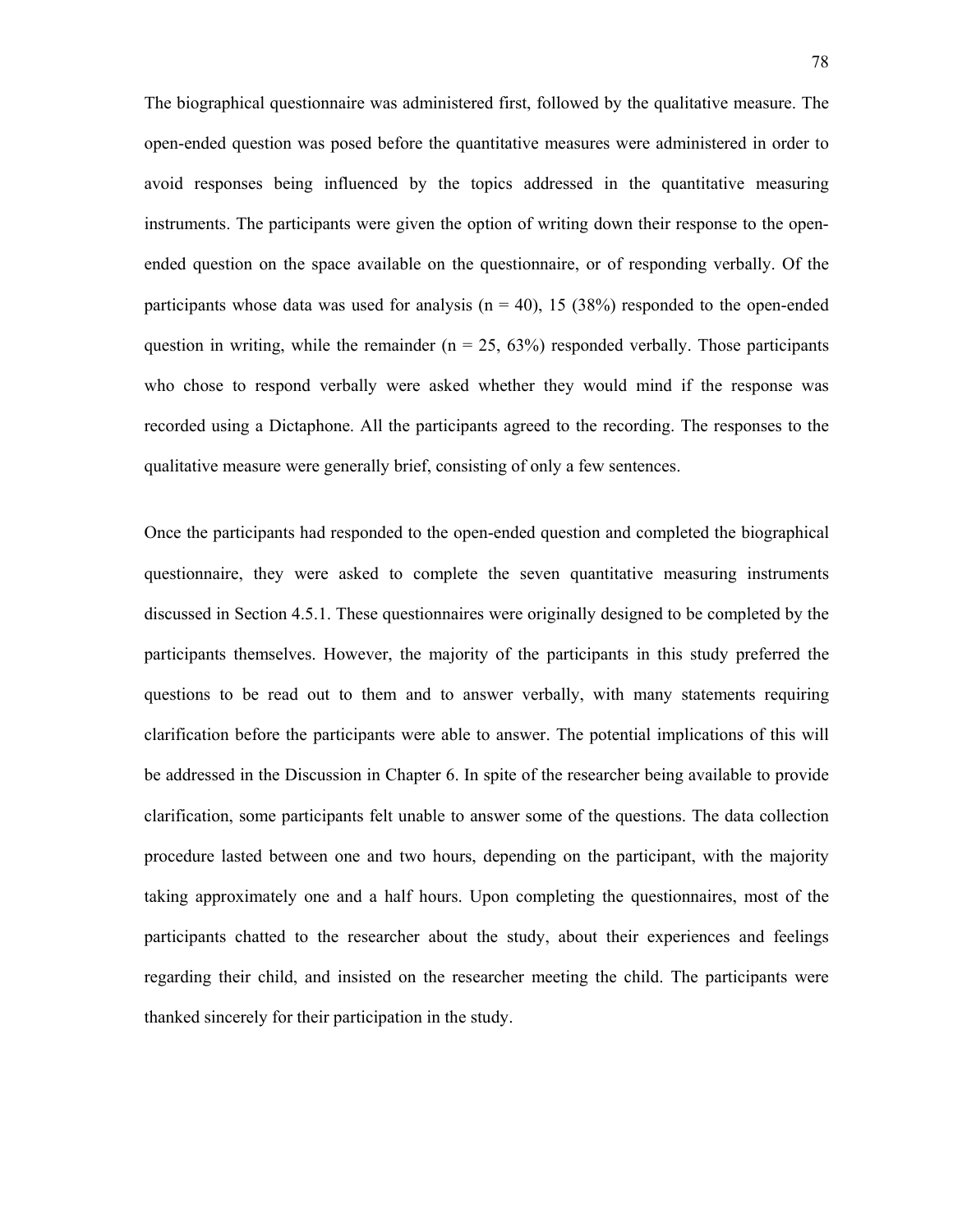### 4.6.2. Scoring of Questionnaires

Upon completion of the data collection, all the questionnaires were checked for completion. Responses to the biographical questionnaire were assigned a numerical value. This was done in order to facilitate the data entry and subsequent statistical analyses. Those data sets with incomplete questionnaires were excluded from the data analysis. Data was then entered into a Microsoft Excel spreadsheet.

The responses provided to the quantitative measures were scored according to established formulae. The responses on the Family Time and Routine Index, the Family Hardiness Index and the Family Problem Solving and Communication Scale were entered into the data file by allocating a number between zero and three to each response. The Social Support Index required a number between zero and four to be allocated to each response, while the Relative and Friend Support Index, the Family Crisis Oriented Personal Evaluation Scales and the Family Attachment and Changeability Index all required the allocation of a score between one and five. In some cases the scores had to be reversed, but this was done automatically by the Excel spreadsheet.

Once all the data had been entered into the Microsoft Excel spreadsheet, the statistical analyses could be undertaken.

#### 4.7. Data Analysis

# 4.7.1. Qualitative Data Analysis

The qualitative data in this study was analysed through thematic content analysis. Content analysis refers to "the subjective interpretation of the content of text data through the systematic classification process of coding and identifying themes or patterns" (Hsieh & Shannon, 2005, p. 1278). It was used in this study because it allows for the re-examination of existing theory, and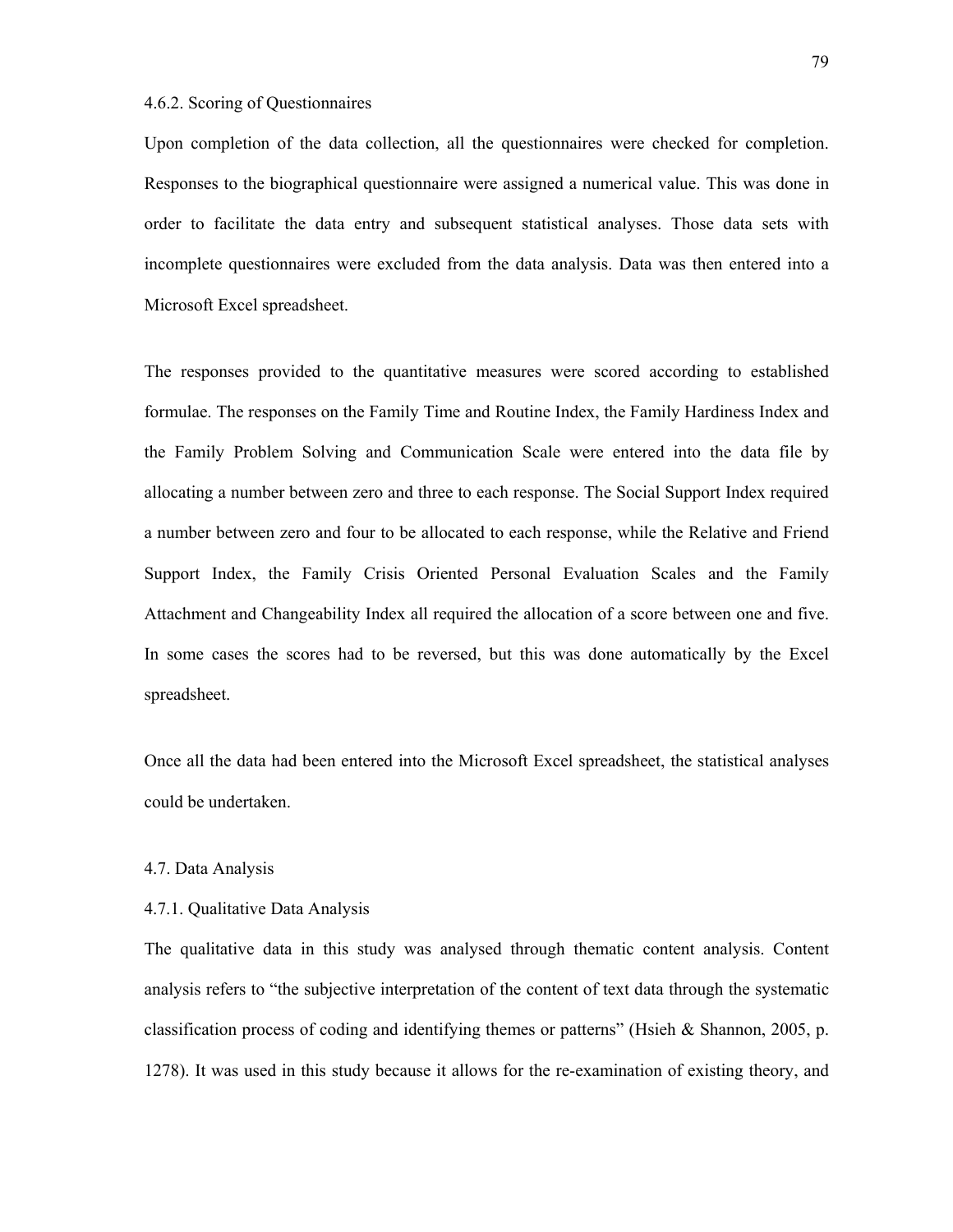also allows the identification of behaviours or factors not mentioned previously, which may stimulate hypotheses for future studies (White & Marsh, 2006).

Since this study aimed to investigate the contribution of specific resilience resources to family adaptation, the main analytic categories, or "master codes" (Woods, Priest & Roberts, 2002, p. 47) were known. More specifically, the main analytic categories in this analysis were represented by the resilience resources identified in the models of McCubbin and McCubbin (1996) and Walsh (2003). This form of coding is also known as *a priori* coding.

With the main analytic categories having thus been established, the data was examined to identify themes representing each main category. Themes can be words, phrases, sentences or paragraphs that embody ideas about the topic under investigation (Woods et al., 2002). During this process, the researcher is called upon to note and record not only those themes corresponding to the previously identified categories, but also to look for alternative perspectives and ideas that are unexpected, but seem important (White  $\&$  Marsh, 2006). In this instance, this led to the inclusion of further categories not identified by the theoretical frameworks.

The categories were revised if necessary, to ensure maximum mutual exclusivity and exhaustiveness, that is, to ensure that all themes corresponding to a main category were included in that category without replication between categories (Weber, 1990). The data was then coded according to the themes identified, that is, the occurrence of each theme in the data was identified and recorded. The raw data was thus reduced to a data set representing the factors identified as contributing to family resilience and the frequency with which they were mentioned, that is their relative importance.

### 4.7.2. Quantitative Data Analysis

The quantitative data was analysed using Statistica (StatSoft, 2003). An analysis of variance (ANOVA) was carried out to test for statistically significant mean differences among groups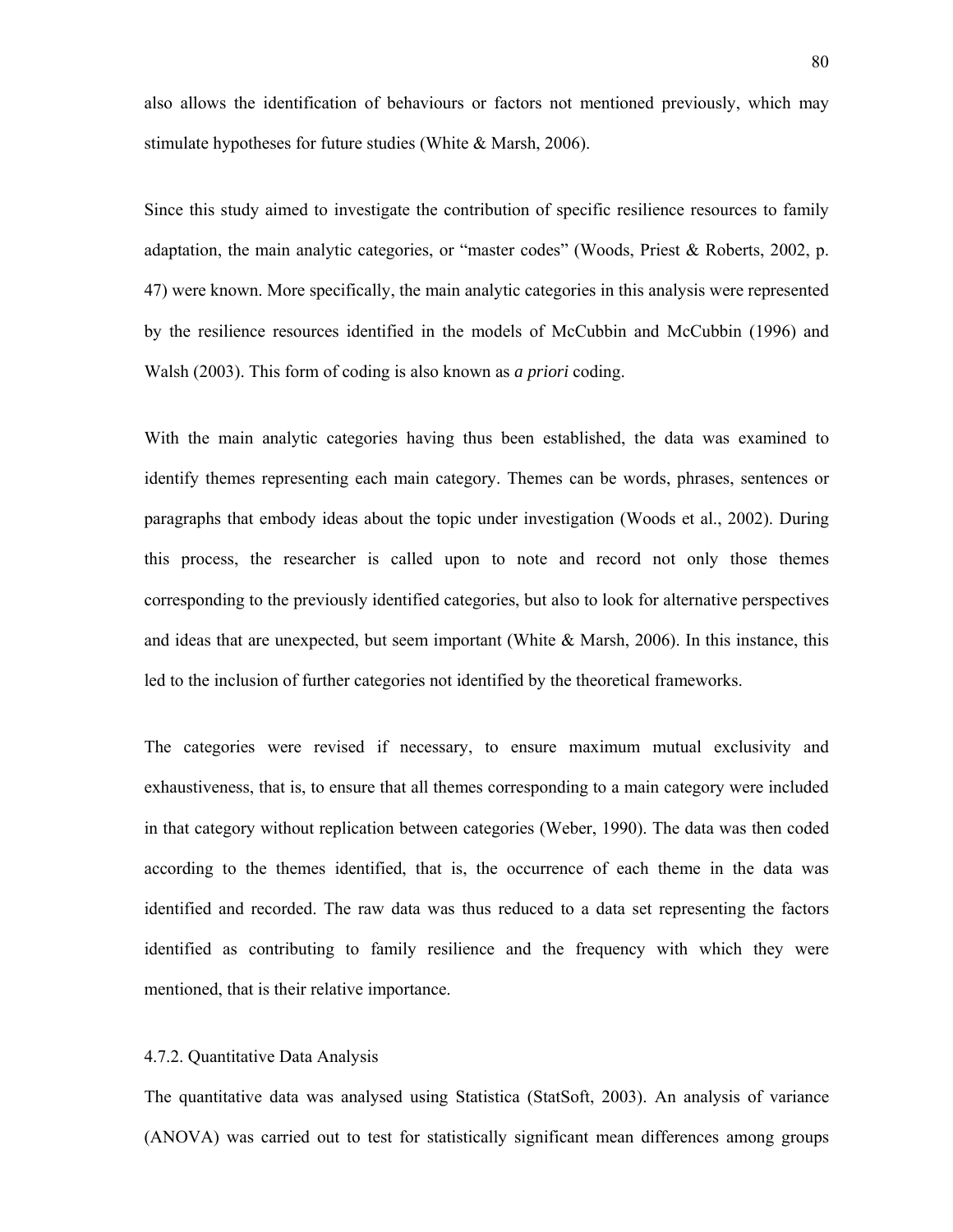(Graziano & Raulin, 2000), as determined by biographical variables. In other words, the ANOVA was carried out to determine whether families from different groups differed significantly in terms of their level of adaptation, as measured by the Family Attachment and Changeability Index (FACI8). The variables included in this analysis were gender of the child with a disability, socioeconomic status and other people living in the household.

Pearson's product-moment correlation coefficients were calculated to determine the correlations between the independent variables and the dependent variable. The Pearson product-moment correlation is an index of the linear relationship between two variables; it provides a measure of the degree and direction of association between them (Graziano & Raulin, 2000). Scatter plots were drawn to visually depict the relationship between the measured variables.

Finally, a multiple regression analysis was conducted to determine which combination of independent variables best predicts the value of the dependent variable, or which combination of independent variables best accounts for the variance in family adaptation (Field, 2000). A bestsubsets regression analysis was used to determine which independent variables should be included in the multiple regression model. To this end, all possible combinations of the independent variables were included in the regression model and their relative contribution to the value of the dependent variable was calculated. Those variables that did not contribute significantly to predicting the outcome variable were excluded and the regression model was recalculated. The aim of this analysis was to identify the combination of family resilience qualities best able to predict family adaptation. The results of the abovementioned data analyses will be presented in Chapter 5.

# 4.8. Ethical Considerations

The participants in this study were informed of the aims of the study, and were informed about what participation in the study would entail. Those families that indicated an interest in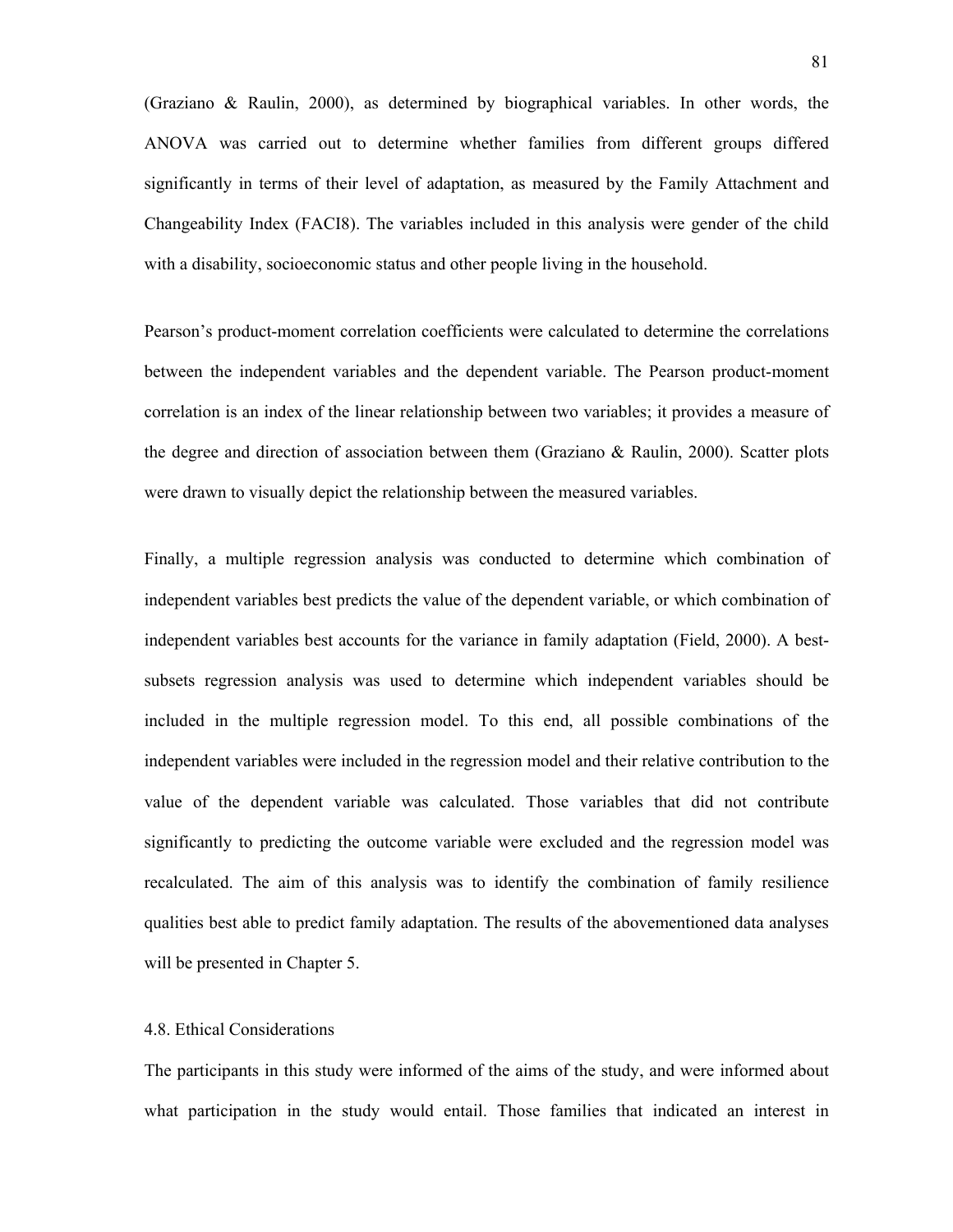participating in the study were subsequently contacted telephonically by the researcher and any remaining uncertainties were eliminated in this conversation. The participating families thus all gave informed consent to take part in the study. Upon meeting with the researcher, the participants were assured that they could still withdraw from the study at any point during the data collection procedure if they felt uncomfortable with the topics under discussion. It was reiterated that withdrawal from the study would not have any negative repercussions for themselves or their children.

All the participants were assured of confidentiality and anonymity, as far as this was practicable. The families meeting the inclusion criteria were identified by the principal, and the families were invited to participate in the study via the school. The families invited to participate in the study were selected randomly. An invitation was addressed to the family as soon as the number corresponding to that family was drawn. No records were kept regarding the families thus selected. For logistical reasons, those families wishing to participate in the study returned their completed consent forms to the school, where they were collected by the researcher at regular intervals. The importance of confidentiality regarding the returned forms was agreed upon by the researcher and the principal, and the returned forms were locked away until collection by the researcher. Neither the principal nor any other member of staff at the school was provided with information about which families ultimately agreed to participate in the study; this information was known only to the researcher.

Absolute anonymity was not possible in this study, since the data was collected during a face-toface meeting between the researcher and the participants. However, in an effort to maintain anonymity and confidentiality, no information that would later serve to identify the respondent was recorded on any of the measuring instruments. The participants were rather randomly assigned a number, which was then written on all the measuring instruments completed by that participant. In those instances where participants responded to the open-ended question verbally,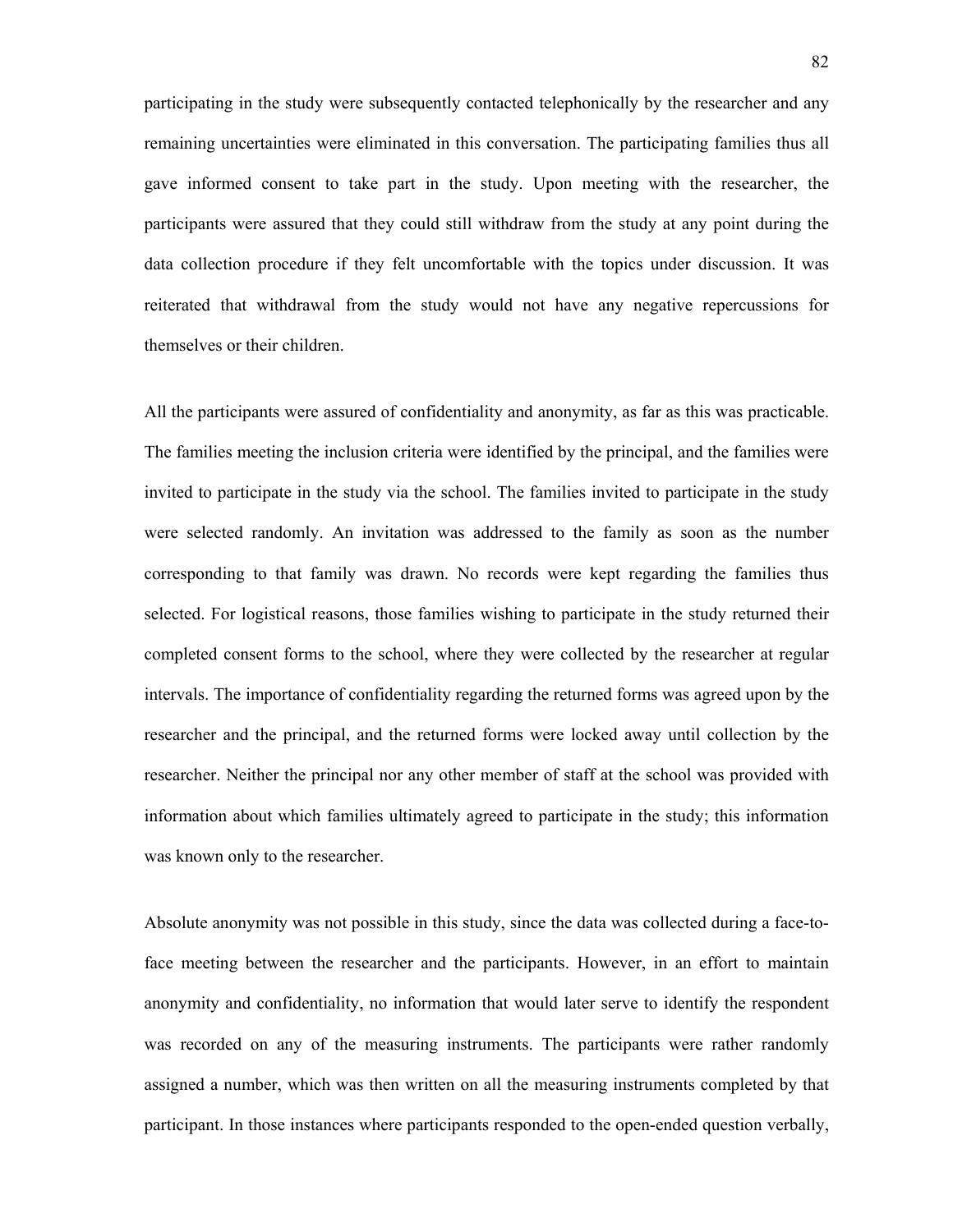the number was marked on the tape. No record was kept of the names corresponding to the numbers.

The data collected was treated as confidential and not shared with any external agencies. All questionnaires and answers given in response to the open-ended question were scored and coded by the researcher. The completed measuring instruments and tapes were stored in a locked drawer only accessible to the researcher; while the electronic files into which data was inputted were saved on the researcher's personal computer and protected by a password.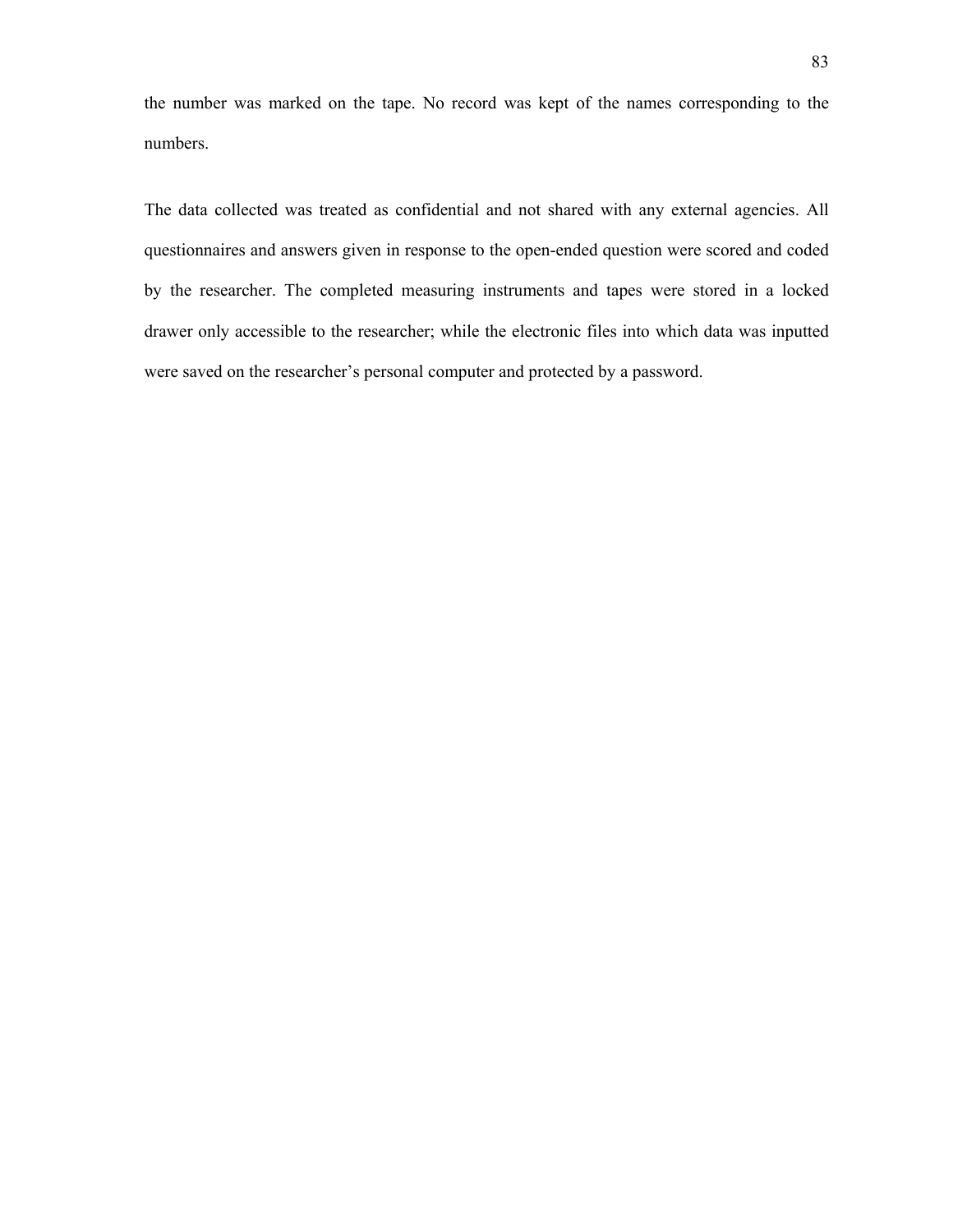# **Chapter 5**

#### **Results**

#### 5.1. Introduction

This chapter will outline the results obtained from the data collected using the analyses described in Section 4.7. It will reflect which factors were found to be associated with the family adaptation or family resilience of families with children with developmental disabilities. The results obtained from the quantitative measures will be reported first, with the results from the qualitative measure concluding the chapter.

As concerns the quantitative data, the findings from the analyses of variance, which compared differences between groups, will be reported first, followed by a description of the relationships found between the independent and dependent variables using the Pearson product-moment correlation. The combination of factors found to best predict the variance in family adaptation, as calculated by a best-subsets regression, will be reported last.

Results are regarded as statistically significant at a probability level of 5% ( $p \le 0.05$ ); the lower the p-value, the more significant the finding.

### 5.2. Analysis of Variance

Analyses of variance (ANOVAS) were calculated to compare any differences in level of family adaptation between families of different groups, as determined by socioeconomic status (families of lower, middle and upper socioeconomic status), the gender of the child with a disability and people other than immediate family members living with the family. The comparison of mean differences between groups of families differing on these biographical variables did not yield any statistically significant findings in this study. More specifically, no significant differences in level of family adaptation, as measured by the Family Attachment and Changeability Index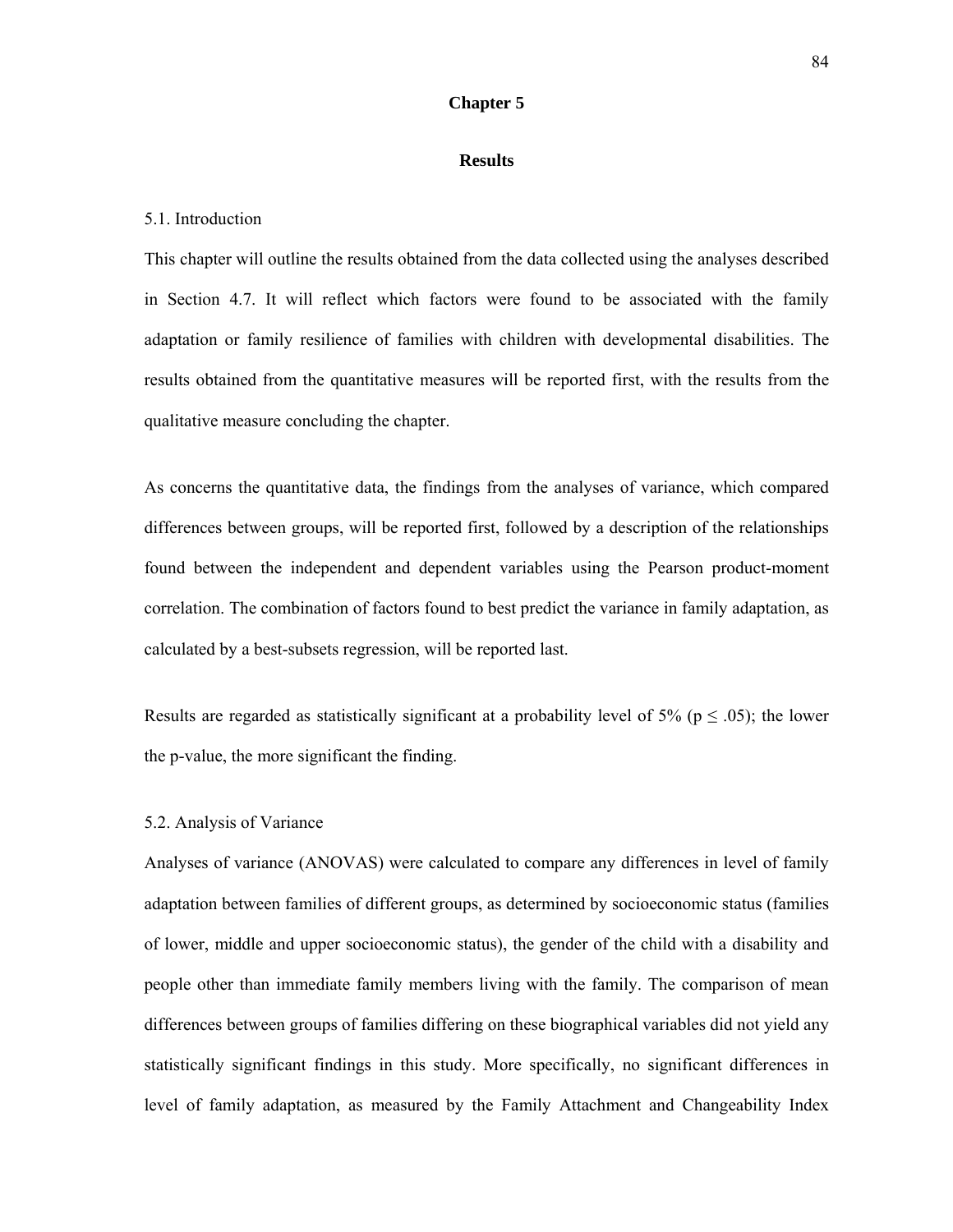(FACI8), were found between groups of families differing in the indicated demographic variables.

### 5.3. Pearson Product-Moment Correlations

Pearson product-moment correlations were calculated to determine which independent variables showed a correlation with the dependent variable, family adaptation (as measured by FACI8).

Table 5.1 provides a summary of these correlation coefficients, with their corresponding significance values (p-values).

As can be seen from Table 5.1, eight of the correlations calculated were found to be statistically significant. These correlations will be explained in more detail and illustrated graphically in the next section.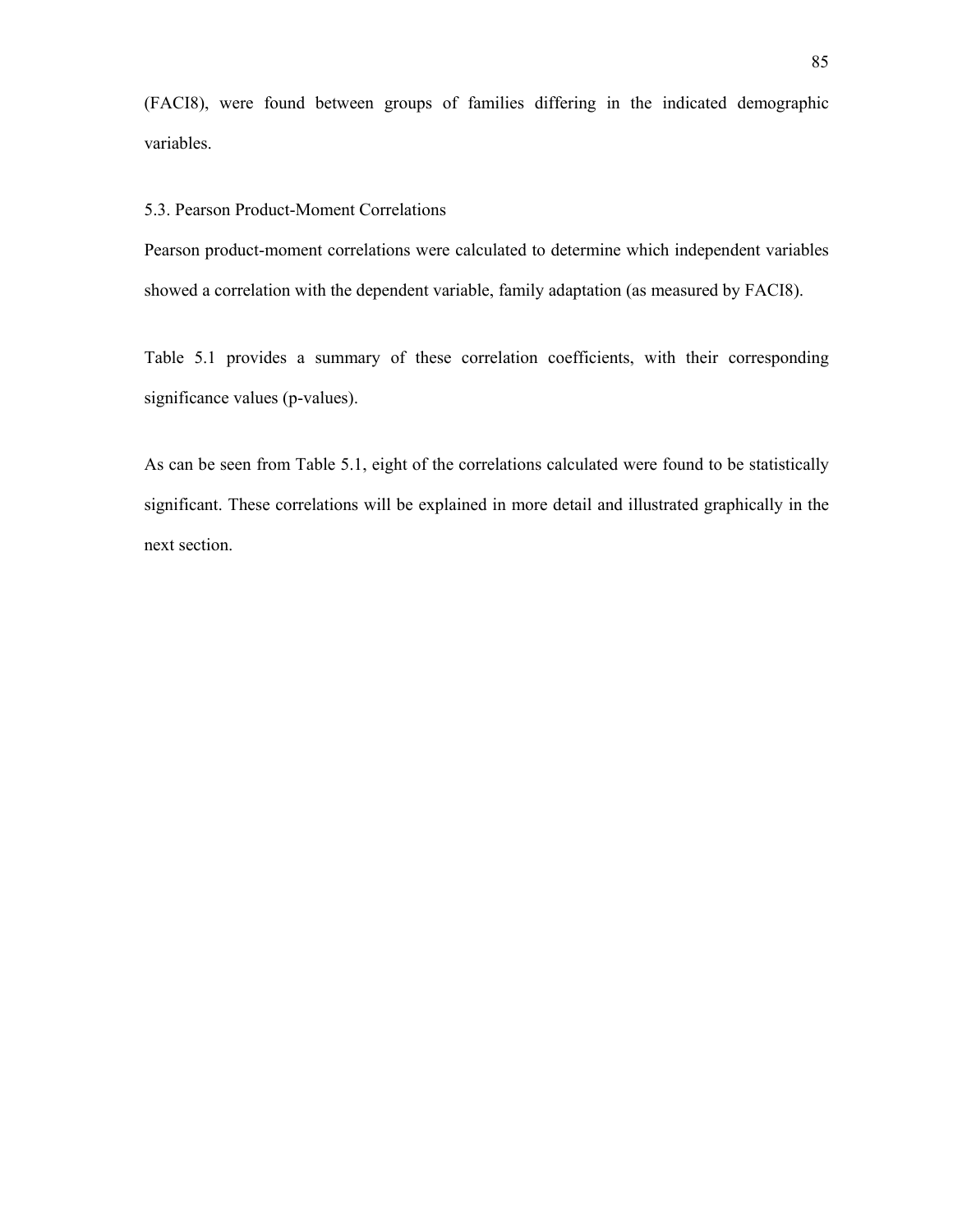*Summary of the Correlations Found Between the Independent Variables and the Level of Family* 

*Adaptation as Measured by the FACI8 (N = 40)* 

| <b>Variable</b>                                             | r-value  | p-value |
|-------------------------------------------------------------|----------|---------|
| Length of parental relationship                             | $-.02$   | .92     |
| Age of participant                                          | .08      | .63     |
| Age of partner                                              | .11      | .49     |
| Age of child <sup>a</sup>                                   | $-.42**$ | .008    |
| Number of other children in family                          | $-12$    | .46     |
| Years since diagnosis                                       | $-.09$   | .55     |
| Relative and Friend Support Index (RFS)                     | $-15$    | .36     |
| Family Problem Solving and Communication Scale (FPSC)       | $.54**$  | < 0.01  |
| Affirming, or supportive communication                      | $.53**$  | < 0.01  |
| Incendiary, or provocative communication                    | $-46**$  | < 0.01  |
| Family Hardiness Index (FHI)                                | $.51**$  | < 0.01  |
| Commitment (internal strength, ability to work together)    | $.43**$  | < 0.01  |
| Challenge (engage in $&$ learn from new experiences)        | $.65**$  | < 0.01  |
| Control (perception of control over family life)            | .16      | .32     |
| Family Crisis Oriented Personal Evaluation Scales (F-COPES) |          |         |
| Social Support (ability to obtain friend & family support)  | $-14$    | .37     |
| Spiritual Support (use of spiritual support)                | .14      | .39     |
| Mobilising Community Resources (seek & accept help)         | $-.07$   | .66     |
| Reframing (recast situation as meaningful & manageable)     | .25      | .11     |
| Passive Appraisal (accept the situation as it is)           | $.34*$   | .03     |

(Table continues)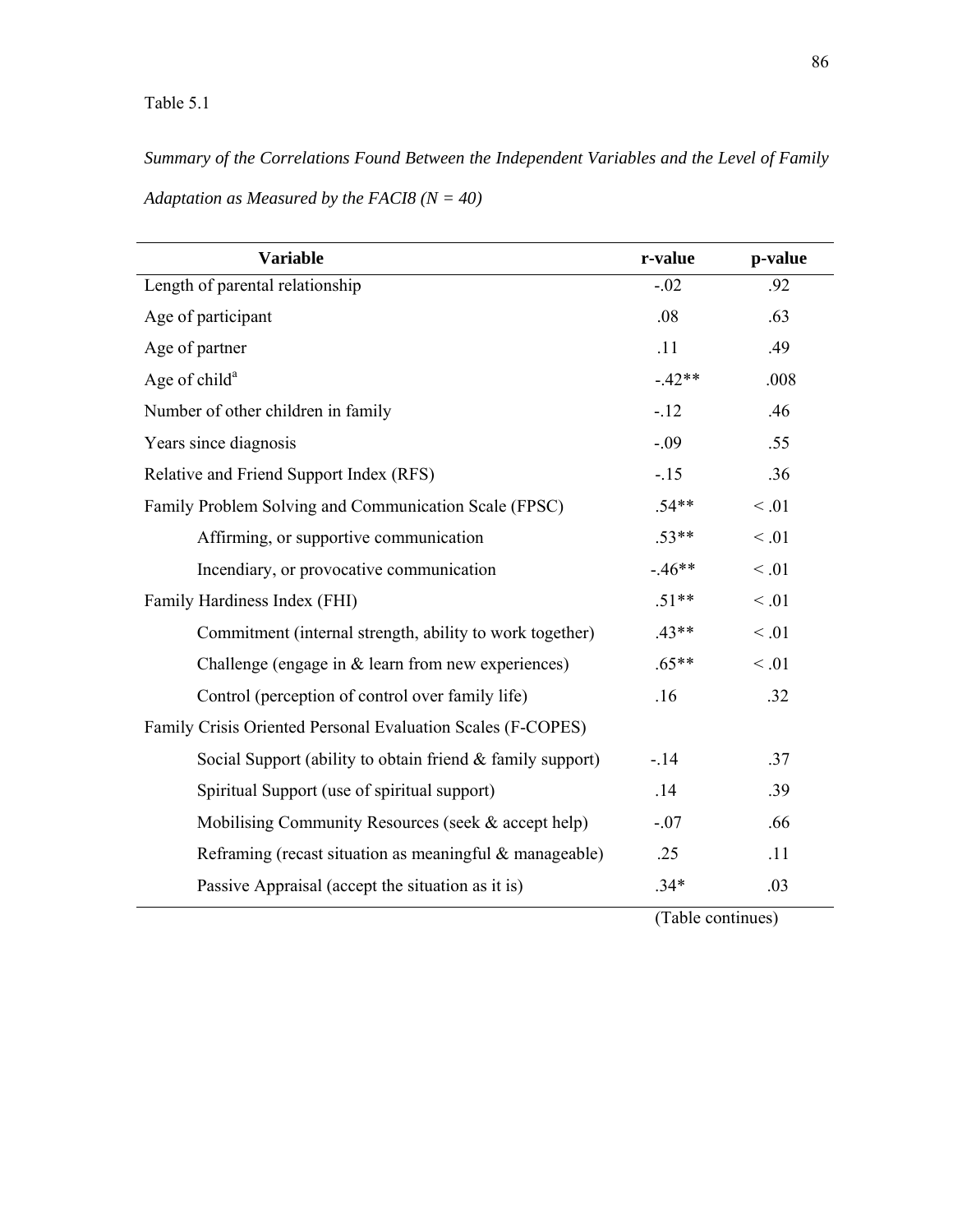| <b>Variable</b>                                                     | r-value | p-value |
|---------------------------------------------------------------------|---------|---------|
| Social Support Index (integration into $\&$ support from community) | .26     | .11     |
| Family Time and Routine Index (FTRI): Family Total                  | .07     | .67     |
| Importance attributed to family time and routines                   | .09     | .55     |
| <b>Child Routines</b>                                               | .01     | .94     |
| Couple Togetherness                                                 | $-.02$  | .87     |
| Parent-Child Togetherness                                           | .12     | .45     |
| Family Time Together                                                | .08     | .64     |
| Meals Together                                                      | $-.01$  | .95     |
| <b>Family Chores Routines</b>                                       | $-.06$  | .73     |
| <b>Relatives Connection Routines</b>                                | .05     | .77     |
| <b>Family Management Routines</b>                                   | .25     | 12      |

Note.  $a_n = 39$ : The correlation between age of the child with a disability and family adaptation was initially not significant statistically due to an outlier value. The correlation was recalculated excluding the outlier value, which yielded a statistically significant correlation.

\*  $p \le 0.05$ 

\*\*  $p \le .01$ 

# 5.4. Scatter Plots

Scatter plots show the relationship between two variables by displaying data points on a twodimensional graph. The independent variable is plotted on the *x* axis, and the dependent variable is plotted on the *y* axis. A correlation between the variables results in the clustering of data points along a line, known as the regression line or line of best fit (Graziano & Raulin, 2000).

The Pearson product-moment correlation between family adaptation, as measured by the FACI8, and the age of the child with a developmental disability was initially found to be statistically insignificant ( $r = -.29$ ,  $p = .07$ ), due to an outlier. However, the Spearman's rho correlation, which is not that sensitive to the effect of outliers, showed the correlation to be significant at  $r =$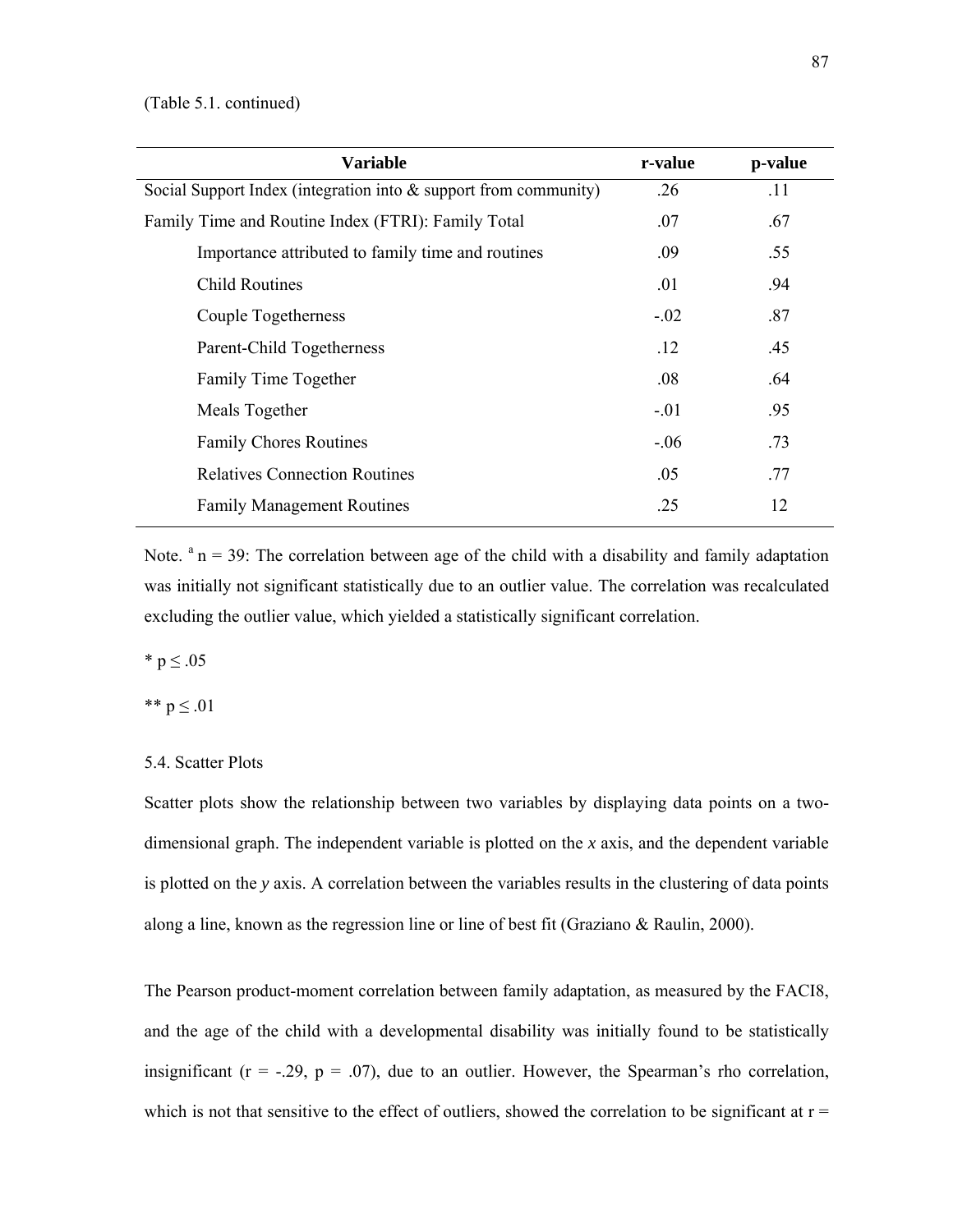$-.32$ ,  $p = .05$ . The Pearson product-moment correlation was recalculated excluding the outlier, which resulted in a significant negative correlation ( $r = -.42$ ,  $p \le 0.01$ ).

Figures 5.1a and 5.1b illustrate the relationship between family adaptation and the age of the child, with the outlier included and excluded respectively. As can be seen from the regression line, the relationship is influenced considerably by the outlier.



*Figure 5.1a.* Scatter plot showing the correlation between family adaptation (FACI8 score) and age of the child with a developmental disability, including the outlier.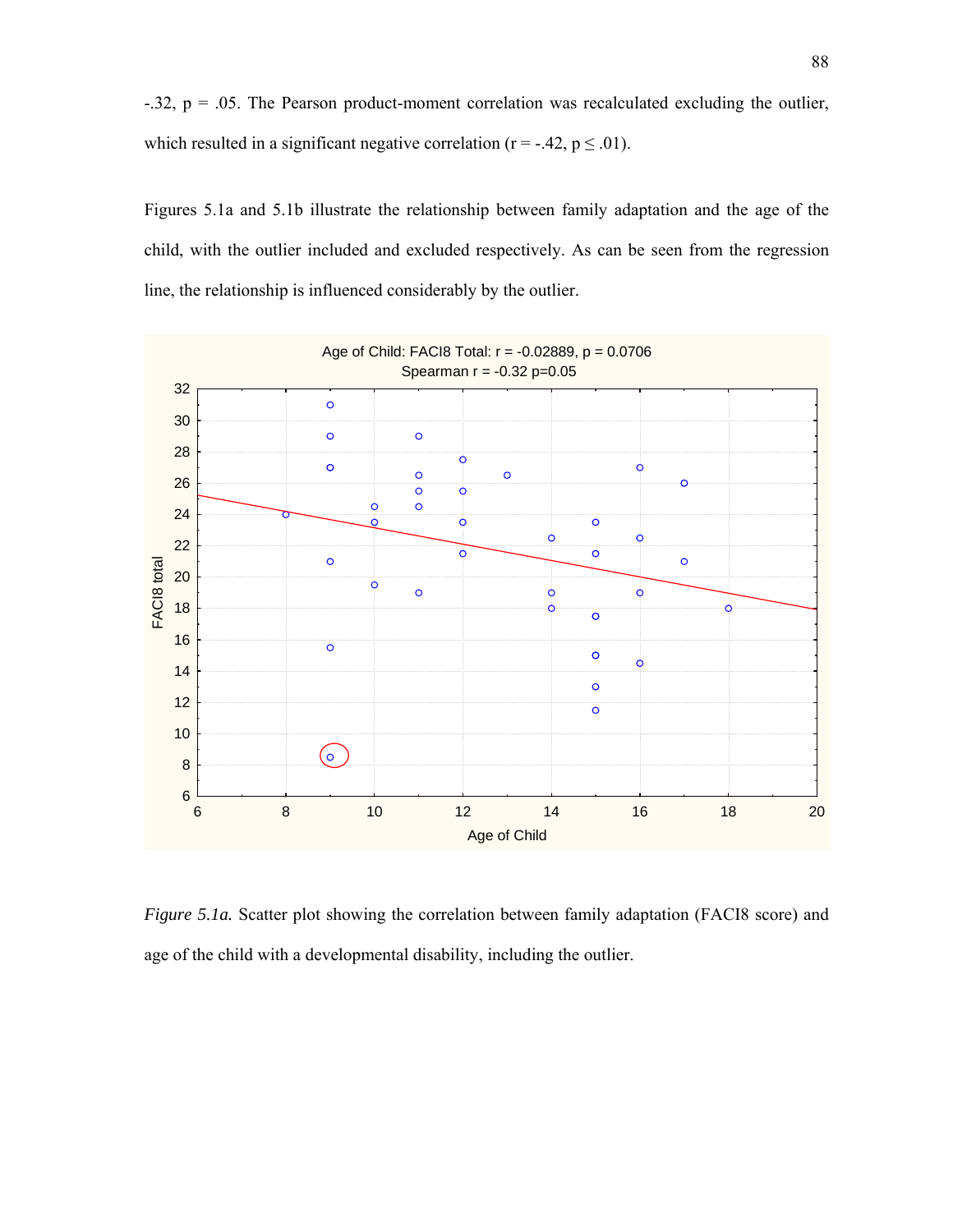

*Figure 5.1b.* Scatter plot showing the correlation between family adaptation (FACI8 score) and age of the child with a developmental disability, excluding outlier.

This significant negative correlation between family adaptation (FACI8 scores) and age of the child with a developmental disability suggests that family adaptation is lower the older the child.

Significant correlations were also found between family adaptation and the patterns of communication used by the family, as measured by the Family Problem-Solving and Communication Scale (FPSC). Figures 5.2a, 5.2b and 5.2c, to follow, illustrate these correlations.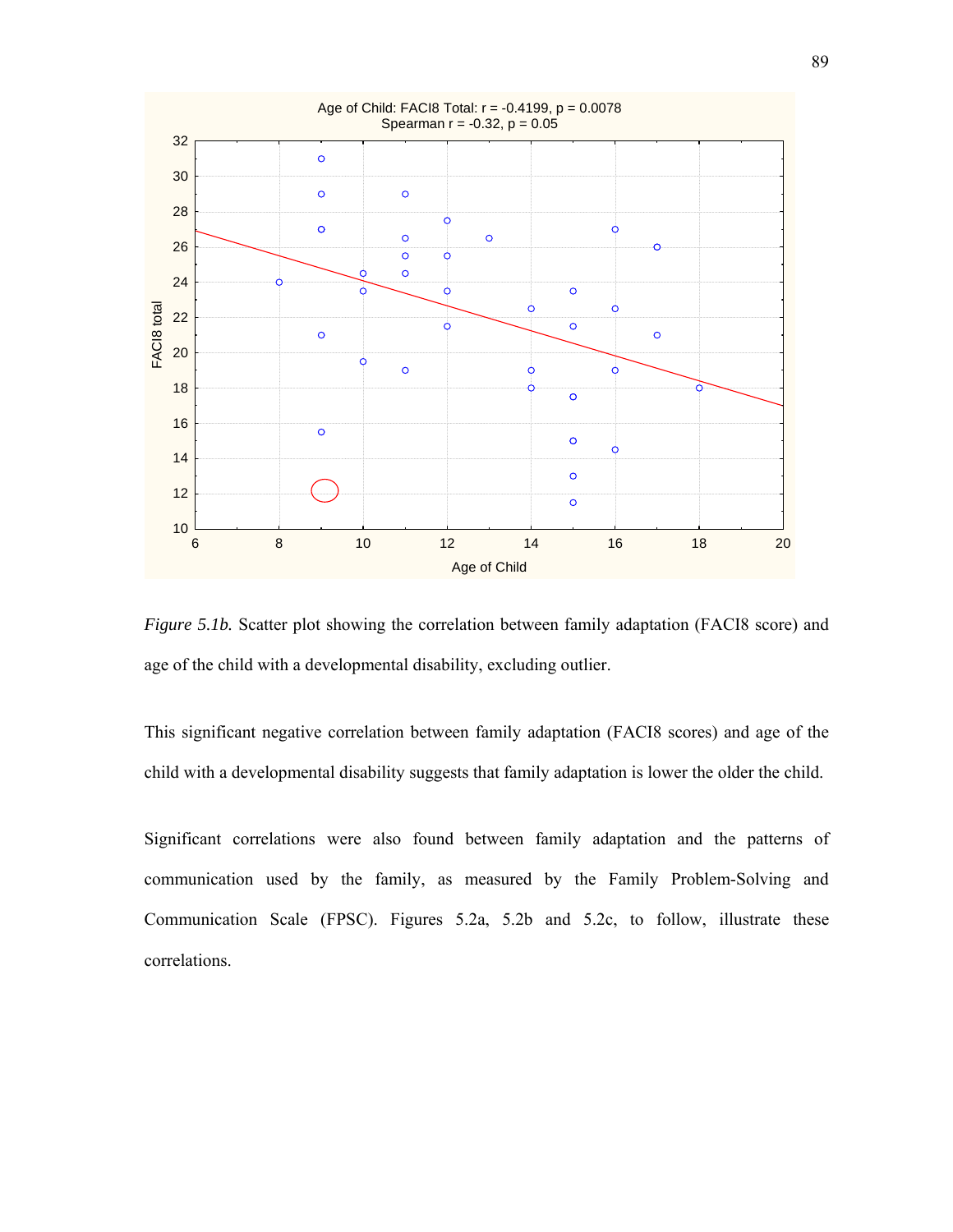

*Figure 5.2a.* Scatter plot showing the correlation between family adaptation (FACI8 score) and the quality of family communication (as measured by the FPSC Total).

As can be seen from Figure 5.2a, a significant positive correlation ( $r = .54$ ,  $p \le .01$ ) was found between family adaptation and family communication. This would indicate that the better the quality of communication within the family, as evidenced by positive compared to negative patterns of communication, the better the family adaptation.

Figure 5.2b shows the relationship between affirming or positive patterns of communication and family adaptation.